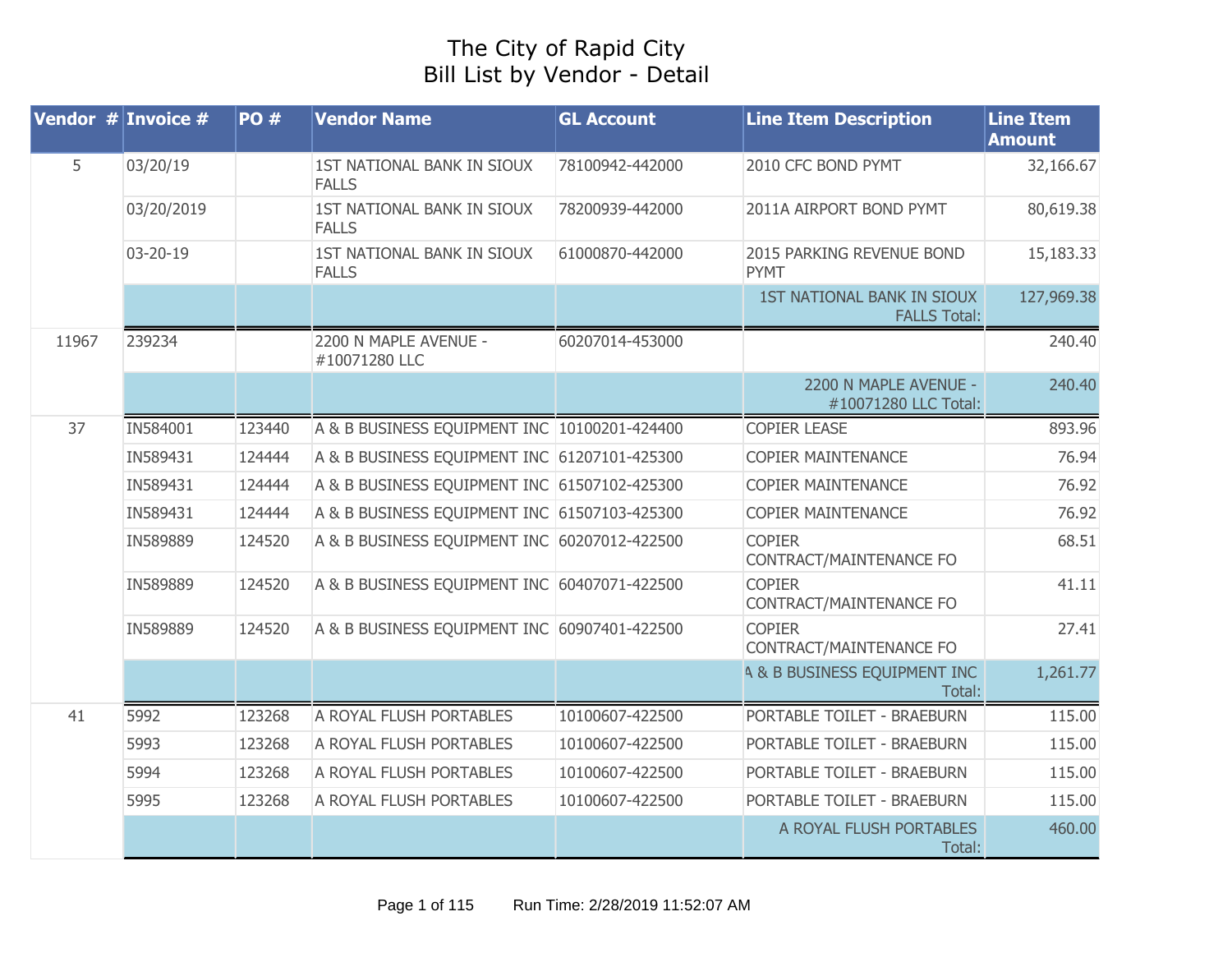| 44 | 12506012819 | 123437 | A TO Z SHREDDING          | 10120115-422500 | <b>SHREDDING</b>                         | 27.60    |
|----|-------------|--------|---------------------------|-----------------|------------------------------------------|----------|
|    |             |        |                           |                 | A TO Z SHREDDING Total:                  | 27.60    |
| 46 | 00052247    | 123757 | A&B WELDING SUPPLY CO INC | 61800890-424600 | <b>OXYGEN CYLINDER RENTAL</b>            | 367.52   |
|    | 00052238    | 123795 | A&B WELDING SUPPLY CO INC | 10100301-426900 | <b>WELDING SUPPLIES</b>                  | 41.23    |
|    | 00052297    | 123795 | A&B WELDING SUPPLY CO INC | 10100305-426900 | <b>WELDING SUPPLIES</b>                  | 117.18   |
|    | 00052279    | 123511 | A&B WELDING SUPPLY CO INC | 60407072-424600 | 1/20/2019: WELDING TANK<br><b>RENTAL</b> | 83.79    |
|    | 00986475    | 124377 | A&B WELDING SUPPLY CO INC | 10100202-426900 | <b>SHOP TOOL</b>                         | 268.00   |
|    | 00986475    | 124377 | A&B WELDING SUPPLY CO INC | 61800890-426900 | <b>SHOP TOOL</b>                         | 132.00   |
|    | 00986049    | 124378 | A&B WELDING SUPPLY CO INC | 10100202-426900 | <b>SHOP TOOL</b>                         | 1,423.94 |
|    | 00986049    | 124378 | A&B WELDING SUPPLY CO INC | 61800890-426900 | <b>SHOP TOOL</b>                         | 701.34   |
|    | 00985187    | 124374 | A&B WELDING SUPPLY CO INC | 10100202-426900 | MEDICAL GRADE OXYGEN GAS                 | 5.18     |
|    | 00985187    | 124374 | A&B WELDING SUPPLY CO INC | 61800890-429700 | MEDICAL GRADE OXYGEN GAS                 | 10.53    |
|    | 00985031    | 124375 | A&B WELDING SUPPLY CO INC | 10100202-426900 | MEDICAL GRADE OXYGEN GAS                 | 4.44     |
|    | 00985031    | 124375 | A&B WELDING SUPPLY CO INC | 61800890-429700 | MEDICAL GRADE OXYGEN GAS                 | 9.00     |
|    | 00984901    | 124376 | A&B WELDING SUPPLY CO INC | 10100202-426900 | MEDICAL GRADE OXYGEN GAS                 | 22.58    |
|    | 00984901    | 124376 | A&B WELDING SUPPLY CO INC | 61800890-429700 | MEDICAL GRADE OXYGEN GAS                 | 45.83    |
|    | 00052237    | 124505 | A&B WELDING SUPPLY CO INC | 61300664-426900 | OXY/ACET/NIT/C25                         | 28.83    |
|    | 00986291    | 124368 | A&B WELDING SUPPLY CO INC | 10100202-426900 | MEDICAL GRADE OXYGEN GAS                 | 15.76    |
|    | 00986291    | 124368 | A&B WELDING SUPPLY CO INC | 61800890-429700 | MEDICAL GRADE OXYGEN GAS                 | 32.01    |
|    | 00986169    | 124369 | A&B WELDING SUPPLY CO INC | 10100202-426900 | MEDICAL GRADE OXYGEN GAS                 | 18.72    |
|    | 00986169    | 124369 | A&B WELDING SUPPLY CO INC | 61800890-429700 | MEDICAL GRADE OXYGEN GAS                 | 38.02    |
|    | 00985812    | 124370 | A&B WELDING SUPPLY CO INC | 10100202-426900 | MEDICAL GRADE OXYGEN GAS                 | 10.11    |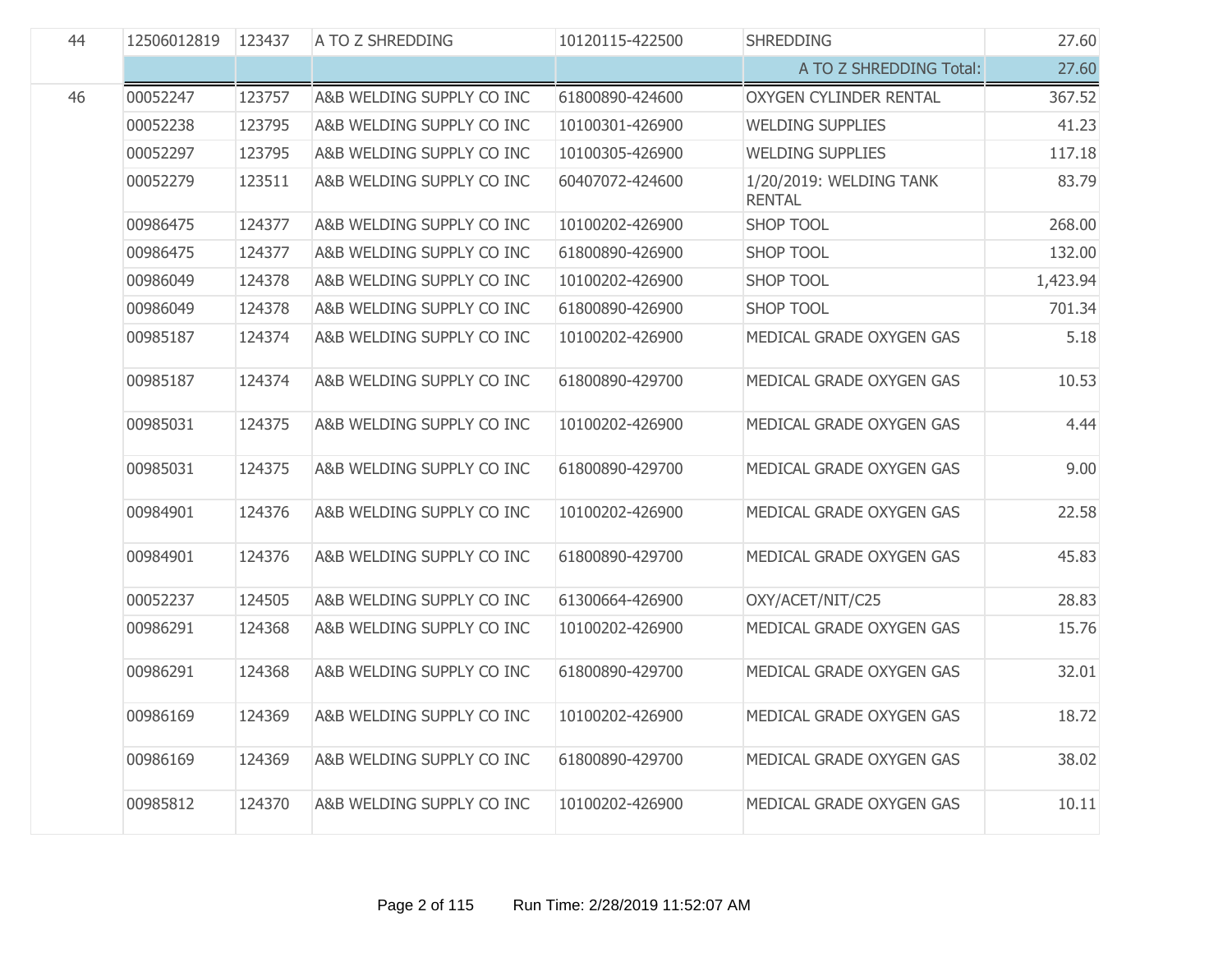| 46    | 00985812            | 124370 | A&B WELDING SUPPLY CO INC  | 61800890-429700 | MEDICAL GRADE OXYGEN GAS                 | 20.53    |
|-------|---------------------|--------|----------------------------|-----------------|------------------------------------------|----------|
|       | 00985944            | 124371 | A&B WELDING SUPPLY CO INC  | 10100202-426900 | MEDICAL GRADE OXYGEN GAS                 | 22.58    |
|       | 00985944            | 124371 | A&B WELDING SUPPLY CO INC  | 61800890-429700 | MEDICAL GRADE OXYGEN GAS                 | 45.83    |
|       | 00985566            | 124372 | A&B WELDING SUPPLY CO INC  | 10100202-426900 | MEDICAL GRADE OXYGEN GAS                 | 9.73     |
|       | 00985566            | 124372 | A&B WELDING SUPPLY CO INC  | 61800890-429700 | MEDICAL GRADE OXYGEN GAS                 | 19.74    |
|       | 00985452            | 124373 | A&B WELDING SUPPLY CO INC  | 10100202-426900 | MEDICAL GRADE OXYGEN GAS                 | 10.47    |
|       | 00985452            | 124373 | A&B WELDING SUPPLY CO INC  | 61800890-429700 | MEDICAL GRADE OXYGEN GAS                 | 21.27    |
|       |                     |        |                            |                 | A&B WELDING SUPPLY CO INC<br>Total:      | 3,526.16 |
| 11266 | 319M-0025128 124662 |        | <b>ABILITY NETWORK INC</b> | 61808900-422500 | MEDICARE CLAIMS / REMITS -<br><b>EMS</b> | 198.00   |
|       |                     |        |                            |                 | <b>ABILITY NETWORK INC Total:</b>        | 198.00   |
|       |                     |        |                            |                 |                                          |          |
| 79    | 2963520             | 124363 | <b>ACE HARDWARE-EAST</b>   | 10102024-426900 | <b>VELCRO - ST4</b>                      | 2.57     |
|       | 2963520             | 124363 | <b>ACE HARDWARE-EAST</b>   | 61800894-426900 | VELCRO - ST4                             | 1.26     |
|       | 2940327             | 124366 | <b>ACE HARDWARE-EAST</b>   | 10102021-425200 | <b>WATER HEATER - ST1</b>                | 4.48     |
|       | 2940327             | 124366 | <b>ACE HARDWARE-EAST</b>   | 61800891-425200 | <b>WATER HEATER - ST1</b>                | 2.21     |
|       | 2962887             | 124118 | <b>ACE HARDWARE-EAST</b>   | 60407071-426900 | HOSE CLAMPS FOR CHEMICAL<br><b>PUMP</b>  | 10.32    |
|       | 2970725             | 124453 | <b>ACE HARDWARE-EAST</b>   | 61507103-426500 | TRIMLINE AND EXTENSION POLE              | 36.06    |
|       | 2967734             | 124210 | <b>ACE HARDWARE-EAST</b>   | 61507102-425200 | CRACK SEAL AND HUMIDIFIER                | 12.47    |
|       | 2967734             | 124210 | <b>ACE HARDWARE-EAST</b>   | 61507102-426900 | CRACK SEAL AND HUMIDIFIER                | 47.99    |
|       | 2942535             | 123512 | <b>ACE HARDWARE-EAST</b>   | 60407073-426500 | 4-IN-1 SCREWDRIVERS                      | 19.16    |
|       | 2922797             | 123266 | <b>ACE HARDWARE-EAST</b>   | 10100607-426900 | B-102 99BLAZER JIMMY, YALE<br><b>KEY</b> | 16.82    |
|       | 2980458             | 124558 | <b>ACE HARDWARE-EAST</b>   | 10100302-421100 | REPAIR OF MAILBOX                        | 47.99    |
|       | 2925209             | 124643 | <b>ACE HARDWARE-EAST</b>   | 10100202-426900 | <b>WASHER FLUID TANK</b>                 | 15.12    |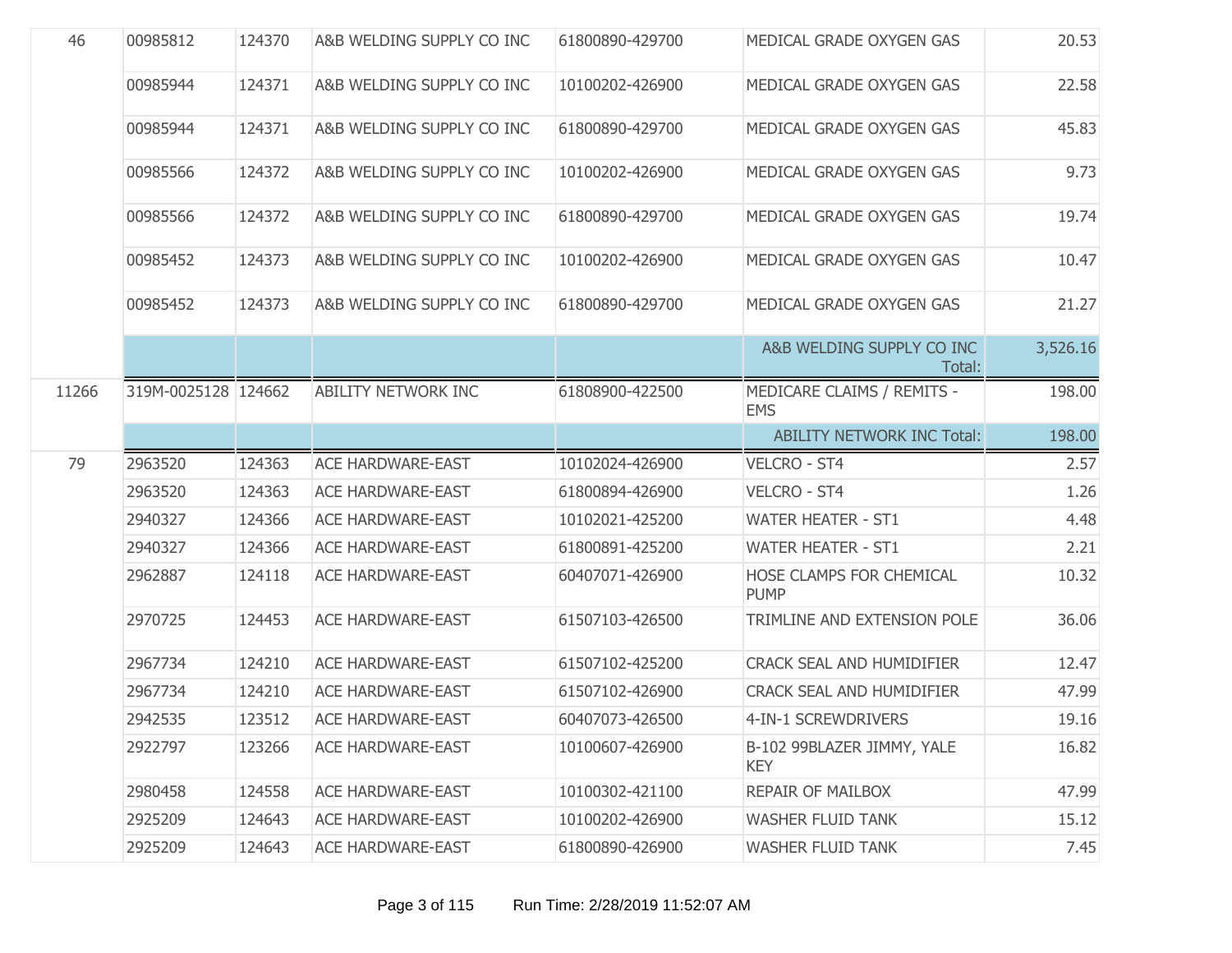| 79 | 2968922 | 124488 | <b>ACE HARDWARE-EAST</b> | 10102021-425200 | BATTERIES FOR HANDICAP<br><b>BUTTON</b>         | 6.42   |
|----|---------|--------|--------------------------|-----------------|-------------------------------------------------|--------|
|    | 2968922 | 124488 | <b>ACE HARDWARE-EAST</b> | 61800891-425200 | BATTERIES FOR HANDICAP<br><b>BUTTON</b>         | 3.16   |
|    | 2950562 | 124088 | <b>ACE HARDWARE-EAST</b> | 61507103-425500 | <b>ADAPTERS</b>                                 | 27.96  |
|    | 2928573 | 123904 | <b>ACE HARDWARE-EAST</b> | 10100205-426900 | Ice melt                                        | 15.99  |
|    | 2920198 | 123744 | <b>ACE HARDWARE-EAST</b> | 61800891-425100 | NUTS / SCREWS / BOLTS -<br>MED12                | 4.68   |
|    | 2929004 | 123717 | <b>ACE HARDWARE-EAST</b> | 60207012-426900 | STOCK PIPE PVC                                  | 15.35  |
|    | 2948208 | 123585 | <b>ACE HARDWARE-EAST</b> | 60207012-426900 | W334                                            | 4.79   |
|    |         |        |                          |                 | <b>ACE HARDWARE-EAST Total:</b>                 | 302.25 |
| 80 | 2979798 | 124519 | <b>ACE HARDWARE-WEST</b> | 60407071-426900 | HOSE FOR ADDING WATER TO<br><b>BOILE</b>        | 11.51  |
|    | 2970503 | 124563 | <b>ACE HARDWARE-WEST</b> | 60207014-426500 | <b>CLAY PICK W/HANDLE</b>                       | 36.99  |
|    | 2925968 | 123267 | <b>ACE HARDWARE-WEST</b> | 10100607-426900 | <b>ROLLER COVER</b>                             | 9.58   |
|    | 2932415 | 123267 | <b>ACE HARDWARE-WEST</b> | 10100607-426400 | ROLLER COVER                                    | 12.99  |
|    | 2871845 | 123385 | <b>ACE HARDWARE-WEST</b> | 10500115-426900 | PADLOCK - HAZ MITIGATION                        | 9.99   |
|    | 2871620 | 123386 | <b>ACE HARDWARE-WEST</b> | 10500115-426900 | CHAIN LOOP & FILE PACK - HAZ<br>M               | 19.98  |
|    | 2973832 | 124457 | <b>ACE HARDWARE-WEST</b> | 60407071-426900 | SNOW SHOVEL- SHOP & DROP<br><b>CLOTH</b>        | 22.66  |
|    | 2948317 | 124367 | <b>ACE HARDWARE-WEST</b> | 10102023-425200 | <b>MAINTENANCE - ST3</b>                        | 7.70   |
|    | 2948317 | 124367 | <b>ACE HARDWARE-WEST</b> | 61800893-425200 | <b>MAINTENANCE - ST3</b>                        | 3.80   |
|    | 2969392 | 124208 | <b>ACE HARDWARE-WEST</b> | 10100612-426400 | <b>INSECT KILLER</b>                            | 6.99   |
|    | 2969392 | 124208 | <b>ACE HARDWARE-WEST</b> | 10100612-426900 | <b>INSECT KILLER</b>                            | 9.59   |
|    | 2947135 | 123553 | <b>ACE HARDWARE-WEST</b> | 60207014-426300 | GLOVES 2 PR) W310                               | 36.98  |
|    | 2963890 | 124480 | <b>ACE HARDWARE-WEST</b> | 60207011-426900 | PACT DRFD RESIDENCE ICE<br>MELT <sub>4</sub>    | 47.97  |
|    | 2968699 | 124382 | <b>ACE HARDWARE-WEST</b> | 60407071-425300 | FUSES FOR W862, JET TRUCK                       | 9.18   |
|    | 2971214 | 124419 | <b>ACE HARDWARE-WEST</b> | 60407071-425500 | <b>CLEAN OUT SEWER CAP FOR</b><br><b>REPAIR</b> | 9.59   |
|    | 2948221 | 124485 | <b>ACE HARDWARE-WEST</b> | 10102023-425200 | <b>STATION MAINTENANCE - ST3</b>                | 3.59   |
|    | 2948221 | 124485 | <b>ACE HARDWARE-WEST</b> | 61800893-425200 | <b>STATION MAINTENANCE - ST3</b>                | 1.77   |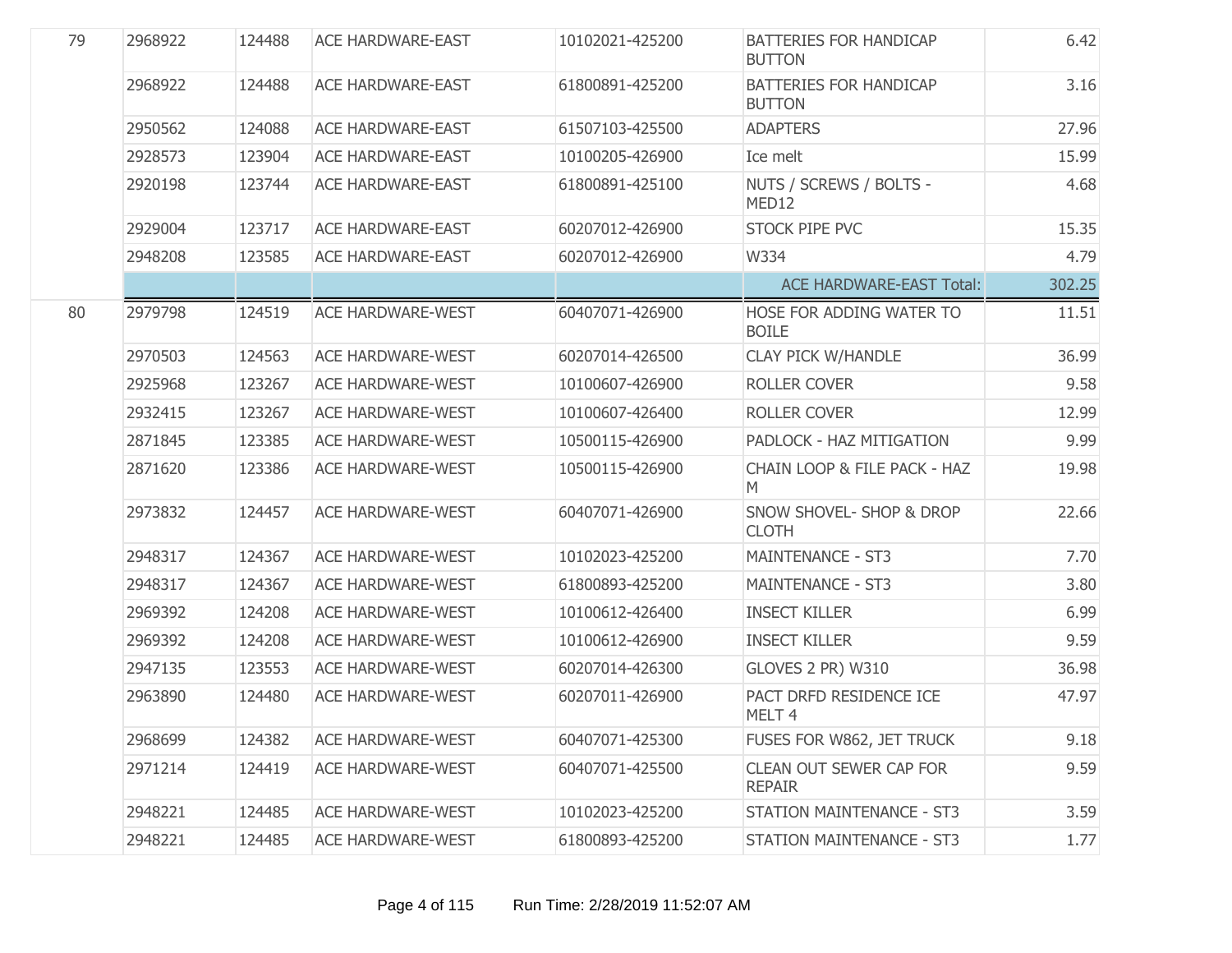| 80    | 2974169 | 124457 | <b>ACE HARDWARE-WEST</b>         | 60407071-426500 | <b>SNOW SHOVEL- SHOP &amp; DROP</b><br><b>CLOTH</b> | 17.99    |
|-------|---------|--------|----------------------------------|-----------------|-----------------------------------------------------|----------|
|       | 2903012 | 123746 | <b>ACE HARDWARE-WEST</b>         | 10500115-425300 | <b>CHAIN SAW REPAIRS - HAZ</b><br><b>MITIGA</b>     | 30.00    |
|       | 2954068 | 123821 | <b>ACE HARDWARE-WEST</b>         | 60207014-425100 | LICENSE FRAME, PLUG LIGHTER,<br>M                   | 41.76    |
|       | 2943465 | 123833 | <b>ACE HARDWARE-WEST</b>         | 61300664-426900 | ICE MELT/FILTER                                     | 31.98    |
|       | 2944304 | 123833 | <b>ACE HARDWARE-WEST</b>         | 61300664-426900 | <b>ICE MELT/FILTER</b>                              | 10.74    |
|       | 2933165 | 123767 | <b>ACE HARDWARE-WEST</b>         | 10102021-425200 | SPRAY TEXTURE - ST1 WEIGHT<br><b>ROO</b>            | 9.00     |
|       | 2933165 | 123767 | <b>ACE HARDWARE-WEST</b>         | 61800891-425200 | SPRAY TEXTURE - ST1 WEIGHT<br><b>ROO</b>            | 4.43     |
|       | 2947347 | 123694 | <b>ACE HARDWARE-WEST</b>         | 60207011-425500 | FITTINGS, PIPE FOR<br><b>NORTHRIDGE</b>             | 27.81    |
|       | 2947089 | 123557 | <b>ACE HARDWARE-WEST</b>         | 60207012-426900 | W334                                                | 17.18    |
|       | 2948139 | 123823 | <b>ACE HARDWARE-WEST</b>         | 10100607-426600 | METAL HOOKS, SUPER GLUE                             | 19.98    |
|       | 2952942 | 123823 | <b>ACE HARDWARE-WEST</b>         | 10100607-425500 | METAL HOOKS, SUPER GLUE                             | 6.33     |
|       | 2952385 | 123823 | <b>ACE HARDWARE-WEST</b>         | 10100607-425500 | METAL HOOKS, SUPER GLUE                             | 18.22    |
|       | 217318  |        | <b>ACE HARDWARE-WEST</b>         | 10100607-425500 | <b>CREDIT RETURNED LEVER</b>                        | (6.71)   |
|       | 2950201 | 123823 | <b>ACE HARDWARE-WEST</b>         | 10100607-426100 | METAL HOOKS, SUPER GLUE                             | 12.65    |
|       |         |        |                                  |                 | <b>ACE HARDWARE-WEST Total:</b>                     | 502.22   |
| 81    | 386877  | 124420 | ACE STEEL & RECYCLING INC        | 60907401-426900 | METAL TO BUILD SHOVEL<br><b>BASKET F</b>            | 65.11    |
|       | 386603  | 123794 | ACE STEEL & RECYCLING INC        | 10100302-426900 | <b>SUPPLIES</b>                                     | 261.60   |
|       | 386882  | 124593 | ACE STEEL & RECYCLING INC        | 10100301-425300 | UNIT AND STOCK                                      | 48.50    |
|       | 386910  | 124593 | ACE STEEL & RECYCLING INC        | 10100302-425300 | <b>UNIT AND STOCK</b>                               | 180.96   |
|       |         |        |                                  |                 | ACE STEEL & RECYCLING INC<br>Total:                 | 556.17   |
| 11160 | 27      |        | 124501 ACQUISITION GROUP III LLC | 10100202-424200 | RENT 0319 1600 SEDIVY LN                            | 2,000.00 |
|       |         |        |                                  |                 | ACQUISITION GROUP III LLC<br>Total:                 | 2,000.00 |
| 9519  | 1301    | 123550 | <b>ACTION POWER WASHING</b>      | 61507103-422500 | <b>EQUIPMENT WASH</b>                               | 325.00   |
|       |         |        |                                  |                 | <b>ACTION POWER WASHING Total:</b>                  | 325.00   |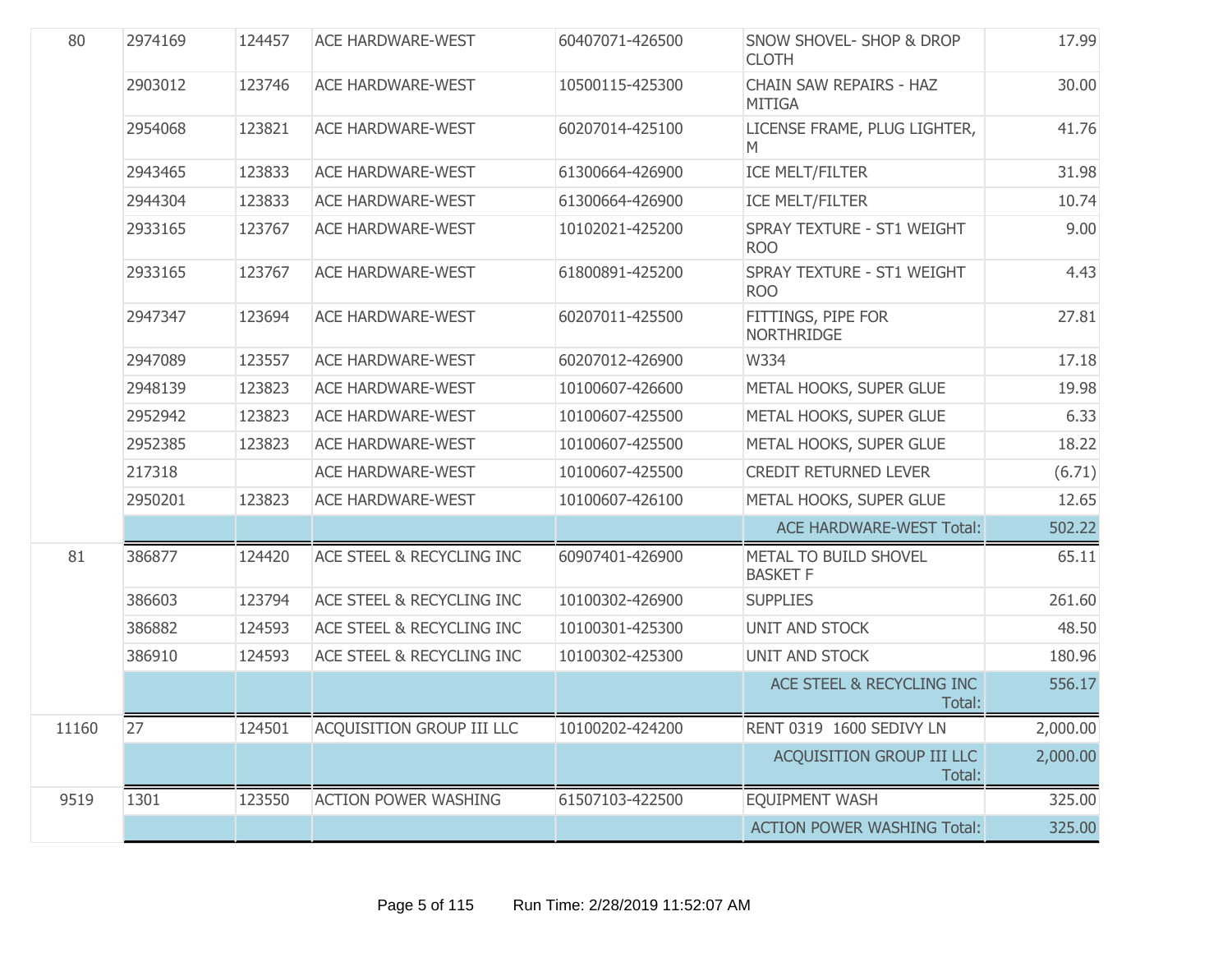| 11977 | 239245      |        | <b>ADAMS-ISC</b>                           | 60207014-453000 |                                                          | 44.00     |
|-------|-------------|--------|--------------------------------------------|-----------------|----------------------------------------------------------|-----------|
|       |             |        |                                            |                 | <b>ADAMS-ISC Total:</b>                                  | 44.00     |
| 97    | 69413831    | 123655 | ADECCO EMPLOYMENT SERVICES 10100108-422500 |                 | <b>TEMPORARY SECRETARY</b>                               | 372.00    |
|       |             |        |                                            |                 | ADECCO EMPLOYMENT SERVICES<br>Total:                     | 372.00    |
| 10220 | 01/18/19    | 124636 | <b>ALAN JOOS</b>                           | 10100202-422500 | PROCTOR WRITTEN &<br>PRACTICAL FI                        | 150.00    |
|       |             |        |                                            |                 | <b>ALAN JOOS Total:</b>                                  | 150.00    |
| 151   | 189328      | 124645 | ALLEGIANT EMERGENCY<br><b>SERVICES INC</b> | 10102021-425300 | MSA REPAIR - ST1                                         | 1,178.31  |
|       |             |        |                                            |                 | <b>ALLEGIANT EMERGENCY</b><br><b>SERVICES INC Total:</b> | 1,178.31  |
| 164   | LCAS1254982 | 124455 | <b>ALSCO INC</b>                           | 61507102-426400 | <b>JANITORIAL SUPPLIES</b>                               | 26.36     |
|       | LCAS1252877 | 123783 | <b>ALSCO INC</b>                           | 10100612-426400 | <b>LINEN SUPPLIES</b>                                    | 106.16    |
|       | LCAS1251572 | 123837 | <b>ALSCO INC</b>                           | 10100603-426400 | <b>LINEN SUPPLIES</b>                                    | 87.50     |
|       | LCAS1252896 | 123841 | <b>ALSCO INC</b>                           | 10100603-426400 | <b>LINEN SUPPLIES</b>                                    | 87.50     |
|       | LCAS1253684 | 124089 | <b>ALSCO INC</b>                           | 61507103-426400 | <b>FACILITY MATS</b>                                     | 46.57     |
|       | LCAS1254213 | 124232 | <b>ALSCO INC</b>                           | 10100612-426400 | <b>LINEN SUPPLIES</b>                                    | 106.16    |
|       |             |        |                                            |                 | <b>ALSCO INC Total:</b>                                  | 460.25    |
| 11982 | 239250      |        | AMBURN, SHIRLEY                            | 60207014-453000 |                                                          | 35.71     |
|       |             |        |                                            |                 | AMBURN, SHIRLEY Total:                                   | 35.71     |
| 179   | 188321      | 124203 | AMERICAN ENGINEERING<br><b>TESTING INC</b> | 61507102-422300 | 18-2447 2018 ENVIRONMENTAL<br><b>MON</b>                 | 9,151.25  |
|       | 175829      | 124528 | AMERICAN ENGINEERING<br><b>TESTING INC</b> | 60207012-422500 | <b>GEOTECH SERVICES MIDWEST</b><br><b>MARKE</b>          | 5,800.00  |
|       | 175764      | 122660 | AMERICAN ENGINEERING<br><b>TESTING INC</b> | 50508910-422300 | 17-2424 2018 CITYWIDE<br><b>GEOTECH</b>                  | 9,541.55  |
|       |             |        |                                            |                 | AMERICAN ENGINEERING<br><b>TESTING INC Total:</b>        | 24,492.80 |
| 183   | 0126389     | 123774 | AMERICAN LEGAL PUBLISHING<br><b>CORP</b>   | 10100101-426100 | <b>ORDINANCE UPDATES</b>                                 | 10.16     |
|       | 0126389     | 123774 | AMERICAN LEGAL PUBLISHING<br><b>CORP</b>   | 10100106-426100 | <b>ORDINANCE UPDATES</b>                                 | 20.29     |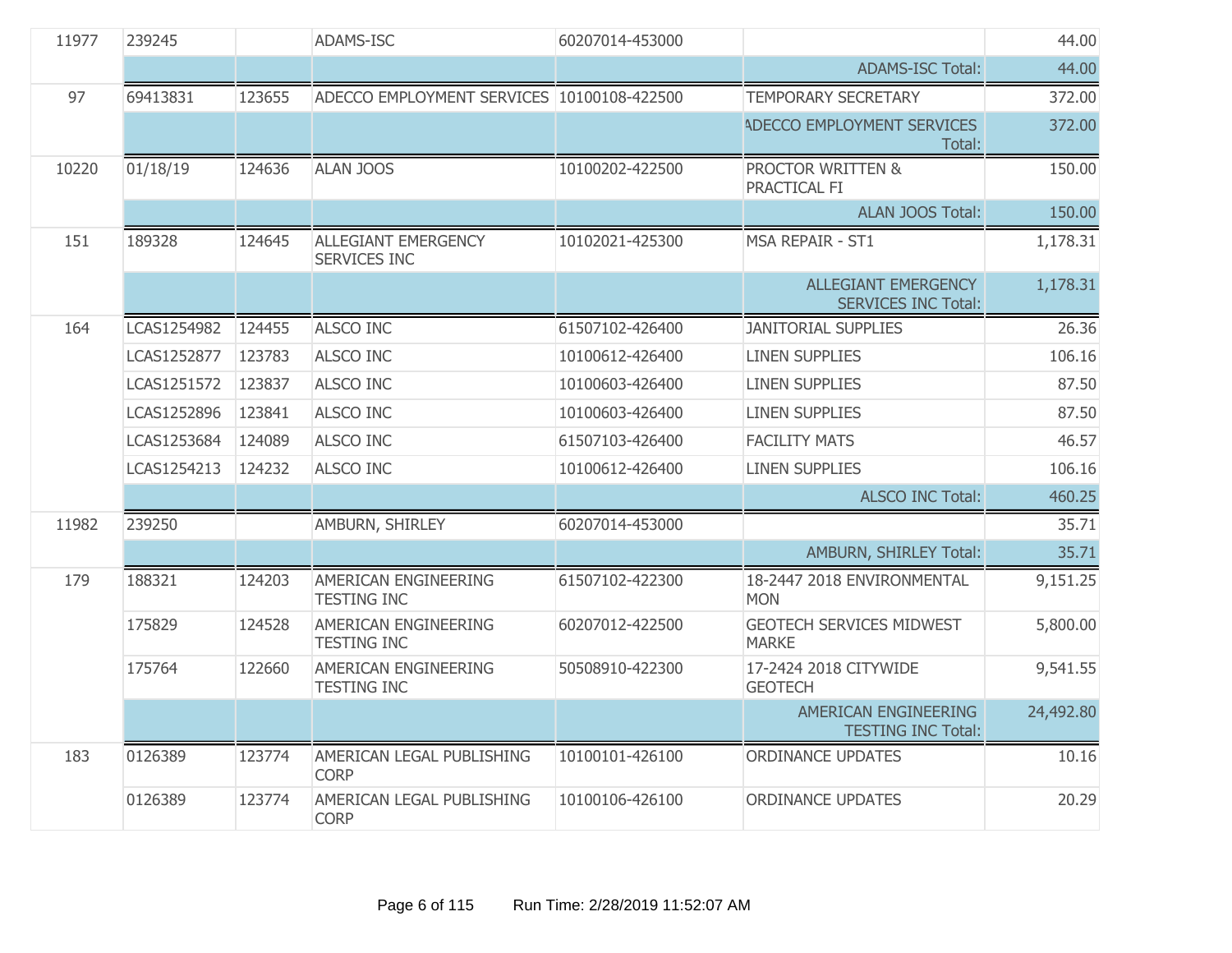| 183   | 0126389         | 123774 | AMERICAN LEGAL PUBLISHING<br><b>CORP</b> | 10100108-426100 | <b>ORDINANCE UPDATES</b>                        | 65.95   |
|-------|-----------------|--------|------------------------------------------|-----------------|-------------------------------------------------|---------|
|       | 0126389         | 123774 | AMERICAN LEGAL PUBLISHING<br><b>CORP</b> | 10100202-426100 | <b>ORDINANCE UPDATES</b>                        | 5.07    |
|       | 0126389         | 123774 | AMERICAN LEGAL PUBLISHING<br><b>CORP</b> | 10100204-426100 | <b>ORDINANCE UPDATES</b>                        | 60.88   |
|       | 0126389         | 123774 | AMERICAN LEGAL PUBLISHING<br><b>CORP</b> | 10100205-426100 | <b>ORDINANCE UPDATES</b>                        | 5.07    |
|       | 0126389         | 123774 | AMERICAN LEGAL PUBLISHING<br><b>CORP</b> | 10100706-426100 | <b>ORDINANCE UPDATES</b>                        | 15.22   |
|       | 0126389         | 123774 | AMERICAN LEGAL PUBLISHING<br><b>CORP</b> | 10100708-426100 | <b>ORDINANCE UPDATES</b>                        | 5.07    |
|       | 0126389         | 123774 | AMERICAN LEGAL PUBLISHING<br><b>CORP</b> | 10100711-426100 | <b>ORDINANCE UPDATES</b>                        | 5.07    |
|       | 0126389         | 123774 | AMERICAN LEGAL PUBLISHING<br><b>CORP</b> | 10106021-426100 | <b>ORDINANCE UPDATES</b>                        | 30.44   |
|       | 0126389         | 123774 | AMERICAN LEGAL PUBLISHING<br><b>CORP</b> | 60207013-426100 | <b>ORDINANCE UPDATES</b>                        | 5.07    |
|       | 0126389         | 123774 | AMERICAN LEGAL PUBLISHING<br><b>CORP</b> | 60407072-426100 | <b>ORDINANCE UPDATES</b>                        | 5.07    |
|       |                 |        |                                          |                 | AMERICAN LEGAL PUBLISHING<br><b>CORP Total:</b> | 233.36  |
| 187   | 102892-1916     | 123741 | AMERICAN PLANNING ASSOC                  | 10100706-429200 | ANNUAL MEMBERSHIP                               | 386.00  |
|       | 338510-1916     | 123738 | AMERICAN PLANNING ASSOC                  | 10100706-429200 | ANNUAL MEMBERSHIP                               | 274.00  |
|       |                 |        |                                          |                 | AMERICAN PLANNING ASSOC<br>Total:               | 660.00  |
| 6893  | 8972            | 123707 | <b>AMERICINN</b>                         | 10100108-427000 | <b>AMERICINN T JOHNSON</b>                      | 141.99  |
|       | 8970            | 123709 | <b>AMERICINN</b>                         | 10100108-427000 | <b>AMERICINN S FROOMAN</b>                      | 141.99  |
|       | 8921            | 123706 | <b>AMERICINN</b>                         | 10100108-427000 | <b>AMERICINN D TECH</b>                         | 96.00   |
|       |                 |        |                                          |                 | Total:<br><b>AMERICINN</b>                      | 379.98  |
| 11992 | $01/28 - 30/19$ | 123693 | <b>ANDREW KIMBELL</b>                    | 10100201-427000 | OC INSTRUCTOR SCHOOL -<br><b>COLORAD</b>        | 213.00  |
|       |                 |        |                                          |                 | <b>ANDREW KIMBELL Total:</b>                    | 213.00  |
| 7825  | 391176          |        | ANIMAL CLINIC OF RAPID CITY              | 10120120-429800 | <b>CREDIT PET REFERRAL</b>                      | (25.00) |
|       | 391483          | 123566 | ANIMAL CLINIC OF RAPID CITY              | 10120120-429800 | DOG FOOD JARY                                   | 156.00  |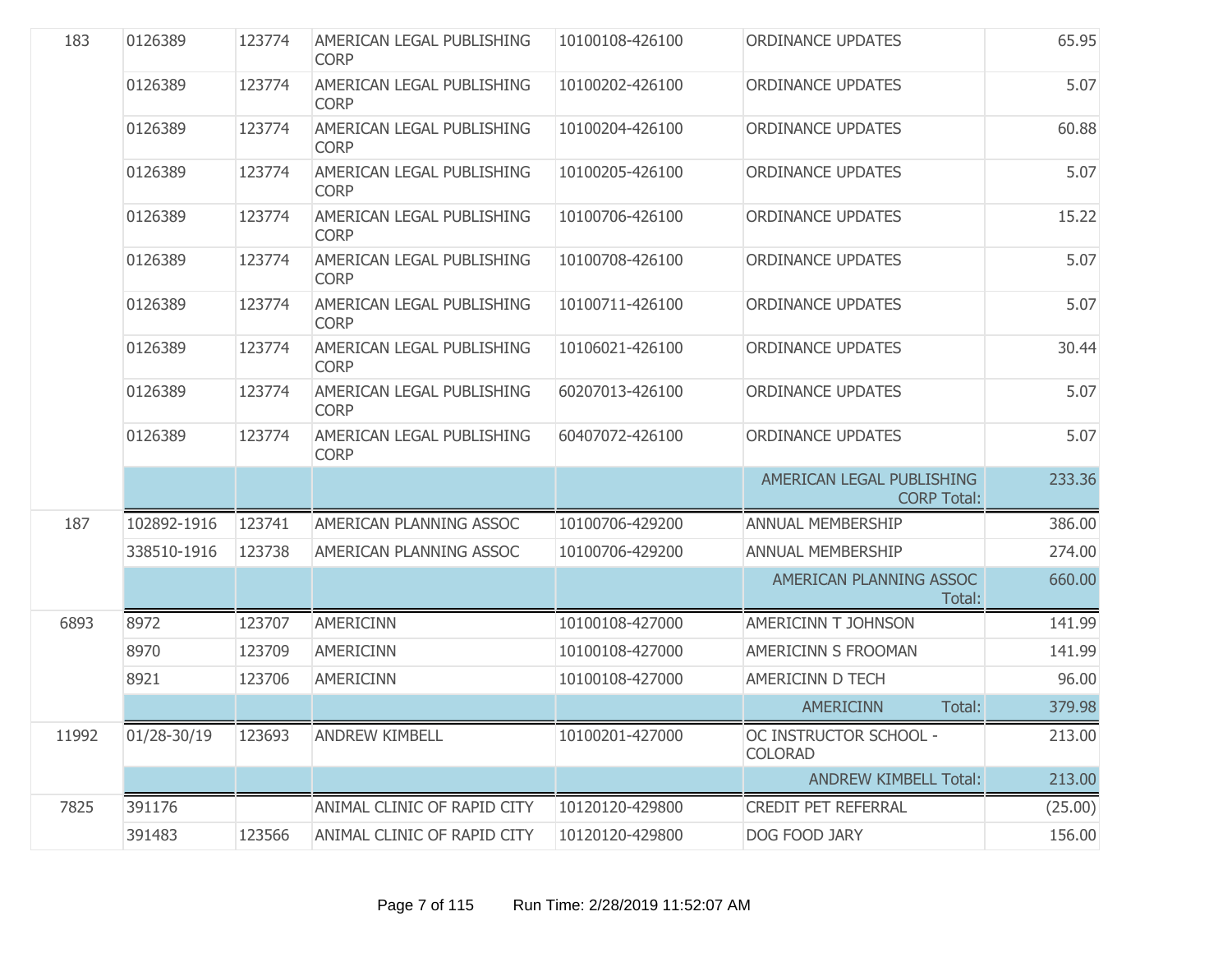| 7825 |          |        |                                            |                 | ANIMAL CLINIC OF RAPID CITY<br>Total:         | 131.00 |
|------|----------|--------|--------------------------------------------|-----------------|-----------------------------------------------|--------|
| 2349 | 02/05/19 | 123742 | <b>ANTHONY HUDSON</b>                      | 61800890-427000 | PER DIEM: HUDSON 2.5 SIOUX<br><b>FAL</b>      | 35.00  |
|      |          |        |                                            |                 | <b>ANTHONY HUDSON Total:</b>                  | 35.00  |
| 267  | 157879   | 123758 | ARMSTRONG EXTINGUISHER<br>SVC. INC.        | 10102021-422500 | EXTINGUISHER MAINTENANCE -<br><b>ENG</b>      | 30.00  |
|      | 158118   | 124054 | ARMSTRONG EXTINGUISHER<br>SVC. INC.        | 10100201-425100 | <b>FIRE EXTINGUISHER</b>                      | 108.00 |
|      | 157789   | 123441 | <b>ARMSTRONG EXTINGUISHER</b><br>SVC. INC. | 10100201-425100 | FIRE EXTINGUISHER UNIT 136                    | 47.00  |
|      | 157778   | 123433 | <b>ARMSTRONG EXTINGUISHER</b><br>SVC. INC. | 10100201-425100 | FIRE EXTINGUISHERS UNITS<br>196,2             | 108.00 |
|      | 157800   | 123571 | ARMSTRONG EXTINGUISHER<br>SVC. INC.        | 10100201-425100 | FIRE EXTINGUISHER UNITS 177<br>&              | 54.00  |
|      | 158163   | 124648 | ARMSTRONG EXTINGUISHER<br>SVC. INC.        | 10102021-422500 | EXTINGUISHER MAINTENANCE -<br>ST <sub>1</sub> | 67.00  |
|      | 158163   | 124648 | <b>ARMSTRONG EXTINGUISHER</b><br>SVC. INC. | 61800891-422500 | EXTINGUISHER MAINTENANCE -<br>ST <sub>1</sub> | 33.00  |
|      | 157860   | 124649 | ARMSTRONG EXTINGUISHER<br>SVC. INC.        | 10102023-422500 | <b>ANNUAL MANINTENANCE - ST3</b>              | 96.48  |
|      | 157860   | 124649 | ARMSTRONG EXTINGUISHER<br>SVC. INC.        | 61800893-422500 | <b>ANNUAL MANINTENANCE - ST3</b>              | 47.52  |
|      | 157807   | 124650 | ARMSTRONG EXTINGUISHER<br>SVC. INC.        | 10102027-422500 | <b>ANNUAL MANINTENANCE - ST7</b>              | 18.76  |
|      | 157807   | 124650 | ARMSTRONG EXTINGUISHER<br>SVC. INC.        | 61800897-422500 | <b>ANNUAL MANINTENANCE - ST7</b>              | 9.24   |
|      | 157819   | 124651 | <b>ARMSTRONG EXTINGUISHER</b><br>SVC. INC. | 10102026-422500 | <b>ANNUAL MANINTENANCE - ST6</b>              | 56.28  |
|      | 157819   | 124651 | <b>ARMSTRONG EXTINGUISHER</b><br>SVC. INC. | 61800896-422500 | <b>ANNUAL MANINTENANCE - ST6</b>              | 27.72  |
|      | 157832   | 124659 | ARMSTRONG EXTINGUISHER<br>SVC. INC.        | 10102025-422500 | ANNUAL MAINTENANCE - ST5                      | 93.80  |
|      | 157832   | 124659 | ARMSTRONG EXTINGUISHER<br>SVC. INC.        | 61800895-422500 | <b>ANNUAL MAINTENANCE - ST5</b>               | 46.20  |
|      |          |        |                                            |                 | ARMSTRONG EXTINGUISHER<br>SVC. INC. Total:    | 843.00 |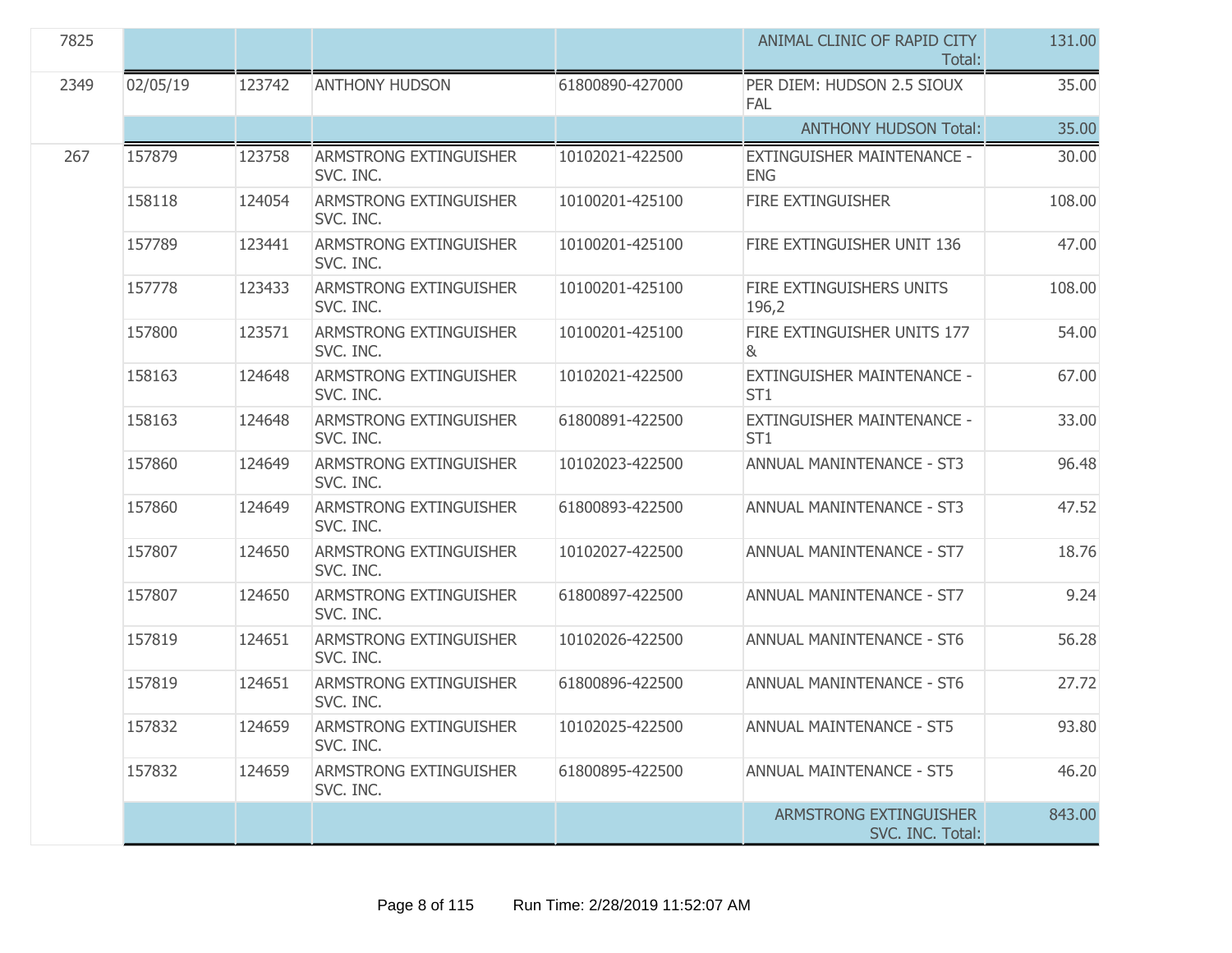| 10509 | 02/01/19  | 123832 | <b>ARRON FRANK</b>                                  | 10100612-426300 | STEEL TOE BOOT FOR AARON<br><b>FRANK</b>            | 175.00   |
|-------|-----------|--------|-----------------------------------------------------|-----------------|-----------------------------------------------------|----------|
|       |           |        |                                                     |                 | <b>ARRON FRANK Total:</b>                           | 175.00   |
| 291   | 8972      | 123886 | <b>ASPEN RIDGE LAWN AND</b><br><b>LANDSCAPE LLC</b> | 10100302-426400 | <b>ICE MELT</b>                                     | 966.00   |
|       |           |        |                                                     |                 | ASPEN RIDGE LAWN AND<br><b>LANDSCAPE LLC Total:</b> | 966.00   |
| 10369 | 52349-2   | 123438 | <b>BALCO UNIFORMS INC</b>                           | 10100201-426300 | <b>OFFICER UNIFORMS</b>                             | 342.00   |
|       | 52349-1   | 123436 | <b>BALCO UNIFORMS INC</b>                           | 10100201-426300 | <b>JACKET STOCK</b>                                 | 235.16   |
|       | 52443-1   | 123438 | <b>BALCO UNIFORMS INC</b>                           | 10100201-426300 | OFFICER UNIFORMS                                    | 461.48   |
|       | 52662-1   | 123598 | <b>BALCO UNIFORMS INC</b>                           | 10100201-426300 | PANTS DIAZ                                          | 212.25   |
|       |           |        |                                                     |                 | <b>BALCO UNIFORMS INC Total:</b>                    | 1,250.89 |
| 11979 | 239247    |        | <b>BANK OF AMERICA</b>                              | 60207014-453000 |                                                     | 105.40   |
|       |           |        |                                                     |                 | <b>BANK OF AMERICA Total:</b>                       | 105.40   |
| 11994 | 02/07/19  | 124289 | <b>BARB ALLUM</b>                                   | 10500115-453000 | FEMA ROOF - 3930 CORRAL DR -<br>H.                  | 7,051.50 |
|       |           |        |                                                     |                 |                                                     |          |
|       |           |        |                                                     |                 | <b>BARB ALLUM Total:</b>                            | 7,051.50 |
| 403   | 730067590 | 123900 | <b>BARTLETT &amp; WEST</b>                          | 60200933-422300 | 13-2080 NORTH RAPID BOOSTER<br>PU                   | 3,164.21 |
|       | 730069202 | 123896 | <b>BARTLETT &amp; WEST</b>                          | 60200933-422300 | 14-2179 PRESSURE REDUCING<br><b>VALV</b>            | 687.53   |
|       | 730068019 | 123897 | <b>BARTLETT &amp; WEST</b>                          | 60200933-422300 | 14-2177 RED ROCKS PUMP<br><b>STATION</b>            | 654.46   |
|       | 730068019 | 123897 | <b>BARTLETT &amp; WEST</b>                          | 60200934-422300 | 14-2177 RED ROCKS PUMP<br><b>STATION</b>            | 654.46   |
|       | 730069201 | 123898 | <b>BARTLETT &amp; WEST</b>                          | 60200933-422300 | 14-2177 RED ROCKS PUMP<br><b>STATION</b>            | 644.65   |
|       | 730069201 | 123898 | <b>BARTLETT &amp; WEST</b>                          | 60200934-422300 | 14-2177 RED ROCKS PUMP<br><b>STATION</b>            | 644.66   |
|       | 730069535 | 123899 | <b>BARTLETT &amp; WEST</b>                          | 60200933-422300 | 14-2177 RED ROCKS PUMP<br><b>STATION</b>            | 960.21   |
|       | 730069535 | 123899 | <b>BARTLETT &amp; WEST</b>                          | 60200934-422300 | 14-2177 RED ROCKS PUMP<br><b>STATION</b>            | 960.23   |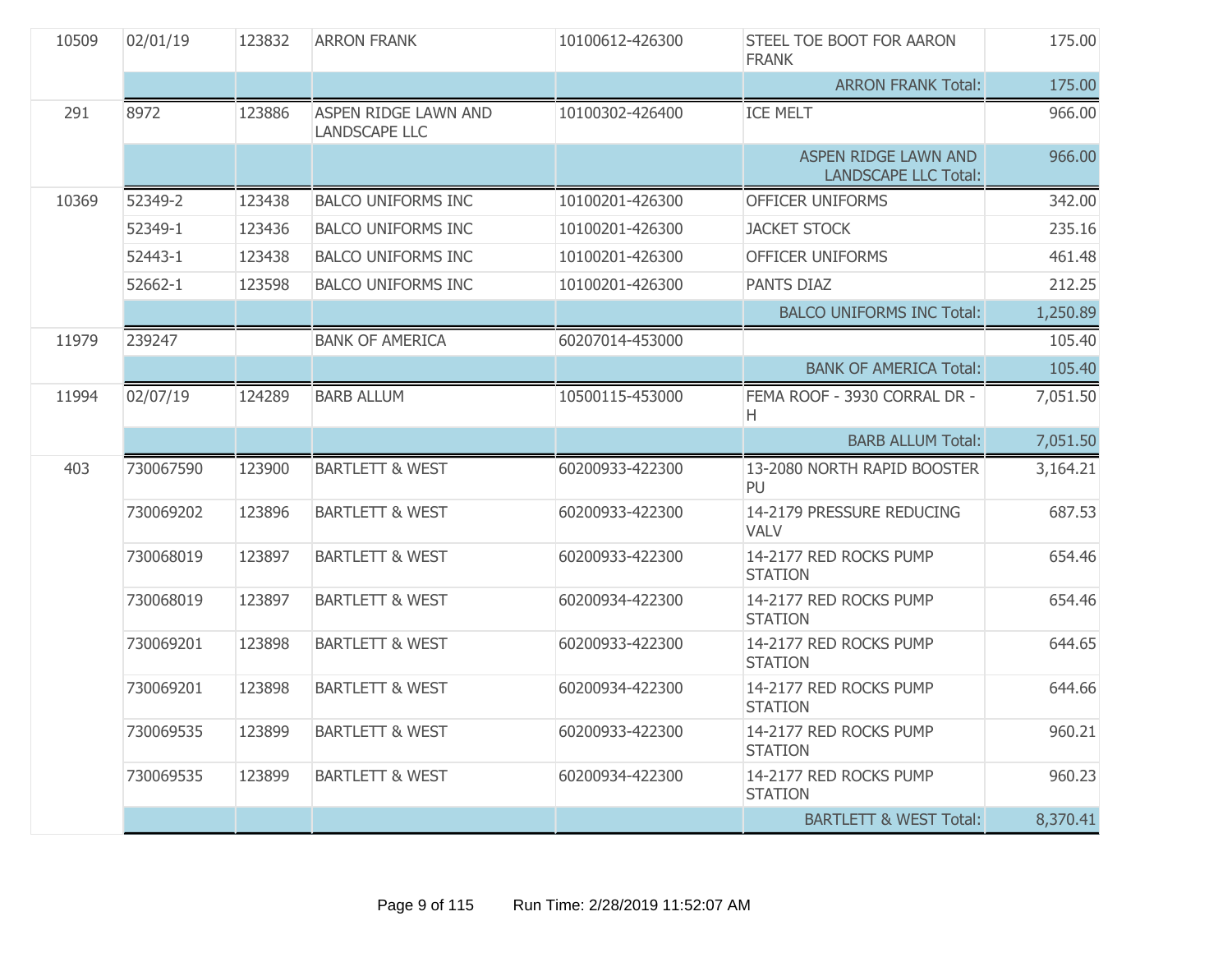| 8451  | 934-<br>P11293271   | 124615 | <b>BATTERIES PLUS BULBS</b>                                     | 10102023-425100 | MTH10021 BULB - TRUCK                                         | 105.90 |
|-------|---------------------|--------|-----------------------------------------------------------------|-----------------|---------------------------------------------------------------|--------|
|       |                     |        |                                                                 |                 | <b>BATTERIES PLUS BULBS Total:</b>                            | 105.90 |
| 10962 | 81893EC01189 123589 |        | <b>BAYMONT INN &amp; SUITES</b>                                 | 10106021-427000 | <b>LODG-DAVIS T</b>                                           | 65.69  |
|       |                     |        |                                                                 |                 | <b>BAYMONT INN &amp; SUITES Total:</b>                        | 65.69  |
| 474   | 018840              | 124019 | <b>BEKA CORPORATION</b>                                         | 10100302-424300 | <b>HIRED SNOW HELP</b>                                        | 665.00 |
|       |                     |        |                                                                 |                 | <b>BEKA CORPORATION Total:</b>                                | 665.00 |
| 497   | 47977911            | 124184 | <b>BENTLEY SYSTEMS INC</b>                                      | 10100108-429500 | <b>BENTLEY SOFTWARE</b><br><b>SUBSCRIPTIONS</b>               | 162.25 |
|       |                     |        |                                                                 |                 | <b>BENTLEY SYSTEMS INC Total:</b>                             | 162.25 |
| 11962 | 239229              |        | <b>BERGHEIM, NANCY</b>                                          | 60207014-453000 |                                                               | 32.60  |
|       |                     |        |                                                                 |                 | <b>BERGHEIM, NANCY Total:</b>                                 | 32.60  |
| 536   | 37523               | 123269 | BH SERVICES INC                                                 | 10100620-422500 | <b>CUSTODIAL SERVICES - HALLEY</b><br>PA                      | 370.52 |
|       |                     |        |                                                                 |                 | <b>BH SERVICES INC Total:</b>                                 | 370.52 |
| 11978 | 239246              |        | <b>BICKFORD, CARMEN</b>                                         | 60207014-453000 |                                                               | 144.52 |
|       |                     |        |                                                                 |                 | <b>BICKFORD, CARMEN Total:</b>                                | 144.52 |
| 549   | 02 677897           | 124399 | BIERSCHBACH EQUIPMENT INC                                       | 60407071-426300 | <b>EMPLOYEE WORK JACKET</b>                                   | 38.50  |
|       |                     |        |                                                                 |                 | BIERSCHBACH EQUIPMENT INC<br>Total:                           | 38.50  |
| 11966 | 239233              |        | <b>BKCK LLC</b>                                                 | 60207014-453000 |                                                               | 132.11 |
|       |                     |        |                                                                 |                 | <b>BKCK LLC Total:</b>                                        | 132.11 |
| 573   | 13711               | 124135 | <b>BLACK HAWK VANS INC</b>                                      | 10100618-425100 | <b>BUS REPAIRS</b>                                            | 198.50 |
|       | 13708               | 122738 | <b>BLACK HAWK VANS INC</b>                                      | 10100618-425100 | <b>BUS REPAIRS</b>                                            | 189.50 |
|       |                     |        |                                                                 |                 | <b>BLACK HAWK VANS INC Total:</b>                             | 388.00 |
| 11278 | 239237              |        | BLACK HILLS AREA HABITAT FOR 60207014-453000<br><b>HUMANITY</b> |                 |                                                               | 10.45  |
|       |                     |        |                                                                 |                 | <b>BLACK HILLS AREA HABITAT FOR</b><br><b>HUMANITY Total:</b> | 10.45  |
| 584   | 13031               | 123638 | <b>BLACK HILLS BUSINESS SOURCE</b>                              | 61507102-426100 | <b>THERMAL PAPER</b>                                          | 124.08 |
|       | 13014               | 124495 | <b>BLACK HILLS BUSINESS SOURCE</b>                              | 10100202-426100 | OFFICE SUPPLIES: COPY PAPER,<br>D                             | 49.35  |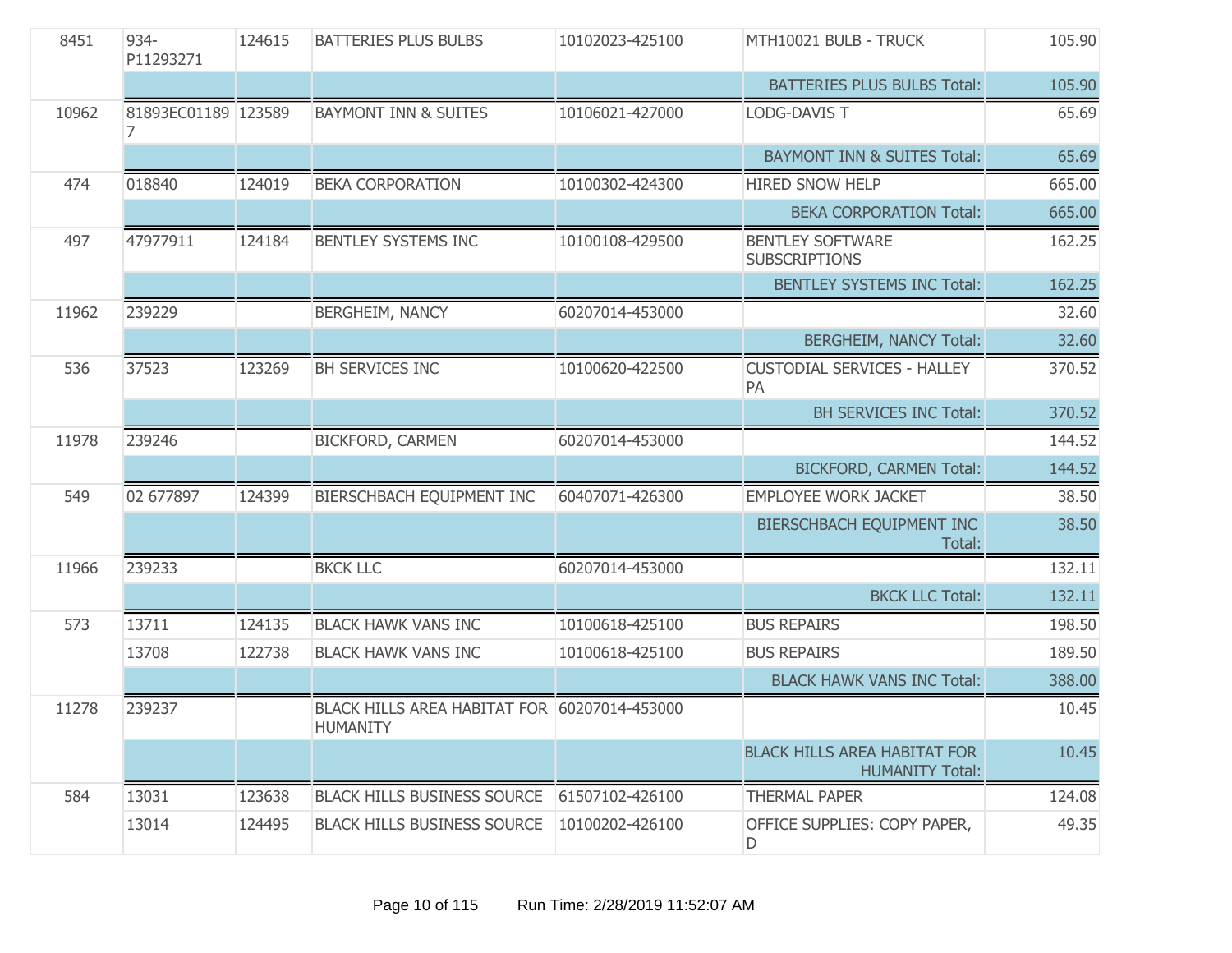| 584 | 13014    | 124495 | <b>BLACK HILLS BUSINESS SOURCE</b>             | 61800890-426100 | OFFICE SUPPLIES: COPY PAPER,<br>D.                    | 24.31     |
|-----|----------|--------|------------------------------------------------|-----------------|-------------------------------------------------------|-----------|
|     | 13068    | 124483 | <b>BLACK HILLS BUSINESS SOURCE</b>             | 10100202-426100 | <b>OFFICE SUPPLIES: PENCILS</b>                       | 4.60      |
|     | 13068    | 124483 | <b>BLACK HILLS BUSINESS SOURCE</b>             | 61800890-426100 | <b>OFFICE SUPPLIES: PENCILS</b>                       | 2.26      |
|     | 13045    | 124091 | <b>BLACK HILLS BUSINESS SOURCE</b>             | 61507103-426100 | MAGNETIC FILE POCKETS                                 | 107.48    |
|     | 12834    | 124172 | <b>BLACK HILLS BUSINESS SOURCE</b>             | 61507102-429600 | <b>BARBER CHAIR</b>                                   | 274.84    |
|     | 12970    | 124361 | <b>BLACK HILLS BUSINESS SOURCE</b>             | 10102025-429600 | <b>CHAIRS - ST5</b>                                   | 402.67    |
|     | 12970    | 124361 | <b>BLACK HILLS BUSINESS SOURCE</b>             | 61800895-429600 | <b>CHAIRS - ST5</b>                                   | 198.33    |
|     | 0630CM   |        | <b>BLACK HILLS BUSINESS SOURCE</b>             | 10102025-429600 | <b>CREDIT BONUS BUCKS</b>                             | (240.23)  |
|     | 0630CM   |        | <b>BLACK HILLS BUSINESS SOURCE</b>             | 61800895-429600 | <b>CREDIT BONUS BUCKS</b>                             | (118.32)  |
|     |          |        |                                                |                 | <b>BLACK HILLS BUSINESS SOURCE</b><br>Total:          | 829.37    |
| 586 | 150003   | 124229 | BLACK HILLS CHEMICAL CO INC                    | 10100612-426400 | <b>DISINFECTANT CLEANER</b>                           | 62.34     |
|     | 150157   | 124271 | <b>BLACK HILLS CHEMICAL CO INC</b>             | 10100301-426400 | <b>SUPPLIES</b>                                       | 313.47    |
|     | 149382   | 122960 | BLACK HILLS CHEMICAL CO INC                    | 10100618-426400 | <b>JANITORIAL &amp; CHEMICAL</b>                      | 130.77    |
|     |          |        |                                                |                 | BLACK HILLS CHEMICAL CO INC<br>Total:                 | 506.58    |
| 589 | 321      | 123836 | <b>BLACK HILLS COUNCIL LOCL</b><br><b>GOVT</b> | 10100621-460700 | BH COUNCIL OF LOCAL GOVTS<br>2019                     | 10,176.00 |
|     |          |        |                                                |                 | <b>BLACK HILLS COUNCIL LOCL</b><br><b>GOVT Total:</b> | 10,176.00 |
| 591 | 2/1/2019 |        | <b>BLACK HILLS ELECTRIC COOP</b>               | 60207011-428300 |                                                       | 42.30     |
|     | 2/1/2019 |        | <b>BLACK HILLS ELECTRIC COOP</b>               | 60207011-428300 |                                                       | 941.85    |
|     | 2/1/2019 |        | <b>BLACK HILLS ELECTRIC COOP</b>               | 60207011-428300 |                                                       | 161.58    |
|     | 2/1/2019 |        | <b>BLACK HILLS ELECTRIC COOP</b>               | 60207011-428300 |                                                       | 111.92    |
|     | 2/1/2019 |        | <b>BLACK HILLS ELECTRIC COOP</b>               | 10100304-428300 |                                                       | 20.00     |
|     | 2/1/2019 |        | <b>BLACK HILLS ELECTRIC COOP</b>               | 10100304-428300 |                                                       | 67.18     |
|     | 2/1/2019 |        | <b>BLACK HILLS ELECTRIC COOP</b>               | 10100304-428300 |                                                       | 353.97    |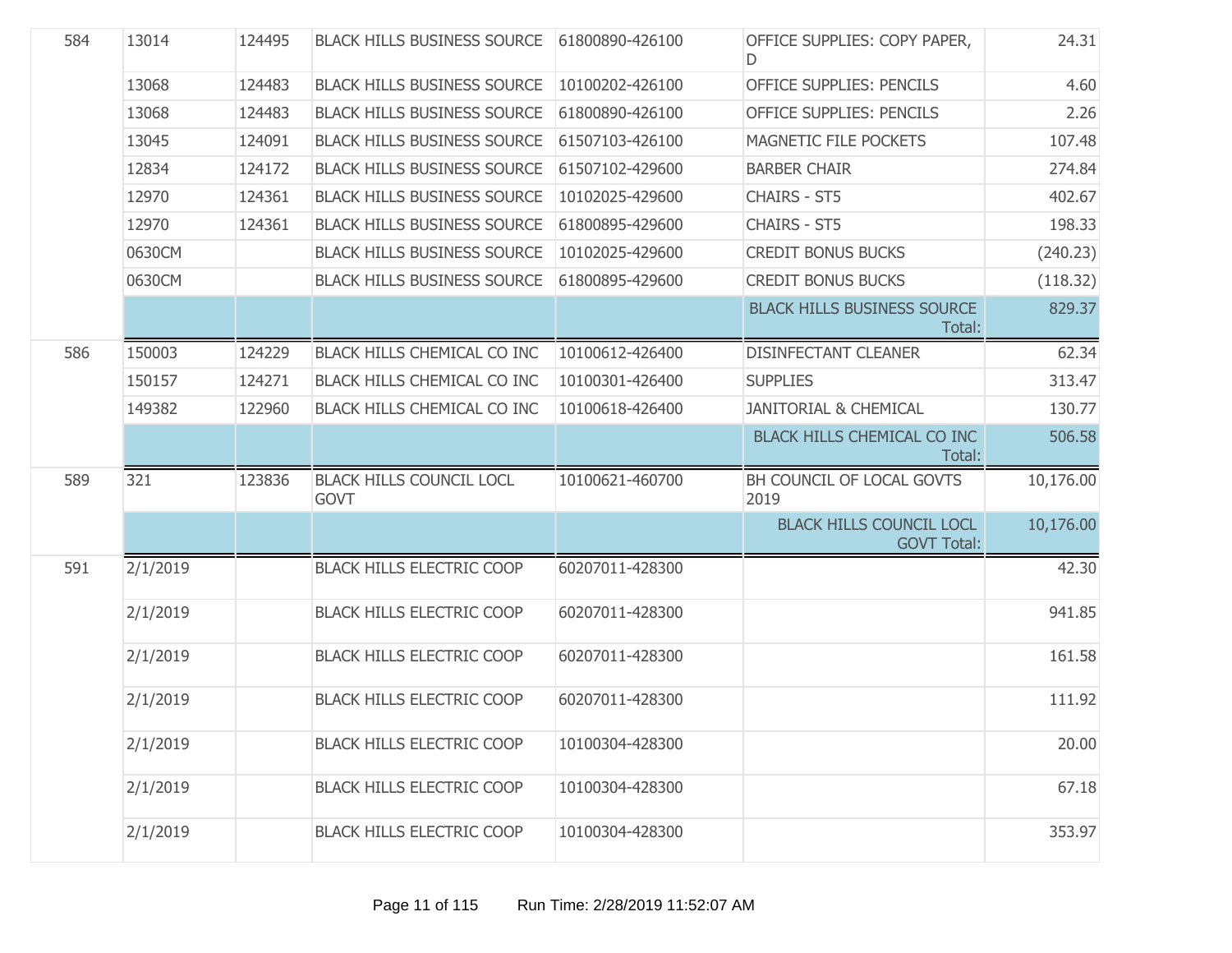| 591 |                        |        |                           |                 | <b>BLACK HILLS ELECTRIC COOP</b><br>Total: | 1,698.80  |
|-----|------------------------|--------|---------------------------|-----------------|--------------------------------------------|-----------|
| 622 | 2115883277<br>01/23/19 | 123150 | <b>BLACK HILLS ENERGY</b> | 61207101-421100 | POLE REPLACEMENT                           | 3,814.08  |
|     | 21245212<br>02/15      |        | <b>BLACK HILLS ENERGY</b> | 10100205-428300 |                                            | 28.34     |
|     | 18483391<br>02/15      |        | <b>BLACK HILLS ENERGY</b> | 10100205-428300 |                                            | 46.33     |
|     | 21656424<br>02/15      |        | <b>BLACK HILLS ENERGY</b> | 10100205-428300 |                                            | 105.28    |
|     | 17507957<br>02/15      |        | <b>BLACK HILLS ENERGY</b> | 10100617-428300 |                                            | 515.64    |
|     | 22205080<br>02/15      |        | <b>BLACK HILLS ENERGY</b> | 10100607-428300 |                                            | 817.69    |
|     | 22243440<br>02/15      |        | <b>BLACK HILLS ENERGY</b> | 60207012-428300 |                                            | 30.28     |
|     | 12775390<br>02/15      |        | <b>BLACK HILLS ENERGY</b> | 10100603-428300 |                                            | 6,459.32  |
|     | 12312007<br>02/15      |        | <b>BLACK HILLS ENERGY</b> | 10100612-428300 |                                            | 10,805.21 |
|     | 13524991<br>02/15      |        | <b>BLACK HILLS ENERGY</b> | 77504134-428300 |                                            | 17,523.15 |
|     | 22194523<br>02/19      |        | <b>BLACK HILLS ENERGY</b> | 60207011-428300 |                                            | 448.93    |
|     | 12327698<br>02/15      |        | <b>BLACK HILLS ENERGY</b> | 10106064-428300 |                                            | 4,211.16  |
|     | 16745554<br>02/18      |        | <b>BLACK HILLS ENERGY</b> | 10100205-428300 |                                            | 44.90     |
|     | 17851552<br>02/25      |        | <b>BLACK HILLS ENERGY</b> | 61800895-428300 |                                            | 126.14    |
|     | 15558732<br>02/15      |        | <b>BLACK HILLS ENERGY</b> | 10100609-428300 |                                            | 5,410.63  |
|     | 12775331<br>02/15      |        | <b>BLACK HILLS ENERGY</b> | 61207101-428300 |                                            | 571.82    |
|     | 12775331<br>02/15      |        | <b>BLACK HILLS ENERGY</b> | 61507103-428300 |                                            | 28,019.43 |
|     | 12775334<br>02/15      |        | <b>BLACK HILLS ENERGY</b> | 77504134-428300 |                                            | 2,219.01  |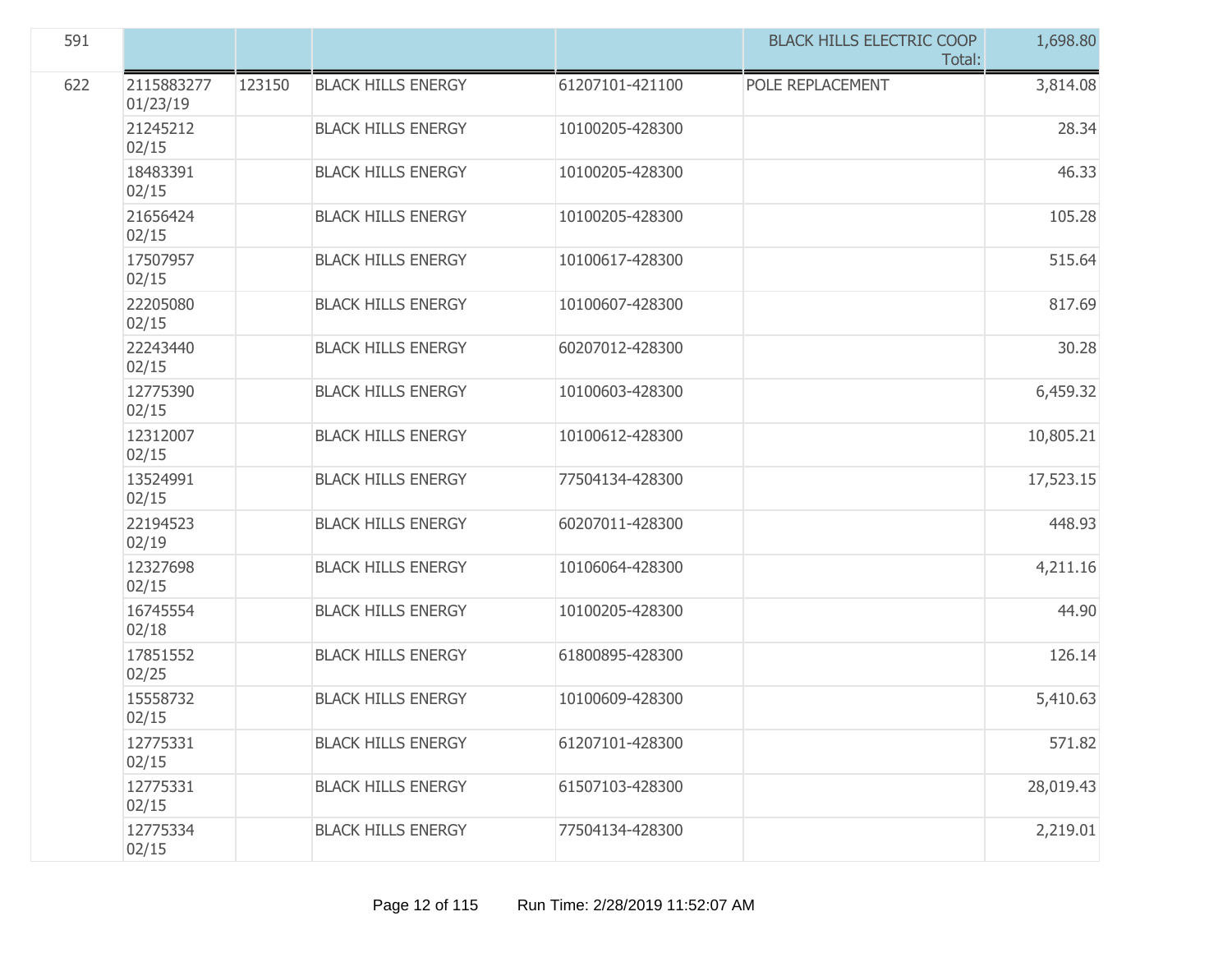| 622 | 13102408<br>02/15 | <b>BLACK HILLS ENERGY</b> | 77504134-428300 | 18,594.68 |
|-----|-------------------|---------------------------|-----------------|-----------|
|     | 22232975<br>02/25 | <b>BLACK HILLS ENERGY</b> | 61300664-428300 | 1,443.71  |
|     | <b>NONE 02/26</b> | <b>BLACK HILLS ENERGY</b> | 61300664-428300 | 9.67      |
|     | <b>NONE 02/26</b> | <b>BLACK HILLS ENERGY</b> | 61300664-428300 | 20.58     |
|     | 21852634<br>02/25 | <b>BLACK HILLS ENERGY</b> | 61300664-428300 | 20.10     |
|     | 12432726<br>02/25 | <b>BLACK HILLS ENERGY</b> | 61300664-428300 | 1,133.56  |
|     | 17851552<br>02/25 | <b>BLACK HILLS ENERGY</b> | 10102025-428300 | 256.10    |
|     | <b>NONE 02/26</b> | <b>BLACK HILLS ENERGY</b> | 60207011-428300 | 9.67      |
|     | 12766532<br>02/22 | <b>BLACK HILLS ENERGY</b> | 60407071-428300 | 318.85    |
|     | 12764090<br>02/22 | <b>BLACK HILLS ENERGY</b> | 60407071-428300 | 310.35    |
|     | 22072985<br>02/22 | <b>BLACK HILLS ENERGY</b> | 10100860-428300 | 228.68    |
|     | 21722491<br>02/22 | <b>BLACK HILLS ENERGY</b> | 10100860-428300 | 501.15    |
|     | 12311932<br>02/25 | <b>BLACK HILLS ENERGY</b> | 61300664-428300 | 535.64    |
|     | 22073812<br>02/25 | <b>BLACK HILLS ENERGY</b> | 60207011-428300 | 135.86    |
|     | 12766322<br>02/25 | <b>BLACK HILLS ENERGY</b> | 60207011-428300 | (70.43)   |
|     | 12227182<br>02/25 | <b>BLACK HILLS ENERGY</b> | 60207011-428300 | 1,259.44  |
|     | 22074399<br>02/22 | <b>BLACK HILLS ENERGY</b> | 60207011-428300 | 164.72    |
|     | 12311925<br>02/22 | <b>BLACK HILLS ENERGY</b> | 60207011-428300 | 483.56    |
|     | 12225884<br>02/25 | <b>BLACK HILLS ENERGY</b> | 60207011-428300 | 19.00     |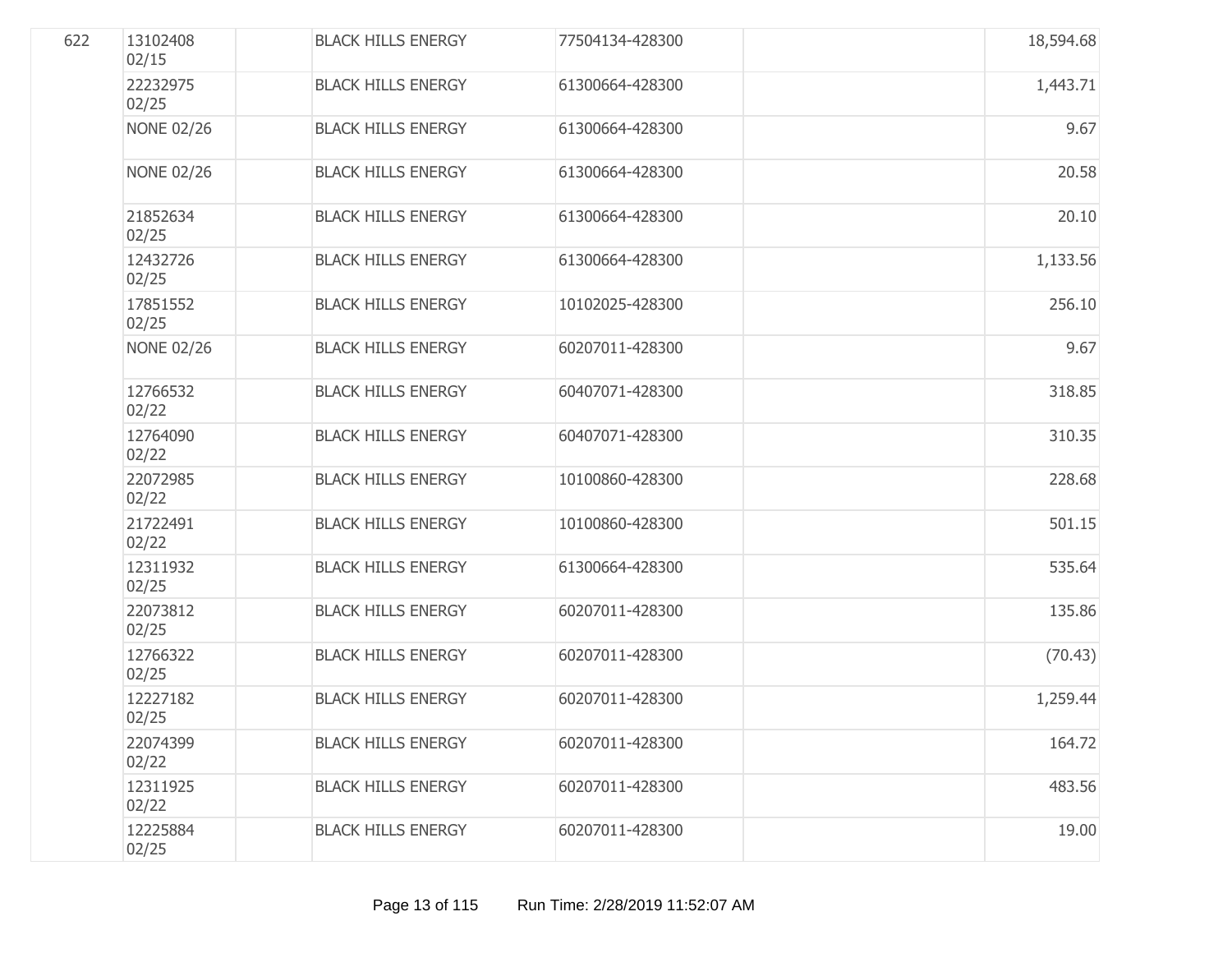| 622 | 12764104<br>02/22 | <b>BLACK HILLS ENERGY</b> | 60207011-428300 | 75.36    |
|-----|-------------------|---------------------------|-----------------|----------|
|     | 12311924<br>02/22 | <b>BLACK HILLS ENERGY</b> | 60207011-428300 | (200.62) |
|     | 12766544<br>02/22 | <b>BLACK HILLS ENERGY</b> | 60207011-428300 | 232.78   |
|     | 12311926<br>02/22 | <b>BLACK HILLS ENERGY</b> | 60207011-428300 | 7,521.18 |
|     | 17689822<br>02/25 | <b>BLACK HILLS ENERGY</b> | 60207011-428300 | 108.98   |
|     | 12775439<br>02/25 | <b>BLACK HILLS ENERGY</b> | 60207011-428300 | 97.23    |
|     | 22338840<br>02/26 | <b>BLACK HILLS ENERGY</b> | 10100607-428300 | 67.85    |
|     | <b>NONE 02/26</b> | <b>BLACK HILLS ENERGY</b> | 10100607-428300 | 23.15    |
|     | 22074413<br>02/22 | <b>BLACK HILLS ENERGY</b> | 10100607-428300 | 64.43    |
|     | 12326179<br>02/22 | <b>BLACK HILLS ENERGY</b> | 60207011-428300 | (72.65)  |
|     | 22074482<br>02/22 | <b>BLACK HILLS ENERGY</b> | 60207011-428300 | 114.33   |
|     | 22074549<br>02/22 | <b>BLACK HILLS ENERGY</b> | 60207011-428300 | 72.52    |
|     | 21058503<br>02/26 | <b>BLACK HILLS ENERGY</b> | 10100205-428300 | 69.54    |
|     | 22246369<br>02/25 | <b>BLACK HILLS ENERGY</b> | 10100205-428300 | 15.07    |
|     | 22073842<br>02/25 | <b>BLACK HILLS ENERGY</b> | 10100607-428300 | 320.42   |
|     | 20070318<br>02/25 | <b>BLACK HILLS ENERGY</b> | 10100607-428300 | 34.54    |
|     | <b>NONE 02/26</b> | <b>BLACK HILLS ENERGY</b> | 10100607-428300 | 42.40    |
|     | 18545658<br>02/25 | <b>BLACK HILLS ENERGY</b> | 10100607-428300 | 793.09   |
|     | 19406991<br>02/25 | <b>BLACK HILLS ENERGY</b> | 60207012-428300 | 26.37    |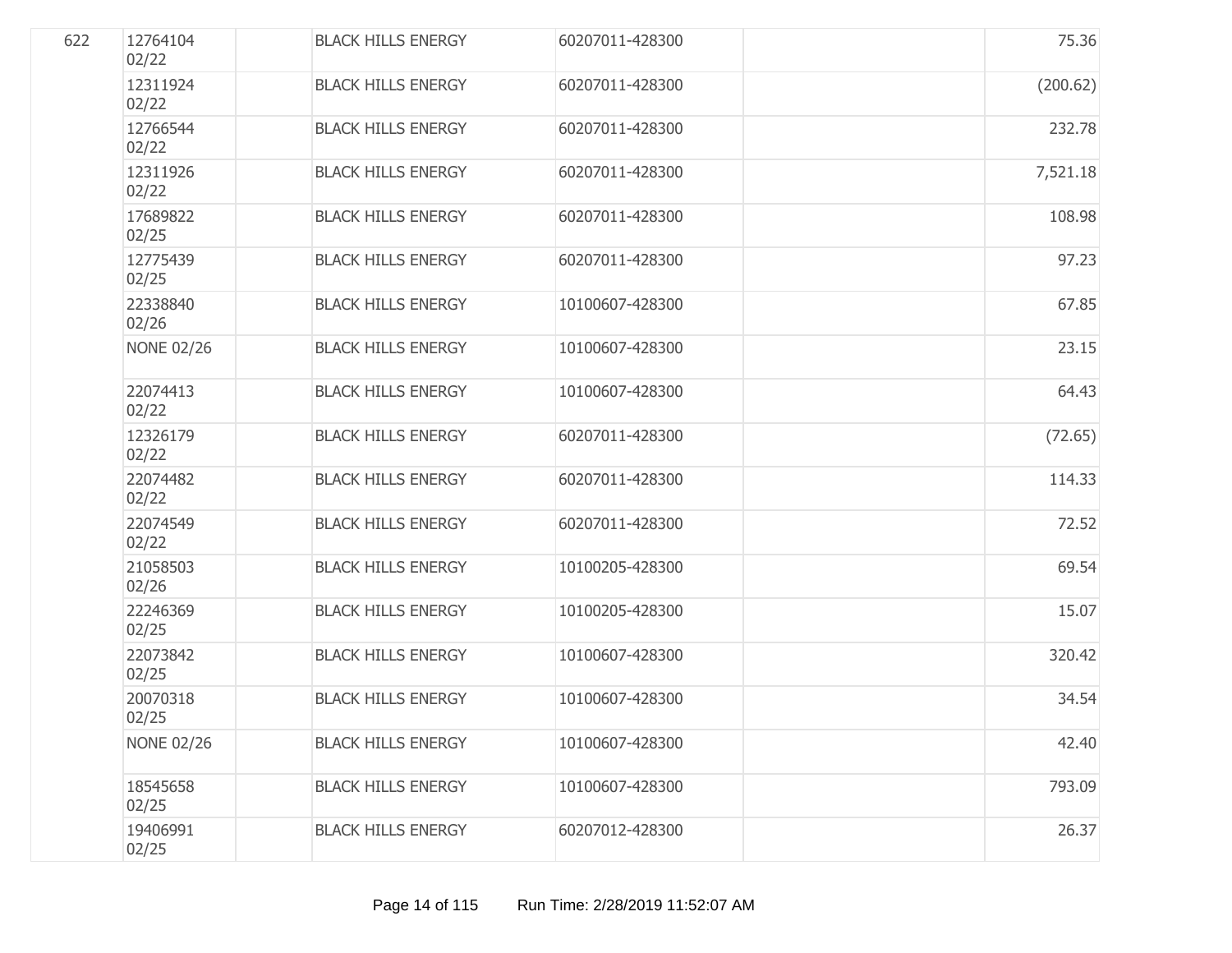| 622 | 18899914<br>02/26 | <b>BLACK HILLS ENERGY</b> | 60207011-428300 | 8,500.48 |
|-----|-------------------|---------------------------|-----------------|----------|
|     | 12327665<br>02/26 | <b>BLACK HILLS ENERGY</b> | 60207011-428300 | 4,100.74 |
|     | 16883937<br>02/26 | <b>BLACK HILLS ENERGY</b> | 60407071-428300 | 28.50    |
|     | 22074326<br>02/22 | <b>BLACK HILLS ENERGY</b> | 10100205-428300 | 24.06    |
|     | 22072363<br>02/22 | <b>BLACK HILLS ENERGY</b> | 10100205-428300 | 21.82    |
|     | 12225885<br>2/19  | <b>BLACK HILLS ENERGY</b> | 60207011-428300 | 165.53   |
|     | 12775386<br>2/15  | <b>BLACK HILLS ENERGY</b> | 61400665-428300 | 154.88   |
|     | 12581204<br>2/15  | <b>BLACK HILLS ENERGY</b> | 61400665-428300 | 126.16   |
|     | 20375523<br>2/15  | <b>BLACK HILLS ENERGY</b> | 61400665-428300 | 86.19    |
|     | 12329173<br>2/18  | <b>BLACK HILLS ENERGY</b> | 10102023-428300 | 498.97   |
|     | 12329173<br>2/18  | <b>BLACK HILLS ENERGY</b> | 61800893-428300 | 245.76   |
|     | 22194125<br>2/19  | <b>BLACK HILLS ENERGY</b> | 10100607-428300 | 16.52    |
|     | 13103392<br>2/18  | <b>BLACK HILLS ENERGY</b> | 60207011-428300 | 1,284.36 |
|     | 12766484<br>2/18  | <b>BLACK HILLS ENERGY</b> | 60207011-428300 | 295.09   |
|     | 20946207<br>2/18  | <b>BLACK HILLS ENERGY</b> | 60207011-428300 | (165.83) |
|     | 12302271<br>2/19  | <b>BLACK HILLS ENERGY</b> | 60207011-428300 | 65.27    |
|     | 12227263<br>2/19  | <b>BLACK HILLS ENERGY</b> | 60207011-428300 | (7.61)   |
|     | 18684824<br>2/15  | <b>BLACK HILLS ENERGY</b> | 10100607-428300 | 15.40    |
|     | 22259932<br>2/15  | <b>BLACK HILLS ENERGY</b> | 10100607-428300 | 17.37    |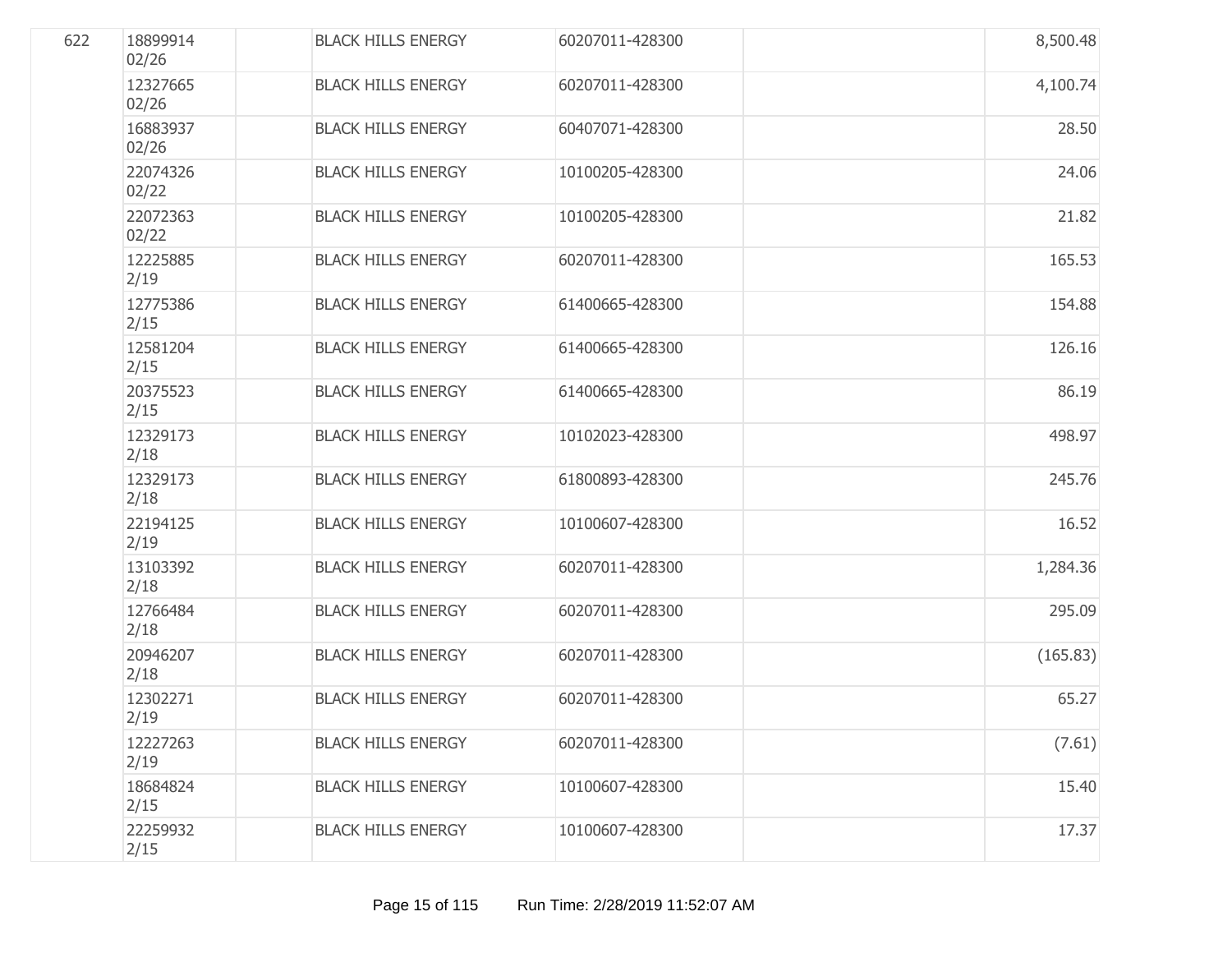|     | <b>NONE 02/20</b> | <b>BLACK HILLS ENERGY</b> | 10100607-428300 | 17.42  |
|-----|-------------------|---------------------------|-----------------|--------|
| 622 | <b>NONE 02/20</b> | <b>BLACK HILLS ENERGY</b> | 10100607-428300 | 9.23   |
|     | 22458623<br>2/19  | <b>BLACK HILLS ENERGY</b> | 10100607-428300 | 26.62  |
|     | 16723576<br>2/18  | <b>BLACK HILLS ENERGY</b> | 10100607-428300 | 15.53  |
|     | <b>NONE 02/20</b> | <b>BLACK HILLS ENERGY</b> | 10100607-428300 | 69.40  |
|     | <b>NONE 02/20</b> | <b>BLACK HILLS ENERGY</b> | 10100607-428300 | 36.75  |
|     | 22242090<br>2/15  | <b>BLACK HILLS ENERGY</b> | 10100607-428300 | 43.61  |
|     | 20581379<br>2/15  | <b>BLACK HILLS ENERGY</b> | 10100607-428300 | 14.99  |
|     | <b>NONE 02/20</b> | <b>BLACK HILLS ENERGY</b> | 10100607-428300 | 18.93  |
|     | <b>NONE 02/20</b> | <b>BLACK HILLS ENERGY</b> | 10100607-428300 | 9.23   |
|     | 21949375<br>2/18  | <b>BLACK HILLS ENERGY</b> | 10100205-428300 | 14.36  |
|     | 22430612<br>2/18  | <b>BLACK HILLS ENERGY</b> | 10100205-428300 | 44.14  |
|     | 21928653<br>2/19  | <b>BLACK HILLS ENERGY</b> | 10100205-428300 | 14.99  |
|     | 18606370<br>2/18  | <b>BLACK HILLS ENERGY</b> | 10100304-428300 | 705.52 |
|     | 21928858<br>2/18  | <b>BLACK HILLS ENERGY</b> | 10100304-428300 | 23.81  |
|     | 22447745<br>2/15  | <b>BLACK HILLS ENERGY</b> | 10100607-428300 | 14.97  |
|     | 18137808<br>2/18  | <b>BLACK HILLS ENERGY</b> | 10100205-428300 | 72.50  |
|     | 22276752<br>2/19  | <b>BLACK HILLS ENERGY</b> | 10100205-428300 | 34.81  |
|     | 22243979<br>2/18  | <b>BLACK HILLS ENERGY</b> | 10100205-428300 | 23.42  |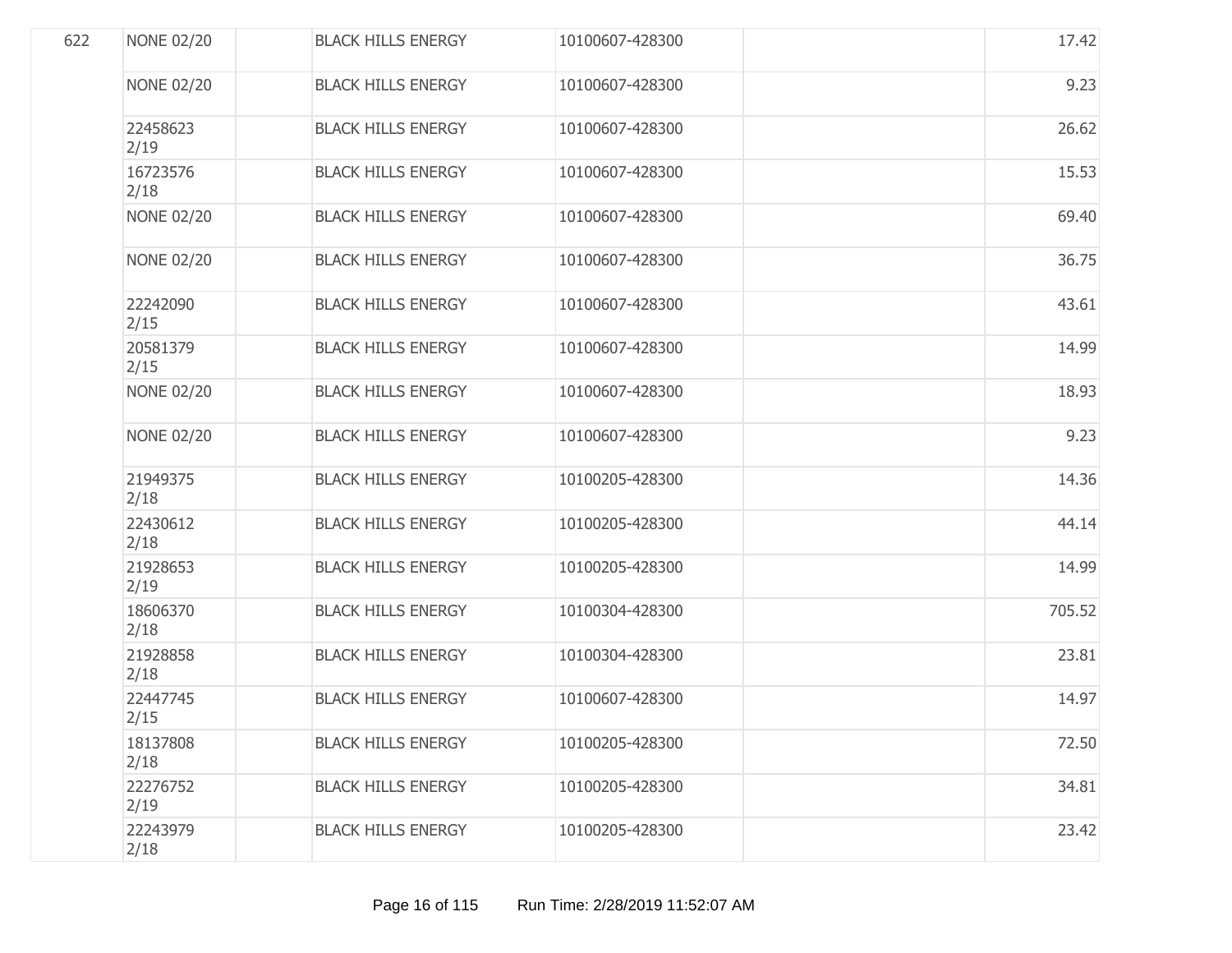| 622 | 22244493<br>2/18  | <b>BLACK HILLS ENERGY</b> | 10100205-428300 | 22.26  |
|-----|-------------------|---------------------------|-----------------|--------|
|     | 20064659<br>2/18  | <b>BLACK HILLS ENERGY</b> | 10100205-428300 | 23.17  |
|     | 22244520<br>2/18  | <b>BLACK HILLS ENERGY</b> | 10100205-428300 | 22.18  |
|     | 22244019<br>2/18  | <b>BLACK HILLS ENERGY</b> | 10100205-428300 | 21.65  |
|     | 20069607<br>2/15  | <b>BLACK HILLS ENERGY</b> | 10100205-428300 | 50.60  |
|     | 22250886<br>2/15  | <b>BLACK HILLS ENERGY</b> | 10100205-428300 | 89.35  |
|     | 19378122<br>2/15  | <b>BLACK HILLS ENERGY</b> | 10100205-428300 | 56.20  |
|     | 22242094<br>2/18  | <b>BLACK HILLS ENERGY</b> | 10100205-428300 | 98.80  |
|     | 19814959<br>2/18  | <b>BLACK HILLS ENERGY</b> | 10100205-428300 | 15.00  |
|     | 12775688<br>02/20 | <b>BLACK HILLS ENERGY</b> | 10100616-428300 | 383.12 |
|     | 21503591<br>2/15  | <b>BLACK HILLS ENERGY</b> | 10100205-428300 | 22.72  |
|     | 22447749<br>2/15  | <b>BLACK HILLS ENERGY</b> | 10100205-428300 | 23.69  |
|     | 22403443<br>2/15  | <b>BLACK HILLS ENERGY</b> | 10100205-428300 | 84.43  |
|     | 16883918<br>2/18  | <b>BLACK HILLS ENERGY</b> | 10100205-428300 | 19.91  |
|     | 18140867<br>2/15  | <b>BLACK HILLS ENERGY</b> | 10100205-428300 | 86.96  |
|     | 12767055<br>02/20 | <b>BLACK HILLS ENERGY</b> | 60207011-428300 | 446.29 |
|     | <b>NONE 02/21</b> | <b>BLACK HILLS ENERGY</b> | 60207011-428300 | 9.67   |
|     | 12775755<br>02/21 | <b>BLACK HILLS ENERGY</b> | 60207011-428300 | 185.84 |
|     | 21319589<br>02/20 | <b>BLACK HILLS ENERGY</b> | 10100860-428300 | 15.00  |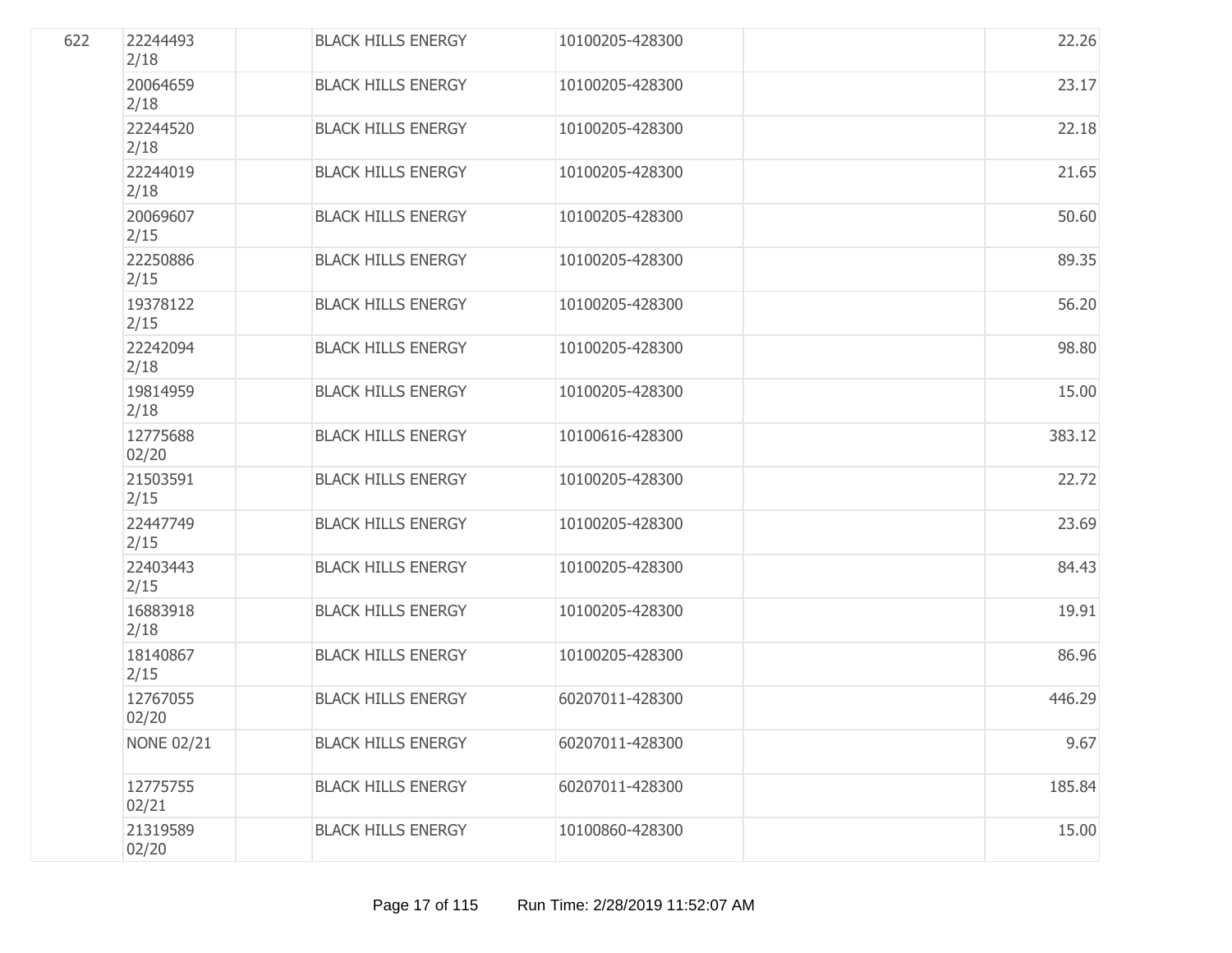| 622 | <b>NONE 02/21</b> | <b>BLACK HILLS ENERGY</b> | 61207101-428300 | 15.34    |
|-----|-------------------|---------------------------|-----------------|----------|
|     | 12775688<br>02/20 | <b>BLACK HILLS ENERGY</b> | 10100607-428300 | 1,149.38 |
|     | 22190971<br>02/20 | <b>BLACK HILLS ENERGY</b> | 60207011-428300 | 90.90    |
|     | 12766268<br>02/20 | <b>BLACK HILLS ENERGY</b> | 60207011-428300 | 52.99    |
|     | 13523918<br>02/20 | <b>BLACK HILLS ENERGY</b> | 60207011-428300 | 253.03   |
|     | 12766299<br>02/20 | <b>BLACK HILLS ENERGY</b> | 60207011-428300 | 294.64   |
|     | 12766481<br>02/20 | <b>BLACK HILLS ENERGY</b> | 60207011-428300 | 156.47   |
|     | 12427318<br>02/21 | <b>BLACK HILLS ENERGY</b> | 60207011-428300 | 30.60    |
|     | 12766554<br>02/20 | <b>BLACK HILLS ENERGY</b> | 10100607-428300 | 137.08   |
|     | 12312064<br>02/20 | <b>BLACK HILLS ENERGY</b> | 10100607-428300 | 22.04    |
|     | 22233013<br>02/20 | <b>BLACK HILLS ENERGY</b> | 10100607-428300 | 749.89   |
|     | 12767020<br>02/20 | <b>BLACK HILLS ENERGY</b> | 10100607-428300 | 130.93   |
|     | 12766893<br>02/20 | <b>BLACK HILLS ENERGY</b> | 10100607-428300 | 905.60   |
|     | 22077669<br>02/20 | <b>BLACK HILLS ENERGY</b> | 10100607-428300 | 79.12    |
|     | 22190957<br>02/20 | <b>BLACK HILLS ENERGY</b> | 10100607-428300 | 200.91   |
|     | 22077648<br>02/20 | <b>BLACK HILLS ENERGY</b> | 10100607-428300 | 15.79    |
|     | 12766984<br>02/20 | <b>BLACK HILLS ENERGY</b> | 10100607-428300 | 400.90   |
|     | 22191339<br>02/20 | <b>BLACK HILLS ENERGY</b> | 10100607-428300 | 577.86   |
|     | 12766556<br>02/20 | <b>BLACK HILLS ENERGY</b> | 10100607-428300 | 62.28    |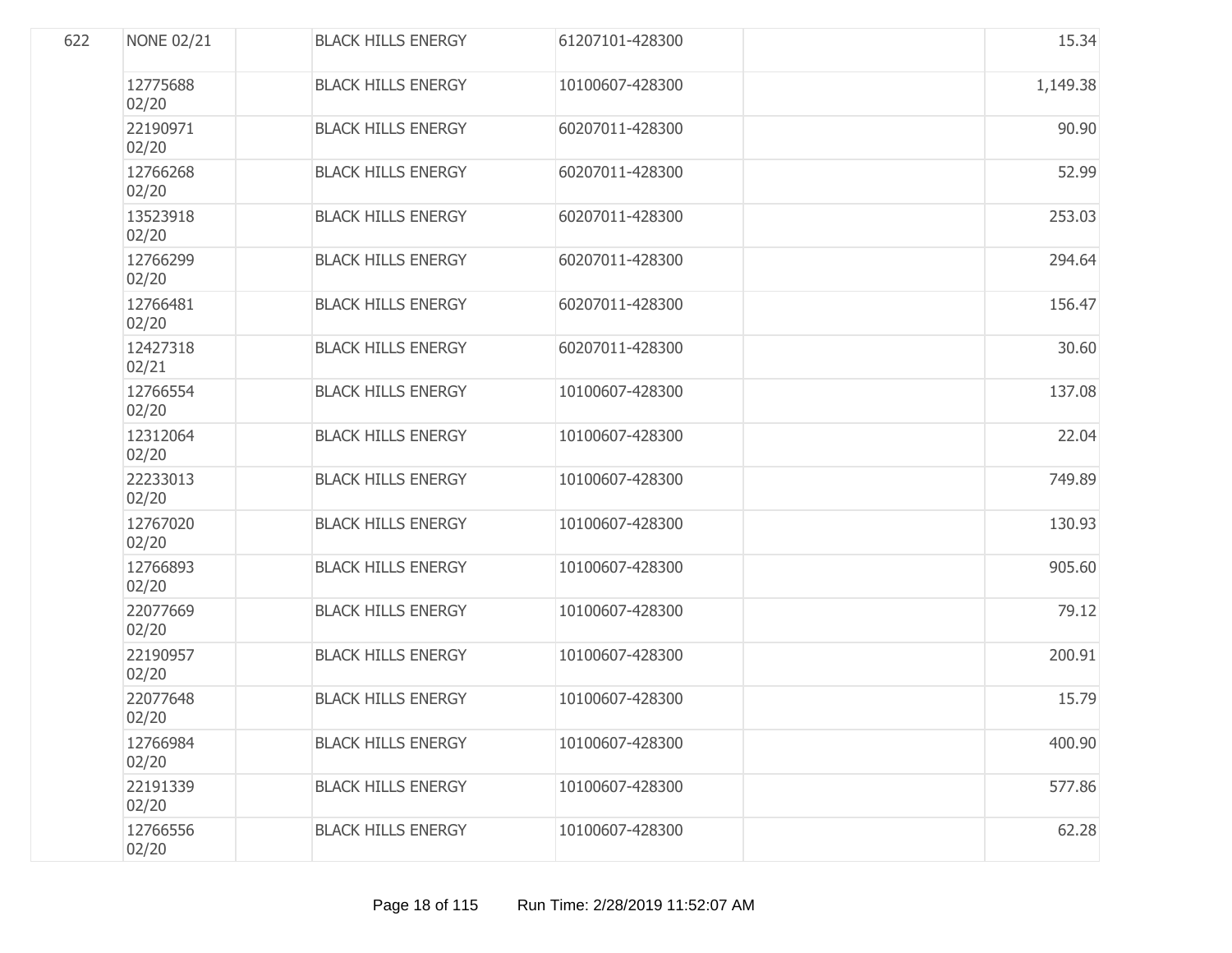| 622 | 22191341<br>02/20 | <b>BLACK HILLS ENERGY</b> | 10100607-428300 | 411.09 |
|-----|-------------------|---------------------------|-----------------|--------|
|     | 19377618<br>02/21 | <b>BLACK HILLS ENERGY</b> | 10100205-428300 | 24.08  |
|     | 22075721<br>02/21 | <b>BLACK HILLS ENERGY</b> | 10100205-428300 | 15.08  |
|     | 20931887<br>02/20 | <b>BLACK HILLS ENERGY</b> | 10100205-428300 | 25.30  |
|     | 16745639<br>02/20 | <b>BLACK HILLS ENERGY</b> | 10100205-428300 | 22.97  |
|     | 22191338<br>02/20 | <b>BLACK HILLS ENERGY</b> | 10100607-428300 | 44.72  |
|     | 19063246<br>02/20 | <b>BLACK HILLS ENERGY</b> | 10100607-428300 | 14.16  |
|     | 17434367<br>02/21 | <b>BLACK HILLS ENERGY</b> | 10100205-428300 | 69.36  |
|     | 22194516<br>02/20 | <b>BLACK HILLS ENERGY</b> | 10100205-428300 | 57.54  |
|     | 22458609<br>02/20 | <b>BLACK HILLS ENERGY</b> | 10100205-428300 | 21.20  |
|     | 22077649<br>02/20 | <b>BLACK HILLS ENERGY</b> | 10100205-428300 | 73.48  |
|     | 22076412<br>02/20 | <b>BLACK HILLS ENERGY</b> | 10100205-428300 | 29.39  |
|     | 22075456<br>02/21 | <b>BLACK HILLS ENERGY</b> | 10100205-428300 | 15.07  |
|     | 13523841<br>02/15 | <b>BLACK HILLS ENERGY</b> | 77504134-428300 | 533.82 |
|     | <b>NONE 02/15</b> | <b>BLACK HILLS ENERGY</b> | 77504134-428300 | 10.48  |
|     | 22077666<br>02/20 | <b>BLACK HILLS ENERGY</b> | 10100205-428300 | 68.66  |
|     | 19815965<br>02/20 | <b>BLACK HILLS ENERGY</b> | 10100607-428300 | 25.78  |
|     | 22075287<br>02/21 | <b>BLACK HILLS ENERGY</b> | 60207012-428300 | 27.61  |
|     | 19815968<br>02/21 | <b>BLACK HILLS ENERGY</b> | 10100205-428300 | 142.89 |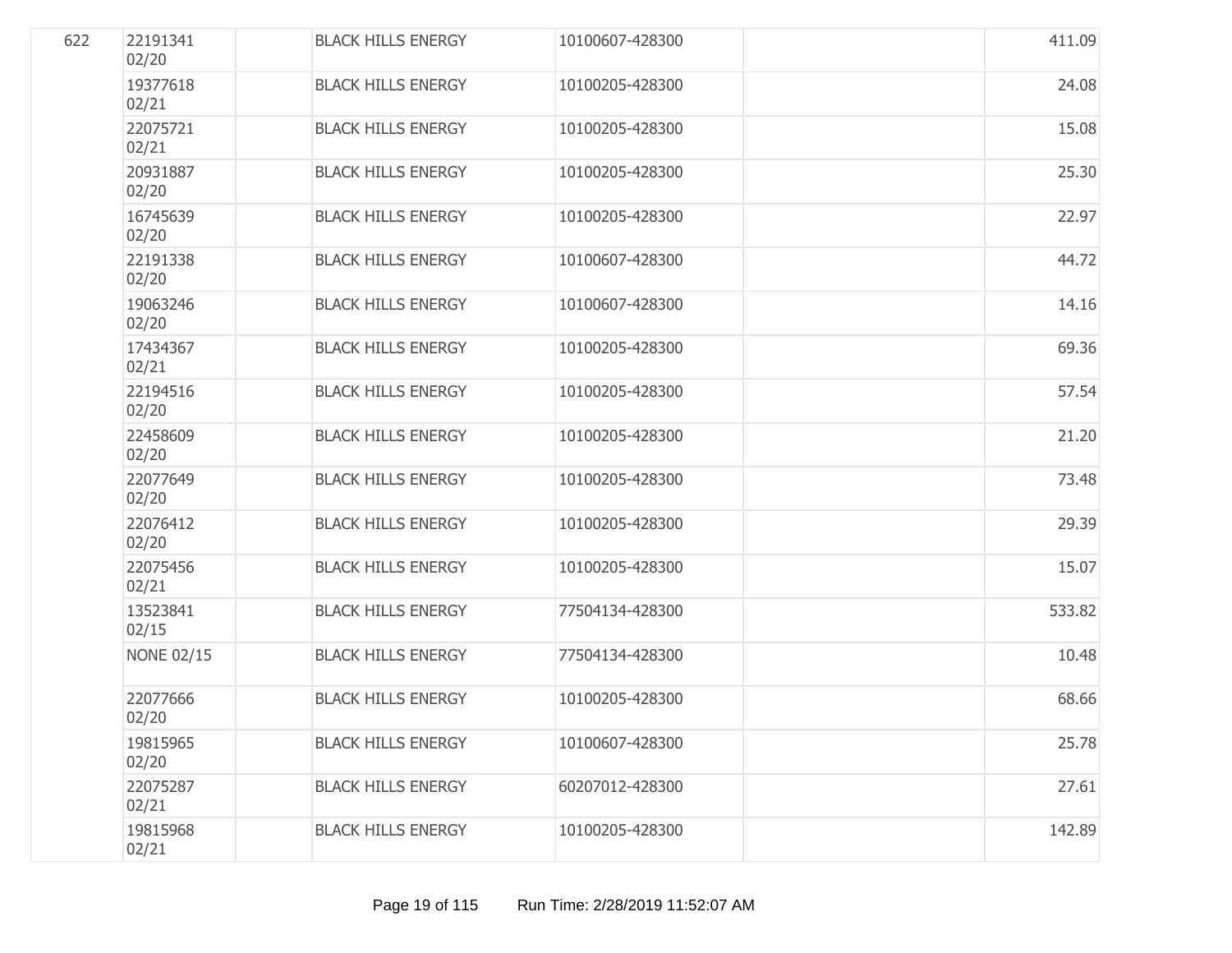| 622   | 12306640<br>02/15 |        | <b>BLACK HILLS ENERGY</b>                            | 10100205-428300 |                                                         | 11.22      |
|-------|-------------------|--------|------------------------------------------------------|-----------------|---------------------------------------------------------|------------|
|       | 22243439<br>02/15 |        | <b>BLACK HILLS ENERGY</b>                            | 10100205-428300 |                                                         | 15.40      |
|       | 12775335<br>02/15 |        | <b>BLACK HILLS ENERGY</b>                            | 77504134-428300 |                                                         | 3,089.54   |
|       | 12775389<br>02/15 |        | <b>BLACK HILLS ENERGY</b>                            | 77504134-428300 |                                                         | 8,244.26   |
|       | 12227235<br>02/15 |        | <b>BLACK HILLS ENERGY</b>                            | 77504134-428300 |                                                         | 6,293.27   |
|       | 17507975<br>02/15 |        | <b>BLACK HILLS ENERGY</b>                            | 60207011-428300 |                                                         | 1,937.61   |
|       |                   |        |                                                      |                 | <b>BLACK HILLS ENERGY Total:</b>                        | 160,888.66 |
| 10386 | 3607              | 123831 | <b>BLACK HILLS FLOORING</b>                          | 10100603-425200 | <b>ADHESIVE PAIL</b>                                    | 109.00     |
|       |                   |        |                                                      |                 | <b>BLACK HILLS FLOORING Total:</b>                      | 109.00     |
| 618   | 566               | 124336 | <b>BLACK HILLS PIONEER</b>                           | 10100706-423000 | LEGAL AD, FEBRUARY EPC<br><b>MEETING</b>                | 19.40      |
|       | 26815             | 123731 | <b>BLACK HILLS PIONEER</b>                           | 10100706-423000 | DISPLAY AD, SECTION 5310                                | 378.00     |
|       |                   |        |                                                      |                 | <b>BLACK HILLS PIONEER Total:</b>                       | 397.40     |
| 11951 | 239214            |        | <b>BLACK HILLS POWER AND</b><br>LIGHT/SPK            | 60207014-453000 |                                                         | 72.49      |
|       | 239219            |        | <b>BLACK HILLS POWER AND</b><br>LIGHT/SPK            | 60207014-453000 |                                                         | 221.94     |
|       |                   |        |                                                      |                 | <b>BLACK HILLS POWER AND</b><br><b>LIGHT/SPK Total:</b> | 294.43     |
| 623   | 21900972          | 124358 | <b>BLACK HILLS POWER SPORTS</b><br><b>INC</b>        | 10102027-425100 | PLOW BLADE PREM SKID - ST7                              | 20.07      |
|       | 21900972          | 124358 | <b>BLACK HILLS POWER SPORTS</b><br><b>INC</b>        | 61800897-425100 | PLOW BLADE PREM SKID - ST7                              | 9.88       |
|       | 21900948          | 123826 | <b>BLACK HILLS POWER SPORTS</b><br><b>INC</b>        | 10100607-425300 | SKIDS FOR PLOW #18                                      | 52.99      |
|       |                   |        |                                                      |                 | <b>BLACK HILLS POWER SPORTS</b><br><b>INC Total:</b>    | 82.94      |
| 637   | BH13927           | 123798 | <b>BLACK HILLS TRUCK &amp; TRAILER</b><br><b>INC</b> | 10100302-425300 | UNIT S082                                               | 1,263.46   |
|       | BH13942           | 124090 | <b>BLACK HILLS TRUCK &amp; TRAILER</b><br><b>INC</b> | 61507103-425300 | AIR PANEL FILTERS & AIR<br><b>ELEMEN</b>                | 64.35      |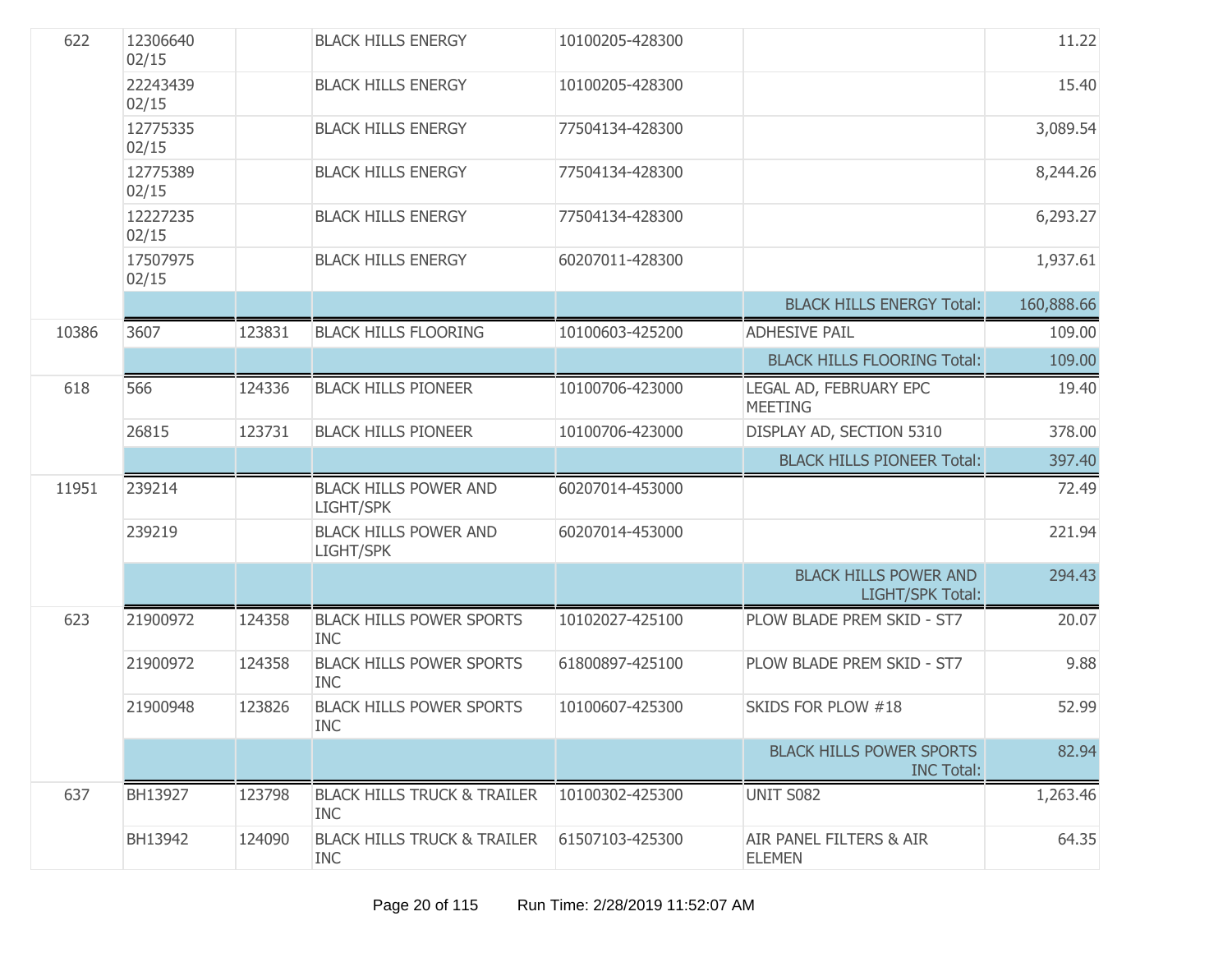| 637 | BH13991    | 124320 | <b>BLACK HILLS TRUCK &amp; TRAILER</b><br><b>INC</b> | 10100607-425300 | CAB CONTROLLER #76                                          | 341.33     |
|-----|------------|--------|------------------------------------------------------|-----------------|-------------------------------------------------------------|------------|
|     | BH14053    |        | <b>BLACK HILLS TRUCK &amp; TRAILER</b><br><b>INC</b> | 10100301-425300 | CREDIT RETURNED DRAG CUT<br>KIT                             | (860.00)   |
|     | BH14051    | 124272 | <b>BLACK HILLS TRUCK &amp; TRAILER</b><br><b>INC</b> | 10100301-425300 | UNIT S066                                                   | 1,008.60   |
|     | BH14052    |        | <b>BLACK HILLS TRUCK &amp; TRAILER</b><br><b>INC</b> | 10100301-425300 | <b>CREDIT RETURNED BURB</b><br><b>GUARDS</b>                | (1,008.60) |
|     | BH14050    | 124272 | <b>BLACK HILLS TRUCK &amp; TRAILER</b><br><b>INC</b> | 10100301-425300 | UNIT S066                                                   | 860.00     |
|     | BH14055    | 124595 | <b>BLACK HILLS TRUCK &amp; TRAILER</b><br><b>INC</b> | 10100302-425300 | UNIT S066                                                   | 362.15     |
|     | BH14054    | 124595 | <b>BLACK HILLS TRUCK &amp; TRAILER</b><br><b>INC</b> | 10100302-425300 | <b>UNIT S066</b>                                            | 362.15     |
|     |            |        |                                                      |                 | <b>BLACK HILLS TRUCK &amp; TRAILER</b><br><b>INC Total:</b> | 2,393.44   |
| 638 | 14022      | 124286 | <b>BLACK HILLS URGENT CARE</b>                       | 10100202-422500 | <b>ANNUAL PHYSICALS</b>                                     | 4,874.00   |
|     | 14022      | 124286 | <b>BLACK HILLS URGENT CARE</b>                       | 10500115-422500 | <b>ANNUAL PHYSICALS</b>                                     | 509.00     |
|     | 14022      | 124286 | <b>BLACK HILLS URGENT CARE</b>                       | 61800890-422500 | <b>ANNUAL PHYSICALS</b>                                     | 2,630.00   |
|     | 13348      | 123892 | <b>BLACK HILLS URGENT CARE</b>                       | 10100111-422500 | <b>DRUG SCREENS</b>                                         | 50.00      |
|     | 13348      | 123892 | <b>BLACK HILLS URGENT CARE</b>                       | 10100201-422500 | <b>DRUG SCREENS</b>                                         | 180.00     |
|     | 13348      | 123892 | <b>BLACK HILLS URGENT CARE</b>                       | 10100301-422500 | <b>DRUG SCREENS</b>                                         | 80.00      |
|     | 13348      | 123892 | <b>BLACK HILLS URGENT CARE</b>                       | 10100305-422500 | <b>DRUG SCREENS</b>                                         | 110.00     |
|     | 13348      | 123892 | <b>BLACK HILLS URGENT CARE</b>                       | 10100401-422500 | <b>DRUG SCREENS</b>                                         | 90.00      |
|     | 13348      | 123892 | <b>BLACK HILLS URGENT CARE</b>                       | 10100618-422500 | <b>DRUG SCREENS</b>                                         | 85.00      |
|     | 13348      | 123892 | <b>BLACK HILLS URGENT CARE</b>                       | 10106024-422500 | <b>DRUG SCREENS</b>                                         | 50.00      |
|     | 13348      | 123892 | <b>BLACK HILLS URGENT CARE</b>                       | 61507102-422500 | <b>DRUG SCREENS</b>                                         | 55.00      |
|     |            |        |                                                      |                 | <b>BLACK HILLS URGENT CARE</b><br>Total:                    | 8,713.00   |
| 643 | 76388      | 124434 | <b>BLACK HILLS WINDOW</b><br><b>CLEANING INC</b>     | 60407072-422500 | WINDOW CLEANING, EXTERIOR<br>1/31                           | 470.50     |
|     |            |        |                                                      |                 | <b>BLACK HILLS WINDOW</b><br><b>CLEANING INC Total:</b>     | 470.50     |
| 652 | 00014382-0 | 124428 | <b>BLACKSTRAP INC</b>                                | 10100302-426400 | <b>ROAD SALT</b>                                            | 1,926.94   |
|     | 00014375-0 | 124273 | <b>BLACKSTRAP INC</b>                                | 10100302-426400 | <b>ROAD SALT</b>                                            | 1,950.96   |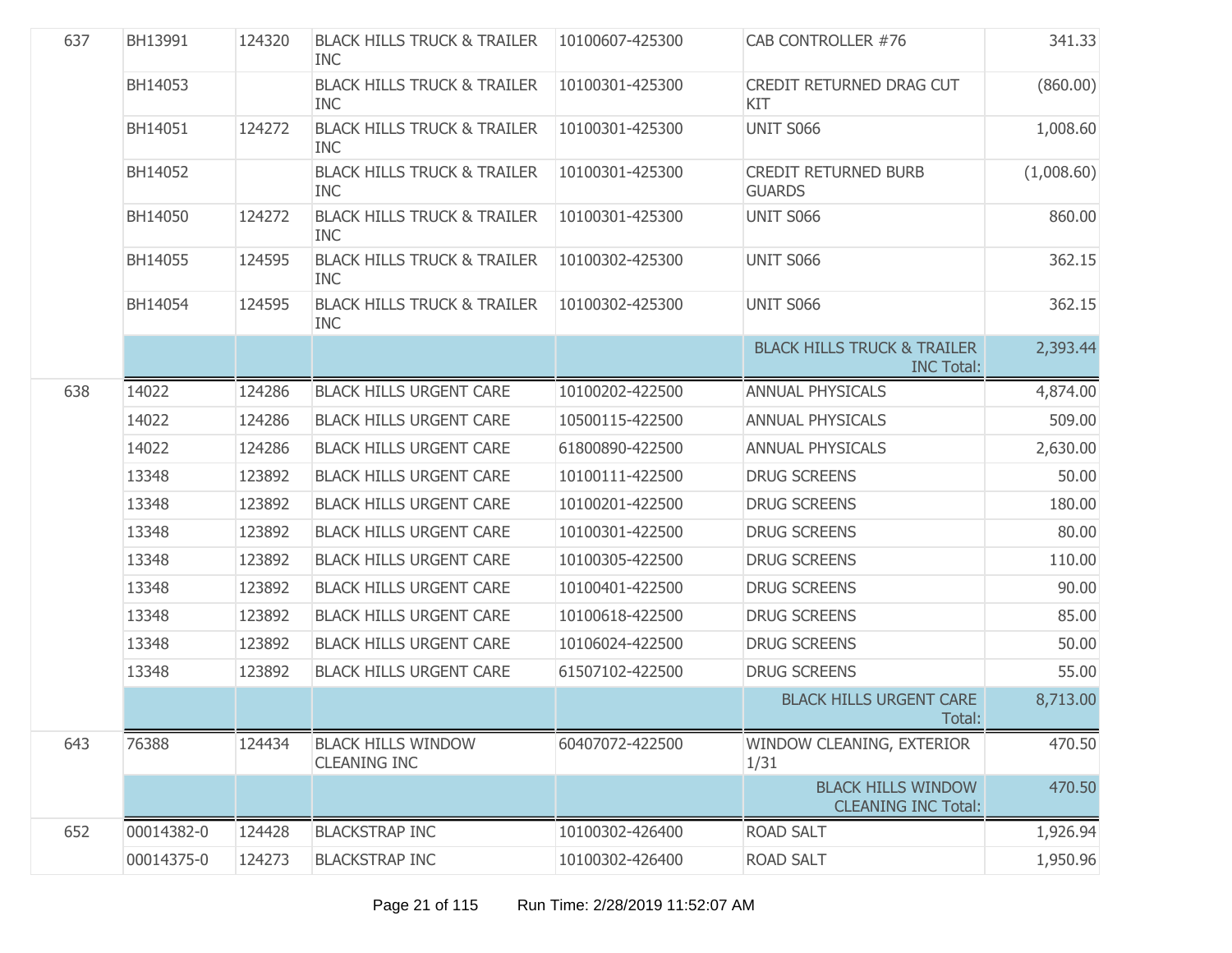| 652   | 00014804-0            | 124273 | <b>BLACKSTRAP INC</b>                          | 10100302-426400 | <b>ROAD SALT</b>                                      | 1,996.04  |
|-------|-----------------------|--------|------------------------------------------------|-----------------|-------------------------------------------------------|-----------|
|       | 0014372-0             | 124273 | <b>BLACKSTRAP INC</b>                          | 10100302-426400 | <b>ROAD SALT</b>                                      | 2,021.17  |
|       | 00014030-0            | 124273 | <b>BLACKSTRAP INC</b>                          | 10100302-426400 | ROAD SALT                                             | 2,050.73  |
|       | 00014278-0            | 123797 | <b>BLACKSTRAP INC</b>                          | 10100302-426400 | <b>ROAD SALT</b>                                      | 2,239.17  |
|       | 00014380-0            | 124022 | <b>BLACKSTRAP INC</b>                          | 10100302-426400 | <b>ROAD SALT</b>                                      | 2,338.94  |
|       | 00014825-0            | 124022 | <b>BLACKSTRAP INC</b>                          | 10100302-426400 | <b>ROAD SALT</b>                                      | 1,986.43  |
|       | 00014254-0            | 123642 | <b>BLACKSTRAP INC</b>                          | 10100302-426400 | <b>ROAD SALT</b>                                      | 2,013.77  |
|       | 00014271-0            | 123642 | <b>BLACKSTRAP INC</b>                          | 10100302-426400 | <b>ROAD SALT</b>                                      | 1,884.46  |
|       | 00015308-0            | 124612 | <b>BLACKSTRAP INC</b>                          | 10100302-426400 | ROAD SALT                                             | 2,363.32  |
|       |                       |        |                                                |                 | <b>BLACKSTRAP INC Total:</b>                          | 22,771.93 |
| 11953 | 239216                |        | <b>BOLT ROOFING</b>                            | 60207014-453000 |                                                       | 20.00     |
|       |                       |        |                                                |                 | <b>BOLT ROOFING Total:</b>                            | 20.00     |
| 691   | IVC0167293            | 123249 | <b>BOOT BARN INC</b>                           | 10100607-426300 | WORK BOOTS - CHERCUS, C                               | 215.99    |
|       | IVC0167537            | 123453 | <b>BOOT BARN INC</b>                           | 10100205-426300 | Safety Shoes - M. Wolf                                | 131.99    |
|       | IVC0166030            | 123782 | <b>BOOT BARN INC</b>                           | 10100612-426300 | <b>BOOTS FOR GABE ELLERTON</b>                        | 147.99    |
|       | IVC0167115            | 123296 | <b>BOOT BARN INC</b>                           | 61207101-426300 | <b>LUTHY SAFETY BOOTS</b>                             | 135.99    |
|       | CREDT000000<br>008196 |        | <b>BOOT BARN INC</b>                           | 10100301-426300 | <b>CREDIT RETURNED SHIRTS</b>                         | (48.00)   |
|       | IVC0168277            | 123864 | <b>BOOT BARN INC</b>                           | 60207011-426300 | JEANS 2 PR) STEVE MATHENY                             | 60.00     |
|       | IVC0168279            | 123864 | <b>BOOT BARN INC</b>                           | 60207011-426300 | JEANS 2 PR) STEVE MATHENY                             | 207.98    |
|       | IVC0168278            | 123901 | <b>BOOT BARN INC</b>                           | 10100205-426300 | Safety boots - M. Peterson                            | 151.99    |
|       | IVC0168280            | 123936 | <b>BOOT BARN INC</b>                           | 10100607-426300 | WORK BOOTS - BERGLUND, J                              | 139.99    |
|       | IVC0168281            | 123934 | <b>BOOT BARN INC</b>                           | 10100607-426300 | WORK BOOTS - KROEGER, D                               | 143.99    |
|       |                       |        |                                                |                 | <b>BOOT BARN INC Total:</b>                           | 1,287.91  |
| 692   | 917120527             | 124238 | <b>BORDER STATES ELECTRIC</b><br><b>SUPPLY</b> | 10100612-425700 | LMP QTZ-MH                                            | 300.24    |
|       | 917125315             | 124280 | <b>BORDER STATES ELECTRIC</b><br><b>SUPPLY</b> | 10100205-426900 | <b>Square Washers</b>                                 | 88.00     |
|       | 917038984             | 123796 | <b>BORDER STATES ELECTRIC</b><br><b>SUPPLY</b> | 10100305-426900 | <b>SUPPLIES</b>                                       | 273.00    |
|       |                       |        |                                                |                 | <b>BORDER STATES ELECTRIC</b><br><b>SUPPLY Total:</b> | 661.24    |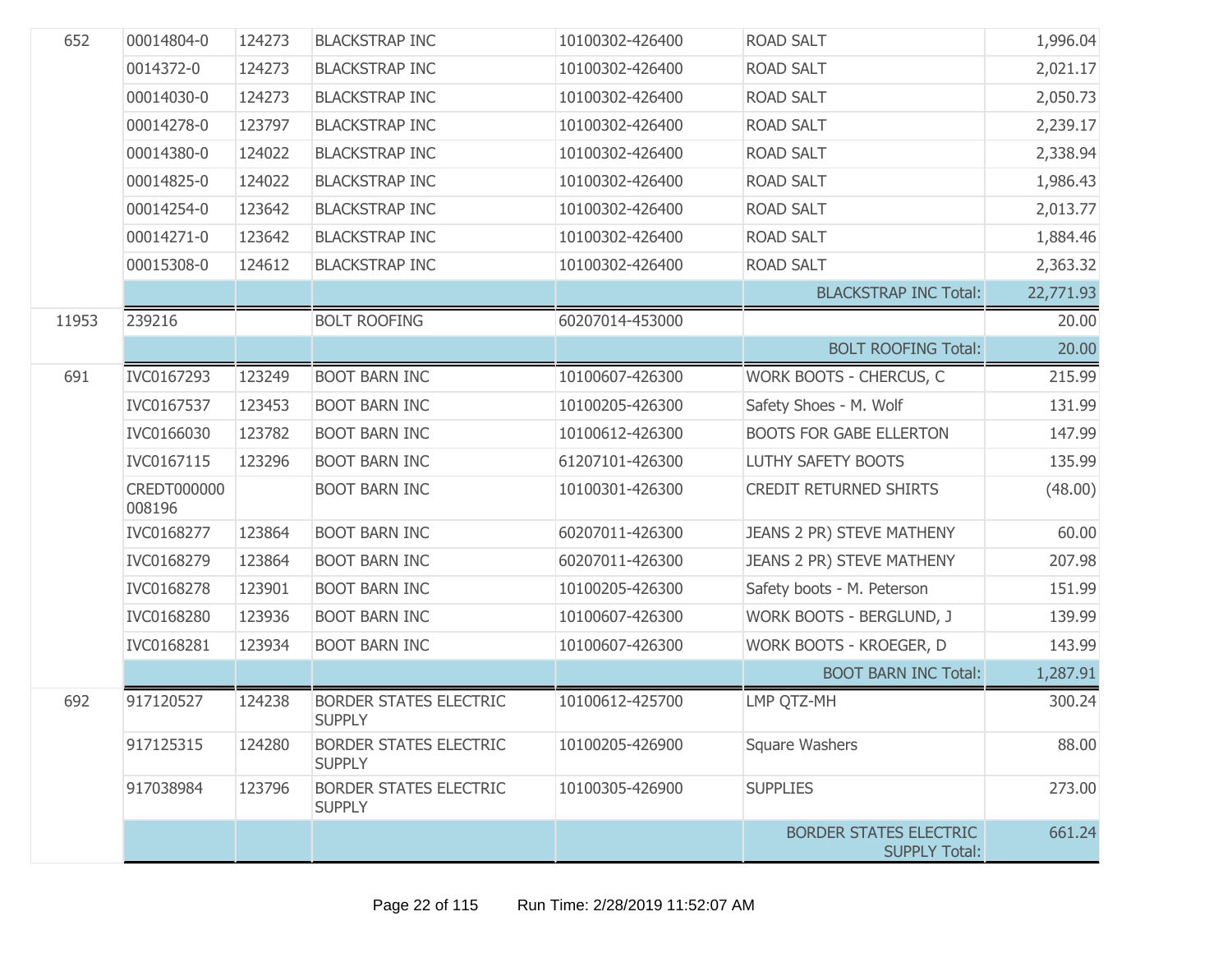| 699   | 83106070              | 124301 | BOUND TREE MEDICAL INC     | 61800890-426900 | EMS DISPOSABLES / NON-<br><b>DISPOSAB</b>        | 405.99   |
|-------|-----------------------|--------|----------------------------|-----------------|--------------------------------------------------|----------|
|       | 83106070              | 124301 | BOUND TREE MEDICAL INC     | 61800890-429700 | EMS DISPOSABLES / NON-<br><b>DISPOSAB</b>        | 2,067.05 |
|       | 83111016              | 124302 | BOUND TREE MEDICAL INC     | 61800890-426900 | <b>EMS DISPOSABLES / NON-</b><br><b>DISPOSAB</b> | 87.00    |
|       | 83111016              | 124302 | BOUND TREE MEDICAL INC     | 61800890-429700 | EMS DISPOSABLES / NON-<br><b>DISPOSAB</b>        | 929.48   |
|       | CREDT000000<br>019743 |        | BOUND TREE MEDICAL INC     | 61800890-429700 | <b>CREDIT NALOXONE REBATE</b>                    | (300.00) |
|       | 83103509              | 124625 | BOUND TREE MEDICAL INC     | 61800890-429700 | <b>EMS DISPOSABLES</b>                           | 378.54   |
|       | 83102472              | 124626 | BOUND TREE MEDICAL INC     | 61800890-426900 | EMS DISPOSABLES / NON-<br><b>DISPOSAB</b>        | 31.48    |
|       | 83102472              | 124626 | BOUND TREE MEDICAL INC     | 61800890-429700 | EMS DISPOSABLES / NON-<br><b>DISPOSAB</b>        | 1,759.56 |
|       |                       |        |                            |                 | <b>BOUND TREE MEDICAL INC Total:</b>             | 5,359.10 |
| 11981 | 239249                |        | <b>BOUSLEY, SHERRY</b>     | 60207014-453000 |                                                  | 27.82    |
|       |                       |        |                            |                 | <b>BOUSLEY, SHERRY Total:</b>                    | 27.82    |
| 708   | 3341700               | 123653 | BOXWOOD TECHNOLOGY INC     | 10100620-423000 | advertise job opening                            | 99.00    |
|       |                       |        |                            |                 | BOXWOOD TECHNOLOGY INC<br>Total:                 | 99.00    |
| 842   | 06PS0547275           | 123844 | BUTLER MACHINERY CO.       | 10100607-425300 | OIL FILTER ELEMENT - #68                         | 38.56    |
|       | 06PS0547276           | 124165 | BUTLER MACHINERY CO.       | 61507102-425300 | <b>OPS MAINT</b>                                 | 81.50    |
|       | 06PS0547185           | 124168 | BUTLER MACHINERY CO.       | 61507102-425300 | <b>CORD</b>                                      | 37.36    |
|       | 06PS0547775           | 124516 | BUTLER MACHINERY CO.       | 61507102-425300 | PLATE, BAR AND BOLT                              | 2,444.16 |
|       | 06PS0547505           | 124180 | BUTLER MACHINERY CO.       | 60407071-425300 | <b>CLIPS FOR BACKHOE BRACKETS</b>                | 13.26    |
|       | 06CS0050974           |        | BUTLER MACHINERY CO.       | 60407071-425300 | CREDIT RETIRNED CLIPS                            | (8.05)   |
|       | 06PS0547593           | 124199 | BUTLER MACHINERY CO.       | 60407071-425300 | <b>CLIPS FOR REPAIR TO BACKHOE</b>               | 5.04     |
|       |                       |        |                            |                 | <b>BUTLER MACHINERY CO. Total:</b>               | 2,611.83 |
| 865   | 14227                 | 121895 | <b>CALIPER CORPORATION</b> | 10100706-425900 | ANNUAL TRANSCAD RENEWAL                          | 1,200.00 |
|       |                       |        |                            |                 | <b>CALIPER CORPORATION Total:</b>                | 1,200.00 |
| 905   | 2590-525016           | 123681 | <b>CARQUEST AUTO PARTS</b> | 61207101-425100 | <b>GEAR SHIELD</b>                               | 25.00    |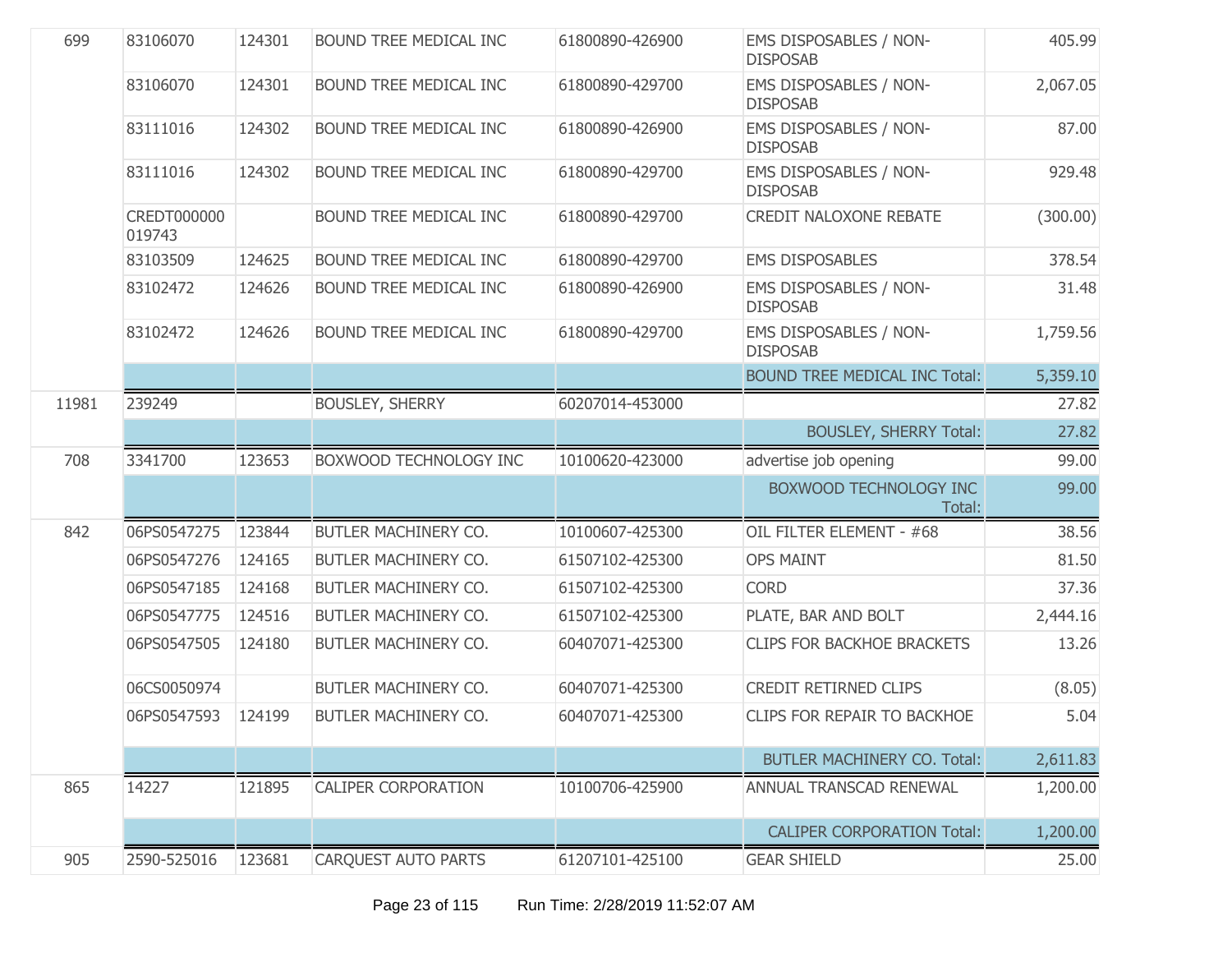| 905 | 2590-525251  | 123680 | <b>CARQUEST AUTO PARTS</b> | 61207101-425100 | <b>QT AIR BRAKE</b>                            | 9.98    |
|-----|--------------|--------|----------------------------|-----------------|------------------------------------------------|---------|
|     | 2590-525248  | 123679 | CARQUEST AUTO PARTS        | 61207101-425100 | PIGTAIL                                        | 4.06    |
|     | 2590-525222  | 123678 | CARQUEST AUTO PARTS        | 61207101-425100 | <b>STU MARKER LAMP</b>                         | 153.10  |
|     | 2590-525455  | 124274 | CARQUEST AUTO PARTS        | 10100302-425300 | <b>STOCK &amp; PARTS</b>                       | 139.20  |
|     | 2590-525161  | 124274 | CARQUEST AUTO PARTS        | 10100302-425300 | <b>STOCK &amp; PARTS</b>                       | 475.00  |
|     | 2590-525241  | 124101 | CARQUEST AUTO PARTS        | 61507102-425100 | <b>LUG NUTS</b>                                | 23.00   |
|     | 2590-525977  | 124596 | CARQUEST AUTO PARTS        | 10100302-425300 | <b>UNIT S069</b>                               | 18.74   |
|     | 2590-525469  | 123716 | CARQUEST AUTO PARTS        | 61207101-425100 | HOSE AND FITTING                               | 53.34   |
|     | 2590-525487  | 124153 | CARQUEST AUTO PARTS        | 61207101-425100 | <b>HOSE</b>                                    | 5.64    |
|     | 2590-525637  | 124152 | CARQUEST AUTO PARTS        | 61207101-425100 | <b>BREATHER</b>                                | 5.25    |
|     | 2590-525247  | 124060 | CARQUEST AUTO PARTS        | 60407072-425100 | OIL, OIL FILTER, AIR FILTER                    | 8.61    |
|     | 2590-525247  | 124060 | CARQUEST AUTO PARTS        | 60407072-426200 | OIL, OIL FILTER, AIR FILTER                    | 27.59   |
|     | 2590-524086  | 124170 | CARQUEST AUTO PARTS        | 61507102-425300 | <b>GLASS CLEANER</b>                           | 55.08   |
|     | 2590-524085  |        | CARQUEST AUTO PARTS        | 61507102-425300 | <b>CREDIT RETURNED GLASS</b><br><b>CLEANER</b> | (55.08) |
|     | 2590-*525389 | 124103 | CARQUEST AUTO PARTS        | 61507103-425300 | OIL FILTERS                                    | 65.46   |
|     | 2590-525234  | 124102 | <b>CARQUEST AUTO PARTS</b> | 61507102-425100 | <b>SHACKLE KITS</b>                            | 391.63  |
|     | 2590-525400  | 124099 | CARQUEST AUTO PARTS        | 61507102-425300 | <b>AIR</b>                                     | 39.20   |
|     | 2590-525399  | 124098 | CARQUEST AUTO PARTS        | 61507102-425300 | ANTI SEIZE COMPOUND                            | 7.17    |
|     | 2590-525514  | 124097 | <b>CARQUEST AUTO PARTS</b> | 61507103-425300 | <b>HYDRAULIC HOSE &amp; HOSE WRAP</b>          | 77.20   |
|     | 2590-525484  | 124096 | CARQUEST AUTO PARTS        | 61507103-425300 | <b>AIR</b>                                     | 63.00   |
|     | 2590-525782  | 124410 | CARQUEST AUTO PARTS        | 61507102-425300 | SOCKET DRIVE AND SCREW                         | 53.37   |
|     | 2590-525865  | 124406 | CARQUEST AUTO PARTS        | 61507102-425300 | <b>AIR FILTER</b>                              | 82.60   |
|     | 2590-525634  | 124393 | CARQUEST AUTO PARTS        | 61507103-425100 | LUBE AND FILTER                                | 87.14   |
|     | 2590-525925  | 124511 | <b>CAROUEST AUTO PARTS</b> | 61207101-425100 | <b>GEAR SHIELD</b>                             | 25.00   |
|     | 2590-525239  | 124100 | <b>CARQUEST AUTO PARTS</b> | 61507102-425100 | <b>SHACKLE KIT</b>                             | 26.63   |
|     | 2590-525275  |        | <b>CARQUEST AUTO PARTS</b> | 61507102-425100 | CREDIT RETURNED SHACKLE KIT                    | (26.63) |
|     | 2590-524901  | 123543 | <b>CARQUEST AUTO PARTS</b> | 61207101-425100 | <b>HOSE</b>                                    | 194.60  |
|     | 2590-524124  | 122971 | CARQUEST AUTO PARTS        | 10100108-425100 | E225 RO 5413 BATTERY                           | 89.77   |
|     | 2590-524921  | 123502 | CARQUEST AUTO PARTS        | 10100305-426500 | MINOR TOOLS                                    | 10.47   |
|     |              |        |                            |                 |                                                |         |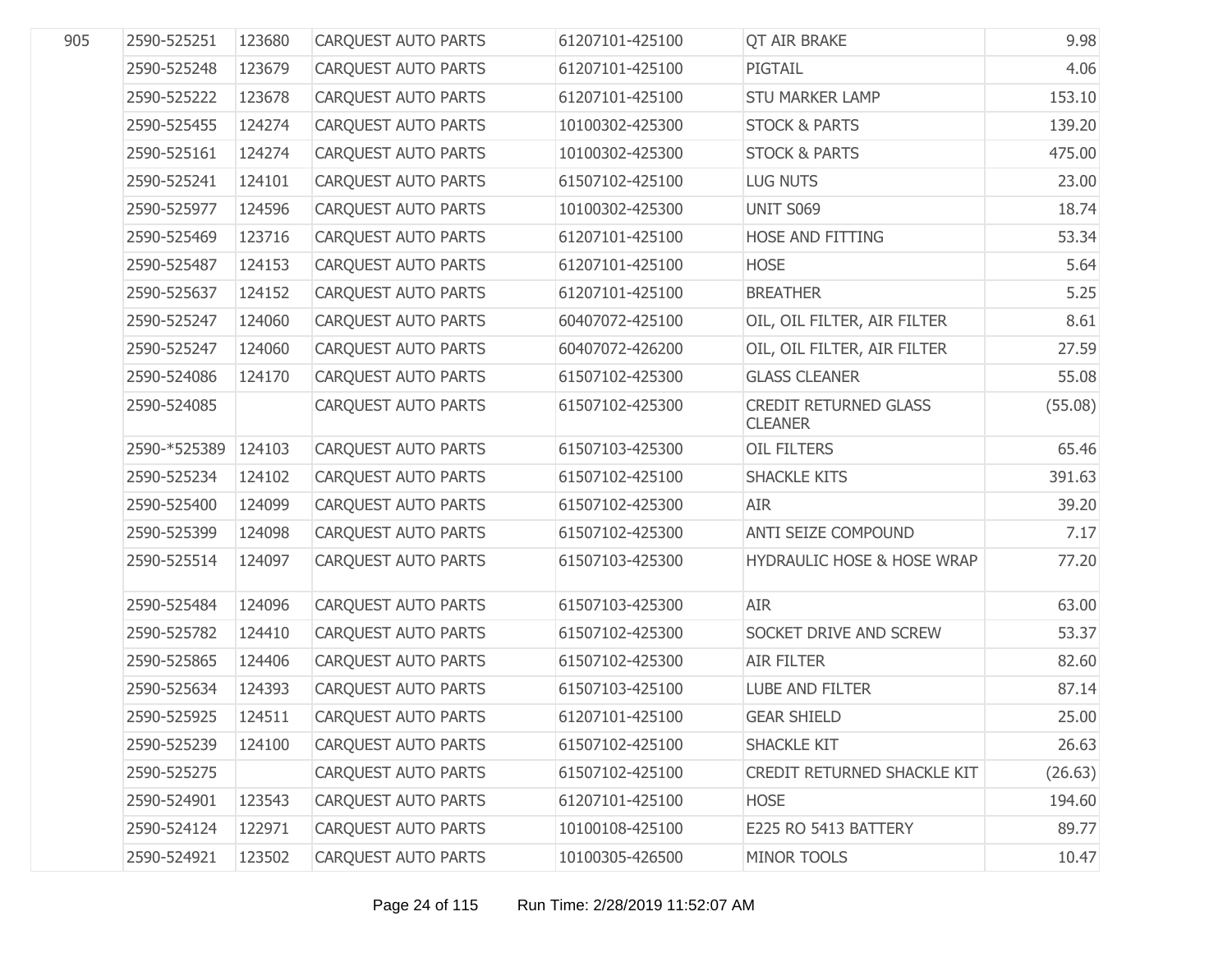| 905 | 2590-524916 | 123502 | <b>CARQUEST AUTO PARTS</b> | 10100305-426500 | MINOR TOOLS                              | 10.47    |
|-----|-------------|--------|----------------------------|-----------------|------------------------------------------|----------|
|     | 2590-525824 | 124200 | <b>CARQUEST AUTO PARTS</b> | 60407071-425300 | GASKET MAKER, TO FIX PUMP AT<br>CO       | 20.72    |
|     | 2590-525652 | 124386 | CARQUEST AUTO PARTS        | 61207101-425100 | <b>WIPER BLADE</b>                       | 9.37     |
|     | 2590-525330 | 124051 | <b>CARQUEST AUTO PARTS</b> | 10100201-425100 | <b>CAR PARTS</b>                         | 33.48    |
|     | 2590-254734 | 124051 | CARQUEST AUTO PARTS        | 10100201-425100 | <b>CAR PARTS</b>                         | 160.01   |
|     | 2590-524737 |        | <b>CARQUEST AUTO PARTS</b> | 10100201-425100 | <b>CREDIT RETURNED BATTERY</b>           | (160.01) |
|     | 2590-525310 | 123555 | CARQUEST AUTO PARTS        | 60207012-425100 | W302 OIL CHANGE                          | 2.87     |
|     | 2590-525310 | 123555 | <b>CAROUEST AUTO PARTS</b> | 60207012-426200 | W302 OIL CHANGE                          | 30.33    |
|     | 2590-524902 | 123545 | CARQUEST AUTO PARTS        | 61207101-425100 | <b>BREAKER</b>                           | 5.54     |
|     | 2590-524894 | 123544 | <b>CARQUEST AUTO PARTS</b> | 61207101-425100 | <b>HOSE</b>                              | 58.91    |
|     | 2590-525169 | 123799 | CARQUEST AUTO PARTS        | 10100301-425300 | <b>UNITS</b>                             | 35.00    |
|     | 2590-525355 | 123799 | <b>CARQUEST AUTO PARTS</b> | 10100302-425300 | <b>UNITS</b>                             | 77.60    |
|     | 2590-525391 | 123814 | <b>CARQUEST AUTO PARTS</b> | 60207014-425100 | HD INLN FUSHLDR 2) W312                  | 5.58     |
|     | 2590-525322 | 123814 | CARQUEST AUTO PARTS        | 60207014-425100 | HD INLN FUSHLDR 2) W312                  | 12.72    |
|     | 2590-524809 | 123835 | CARQUEST AUTO PARTS        | 61300664-425300 | STRAINER/FILTERS/PLUG/BATT<br><b>CLE</b> | 70.26    |
|     | 2590-525430 | 124070 | <b>CARQUEST AUTO PARTS</b> | 60907401-425300 | FILLER NECK HOSE/CLAMPS FOR<br>W8        | 8.06     |
|     | 2590-525319 | 123677 | CARQUEST AUTO PARTS        | 61207101-425100 | <b>BATTERIES</b>                         | 18.98    |
|     | 2590-525368 | 123676 | CARQUEST AUTO PARTS        | 61207101-425100 | TRICO ICE WINTER 24                      | 25.44    |
|     | 2590-525371 | 123675 | CARQUEST AUTO PARTS        | 61207101-425100 | COMBO 3 STROKE                           | 62.49    |
|     | 2590-525401 | 123799 | CARQUEST AUTO PARTS        | 10100301-425300 | <b>UNITS</b>                             | 16.06    |
|     | 2590-525345 | 123799 | CARQUEST AUTO PARTS        | 10100302-425300 | <b>UNITS</b>                             | 16.06    |
|     | 2590-525404 | 123799 | <b>CARQUEST AUTO PARTS</b> | 10100301-425300 | <b>UNITS</b>                             | 14.86    |
|     |             |        |                            |                 | <b>CARQUEST AUTO PARTS Total:</b>        | 2,669.92 |
| 931 | 100854      | 124387 | CBH COOPERATIVE            | 61507103-426200 | <b>DIESEL</b>                            | 196.41   |
|     | 100855      | 124209 | <b>CBH COOPERATIVE</b>     | 61507102-426200 | <b>DIESEL</b>                            | 1,244.00 |
|     | 100856      | 124388 | <b>CBH COOPERATIVE</b>     | 61507103-426200 | <b>DIESEL</b>                            | 221.84   |
|     | 0006248     | 124154 | <b>CBH COOPERATIVE</b>     | 61507103-426200 | <b>PROPANE</b>                           | 101.60   |
|     | 100890      | 124446 | <b>CBH COOPERATIVE</b>     | 61507102-426200 | <b>DIESEL</b>                            | 720.98   |
|     | 100892      | 124445 | <b>CBH COOPERATIVE</b>     | 61507102-426200 | <b>DIESEL</b>                            | 746.40   |
|     |             |        |                            |                 |                                          |          |

Page 25 of 115 Run Time: 2/28/2019 11:52:07 AM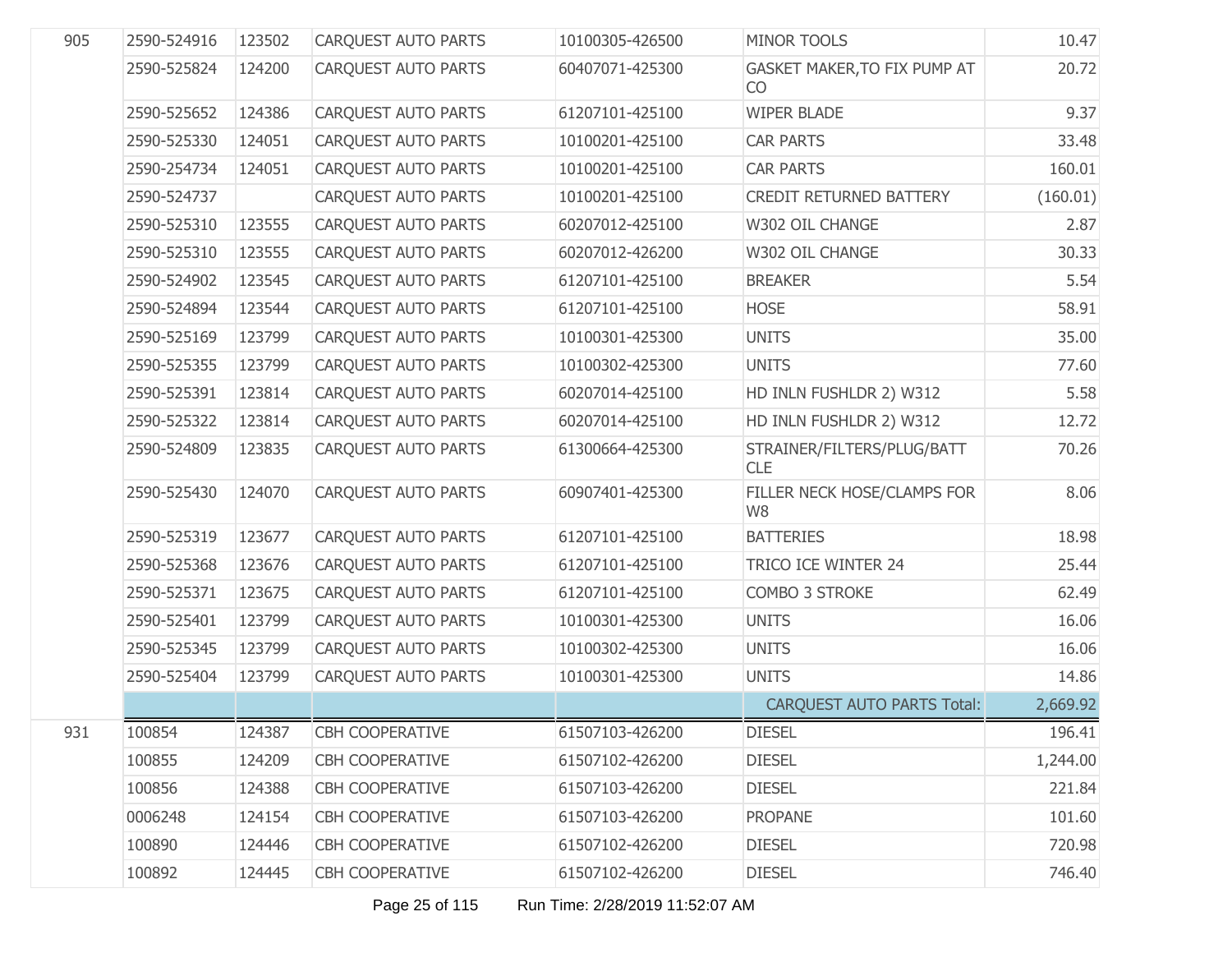| 931 | 0006220                 | 122531 | <b>CBH COOPERATIVE</b>                         | 61507103-426200 | <b>PROPANE</b>                                        | 127.00    |
|-----|-------------------------|--------|------------------------------------------------|-----------------|-------------------------------------------------------|-----------|
|     | 0006185                 | 120837 | <b>CBH COOPERATIVE</b>                         | 61507103-426200 | <b>PROPANE</b>                                        | 76.20     |
|     | 100807                  | 123635 | <b>CBH COOPERATIVE</b>                         | 61507103-426200 | <b>DIESEL</b>                                         | 190.18    |
|     | 100752                  | 123658 | <b>CBH COOPERATIVE</b>                         | 61507103-426200 | <b>DIESEL</b>                                         | 350.28    |
|     | 100808                  | 123634 | <b>CBH COOPERATIVE</b>                         | 61507103-426200 | <b>DIESEL</b>                                         | 280.66    |
|     | 100810                  | 123633 | <b>CBH COOPERATIVE</b>                         | 61507103-426200 | <b>DIESEL</b>                                         | 1,242.50  |
|     | 100841                  | 124094 | <b>CBH COOPERATIVE</b>                         | 61507103-426200 | <b>FUEL</b>                                           | 1,653.60  |
|     | 014364                  | 123549 | <b>CBH COOPERATIVE</b>                         | 61507103-426200 | <b>BULK DEF</b>                                       | 345.65    |
|     | 0006184                 | 121078 | <b>CBH COOPERATIVE</b>                         | 10100603-428500 | 96# pROPANE                                           | 76.20     |
|     | 0006228                 | 123380 | <b>CBH COOPERATIVE</b>                         | 10100603-428500 | 128# PROPANE                                          | 101.60    |
|     | 0006229                 | 123149 | <b>CBH COOPERATIVE</b>                         | 61507103-426200 | <b>PROPANE</b>                                        | 76.20     |
|     | 0006218                 | 123242 | <b>CBH COOPERATIVE</b>                         | 10100603-428500 | 128# PROPANE                                          | 101.60    |
|     | 100873                  | 124219 | <b>CBH COOPERATIVE</b>                         | 61507103-426200 | <b>DIESEL</b>                                         | 388.22    |
|     | 1000874                 | 124218 | <b>CBH COOPERATIVE</b>                         | 61507102-426200 | <b>DIESEL</b>                                         | 333.40    |
|     | 100875                  | 124217 | <b>CBH COOPERATIVE</b>                         | 61507102-426200 | <b>DIESEL</b>                                         | 761.10    |
|     | 100844                  | 124093 | <b>CBH COOPERATIVE</b>                         | 61507102-426200 | <b>FUEL</b>                                           | 399.60    |
|     | 100843                  | 124092 | <b>CBH COOPERATIVE</b>                         | 61507102-426200 | <b>FUEL</b>                                           | 1,491.00  |
|     | 100842                  | 124095 | <b>CBH COOPERATIVE</b>                         | 61507103-426200 | <b>FUEL</b>                                           | 362.81    |
|     |                         |        |                                                |                 | <b>CBH COOPERATIVE Total:</b>                         | 11,589.03 |
| 945 | 459297                  | 124284 | <b>CENTURY BUSINESS PRODUCTS</b><br><b>INC</b> | 10100111-425300 | Century Business Contract                             | 214.17    |
|     |                         |        |                                                |                 | <b>CENTURY BUSINESS PRODUCTS</b><br><b>INC Total:</b> | 214.17    |
| 948 | 6053414177<br>155 02/19 | 123830 | <b>CENTURYLINK</b>                             | 60207011-428100 | 02/01 SVC CHARGES                                     | 62.22     |
|     | 605E980067<br>041 02/19 | 124084 | <b>CENTURYLINK</b>                             | 60407071-428100 | 02/01 SVC CHARGES                                     | 151.84    |
|     | 605E380537<br>017 02/19 | 124084 | <b>CENTURYLINK</b>                             | 60407071-428100 | 02/01 SVC CHARGES                                     | 165.36    |
|     | 6053423696<br>716 01/19 | 123587 | <b>CENTURYLINK</b>                             | 60207011-428100 | 01/25 SVC CHARGES                                     | 61.06     |
|     |                         |        |                                                |                 | <b>CENTURYLINK Total:</b>                             | 440.48    |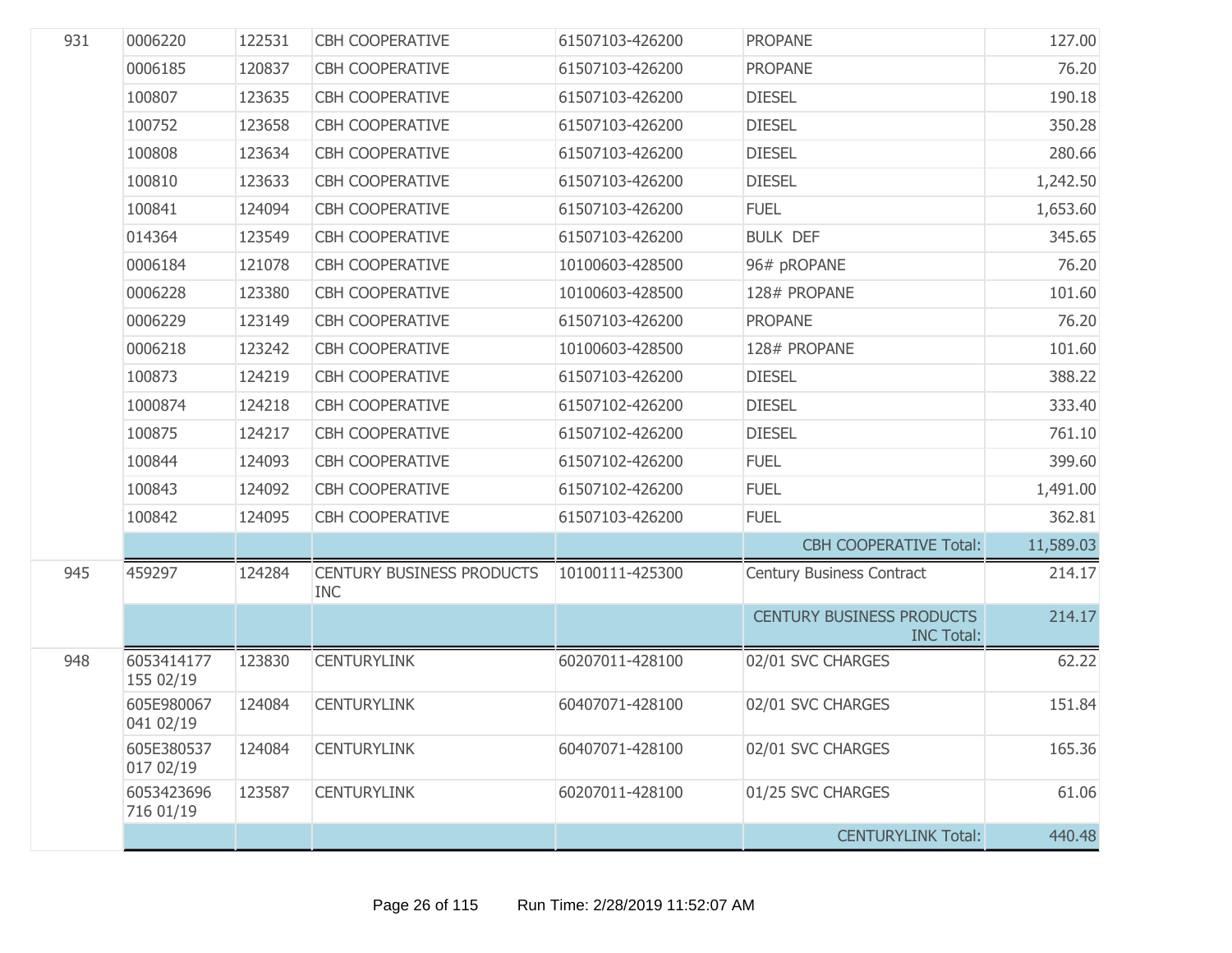| 2061 | 02/06-08/19          | 123893 | <b>CHRIS HALL</b>         | 10120114-427000 | <b>RECRUITMENT &amp; JOB FAIR -</b><br><b>MINNE</b> | 114.00   |
|------|----------------------|--------|---------------------------|-----------------|-----------------------------------------------------|----------|
|      |                      |        |                           |                 | <b>CHRIS HALL Total:</b>                            | 114.00   |
| 8863 | 01/28/19             | 124033 | <b>CHRIS MOELLER</b>      | 10100108-422500 | DEAD ANIMAL PICKUP AND<br><b>DISPOSA</b>            | 175.00   |
|      | 01/28/19             | 124033 | <b>CHRIS MOELLER</b>      | 10100201-422500 | DEAD ANIMAL PICKUP AND<br><b>DISPOSA</b>            | 175.00   |
|      | 01/28/19             | 124033 | <b>CHRIS MOELLER</b>      | 10100620-422500 | DEAD ANIMAL PICKUP AND<br><b>DISPOSA</b>            | 175.00   |
|      |                      |        |                           |                 | <b>CHRIS MOELLER Total:</b>                         | 525.00   |
| 988  | 883506               | 124418 | CHRIS SUPPLY COMPANY INC  | 60407071-426900 | CORD FOR FLASHLIGHT ON<br>W862                      | 8.33     |
|      | 883435               | 124411 | CHRIS SUPPLY COMPANY INC  | 61507103-425700 | <b>LED</b>                                          | 42.50    |
|      | 883086               | 123903 | CHRIS SUPPLY COMPANY INC  | 10100205-426900 | Heatshrink tubing                                   | 13.72    |
|      | 883323               | 124281 | CHRIS SUPPLY COMPANY INC  | 10100205-426900 | Alligator clips                                     | 11.04    |
|      |                      |        |                           |                 | CHRIS SUPPLY COMPANY INC<br>Total:                  | 75.59    |
| 7634 | 7752057              | 123766 | <b>CISCO WEBEX LLC</b>    | 10100202-422500 | NBR ADDITIONAL STORAGE                              | 32.16    |
|      | 7752057              | 123766 | <b>CISCO WEBEX LLC</b>    | 61800890-422500 | NBR ADDITIONAL STORAGE                              | 15.84    |
|      |                      |        |                           |                 | <b>CISCO WEBEX LLC</b><br>Total:                    | 48.00    |
| 1011 | 8559-852556          | 123572 | <b>CITIZENOBSERVER</b>    | 10120104-429502 | TIP COMMUNITCATION WEB<br><b>SUBSCRI</b>            | 4,200.00 |
|      |                      |        |                           |                 | <b>CITIZENOBSERVER Total:</b>                       | 4,200.00 |
| 1013 | 02/04/19             | 123567 | <b>CITY OF RAPID CITY</b> | 10120109-426100 | <b>POSTAGE</b>                                      | 1.78     |
|      | 1902001              | 123845 | <b>CITY OF RAPID CITY</b> | 10100607-422500 | <b>LANDFILL DISPOSAL</b>                            | 73.05    |
|      | 00275020<br>01/28/19 |        | <b>CITY OF RAPID CITY</b> | 60800840-428400 | 00275020 31                                         | 375.69   |
|      | 00275022<br>01/29/19 |        | <b>CITY OF RAPID CITY</b> | 60800840-428400 | 002750220                                           | 15.88    |
|      | 00271299<br>01/29/19 |        | <b>CITY OF RAPID CITY</b> | 10106064-428400 | 002712990                                           | 15.88    |
|      | 05997070<br>01/28/19 |        | CITY OF RAPID CITY        | 10100601-428400 | 059970700                                           | 56.04    |
|      | EC1258 2019          | 124568 | <b>CITY OF RAPID CITY</b> | 60207011-429200 | CONTRACTOR LICENSE RENEWAL<br>JIM                   | 200.00   |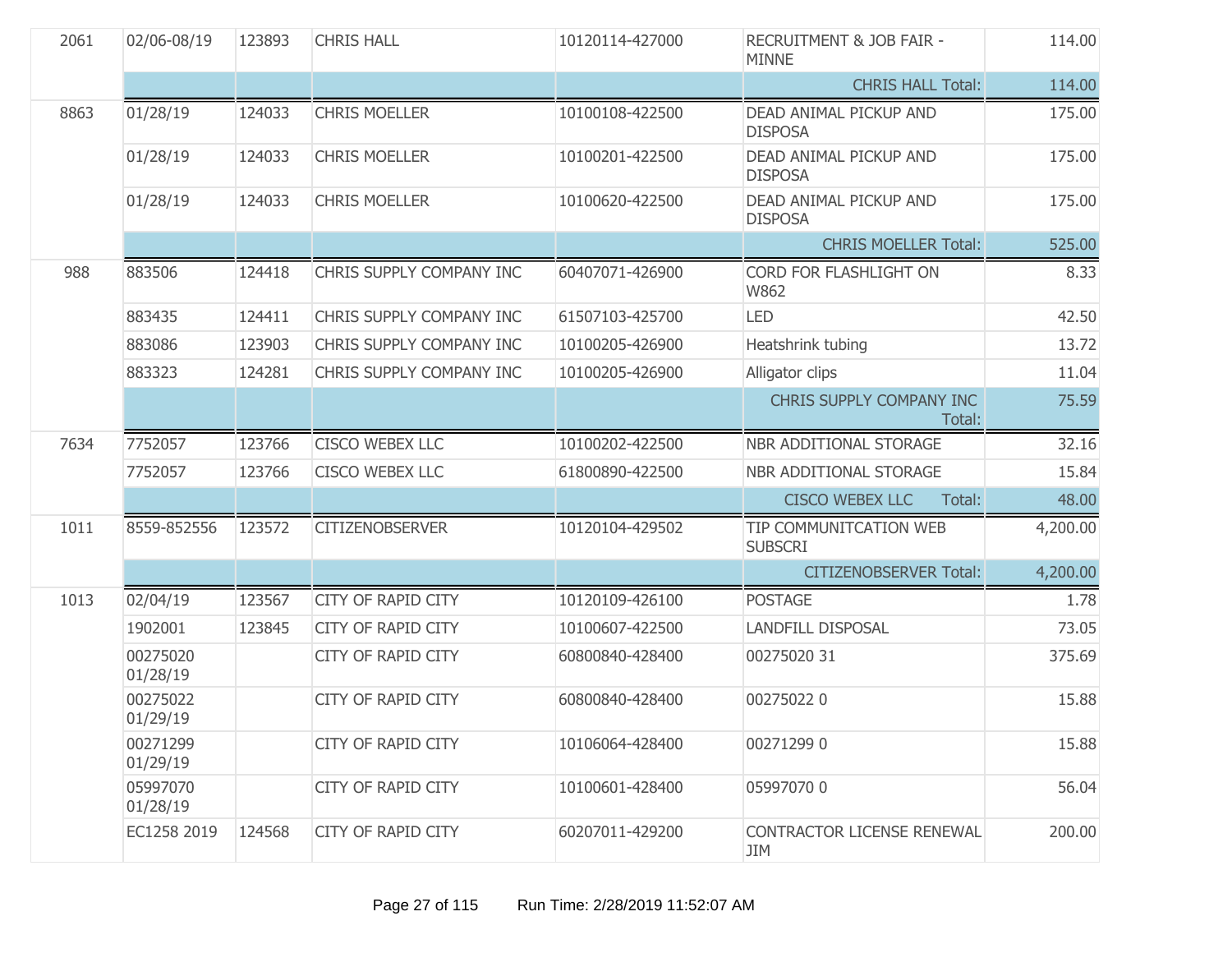| 1013 | 02/18-22/19          |        | CITY OF RAPID CITY        | 10100101-426100 | POSTAGE 02/18-22/19                             | 4.59     |
|------|----------------------|--------|---------------------------|-----------------|-------------------------------------------------|----------|
|      | 02/18-22/19          |        | CITY OF RAPID CITY        | 10106022-426100 | POSTAGE 02/18-22/19                             | 156.06   |
|      | 02/18-22/19          |        | CITY OF RAPID CITY        | 10100106-426100 | POSTAGE 02/18-22/19                             | 4.95     |
|      | 02/18-22/19          |        | <b>CITY OF RAPID CITY</b> | 10100108-426100 | POSTAGE 02/18-22/19                             | 8.97     |
|      | 02/18-22/19          |        | CITY OF RAPID CITY        | 10100111-426100 | POSTAGE 02/18-22/19                             | 81.95    |
|      | 02/18-22/19          |        | CITY OF RAPID CITY        | 10100201-426100 | POSTAGE 02/18-22/19                             | 19.74    |
|      | 02/18-22/19          |        | CITY OF RAPID CITY        | 10100202-426100 | POSTAGE 02/18-22/19                             | 1.38     |
|      | 02/18-22/19          |        | <b>CITY OF RAPID CITY</b> | 10100204-426100 | POSTAGE 02/18-22/19                             | 5.17     |
|      | 02/18-22/19          |        | CITY OF RAPID CITY        | 10100601-426100 | POSTAGE 02/18-22/19                             | 15.15    |
|      | 02/18-22/19          |        | CITY OF RAPID CITY        | 10100612-426100 | POSTAGE 02/18-22/19                             | 2.50     |
|      | 02/18-22/19          |        | CITY OF RAPID CITY        | 10100618-426100 | POSTAGE 02/18-22/19                             | 5.68     |
|      | 02/18-22/19          |        | CITY OF RAPID CITY        | 10100706-426100 | POSTAGE 02/18-22/19                             | 15.70    |
|      | 02/18-22/19          |        | CITY OF RAPID CITY        | 10100711-426100 | POSTAGE 02/18-22/19                             | 7.21     |
|      | 02/18-22/19          |        | CITY OF RAPID CITY        | 10100860-426100 | POSTAGE 02/18-22/19                             | 1.84     |
|      | 02/18-22/19          |        | CITY OF RAPID CITY        | 60602074-426100 | POSTAGE 02/18-22/19                             | 1.10     |
|      | 02/18-22/19          |        | <b>CITY OF RAPID CITY</b> | 60207014-426100 | POSTAGE 02/18-22/19                             | 236.98   |
|      | 02/18-22/19          |        | <b>CITY OF RAPID CITY</b> | 61507102-426100 | POSTAGE 02/18-22/19                             | 8.50     |
|      | 02/18-22/19          |        | CITY OF RAPID CITY        | 61800890-426100 | POSTAGE 02/18-22/19                             | 450.11   |
|      | 02/18-22/19          |        | CITY OF RAPID CITY        | 79300968-426100 | POSTAGE 02/18-22/19                             | 3.67     |
|      | 02/18-22/19          |        | CITY OF RAPID CITY        | 60407074-426100 | POSTAGE 02/18-22/19                             | 0.92     |
|      | 05994495<br>02/05/19 |        | <b>CITY OF RAPID CITY</b> | 61507103-428400 | 059944950                                       | 26.34    |
|      | 05994500<br>02/04/19 |        | <b>CITY OF RAPID CITY</b> | 61507103-428400 | 05994500 15                                     | 2,015.48 |
|      | 05990022<br>02/04/19 |        | <b>CITY OF RAPID CITY</b> | 10100607-428400 | 059900220                                       | 135.27   |
|      | 05994490<br>02/04/19 |        | CITY OF RAPID CITY        | 61507103-428400 | 05994490 115                                    | 1,082.18 |
|      | 02/11/19             | 124036 | <b>CITY OF RAPID CITY</b> | 10120111-426100 | <b>SUPPLIES FOR CIVIC CENTER</b><br><b>DISP</b> | 42.56    |
|      | 02/11-15/19          |        | <b>CITY OF RAPID CITY</b> | 10100101-426100 | POSTAGE 02/11-15/19                             | 0.46     |
|      | 02/11-15/19          |        | <b>CITY OF RAPID CITY</b> | 10106022-426100 | POSTAGE 02/11-15/19                             | 136.21   |
|      | 02/11-15/19          |        | CITY OF RAPID CITY        | 10100106-426100 | POSTAGE 02/11-15/19                             | 3.90     |

Page 28 of 115 Run Time: 2/28/2019 11:52:07 AM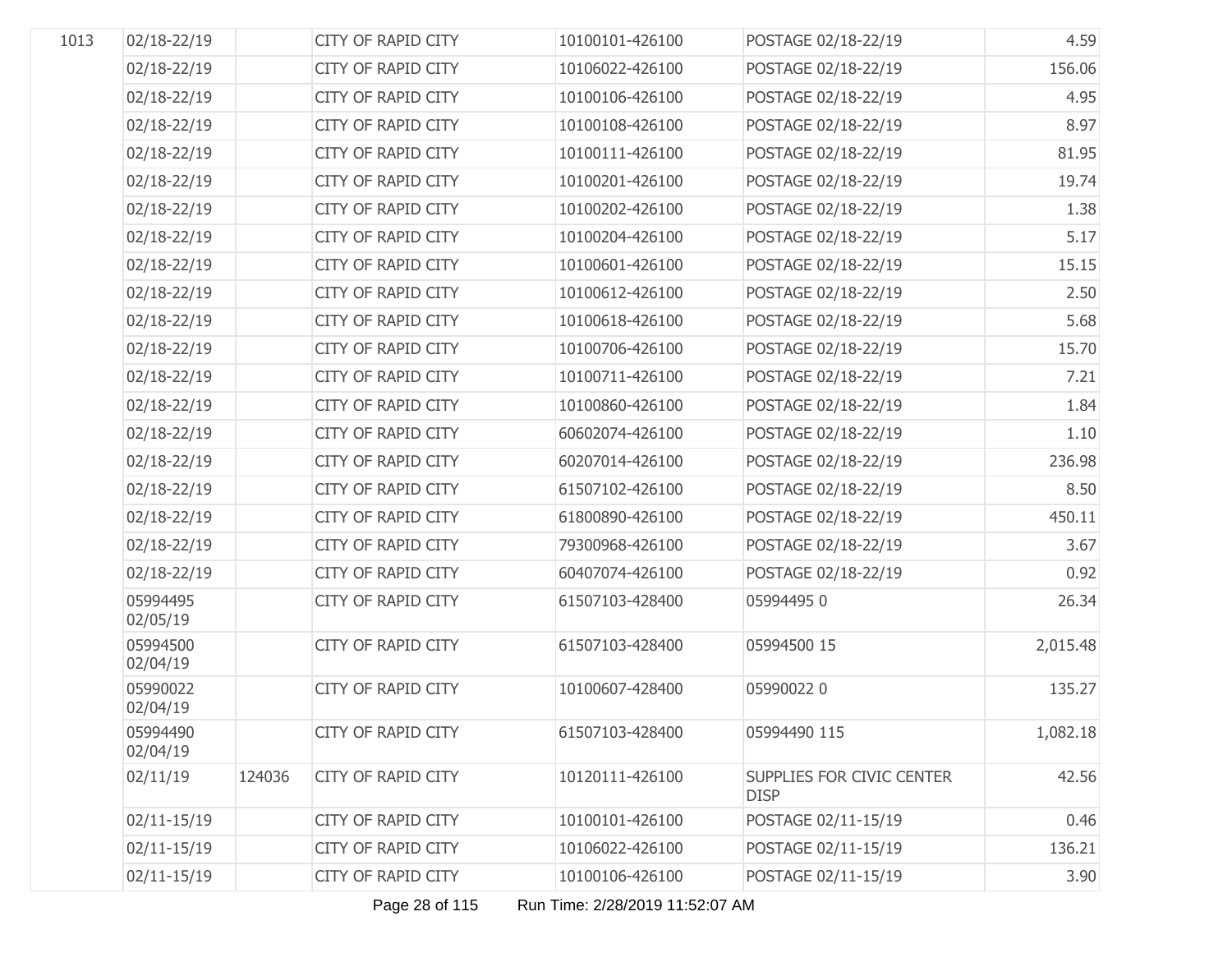| 1013 | 02/11-15/19          | <b>CITY OF RAPID CITY</b> | 10100108-426100 | POSTAGE 02/11-15/19 | 3.68   |
|------|----------------------|---------------------------|-----------------|---------------------|--------|
|      | 02/11-15/19          | CITY OF RAPID CITY        | 10100111-426100 | POSTAGE 02/11-15/19 | 13.27  |
|      | 02/11-15/19          | CITY OF RAPID CITY        | 10100201-426100 | POSTAGE 02/11-15/19 | 62.63  |
|      | 02/11-15/19          | CITY OF RAPID CITY        | 10100202-426100 | POSTAGE 02/11-15/19 | 2.76   |
|      | 02/11-15/19          | CITY OF RAPID CITY        | 10100204-426100 | POSTAGE 02/11-15/19 | 1.25   |
|      | 02/11-15/19          | CITY OF RAPID CITY        | 10100601-426100 | POSTAGE 02/11-15/19 | 2.66   |
|      | 02/11-15/19          | CITY OF RAPID CITY        | 10100618-426100 | POSTAGE 02/11-15/19 | 1.38   |
|      | 02/11-15/19          | CITY OF RAPID CITY        | 10100711-426100 | POSTAGE 02/11-15/19 | 6.43   |
|      | 02/11-15/19          | CITY OF RAPID CITY        | 10100860-426100 | POSTAGE 02/11-15/19 | 0.46   |
|      | 02/11-15/19          | CITY OF RAPID CITY        | 60602074-426100 | POSTAGE 02/11-15/19 | 2.21   |
|      | 02/11-15/19          | CITY OF RAPID CITY        | 60207014-426100 | POSTAGE 02/11-15/19 | 284.13 |
|      | 02/11-15/19          | CITY OF RAPID CITY        | 60407072-426100 | POSTAGE 02/11-15/19 | 0.46   |
|      | 02/11-15/19          | CITY OF RAPID CITY        | 61800890-426100 | POSTAGE 02/11-15/19 | 309.34 |
|      | 02/11-15/19          | CITY OF RAPID CITY        | 79300968-426100 | POSTAGE 02/11-15/19 | 2.76   |
|      | 02/11-15/19          | CITY OF RAPID CITY        | 60407074-426100 | POSTAGE 02/11-15/19 | 1.84   |
|      | 09014070<br>02/04/19 | <b>CITY OF RAPID CITY</b> | 61507102-428400 | 09014070 1          | 25.52  |
|      | 09014075<br>02/04/19 | CITY OF RAPID CITY        | 61507102-428400 | 090140750           | 18.01  |
|      | 04008000<br>02/05/19 | <b>CITY OF RAPID CITY</b> | 61507102-428400 | 04008000 0          | 84.61  |
|      | 09010315<br>02/04/19 | CITY OF RAPID CITY        | 10100607-428400 | 090103150           | 46.51  |
|      | 09014080<br>02/18/19 | <b>CITY OF RAPID CITY</b> | 61507102-428400 | 09014080 0          | 5.00   |
|      | 05994501<br>02/18/19 | <b>CITY OF RAPID CITY</b> | 61507103-428400 | 05994501 0          | 5.00   |
|      | 09009875<br>01/28/19 | CITY OF RAPID CITY        | 60407071-428400 | 09009875 15         | 138.99 |
|      | 09005375<br>01/29/19 | <b>CITY OF RAPID CITY</b> | 61000870-428400 | 090053750           | 9.80   |
|      | 09010185<br>01/28/19 | CITY OF RAPID CITY        | 10100607-428400 | 09010185 32         | 375.69 |
|      | 09010190<br>01/29/19 | <b>CITY OF RAPID CITY</b> | 10100607-428400 | 09010190 0          | 12.36  |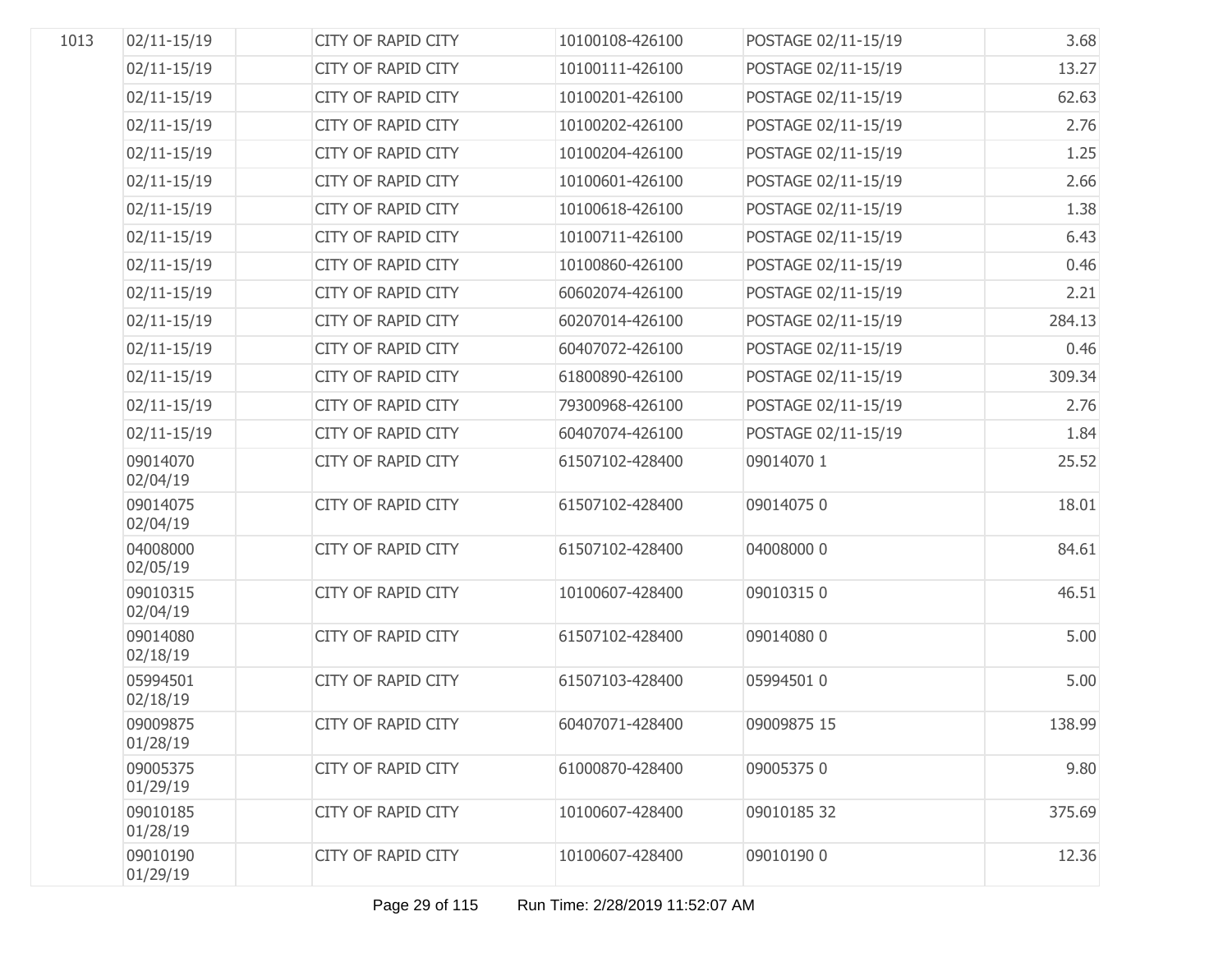| 1013  | 09005975<br>01/29/19 |        | <b>CITY OF RAPID CITY</b>                              | 10100607-428400 | 090059750                                                     | 9.80      |
|-------|----------------------|--------|--------------------------------------------------------|-----------------|---------------------------------------------------------------|-----------|
|       | 00271297<br>01/28/19 |        | CITY OF RAPID CITY                                     | 10106064-428400 | 00271297 13                                                   | 169.58    |
|       |                      |        |                                                        |                 | <b>CITY OF RAPID CITY Total:</b>                              | 6,809.02  |
| 1044  | 15284                | 123455 | <b>CLIMATE CONTROL SYSTEMS &amp;</b><br><b>SERVICE</b> | 10100205-422500 | Shop HVAC filter change                                       | 184.73    |
|       |                      |        |                                                        |                 | <b>CLIMATE CONTROL SYSTEMS &amp;</b><br><b>SERVICE Total:</b> | 184.73    |
| 1053  | 2828424              | 123824 | COCA-COLA OF THE BLACK HILLS 10100603-452000           |                 | <b>SODA PRODUCTS</b>                                          | 268.50    |
|       | 2828443              | 123822 | COCA-COLA OF THE BLACK HILLS 10100603-452000           |                 | <b>CUPS</b>                                                   | 100.00    |
|       | 2786461              | 124076 | COCA-COLA OF THE BLACK HILLS 60407072-428400           |                 | <b>BOTTLED WATER</b>                                          | 18.75     |
|       | 327332               | 124075 | COCA-COLA OF THE BLACK HILLS 60407072-424600           |                 | COOLER RENTAL, FEB 2019                                       | 9.00      |
|       | 2786532              | 124078 | COCA-COLA OF THE BLACK HILLS 60407072-428400           |                 | BOTTLED WATER, 1/23/2019                                      | 31.25     |
|       | 327341               | 124163 | COCA-COLA OF THE BLACK HILLS 61507102-426300           |                 | <b>AQUAPURE</b>                                               | 21.00     |
|       |                      |        |                                                        |                 | COCA-COLA OF THE BLACK HILLS<br>Total:                        | 448.50    |
| 12009 | 02/13/19             | 124630 | <b>CODY HEUPEL</b>                                     | 61800890-427000 | PER DIEM: HEUPEL 2.13 SIOUX<br>FA                             | 35.00     |
|       |                      |        |                                                        |                 | <b>CODY HEUPEL Total:</b>                                     | 35.00     |
| 1087  | 19-060 AZ            | 124685 | COMMERCIAL DOOR &<br>SPECIALTIES INC                   | 10106062-425200 | FIX FRONT DOOR                                                | 254.03    |
|       |                      |        |                                                        |                 | <b>COMMERCIAL DOOR &amp;</b><br><b>SPECIALTIES INC Total:</b> | 254.03    |
| 1113  | 230139               | 123902 | CONTRACTOR'S SUPPLY INC                                | 10100205-426500 | 24" bolt cutter for locator                                   | 62.10     |
|       | 230139               | 123902 | <b>CONTRACTOR'S SUPPLY INC</b>                         | 10100304-426500 | 24" bolt cutter for locator                                   | 31.05     |
|       | 230071               | 123270 | <b>CONTRACTOR'S SUPPLY INC</b>                         | 10100607-426900 | PAINT - IRRIGATION MARKING<br>PAI                             | 94.80     |
|       | 230110               | 123295 | CONTRACTOR'S SUPPLY INC                                | 60407071-426310 | SAFETY FLAGS-SHOP USE FOR<br><b>JOBS</b>                      | 29.80     |
|       |                      |        |                                                        |                 | <b>CONTRACTOR'S SUPPLY INC</b><br>Total:                      | 217.75    |
| 9890  | J907328              | 121167 | <b>CORE &amp; MAIN LP</b>                              | 60207014-426900 | OMNI METERS 1 1/2 INCH T2 7)                                  | 5,509.00  |
|       | J907298              | 121164 | <b>CORE &amp; MAIN LP</b>                              | 60207014-426900 | IPERL 100 CF METERS 3/4 INCH<br>2                             | 33,002.50 |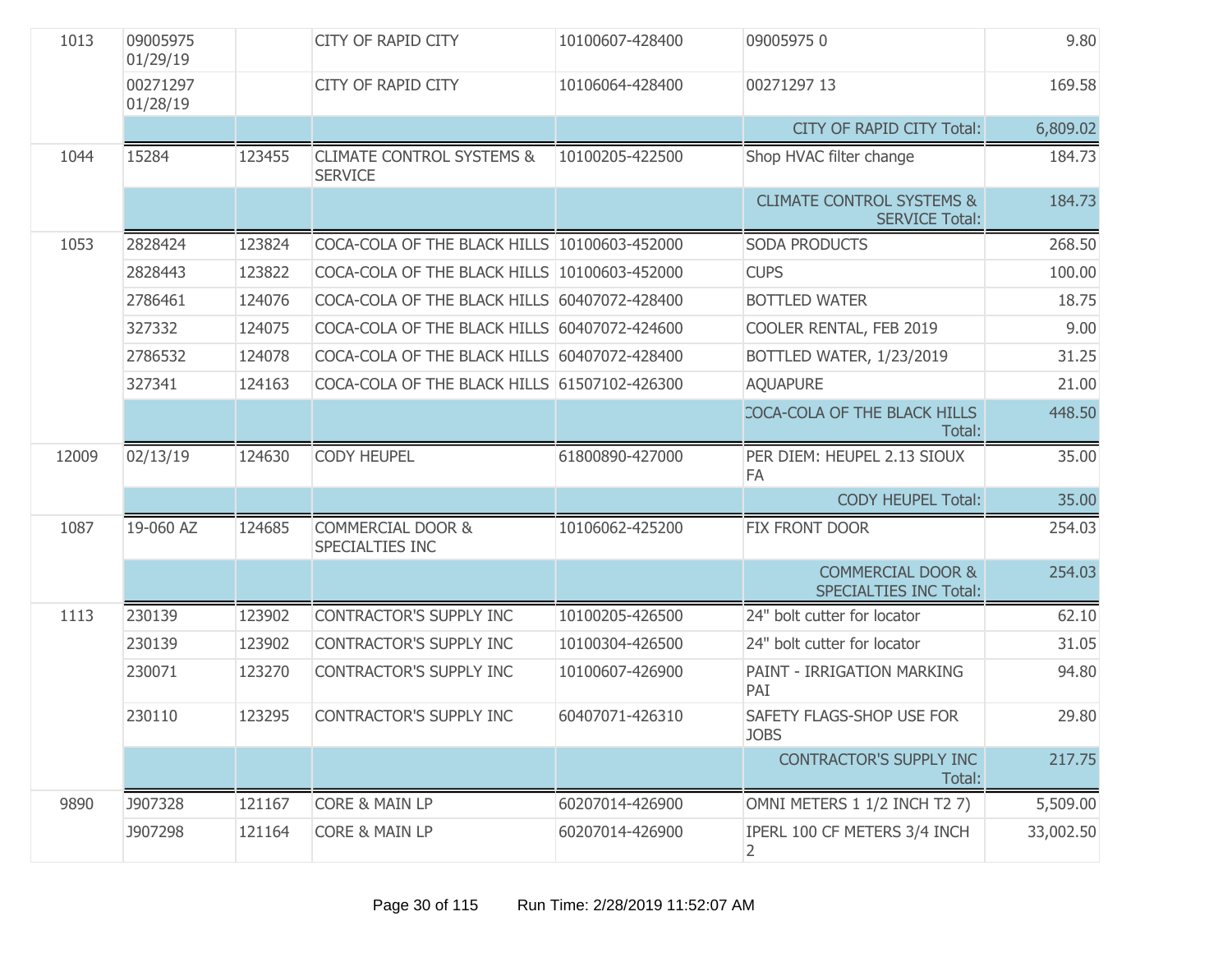| 9890  | K118988                   | 123554 | <b>CORE &amp; MAIN LP</b>                     | 60207012-425500 | FIRE HYDRANT BREAKAWAY KITS                | 735.99    |
|-------|---------------------------|--------|-----------------------------------------------|-----------------|--------------------------------------------|-----------|
|       | K094525                   | 124564 | <b>CORE &amp; MAIN LP</b>                     | 60207014-426500 | CURB BOX KEYS 3) FOR W310,<br>W34          | 172.71    |
|       | K082501                   | 122733 | <b>CORE &amp; MAIN LP</b>                     | 60407071-425500 | MANHOLE LIDS TO REPLACE OLD<br>ON          | 2,423.20  |
|       | <b>J907320</b>            | 121166 | <b>CORE &amp; MAIN LP</b>                     | 60207014-426900 | OMNI METERS 1 1/2 INCH 10)                 | 11,091.00 |
|       | J907359                   | 121172 | <b>CORE &amp; MAIN LP</b>                     | 60207014-426900 | OMNI METER C2 4 INCH                       | 2,752.36  |
|       | <b>J907378</b>            | 121173 | <b>CORE &amp; MAIN LP</b>                     | 60207014-426900 | OMNI METERS T2 2 INCH 11)                  | 14,077.03 |
|       | <b>J907335</b>            | 121168 | <b>CORE &amp; MAIN LP</b>                     | 60207014-426900 | OMNI METERS C2 2 INCH 7)                   | 8,958.11  |
|       | J907339                   | 121169 | <b>CORE &amp; MAIN LP</b>                     | 60207014-426900 | OMNI MWRWEA T2 2 INCH 14)                  | 12,768.00 |
|       |                           |        |                                               |                 | <b>CORE &amp; MAIN LP Total:</b>           | 91,489.90 |
| 11993 | 1046551                   | 123687 | <b>CORY'S POINT S TIRE</b>                    | 60207011-426700 | <b>BALANCE ROTATE TIRES W331</b>           | 52.99     |
|       |                           |        |                                               |                 | <b>CORY'S POINT S TIRE Total:</b>          | 52.99     |
| 1163  | <b>DECEMBER</b><br>2018   | 123518 | CREDIT COLLECTIONS BUREAU                     | 60207014-422500 | <b>COLLECTION FEES DEC 2018</b>            | 239.57    |
|       |                           |        |                                               |                 | <b>CREDIT COLLECTIONS BUREAU</b><br>Total: | 239.57    |
| 1164  | S505929738.0 123271<br>01 |        | CRESCENT ELECTRIC SUPPLY CO   10100607-425700 |                 | <b>STERNBERG FIXTURE</b>                   | 2,114.15  |
|       | S506137087.0<br>01        | 123271 | CRESCENT ELECTRIC SUPPLY CO                   | 10100607-425700 | <b>STERNBERG FIXTURE</b>                   | 244.60    |
|       | S506138031.0 123271<br>01 |        | CRESCENT ELECTRIC SUPPLY CO                   | 10100607-425700 | <b>STERNBERG FIXTURE</b>                   | 176.75    |
|       | S506100252.0<br>01        | 123659 | CRESCENT ELECTRIC SUPPLY CO                   | 10100607-425700 | 24 & 36W LAMPS - MOWER SHOP                | 200.22    |
|       | S506121556.0 123659<br>01 |        | CRESCENT ELECTRIC SUPPLY CO                   | 10100607-425700 | 24 & 36W LAMPS - MOWER SHOP                | 26.08     |
|       | S506140933.0 123659<br>01 |        | CRESCENT ELECTRIC SUPPLY CO   10100607-425700 |                 | 24 & 36W LAMPS - MOWER SHOP                | 149.52    |
|       | S506184842.0<br>01        |        | CRESCENT ELECTRIC SUPPLY CO 61507103-425700   |                 | <b>CREDIT RETURNED CREE LIGHTS</b>         | (365.48)  |
|       | S506150543.0 124641<br>01 |        | CRESCENT ELECTRIC SUPPLY CO   10102021-425200 |                 | <b>BULBS - ST1</b>                         | 66.67     |
|       | S506150543.0<br>01        | 124641 | CRESCENT ELECTRIC SUPPLY CO 61800891-425200   |                 | <b>BULBS - ST1</b>                         | 32.84     |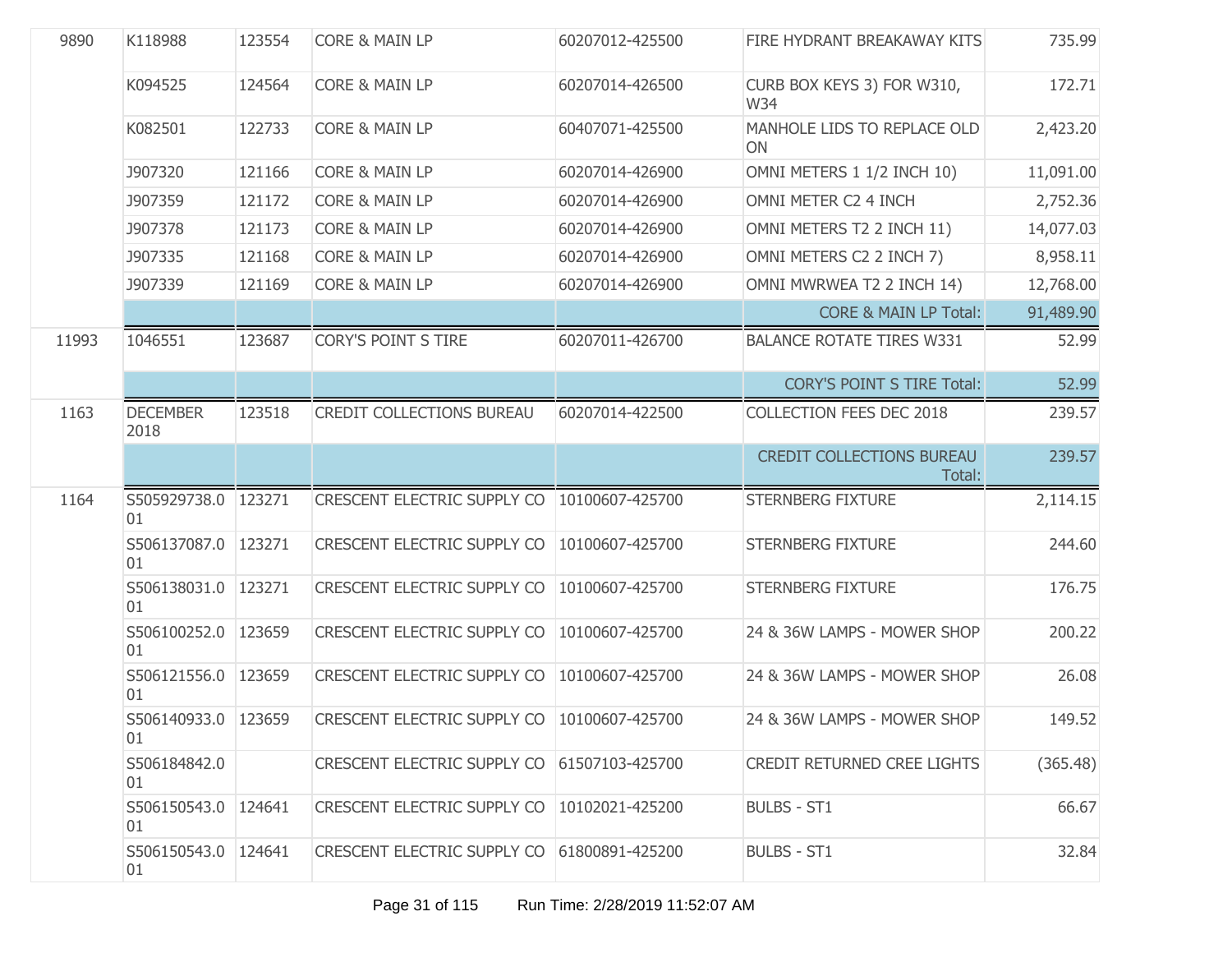| 1164 | S506059138.0 124322<br>01 |        | CRESCENT ELECTRIC SUPPLY CO   10100607-425700             |                 | POLY CLEAR LIGHT GLOBES -<br><b>DOWN</b>                         | 2,430.48 |
|------|---------------------------|--------|-----------------------------------------------------------|-----------------|------------------------------------------------------------------|----------|
|      | S506184833.0 124449<br>01 |        | CRESCENT ELECTRIC SUPPLY CO 61507102-425700               |                 | <b>OUTLET REPAIR</b>                                             | 192.20   |
|      |                           |        |                                                           |                 | <b>CRESCENT ELECTRIC SUPPLY CO</b><br>Total:                     | 5,268.03 |
| 1167 | 12135                     | 123654 | <b>CRICKET LAWN SERVICE</b>                               | 10100108-422500 | 07-1473 ANAMOSA STREET<br><b>RECONST</b>                         | 100.00   |
|      |                           |        |                                                           |                 | <b>CRICKET LAWN SERVICE Total:</b>                               | 100.00   |
| 1174 | 10378091                  | 123435 | <b>CROSSROADS HOTEL &amp;</b><br><b>CONVENTION CENTER</b> | 10120109-427000 | LEADERSHIP SOUTH DAKOTA -<br><b>HURO</b>                         | 294.97   |
|      |                           |        |                                                           |                 | <b>CROSSROADS HOTEL &amp;</b><br><b>CONVENTION CENTER Total:</b> | 294.97   |
| 1179 | 2058053-00                | 124402 | <b>CRUM ELECTRIC</b>                                      | 60407072-426500 | TOOL: PLIERS, COBRA 10"                                          | 35.36    |
|      | 2055098-00                | 123508 | <b>CRUM ELECTRIC</b>                                      | 60407072-425700 | <b>ELECTRONIC BALLASTS</b>                                       | 26.70    |
|      |                           |        |                                                           |                 | <b>CRUM ELECTRIC Total:</b>                                      | 62.06    |
| 1209 | 000217                    | 123250 | <b>D&amp;M AG SUPPLY INC</b>                              | 10100607-462100 | <b>BAIT - DEER PROGRAM</b>                                       | 170.00   |
|      |                           |        |                                                           |                 | D&M AG SUPPLY INC Total:                                         | 170.00   |
| 1231 | 55361                     | 123914 | DAKOTA BATTERY/ELECTRIC                                   | 61300664-425300 | SP ROLLER/STARTER SOLONOID                                       | 109.92   |
|      | 55300                     | 123914 | DAKOTA BATTERY/ELECTRIC                                   | 61300664-425300 | SP ROLLER/STARTER SOLONOID                                       | 87.71    |
|      |                           |        |                                                           |                 | DAKOTA BATTERY/ELECTRIC<br>Total:                                | 197.63   |
| 1239 | 6664075                   | 123800 | DAKOTA FLUID POWER                                        | 10100302-425300 | <b>UNITS</b>                                                     | 105.53   |
|      | 6664074                   | 123800 | DAKOTA FLUID POWER                                        | 10100302-425300 | <b>UNITS</b>                                                     | 57.74    |
|      | 6666012                   | 124275 | DAKOTA FLUID POWER                                        | 10100301-425300 | <b>UNITS</b>                                                     | 13.44    |
|      | 6661260                   | 124275 | DAKOTA FLUID POWER                                        | 10100301-425300 | <b>UNITS</b>                                                     | 85.97    |
|      | 6666004                   | 124275 | <b>DAKOTA FLUID POWER</b>                                 | 10100302-425300 | <b>UNITS</b>                                                     | 375.00   |
|      | 6666005                   | 124394 | DAKOTA FLUID POWER                                        | 61507103-425300 | <b>FILTER ELEMENT</b>                                            | 185.30   |
|      | 6667208                   | 124454 | DAKOTA FLUID POWER                                        | 61507103-425300 | <b>GATE HOSE</b>                                                 | 77.32    |
|      | 6666185                   | 124104 | DAKOTA FLUID POWER                                        | 61507103-426400 | UNIVERSAL ABSORBENT PADS                                         | 93.15    |
|      | 6667423                   | 124597 | <b>DAKOTA FLUID POWER</b>                                 | 10100302-425300 | <b>UNIT S012</b>                                                 | 38.68    |
|      |                           |        |                                                           |                 | <b>DAKOTA FLUID POWER Total:</b>                                 | 1,032.13 |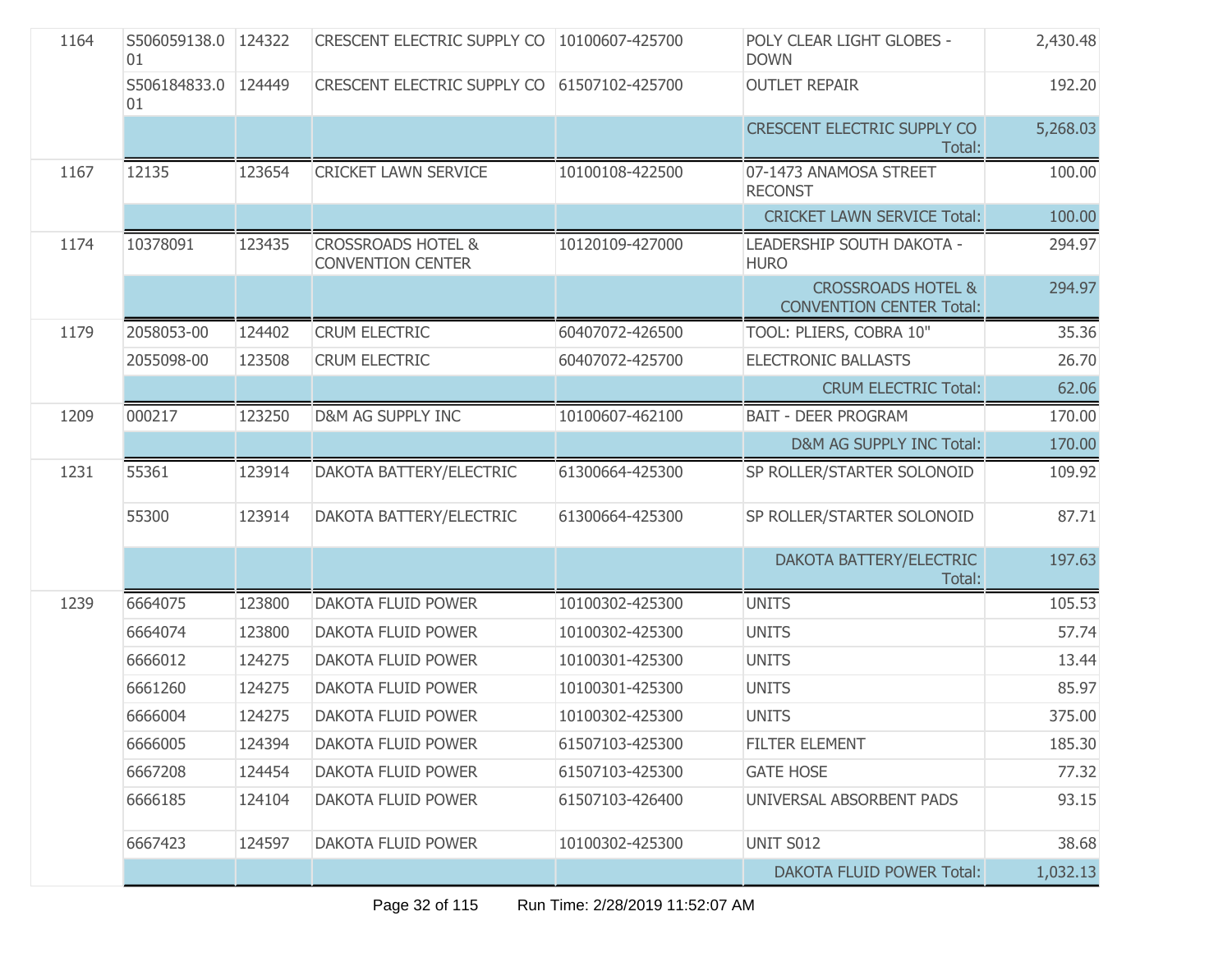| 1251  | 24773       | 124571 | DAKOTA PUMP & CONTROL INC                    | 60407071-425300 | FLANGE GUIDE FOR VILLAGIO<br>LIFT         | 1,019.47 |
|-------|-------------|--------|----------------------------------------------|-----------------|-------------------------------------------|----------|
|       |             |        |                                              |                 | DAKOTA PUMP & CONTROL INC<br>Total:       | 1,019.47 |
| 1253  | 4439        | 123686 | DAKOTA Q INTERNET SERVICES                   | 10106024-422500 | MONTHLY WEB HOSTING                       | 249.95   |
|       |             |        |                                              |                 | DAKOTA Q INTERNET SERVICES<br>Total:      | 249.95   |
| 1260  | E507512     | 123507 | <b>DAKOTA SUPPLY GROUP</b>                   | 60207012-425500 | FIRE HYDRANT BREAKAWAY KIT                | 968.79   |
|       |             |        |                                              |                 | <b>DAKOTA SUPPLY GROUP Total:</b>         | 968.79   |
| 6888  | 2537        | 124140 | DAKOTA TRUCK & AUTO LLC                      | 10100618-425100 | <b>BUS REPAIRS</b>                        | 219.78   |
|       | 2524        | 124140 | <b>DAKOTA TRUCK &amp; AUTO LLC</b>           | 10100618-425100 | <b>BUS REPAIRS</b>                        | 1,799.66 |
|       | 2500        | 124140 | <b>DAKOTA TRUCK &amp; AUTO LLC</b>           | 10100618-425100 | <b>BUS REPAIRS</b>                        | 598.12   |
|       |             |        |                                              |                 | DAKOTA TRUCK & AUTO LLC<br>Total:         | 2,617.56 |
| 1262  | 0577067-IN  | 124471 | DAKOTALAND AUTOGLASS INC                     | 10102030-425100 | WINDSHIELD - PREVENTION #17<br><b>WE</b>  | 195.00   |
|       |             |        |                                              |                 | DAKOTALAND AUTOGLASS INC<br>Total:        | 195.00   |
| 1267  | 6-19884     | 123915 | DALE'S TIRE & RETREADING INC 61300664-426700 |                 | CAMSO/DISMOUNT/MOUN/STEM/<br><b>DISPO</b> | 292.36   |
|       |             |        |                                              |                 | DALE'S TIRE & RETREADING INC<br>Total:    | 292.36   |
| 1117  | 02/13/19    | 124439 | <b>DAN COON</b>                              | 10100108-427000 | D COON REIMB EXP DENR<br><b>MEETING</b>   | 14.00    |
|       |             |        |                                              |                 | <b>DAN COON Total:</b>                    | 14.00    |
| 6710  | 01/27-31/19 | 123561 | <b>DAN MERTZ</b>                             | 10100201-427000 | HOMELESS OUTREACH TEAM<br><b>TRNG -</b>   | 935.70   |
|       |             |        |                                              |                 | <b>DAN MERTZ Total:</b>                   | 935.70   |
| 11709 | 02/14/19    | 124429 | DAVID DENELSBECK                             | 10100607-427000 | CDL FEE REIMBURSEMENT                     | 5.00     |
|       |             |        |                                              |                 | <b>DAVID DENELSBECK Total:</b>            | 5.00     |
| 1322  | 10290286639 | 119906 | <b>DELL MARKETING LP</b>                     | 61000870-429500 | <b>COMPUTERS &amp; SOFTWARE</b>           | 3,105.93 |
|       |             |        |                                              |                 | <b>DELL MARKETING LP Total:</b>           | 3,105.93 |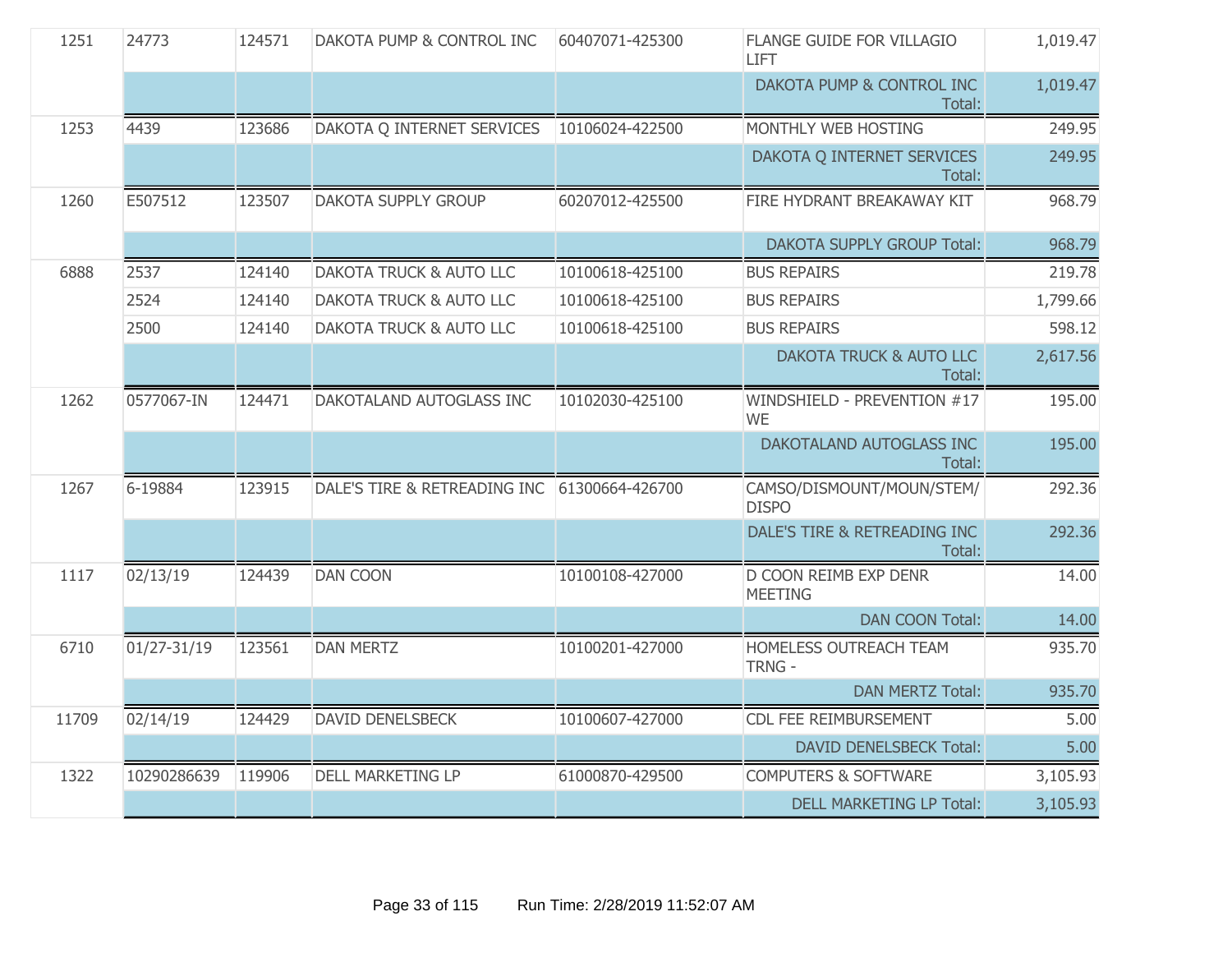| 10648 | 476204                   | 123854 | DENNY MENHOLT CHEVROLET                      | 60207014-425100 | ARM 2) W312                                    | 245.38   |
|-------|--------------------------|--------|----------------------------------------------|-----------------|------------------------------------------------|----------|
|       | 476085                   | 123576 | DENNY MENHOLT CHEVROLET                      | 10100201-425100 | MOTOR UNIT 148                                 | 86.87    |
|       |                          |        |                                              |                 | DENNY MENHOLT CHEVROLET<br>Total:              | 332.25   |
| 1359  | 775191201                | 124323 | DIAMOND VOGEL PAINT CTR                      | 10100607-426900 | <b>SPRAY PAINT</b>                             | 47.16    |
|       |                          |        |                                              |                 | DIAMOND VOGEL PAINT CTR<br>Total:              | 47.16    |
| 12004 | 27045                    | 124344 | <b>DIESEL LAPTOPS LLC</b>                    | 10100305-429500 | <b>DIAGNOSTIC LAPTOP</b>                       | 1,545.00 |
|       |                          |        |                                              |                 | <b>DIESEL LAPTOPS LLC Total:</b>               | 1,545.00 |
| 1380  | 178815                   | 117269 | DIVE RESCUE INTERNATIONAL<br><b>INC</b>      | 10100202-459700 | <b>VARIOUS SUPPLIES - WRT</b>                  | 4,740.00 |
|       | 178222                   | 117269 | DIVE RESCUE INTERNATIONAL<br><b>INC</b>      | 10100202-459700 | <b>VARIOUS SUPPLIES - WRT</b>                  | 2,152.36 |
|       | 178389                   | 117269 | DIVE RESCUE INTERNATIONAL<br><b>INC</b>      | 10100202-459700 | <b>VARIOUS SUPPLIES - WRT</b>                  | 558.46   |
|       |                          |        |                                              |                 | DIVE RESCUE INTERNATIONAL<br><b>INC Total:</b> | 7,450.82 |
| 11955 | 239218                   |        | DODGE, DONALD                                | 60207014-453000 |                                                | 12.19    |
|       |                          |        |                                              |                 | DODGE, DONALD Total:                           | 12.19    |
| 11921 | 01/03-04/19              | 122390 | <b>DOUG NOYES</b>                            | 10100108-427000 | D NOYES MILEAGE DAPA CONF                      | 38.64    |
|       |                          |        |                                              |                 | <b>DOUG NOYES Total:</b>                       | 38.64    |
| 1461  | 469229-000               | 124502 | <b>DUO-SAFETY LADDER CORP</b>                | 10102021-425300 | RUNG REMER TOOL / ALUMINUM<br><b>RUN</b>       | 362.62   |
|       | 469230-000               | 124503 | <b>DUO-SAFETY LADDER CORP</b>                | 10102021-425100 | RUNG EXPANDER KIT - TK1                        | 1,478.22 |
|       |                          |        |                                              |                 | <b>DUO-SAFETY LADDER CORP</b><br>Total:        | 1,840.84 |
| 11976 | 239244                   |        | <b>ECO WORKS</b>                             | 60207014-453000 |                                                | 17.58    |
|       |                          |        |                                              |                 | <b>ECO WORKS Total:</b>                        | 17.58    |
| 1491  | X201058813:0   124570    |        | EDDIES TRUCK SALES & SERVICE 60907401-425300 |                 | MAINTENANCE TO W812                            | 157.68   |
|       | X201058743:0 124598<br>1 |        | EDDIES TRUCK SALES & SERVICE 10100301-425300 |                 | <b>UNIT S015</b>                               | 37.92    |
|       | X201058308:0 123801<br>1 |        | EDDIES TRUCK SALES & SERVICE 10100302-425300 |                 | <b>UNITS</b>                                   | 16.68    |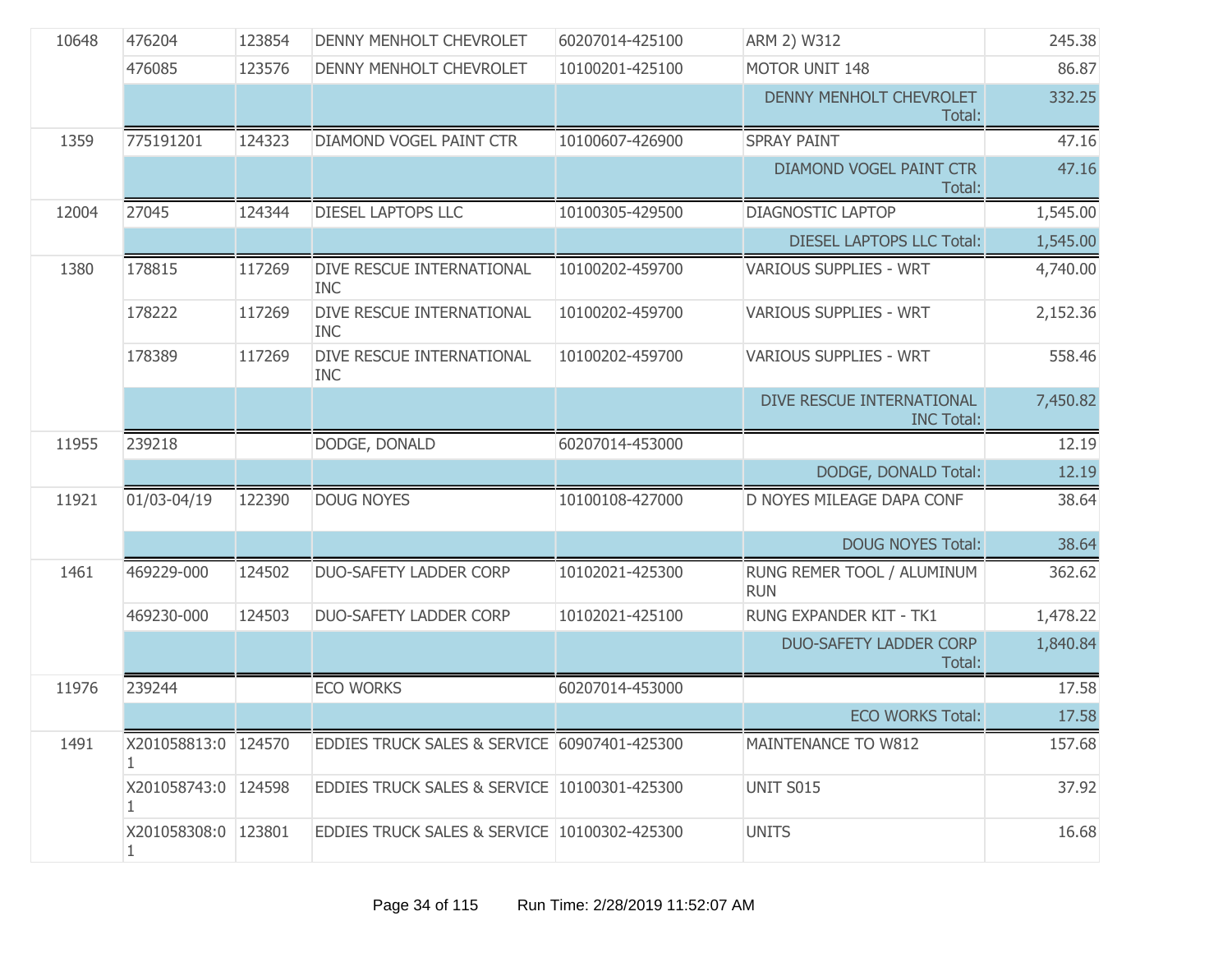| 1491 | X201058216:0 123801       |        | EDDIES TRUCK SALES & SERVICE 10100302-425300 |                 | <b>UNITS</b>                                      | 38.88    |
|------|---------------------------|--------|----------------------------------------------|-----------------|---------------------------------------------------|----------|
|      | X201058054:0 123801       |        | EDDIES TRUCK SALES & SERVICE 10100302-425300 |                 | <b>UNITS</b>                                      | 137.90   |
|      | X201058094:0 123801       |        | EDDIES TRUCK SALES & SERVICE 10100302-425300 |                 | <b>UNITS</b>                                      | 459.17   |
|      | X201058572:0 124276       |        | EDDIES TRUCK SALES & SERVICE 10100302-425300 |                 | <b>UNITS</b>                                      | 20.22    |
|      | X201058394:0 124276       |        | EDDIES TRUCK SALES & SERVICE 10100302-425300 |                 | <b>UNITS</b>                                      | 48.80    |
|      | X201058408:0   124276     |        | EDDIES TRUCK SALES & SERVICE 10100302-425300 |                 | <b>UNITS</b>                                      | 48.80    |
|      | X201058465:0 124276       |        | EDDIES TRUCK SALES & SERVICE 10100302-425300 |                 | <b>UNITS</b>                                      | 65.05    |
|      | X201058361:0 124277       |        | EDDIES TRUCK SALES & SERVICE 10100301-425300 |                 | <b>UNITS</b>                                      | 165.86   |
|      | X201058538:0 124277       |        | EDDIES TRUCK SALES & SERVICE 10100301-425300 |                 | <b>UNITS</b>                                      | 278.97   |
|      | X201058382:0 124277       |        | EDDIES TRUCK SALES & SERVICE 10100301-425300 |                 | <b>UNITS</b>                                      | 1,018.40 |
|      | X201058160:0 123801<br>1. |        | EDDIES TRUCK SALES & SERVICE 10100301-425300 |                 | <b>UNITS</b>                                      | 736.46   |
|      | X201057591:0 123317       |        | EDDIES TRUCK SALES & SERVICE 10102025-425100 |                 | HOSE & ELBOW - E5                                 | 56.06    |
|      | X201058470:0 124397       |        | EDDIES TRUCK SALES & SERVICE 60407072-425100 |                 | UNIT 818: HEATER MOTOR                            | 45.53    |
|      | X201058046:0 124474       |        | EDDIES TRUCK SALES & SERVICE 10102023-425100 |                 | FILTER - T3                                       | 111.66   |
|      | X201058405:0 124276       |        | EDDIES TRUCK SALES & SERVICE 10100302-425300 |                 | <b>UNITS</b>                                      | 32.92    |
|      | X201058569:0 124276<br>1  |        | EDDIES TRUCK SALES & SERVICE 10100302-425300 |                 | <b>UNITS</b>                                      | 32.92    |
|      |                           |        |                                              |                 | <b>EDDIES TRUCK SALES &amp; SERVICE</b><br>Total: | 3,509.88 |
| 1504 | 2253                      | 123446 | EILEEN'S COLOSSAL COOKIES                    | 10100201-426300 | FOOD FOR NEW HIRE SWEARING<br>IN                  | 29.70    |
|      |                           |        |                                              |                 | EILEEN'S COLOSSAL COOKIES<br>Total:               | 29.70    |
|      |                           |        |                                              |                 |                                                   |          |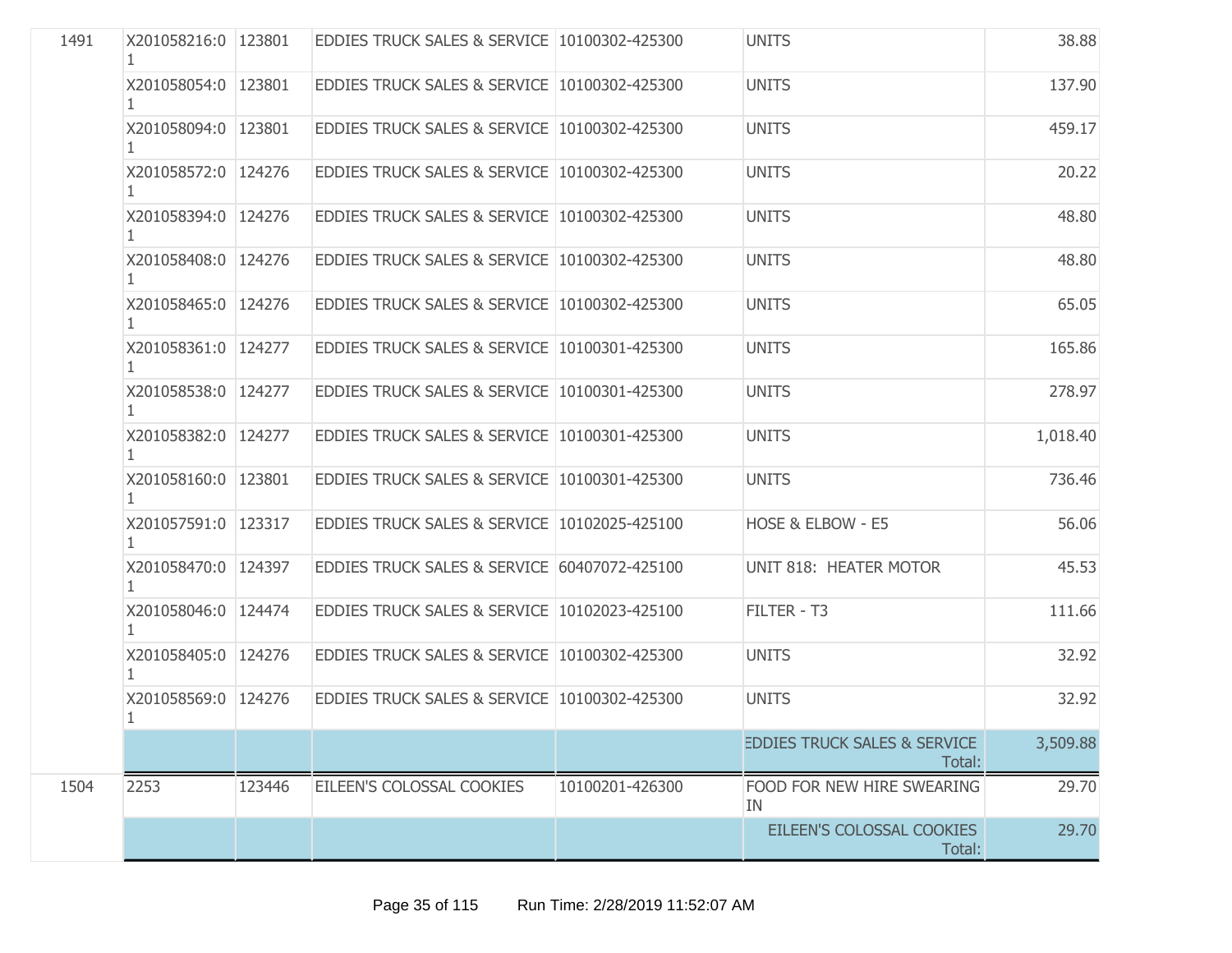| 11996 | 17-13155<br>10/11/17 | 124294 | <b>EMORY V SPEER JR</b>                        | 61808900-453000 | AMB REFUND CALL #17-13155                             | 67.24    |
|-------|----------------------|--------|------------------------------------------------|-----------------|-------------------------------------------------------|----------|
|       |                      |        |                                                |                 | <b>EMORY V SPEER JR Total:</b>                        | 67.24    |
| 1556  | 64852                | 124527 | ENVIRONMENTAL PRODUCTS CO                      | 60207011-426900 | FILTERS 12) FOR WELL #12                              | 98.76    |
|       |                      |        |                                                |                 | <b>ENVIRONMENTAL PRODUCTS CO</b><br>Total:            | 98.76    |
| 1559  | CD201908712 123888   |        | ENVIROTECH SERVICES INC                        | 10100302-426400 | <b>APEX</b>                                           | 7,184.10 |
|       |                      |        |                                                |                 | <b>ENVIROTECH SERVICES INC</b><br>Total:              | 7,184.10 |
| 1582  | S324612              | 123695 | EUROFINS EATON ANALYTICAL<br><b>INC</b>        | 60207011-422500 | UCMR4 TESTING 4) 020619                               | 520.00   |
|       |                      |        |                                                |                 | <b>EUROFINS EATON ANALYTICAL</b><br><b>INC Total:</b> | 520.00   |
| 1592  | 055746-00            | 124613 | <b>EVERGREEN OFFICE PRODUCTS</b><br><b>INC</b> | 10106021-426100 | <b>OFFICE SUPPLIES</b>                                | 47.94    |
|       |                      |        |                                                |                 | <b>EVERGREEN OFFICE PRODUCTS</b><br><b>INC Total:</b> | 47.94    |
| 1619  | 68829477             | 124029 | <b>FARMER BROTHERS CO</b>                      | 10100108-426300 | FARMER BRO COFFEE                                     | 300.30   |
|       |                      |        |                                                |                 | <b>FARMER BROTHERS CO Total:</b>                      | 300.30   |
| 1627  | SDRA182244           | 123534 | <b>FASTENAL COMPANY</b>                        | 60407071-426900 | ANCHOR BOLTS FOR SHELVING<br>AT L                     | 12.80    |
|       | SDRA182407           | 124278 | <b>FASTENAL COMPANY</b>                        | 10100302-425300 | <b>SHOP &amp; STOCK</b>                               | 261.44   |
|       | SDRA182249           | 124063 | <b>FASTENAL COMPANY</b>                        | 60407072-426500 | TOOL: RATCHET 3/8", GROOVE<br><b>LOC</b>              | 45.94    |
|       | SDRA182352           | 124401 | <b>FASTENAL COMPANY</b>                        | 60407072-425300 | PRETREATMENT BLDG: AIR<br><b>FILTERS</b>              | 51.18    |
|       | SDRA182414           | 124599 | FASTENAL COMPANY                               | 10100302-425300 | <b>STOCK</b>                                          | 10.93    |
|       | SDRAP267970          | 124599 | <b>FASTENAL COMPANY</b>                        | 10100302-425300 | <b>STOCK</b>                                          | 16.74    |
|       | SDRAP268020          | 124324 | <b>FASTENAL COMPANY</b>                        | 10100607-426900 | <b>CABLE TIES</b>                                     | 12.00    |
|       | SDRA182401           | 124278 | <b>FASTENAL COMPANY</b>                        | 10100305-425300 | <b>SHOP &amp; STOCK</b>                               | 213.43   |
|       | SDRA182404           | 124450 | <b>FASTENAL COMPANY</b>                        | 61507102-425300 | <b>BRAKE CLEANER</b>                                  | 59.88    |
|       |                      |        |                                                |                 |                                                       |          |
|       | SDRAP267972          | 124405 | <b>FASTENAL COMPANY</b>                        | 61507103-425300 | <b>FASTENERS</b>                                      | 9.44     |
|       | SDRA182405           | 124404 | <b>FASTENAL COMPANY</b>                        | 61507103-425300 | <b>FASTENERS</b>                                      | 148.97   |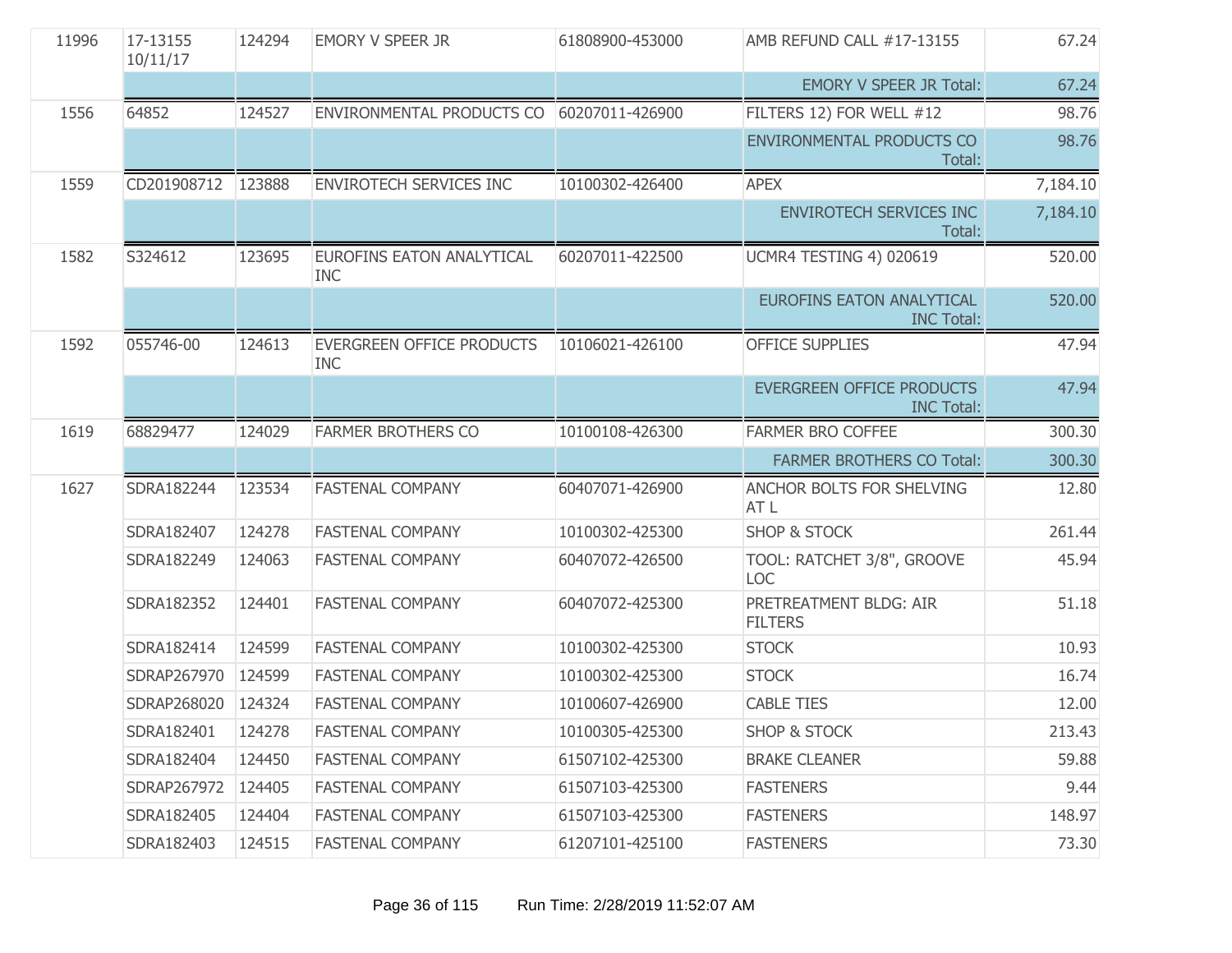| 1627 | SDRA182236  | 124079 | <b>FASTENAL COMPANY</b>                      | 60407072-426310 | STOCK: LEATHER GLOVES,<br><b>NITRILE</b>            | 60.68    |
|------|-------------|--------|----------------------------------------------|-----------------|-----------------------------------------------------|----------|
|      | SDRA182236  | 124079 | <b>FASTENAL COMPANY</b>                      | 60407072-426400 | STOCK: LEATHER GLOVES,<br><b>NITRILE</b>            | 7.21     |
|      |             |        |                                              |                 | <b>FASTENAL COMPANY Total:</b>                      | 983.94   |
| 1633 | 6-445-50780 | 123939 | <b>FEDERAL EXPRESS</b><br><b>CORPORATION</b> | 10100108-426100 | <b>SHIPPING</b>                                     | 13.76    |
|      | 6-445-50780 | 123939 | <b>FEDERAL EXPRESS</b><br><b>CORPORATION</b> | 10106024-426100 | <b>SHIPPING</b>                                     | 14.24    |
|      | 6-445-50780 | 123939 | <b>FEDERAL EXPRESS</b><br><b>CORPORATION</b> | 60407073-426100 | <b>SHIPPING</b>                                     | 32.68    |
|      | 6-445-50780 | 123939 | <b>FEDERAL EXPRESS</b><br><b>CORPORATION</b> | 60602074-426100 | <b>SHIPPING</b>                                     | 13.28    |
|      | 6-445-50780 | 123939 | <b>FEDERAL EXPRESS</b><br><b>CORPORATION</b> | 77504132-426100 | <b>SHIPPING</b>                                     | 33.28    |
|      | 6-451-99993 | 124287 | <b>FEDERAL EXPRESS</b><br><b>CORPORATION</b> | 10100202-426100 | <b>SHIPPING</b>                                     | 48.71    |
|      | 6-451-99993 | 124287 | <b>FEDERAL EXPRESS</b><br><b>CORPORATION</b> | 10106022-426100 | <b>SHIPPING</b>                                     | 32.87    |
|      | 6-451-99993 | 124287 | <b>FEDERAL EXPRESS</b><br><b>CORPORATION</b> | 60602074-426100 | <b>SHIPPING</b>                                     | 82.86    |
|      | 6-451-99993 | 124287 | <b>FEDERAL EXPRESS</b><br><b>CORPORATION</b> | 61800890-426100 | <b>SHIPPING</b>                                     | 52.66    |
|      | 6-445-55176 | 123564 | <b>FEDERAL EXPRESS</b><br><b>CORPORATION</b> | 10120100-426100 | <b>SHIPPING</b>                                     | 191.18   |
|      | 6-439-02348 | 123564 | <b>FEDERAL EXPRESS</b><br>CORPORATION        | 10120100-426100 | <b>SHIPPING</b>                                     | 264.13   |
|      |             |        |                                              |                 | <b>FEDERAL EXPRESS</b><br><b>CORPORATION Total:</b> | 779.65   |
| 1647 | J17-133.13  | 123293 | <b>FERBER ENGINEERING</b>                    | 50508910-422300 | 15-2232 38TH STREET<br><b>RECONSTRUC</b>            | 1,256.85 |
|      | J17-133.13  | 123293 | FERBER ENGINEERING                           | 50508911-422300 | 15-2232 38TH STREET<br><b>RECONSTRUC</b>            | 418.95   |
|      | J17-133.13  | 123293 | <b>FERBER ENGINEERING</b>                    | 60200933-422300 | 15-2232 38TH STREET<br><b>RECONSTRUC</b>            | 1,047.38 |
|      | J17-133.13  | 123293 | <b>FERBER ENGINEERING</b>                    | 60400833-422300 | 15-2232 38TH STREET<br><b>RECONSTRUC</b>            | 1,466.32 |
|      |             |        |                                              |                 | <b>FERBER ENGINEERING Total:</b>                    | 4,189.50 |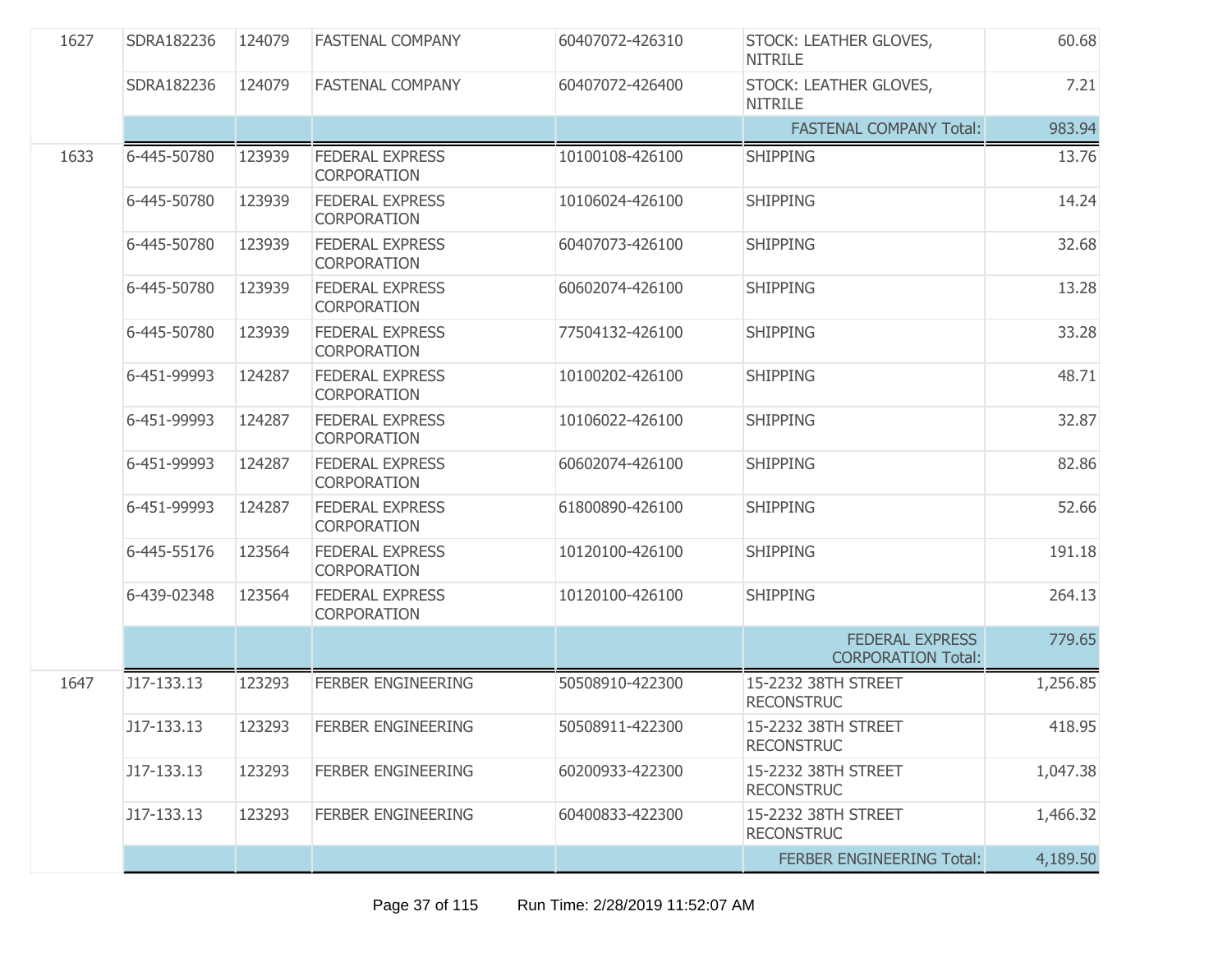| 1694 | 9099652  | 124352 | <b>FISHER SCIENTIFIC</b> | 60407073-426500 | DIGITAL COLONY COUNTER,<br><b>BLACK</b>  | 258.02    |
|------|----------|--------|--------------------------|-----------------|------------------------------------------|-----------|
|      | 9099652  | 124352 | <b>FISHER SCIENTIFIC</b> | 60407073-426900 | DIGITAL COLONY COUNTER,<br><b>BLACK</b>  | 11.64     |
|      |          |        |                          |                 | <b>FISHER SCIENTIFIC Total:</b>          | 269.66    |
| 1728 | 28949    | 124109 | FMG INC.                 | 61507104-422300 | 16-2371 LANDFILL CELL 18-19<br>DE        | 8,200.00  |
|      | 28981    | 124205 | FMG INC.                 | 50508910-422300 | 17-2375 DEADWOOD AVE<br><b>RECONSTRU</b> | 12,665.97 |
|      | 28981    | 124205 | FMG INC.                 | 50508911-422300 | 17-2375 DEADWOOD AVE<br><b>RECONSTRU</b> | 1,332.47  |
|      | 28981    | 124205 | FMG INC.                 | 60400834-422300 | 17-2375 DEADWOOD AVE<br><b>RECONSTRU</b> | 999.36    |
|      | 28980    | 124018 | FMG INC.                 | 50589101-422300 | 07-1473 ANAMOSA ST<br><b>RECONSTRUCT</b> | 1,020.00  |
|      | 28980    | 124018 | FMG INC.                 | 60200933-422300 | 07-1473 ANAMOSA ST<br><b>RECONSTRUCT</b> | 272.00    |
|      | 28980    | 124018 | FMG INC.                 | 60400833-422300 | 07-1473 ANAMOSA ST<br><b>RECONSTRUCT</b> | 68.00     |
|      | 28948    | 124111 | FMG INC.                 | 61507104-422300 | 16-2364 LANDFILL CELL 17 FINAL           | 8,105.40  |
|      | 28985    | 124204 | FMG INC.                 | 50508910-422300 | 16-2347 DISK DR & HAINES AVE<br>Ι        | 4,277.11  |
|      | 28985    | 124204 | FMG INC.                 | 60200933-422300 | 16-2347 DISK DR & HAINES AVE<br>T        | 4,064.70  |
|      | 28985    | 124204 | FMG INC.                 | 60400833-422300 | 16-2347 DISK DR & HAINES AVE             | 113.19    |
|      |          |        |                          |                 | FMG INC. Total:                          | 41,118.20 |
| 1744 | 655763   | 124279 | FORWARD DISTRIBUTING     | 10100301-425300 | <b>STOCK</b>                             | 76.60     |
|      |          |        |                          |                 | FORWARD DISTRIBUTING Total:              | 76.60     |
| 1795 | I1086484 | 122464 | FRONTIER AUTO GLASS LLC  | 61507102-425300 | <b>GLASS DOOR RPR</b>                    | 75.00     |
|      | I1086521 | 122984 | FRONTIER AUTO GLASS LLC  | 10100201-425100 | WINDSHIELD CONTROLLER UNIT<br>151        | 403.15    |
|      |          |        |                          |                 | FRONTIER AUTO GLASS LLC<br>Total:        | 478.15    |
| 1816 | 18UR014  | 122941 | <b>FURNITURE MART</b>    | 10100204-453000 | Sign Refund                              | 40.00     |
|      |          |        |                          |                 | <b>FURNITURE MART Total:</b>             | 40.00     |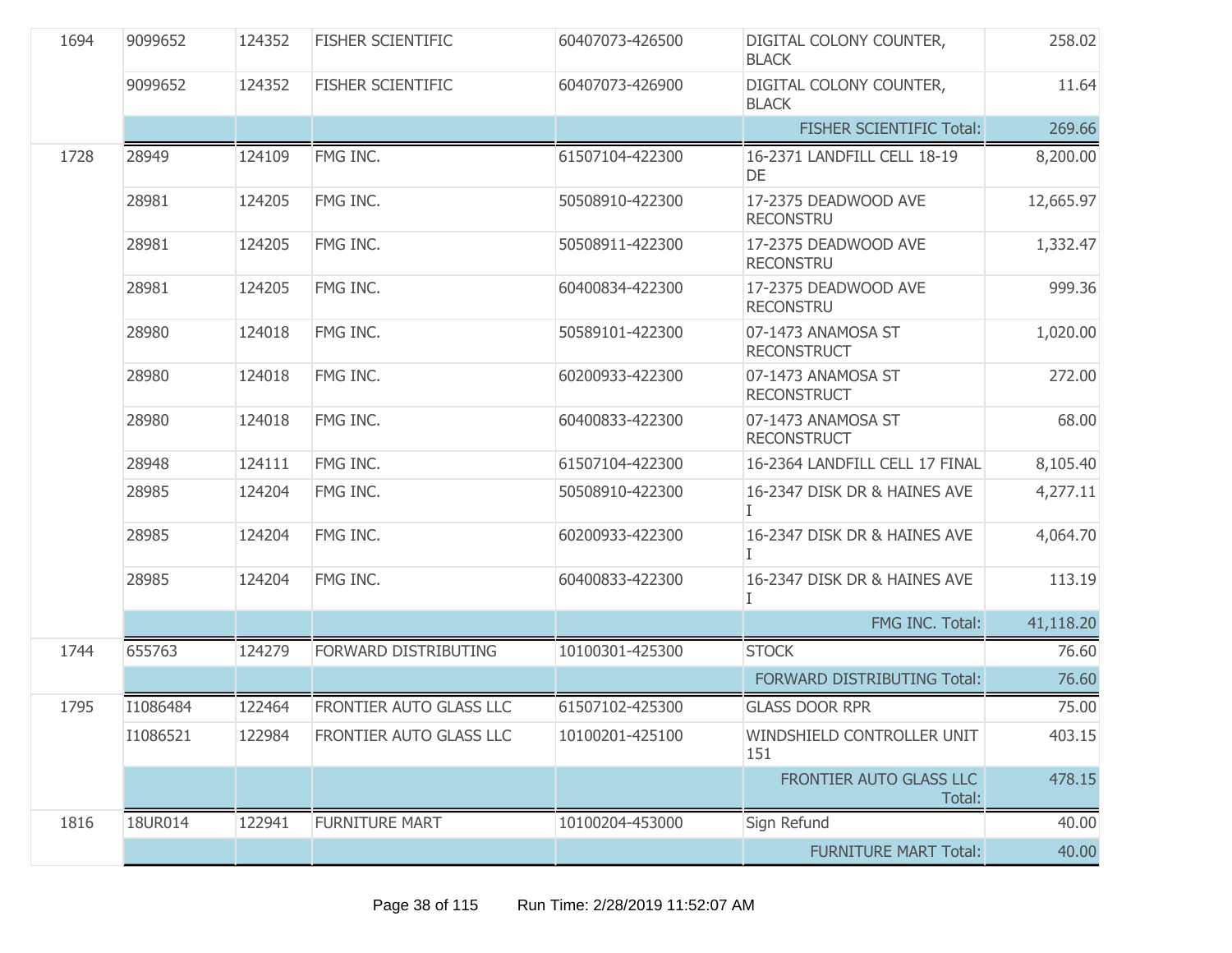| 8162 | 0099396   | 123444 | <b>G DETAILING</b>                               | 10100201-425100 | CAR CLEANING UNIT 152                                   | 110.00 |
|------|-----------|--------|--------------------------------------------------|-----------------|---------------------------------------------------------|--------|
|      |           |        |                                                  |                 | Total:<br><b>G DETAILING</b>                            | 110.00 |
| 1820 | 00183399  | 123551 | <b>G&amp;H DISTRIBUTING INC.</b>                 | 61507103-425300 | <b>HOSE</b>                                             | 89.52  |
|      | 00183409  | 123660 | G&H DISTRIBUTING INC.                            | 10100607-426400 | NITRILE GLOVES - CUSTODIAL<br><b>STO</b>                | 39.40  |
|      | 00183531  | 124067 | G&H DISTRIBUTING INC.                            | 60907401-425300 | MATERIALS TO INSTALL AIR<br><b>BAGS</b>                 | 33.27  |
|      | 00183640  | 124087 | G&H DISTRIBUTING INC.                            | 60407071-425300 | HEX BUSHING FOR CHEMICAL<br><b>HOSE</b>                 | 7.35   |
|      | 00183541  | 124467 | G&H DISTRIBUTING INC.                            | 10100202-425900 | HOSE - FOREST SERVICE TRUCK                             | 60.61  |
|      | 00183626  | 124469 | G&H DISTRIBUTING INC.                            | 10100202-425900 | <b>BOLT CLAMP - FOREST SERVICE</b><br>TR.               | 15.32  |
|      | 00183543  | 124509 | G&H DISTRIBUTING INC.                            | 61507103-425500 | STOCK WORK GLOVES & LEGEND<br><b>BAL</b>                | 29.13  |
|      | 00183543  | 124509 | G&H DISTRIBUTING INC.                            | 61507103-426300 | STOCK WORK GLOVES & LEGEND<br>BAL                       | 68.16  |
|      | 00183689  | 124513 | <b>G&amp;H DISTRIBUTING INC.</b>                 | 61207101-426900 | FIRST AID KIT                                           | 271.79 |
|      | 00183450  | 124351 | G&H DISTRIBUTING INC.                            | 61507103-426300 | STOCK LEATHER GLOVES                                    | 139.68 |
|      | 00183666  | 124325 | G&H DISTRIBUTING INC.                            | 10100607-426900 | <b>IRRIGATION PUMP HOSE</b>                             | 28.74  |
|      | 00183128  | 124652 | G&H DISTRIBUTING INC.                            | 10100202-426900 | PLUG - SHOP                                             | 2.52   |
|      |           |        |                                                  |                 | <b>G&amp;H DISTRIBUTING INC. Total:</b>                 | 785.49 |
| 1831 | BC0757679 | 123569 | <b>GALLS INCORPORATED</b>                        | 10120120-426300 | K9 UNIFORM HOWER                                        | 212.95 |
|      |           |        |                                                  |                 | <b>GALLS INCORPORATED Total:</b>                        | 212.95 |
| 9862 | G15546    | 124220 | <b>GENPRO ENERGY SOLUTIONS</b>                   | 61507102-425300 | <b>GENERATOR</b>                                        | 278.48 |
|      |           |        |                                                  |                 | <b>GENPRO ENERGY SOLUTIONS</b><br>Total:                | 278.48 |
| 1872 | 02/02/19  | 123769 | GEORGES VACUUM SALES & SERV 10102027-426900      |                 | <b>VACUUM BAGS - ST7</b>                                | 16.08  |
|      | 02/02/19  | 123769 | GEORGES VACUUM SALES & SERV 61800897-426900      |                 | <b>VACUUM BAGS - ST7</b>                                | 7.92   |
|      |           |        |                                                  |                 | <b>GEORGES VACUUM SALES &amp;</b><br><b>SERV Total:</b> | 24.00  |
| 1922 | 290350012 | 123802 | <b>GODFREY BRAKE SERVICE &amp;</b><br>SUPPLY INC | 10100302-425300 | PARTS FOR REPAIR OF UNIT<br>S068                        | 22.28  |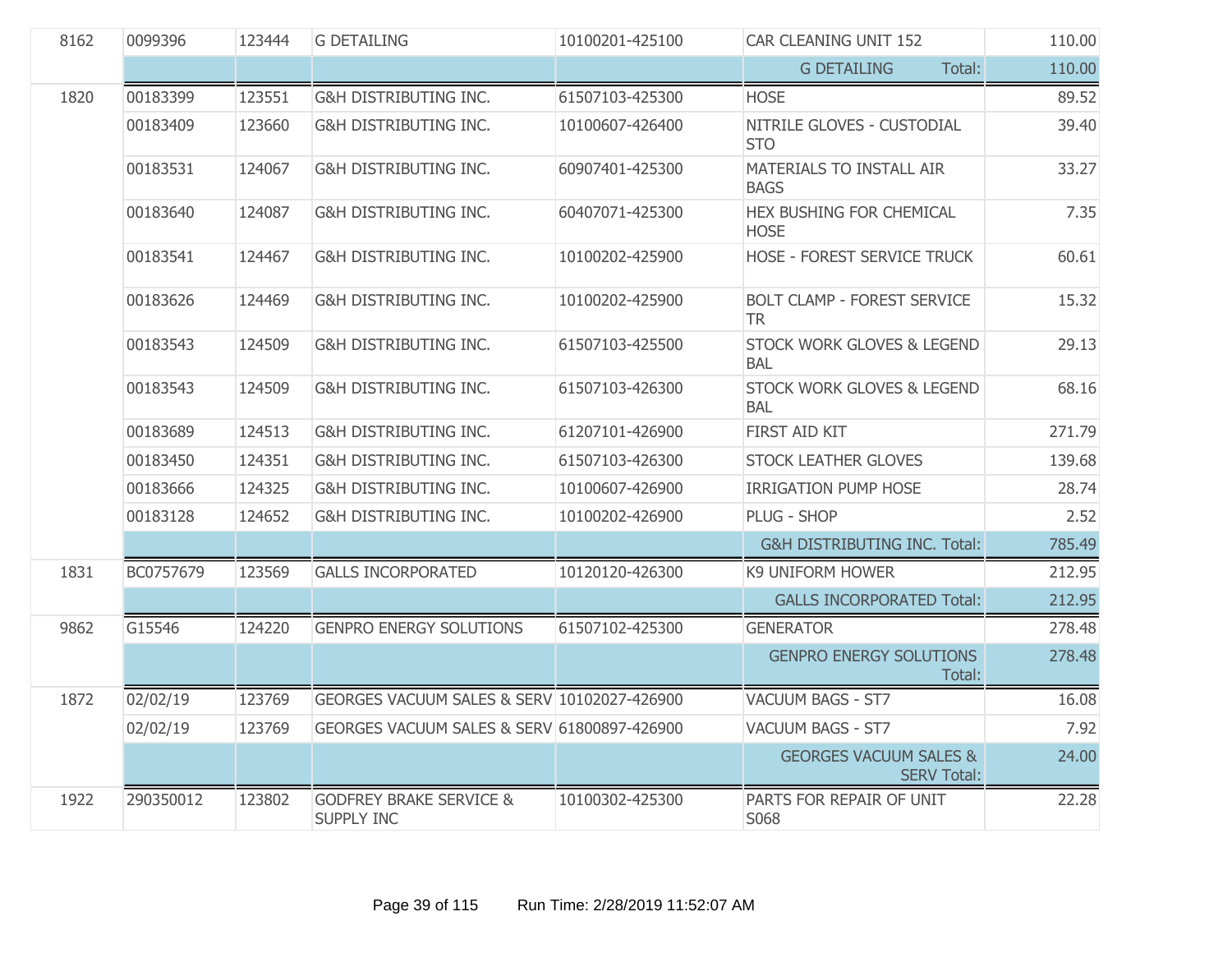| 1922 | 290370011 | 123802 | <b>GODFREY BRAKE SERVICE &amp;</b><br><b>SUPPLY INC</b> | 10100302-425300 | PARTS FOR REPAIR OF UNIT<br>S068                               | 65.16    |
|------|-----------|--------|---------------------------------------------------------|-----------------|----------------------------------------------------------------|----------|
|      | 290350007 | 123802 | <b>GODFREY BRAKE SERVICE &amp;</b><br><b>SUPPLY INC</b> | 10100302-425300 | PARTS FOR REPAIR OF UNIT<br>S068                               | 65.16    |
|      | 290360025 | 123802 | <b>GODFREY BRAKE SERVICE &amp;</b><br><b>SUPPLY INC</b> | 10100302-425300 | PARTS FOR REPAIR OF UNIT<br>S068                               | 99.00    |
|      | 290360024 | 123802 | <b>GODFREY BRAKE SERVICE &amp;</b><br><b>SUPPLY INC</b> | 10100302-425300 | PARTS FOR REPAIR OF UNIT<br>S068                               | 446.02   |
|      | 290320041 | 123802 | <b>GODFREY BRAKE SERVICE &amp;</b><br><b>SUPPLY INC</b> | 10100302-425300 | PARTS FOR REPAIR OF UNIT<br>S068                               | 471.31   |
|      | 290430018 | 124407 | <b>GODFREY BRAKE SERVICE &amp;</b><br><b>SUPPLY INC</b> | 10100302-425300 | <b>UNIT S012</b>                                               | 362.39   |
|      | 290430022 | 124326 | <b>GODFREY BRAKE SERVICE &amp;</b><br><b>SUPPLY INC</b> | 10100607-426900 | LED BULBS, STROBE LIGHTS #54<br>$^{\#}$                        | 590.80   |
|      | 290350032 | 123802 | <b>GODFREY BRAKE SERVICE &amp;</b><br><b>SUPPLY INC</b> | 10100301-425300 | PARTS FOR REPAIR OF UNIT<br>S068                               | 19.98    |
|      | 290350065 | 123661 | <b>GODFREY BRAKE SERVICE &amp;</b><br><b>SUPPLY INC</b> | 10100607-425100 | SPLIT STROBE LIGHT                                             | 292.50   |
|      | 290350065 | 123661 | <b>GODFREY BRAKE SERVICE &amp;</b><br><b>SUPPLY INC</b> | 10100607-425900 | <b>SPLIT STROBE LIGHT</b>                                      | 164.68   |
|      | 290370024 | 123558 | <b>GODFREY BRAKE SERVICE &amp;</b><br><b>SUPPLY INC</b> | 60207012-426900 | W334                                                           | 12.16    |
|      | 290460041 | 124562 | <b>GODFREY BRAKE SERVICE &amp;</b><br><b>SUPPLY INC</b> | 60907401-425300 | <b>HEADRACK FOR 861</b>                                        | 484.30   |
|      | 290450045 | 124600 | <b>GODFREY BRAKE SERVICE &amp;</b><br><b>SUPPLY INC</b> | 10100305-426500 | <b>MINOR TOOL</b>                                              | 152.91   |
|      | 290440034 | 124407 | <b>GODFREY BRAKE SERVICE &amp;</b><br>SUPPLY INC        | 10100302-425300 | <b>UNIT S012</b>                                               | 76.50    |
|      |           |        |                                                         |                 | <b>GODFREY BRAKE SERVICE &amp;</b><br><b>SUPPLY INC Total:</b> | 3,325.15 |
| 1924 | 346258    | 124356 | <b>GOLDEN WEST TECHNOLOGIES</b><br><b>INC</b>           | 61207101-426100 | <b>VOICEMAIL SETUP</b>                                         | 62.50    |
|      | 190110236 | 123813 | <b>GOLDEN WEST TECHNOLOGIES</b><br><b>INC</b>           | 10100111-422500 | Golden West                                                    | 674.60   |
|      | 190110291 | 123846 | <b>GOLDEN WEST TECHNOLOGIES</b><br><b>INC</b>           | 10100860-422500 | <b>TELEPHONE ANSWERING</b><br><b>SERVICE</b>                   | 162.20   |
|      | 345489    | 123592 | <b>GOLDEN WEST TECHNOLOGIES</b><br><b>INC</b>           | 10106024-422500 | PROGRAMMING QUESTION                                           | 62.50    |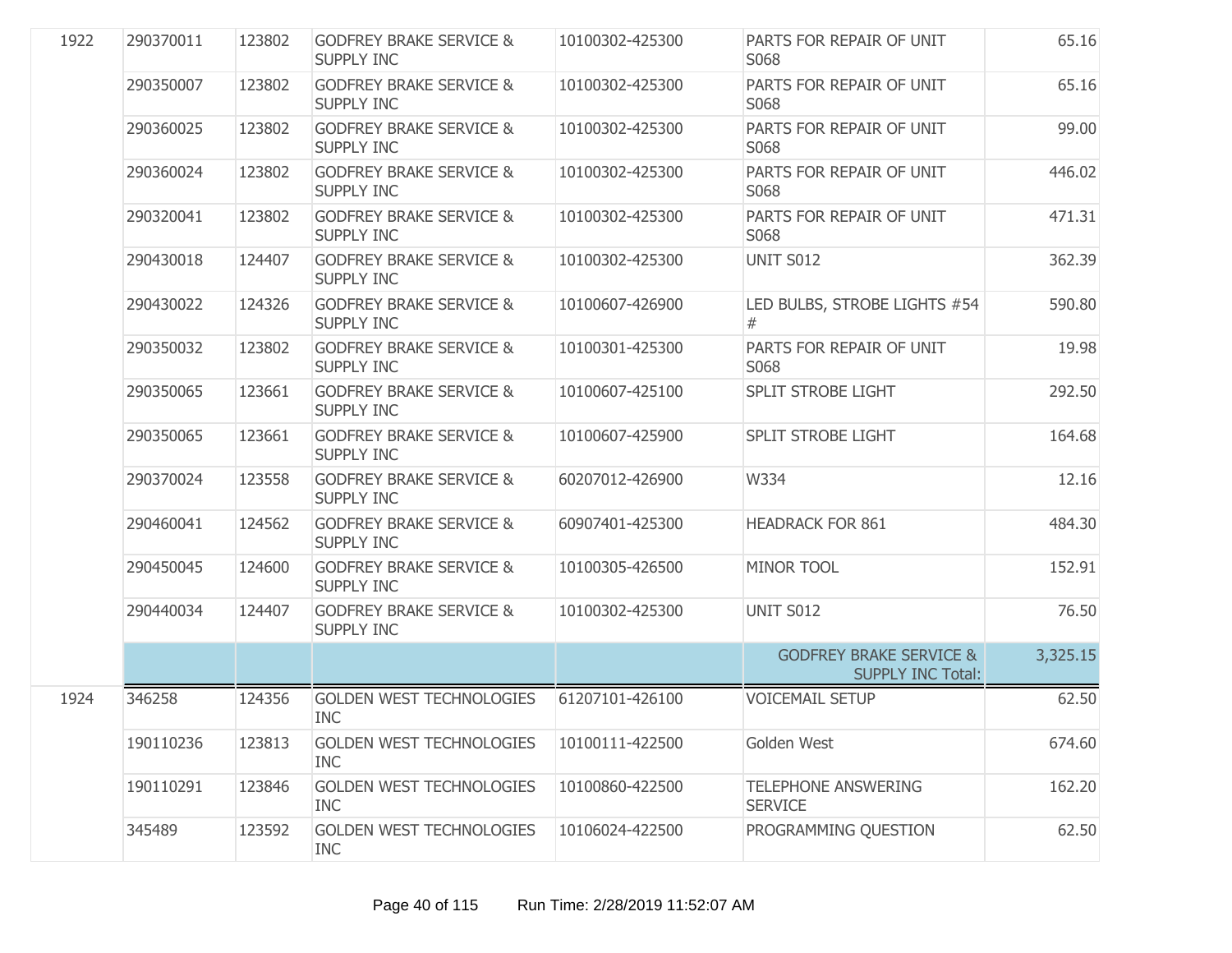| 1924  | 345824     | 123593 | <b>GOLDEN WEST TECHNOLOGIES</b><br><b>INC</b> | 10106024-422500 | <b>I-WITNESS MONITORING</b>                          | 200.00   |
|-------|------------|--------|-----------------------------------------------|-----------------|------------------------------------------------------|----------|
|       |            |        |                                               |                 | <b>GOLDEN WEST TECHNOLOGIES</b><br><b>INC Total:</b> | 1,161.80 |
| 11959 | 239224     |        | GRAHAM, JESSICA                               | 60207014-453000 |                                                      | 143.68   |
|       |            |        |                                               |                 | <b>GRAHAM, JESSICA Total:</b>                        | 143.68   |
| 1979  | 1-535720   | 124052 | <b>GREAT WESTERN TIRE INC.</b>                | 10100201-425100 | ALIGNMENT UNIT 207                                   | 79.90    |
|       | 1-GS535168 | 123815 | <b>GREAT WESTERN TIRE INC.</b>                | 60207014-426700 | <b>TIRES 4) W312</b>                                 | 619.60   |
|       | 1-535255   | 123816 | <b>GREAT WESTERN TIRE INC.</b>                | 60207014-425100 | ALIGNMENT, STEERING RESET<br>W312                    | 59.90    |
|       | 1-535262   | 123657 | <b>GREAT WESTERN TIRE INC.</b>                | 61207101-425100 | <b>FLAT RPR</b>                                      | 59.95    |
|       | 1-535263   | 123656 | <b>GREAT WESTERN TIRE INC.</b>                | 61207101-426700 | <b>TIRES</b>                                         | 489.90   |
|       | 1-534783   | 122868 | <b>GREAT WESTERN TIRE INC.</b>                | 61207101-425100 | SMALL VALVE STEM EXTENSION                           | 128.00   |
|       | 1-534870   | 122867 | <b>GREAT WESTERN TIRE INC.</b>                | 61507103-426700 | <b>REPAIR TIRES M931</b>                             | 217.25   |
|       | 1-535137   | 123185 | <b>GREAT WESTERN TIRE INC.</b>                | 61207101-426700 | REPAIR TIRE S932                                     | 176.00   |
|       |            |        |                                               |                 | <b>GREAT WESTERN TIRE INC.</b><br>Total:             | 1,830.50 |
| 2000  | 17790      | 123760 | <b>GRIMM'S PUMP SERVICE INC</b>               | 10102027-425100 | <b>ADAPTER - BRUSH 7</b>                             | 233.24   |
|       | 17782      | 124642 | <b>GRIMM'S PUMP SERVICE INC</b>               | 10100202-426900 | <b>WASHER FLUID TANK</b>                             | 43.07    |
|       | 17782      | 124642 | <b>GRIMM'S PUMP SERVICE INC</b>               | 61800890-426900 | <b>WASHER FLUID TANK</b>                             | 21.21    |
|       | 17991      | 124468 | <b>GRIMM'S PUMP SERVICE INC</b>               | 10100202-425900 | HOSE - FOREST SERVICE TRUCK                          | 7.50     |
|       | 17962      | 124354 | <b>GRIMM'S PUMP SERVICE INC</b>               | 60407072-425300 | POWER WASHER: STRAINERS,<br><b>COUPL</b>             | 107.14   |
|       | 17900      | 124162 | <b>GRIMM'S PUMP SERVICE INC</b>               | 61507102-425300 | <b>NOZZLE</b>                                        | 97.90    |
|       |            |        |                                               |                 | <b>GRIMM'S PUMP SERVICE INC</b><br>Total:            | 510.06   |
| 493   | 02/13/19   |        | 124632 GUY BENNETT                            | 61800890-427000 | PER DIEM: BENNETT 2.13 SIOUX<br>F                    | 35.00    |
|       |            |        |                                               |                 | <b>GUY BENNETT Total:</b>                            | 35.00    |
| 2049  | 550088     | 120363 | <b>HAGEN GLASS CO</b>                         | 60407072-425200 | ADMIN BLDG: REPLACE<br><b>WINDOWS</b>                | 4,985.00 |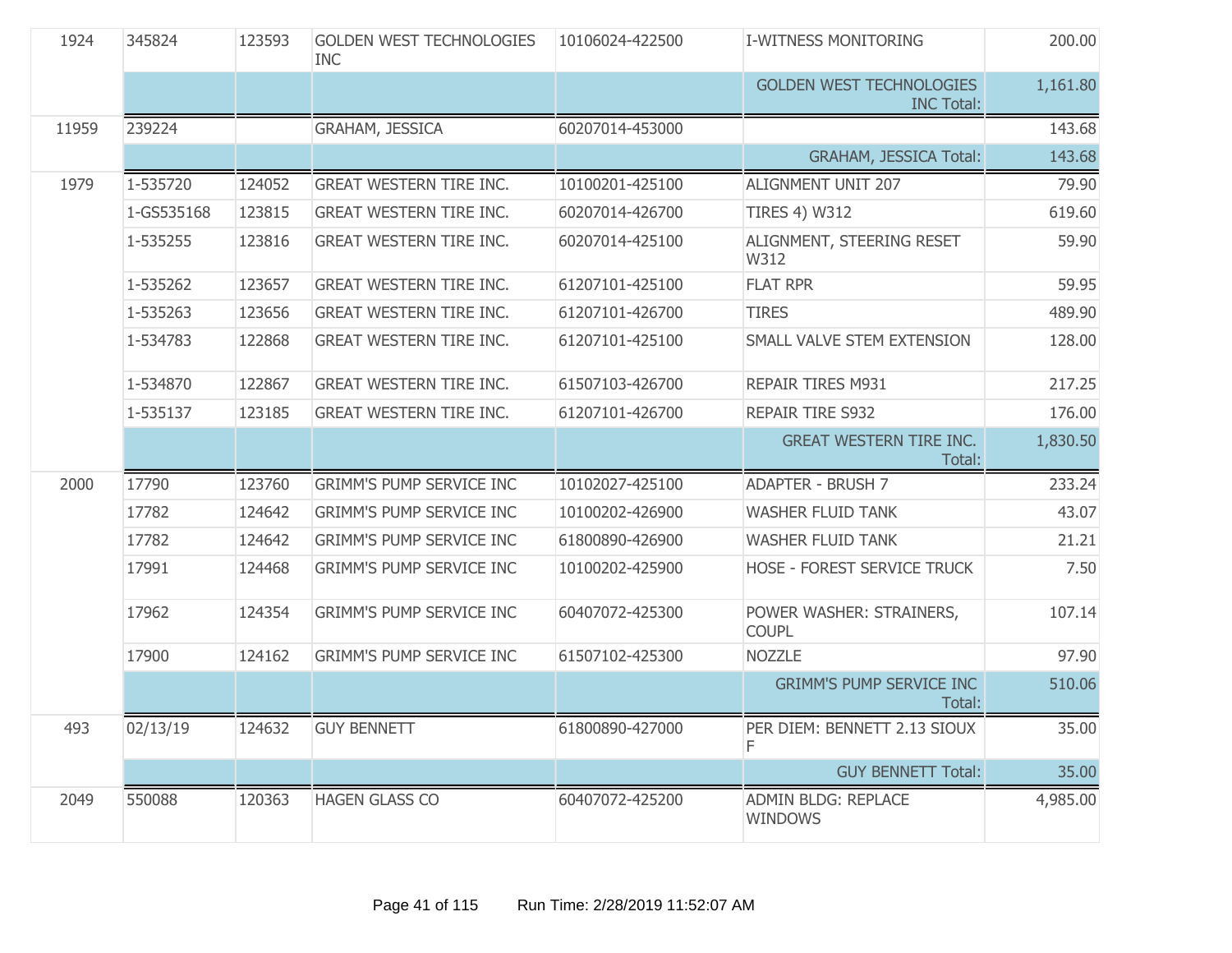| 2049  |                 |        |                              |                 | <b>HAGEN GLASS CO Total:</b>                        | 4,985.00 |
|-------|-----------------|--------|------------------------------|-----------------|-----------------------------------------------------|----------|
| 11970 | 239238          |        | HANSEN, CLINT                | 60207014-453000 |                                                     | 1,332.27 |
|       |                 |        |                              |                 | HANSEN, CLINT Total:                                | 1,332.27 |
| 10803 | $01/27 - 31/19$ | 123562 | HANSEN, JAMES                | 10100201-427000 | <b>HOMELESS OUTREACH TRNG -</b><br><b>MEALS</b>     | 238.00   |
|       |                 |        |                              |                 | HANSEN, JAMES Total:                                | 238.00   |
| 2104  | 2579298         | 123847 | <b>HARDWARE HANK</b>         | 10100607-426500 | <b>SNOW SHOVEL</b>                                  | 15.29    |
|       | 2577005         | 123272 | <b>HARDWARE HANK</b>         | 10100607-426900 | <b>FLAGGING TAPE</b>                                | 2.69     |
|       | 2579138         | 124365 | <b>HARDWARE HANK</b>         | 10102023-425200 | PAINT - ST 3 WEIGHT ROOM                            | 42.79    |
|       | 2579138         | 124365 | <b>HARDWARE HANK</b>         | 61800893-425200 | PAINT - ST 3 WEIGHT ROOM                            | 21.08    |
|       | 2579053         | 124364 | <b>HARDWARE HANK</b>         | 10102023-425200 | PAINT - ST3                                         | 19.89    |
|       | 2579053         | 124364 | <b>HARDWARE HANK</b>         | 61800893-425200 | PAINT - ST3                                         | 9.80     |
|       | 2577666         | 124362 | <b>HARDWARE HANK</b>         | 10102023-425200 | <b>STATION MAINT - ST3</b>                          | 5.05     |
|       | 2577666         | 124362 | <b>HARDWARE HANK</b>         | 61800893-425200 | <b>STATION MAINT - ST3</b>                          | 2.48     |
|       | 2578765         |        | <b>HARDWARE HANK</b>         | 10102023-425200 | CR RTN BUCKLE SIDE RELEASE<br>2IN                   | (5.05)   |
|       | 2578765         |        | <b>HARDWARE HANK</b>         | 61800893-425200 | CR RTN BUCKLE SIDE RELEASE<br>2IN                   | (2.48)   |
|       | 2573368         | 124496 | <b>HARDWARE HANK</b>         | 10102025-425200 | FILTER - ST5                                        | 4.82     |
|       | 2573368         | 124496 | <b>HARDWARE HANK</b>         | 61800895-425200 | FILTER - ST5                                        | 2.37     |
|       | 2573233         | 124497 | <b>HARDWARE HANK</b>         | 10102025-425200 | <b>STATION MAINTENANCE - ST5</b>                    | 30.52    |
|       | 2573233         | 124497 | <b>HARDWARE HANK</b>         | 61800895-425200 | <b>STATION MAINTENANCE - ST5</b>                    | 15.03    |
|       | 2573366         |        | <b>HARDWARE HANK</b>         | 10102025-425200 | CR RTN PLEATED FILTERS                              | (6.02)   |
|       | 2573366         |        | <b>HARDWARE HANK</b>         | 61800895-425200 | CR RTN PLEATED FILTERS                              | (2.97)   |
|       |                 |        |                              |                 | <b>HARDWARE HANK Total:</b>                         | 155.29   |
| 2132  | S95492          | 124327 | HARVEYS LOCK SHOP INC        | 10100607-422500 | REMOVE & REINSTALL PANIC<br>BAR,                    | 330.49   |
|       | T67964          | 124470 | <b>HARVEYS LOCK SHOP INC</b> | 10102023-425100 | FORD SHELL ONLY - BRUSH 3                           | 42.00    |
|       | S95317          | 123932 | HARVEYS LOCK SHOP INC        | 61300664-425200 | <b>CLEANED &amp; SERVICE LEVER</b><br><b>SPRING</b> | 66.00    |
|       | T67954          | 123662 | HARVEYS LOCK SHOP INC        | 10100607-426900 | <b>DUPLICATE KEY - LOCK BOX</b>                     | 11.20    |
|       | T67968          | 123510 | HARVEYS LOCK SHOP INC        | 60207012-426900 | FILE CABINET LOCK                                   | 7.49     |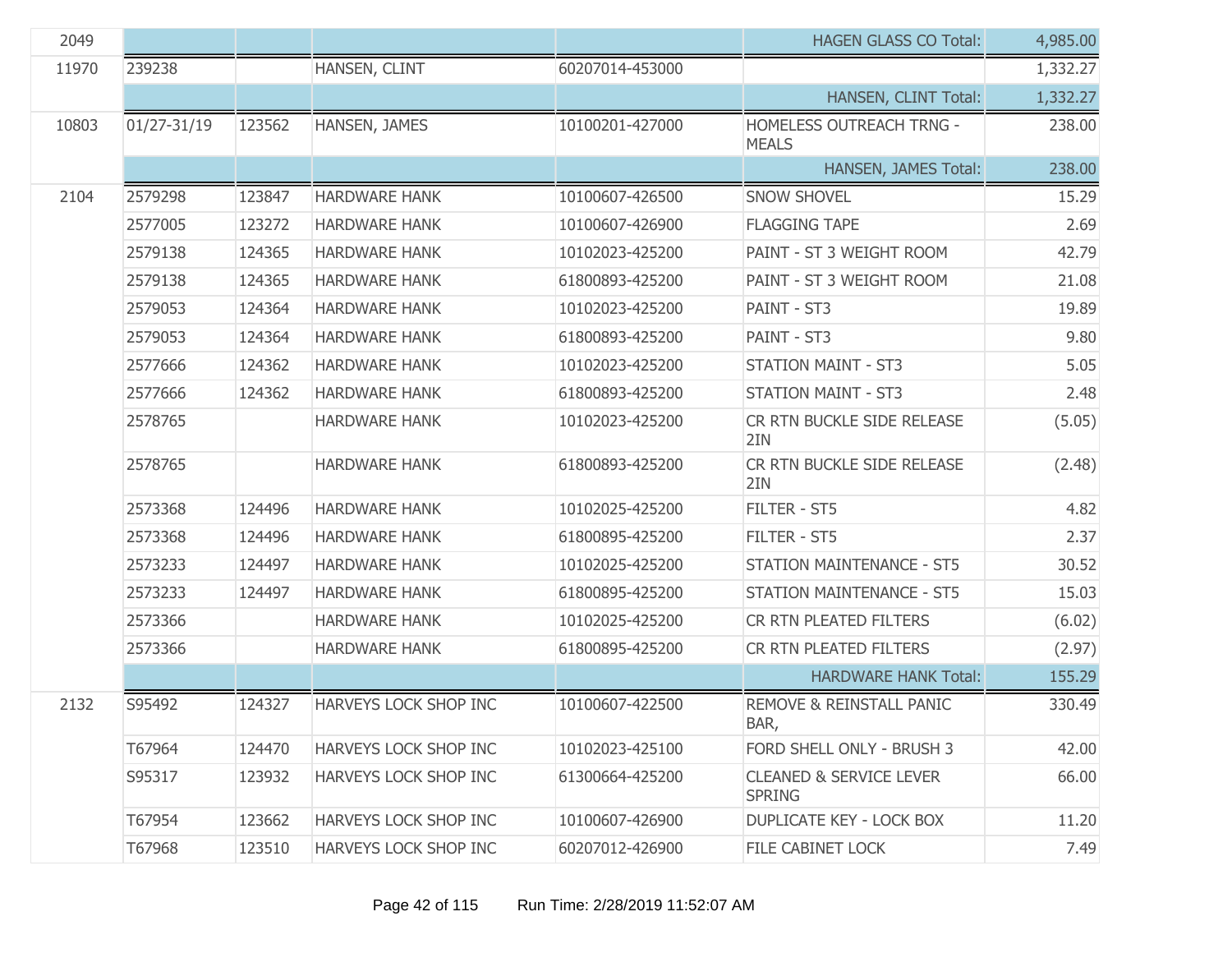| 2132  | T67955     | 123696 | HARVEYS LOCK SHOP INC     | 60207014-425100 | KEY 2016 SILVERADO, PROGRAM<br>KE.       | 237.78    |
|-------|------------|--------|---------------------------|-----------------|------------------------------------------|-----------|
|       |            |        |                           |                 | HARVEYS LOCK SHOP INC Total:             | 694.96    |
| 2149  | 4442459    | 124233 | HAWKINS CHEMICAL INC      | 10100612-426400 | POOL CHEMICALS                           | 3,412.27  |
|       | 4442448    | 124108 | HAWKINS CHEMICAL INC      | 60407072-426400 | AZONE 15, HWTG BLEACH &<br><b>ALKALI</b> | 293.28    |
|       | 4442958    | 123885 | HAWKINS CHEMICAL INC      | 60207011-426400 | HYDROFLUOSILICIC ACID<br>9,804.9         | 5,869.20  |
|       |            |        |                           |                 | <b>HAWKINS CHEMICAL INC Total:</b>       | 9,574.75  |
| 2159  | 1200169964 | 123895 | HDR ENGINEERING INC       | 60200933-422300 | 16-2191 WATER AND WATER REC<br>UT.       | 925.15    |
|       | 1200169964 | 123895 | HDR ENGINEERING INC       | 60400833-422300 | 16-2191 WATER AND WATER REC<br>UT        | 925.16    |
|       | 1200168703 | 123674 | HDR ENGINEERING INC       | 50508910-422300 | 17-2373 SHERIDAN LAKE RD<br><b>CORAL</b> | 8,119.01  |
|       |            |        |                           |                 | HDR ENGINEERING INC Total:               | 9,969.32  |
| 2168  | 556599-0   | 123301 | HEARTLAND PAPER CO        | 60407072-426400 | MULTIFOLD PAPER TOWELS,                  | 50.88     |
|       | 556156-0   | 123848 | HEARTLAND PAPER CO        | 10100607-426400 | <b>PAPER TOWELS</b>                      | 73.56     |
|       | 558790-0   | 124085 | <b>HEARTLAND PAPER CO</b> | 60207012-426400 | MULTI FOLD PAPER TOWELS &<br><b>BATH</b> | 47.46     |
|       | 558790-0   | 124085 | HEARTLAND PAPER CO        | 60407071-426400 | MULTI FOLD PAPER TOWELS &<br><b>BATH</b> | 28.48     |
|       | 558790-0   | 124085 | HEARTLAND PAPER CO        | 60907401-426400 | MULTI FOLD PAPER TOWELS &<br><b>BATH</b> | 18.99     |
|       |            |        |                           |                 | <b>HEARTLAND PAPER CO Total:</b>         | 219.37    |
| 7104  | 19820      | 124392 | HENNEN EQUIPMENT INC      | 61507103-425300 | PROTECTIVE COVER                         | 97.32     |
|       |            |        |                           |                 | HENNEN EQUIPMENT INC Total:              | 97.32     |
| 11879 | 239220     |        | HENRIKSON, SCOTT          | 60207014-453000 |                                          | 26.68     |
|       |            |        |                           |                 | HENRIKSON, SCOTT Total:                  | 26.68     |
| 2207  | 61848894   | 124623 | HENRY SCHEIN INC          | 61800890-429700 | <b>EMS DISPOSABLES</b>                   | 536.18    |
|       | 61878935   | 124622 | HENRY SCHEIN INC          | 61800890-429700 | <b>EMS DISPOSABLES</b>                   | 204.00    |
|       |            |        |                           |                 | <b>HENRY SCHEIN INC Total:</b>           | 740.18    |
| 2243  | 24239      | 123913 | <b>HIGHMARK INC</b>       | 50508912-437200 | 17-2423 OMAHA TRUNK SEWER<br><b>RECO</b> | 17,581.66 |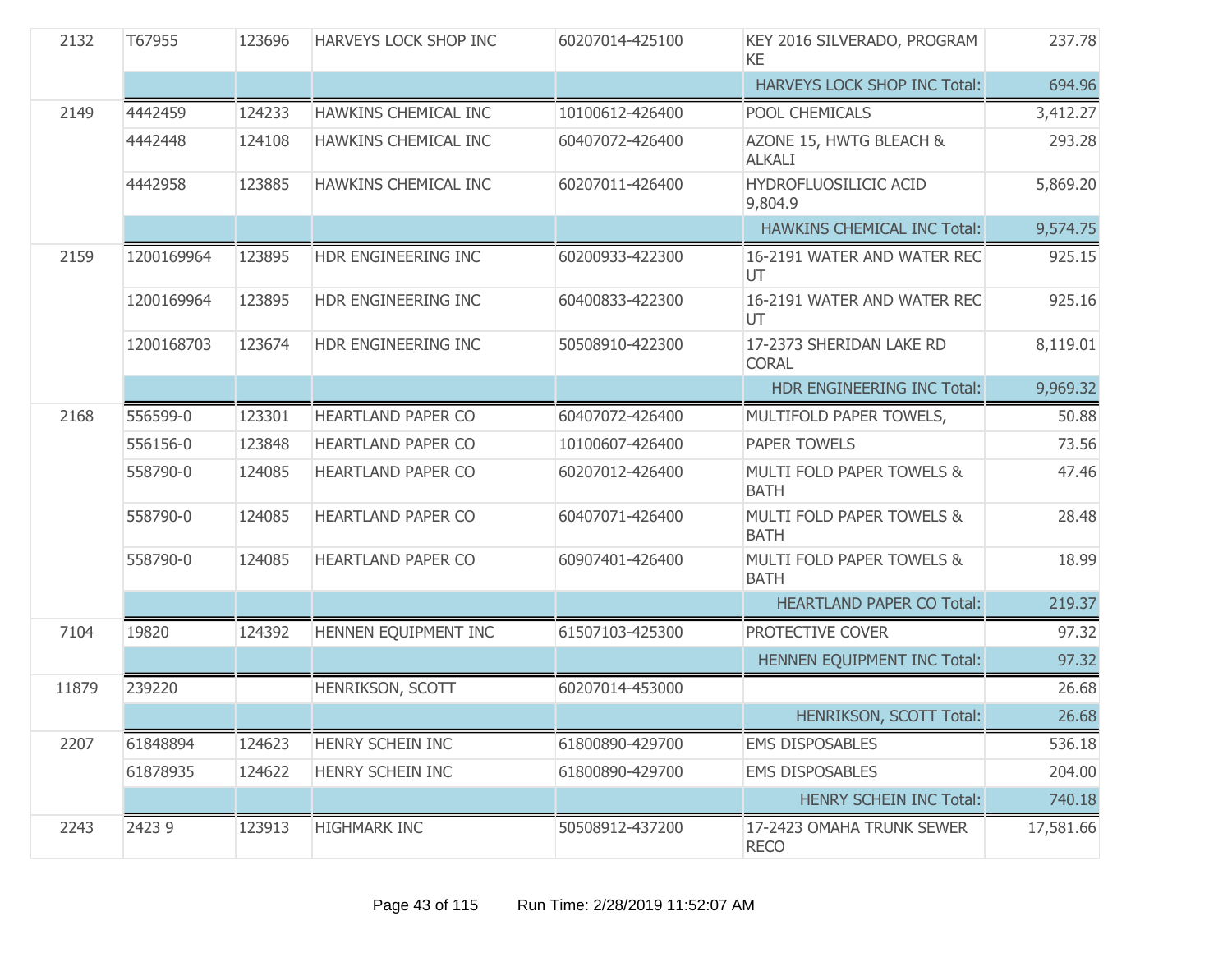| 2243  | 24239               | 123913 | <b>HIGHMARK INC</b>        | 60400833-438000 | 17-2423 OMAHA TRUNK SEWER<br><b>RECO</b> | 63,879.02 |
|-------|---------------------|--------|----------------------------|-----------------|------------------------------------------|-----------|
|       | 24239               | 123913 | <b>HIGHMARK INC</b>        | 60400834-438400 | 17-2423 OMAHA TRUNK SEWER<br><b>RECO</b> | 4,600.71  |
|       |                     |        |                            |                 | <b>HIGHMARK INC Total:</b>               | 86,061.39 |
| 5925  | 030101021900 123439 |        | <b>HOLIDAY COMPANIES</b>   | 10100201-425100 | <b>CAR WASHES</b>                        | 860.50    |
|       |                     |        |                            |                 | <b>HOLIDAY COMPANIES</b><br>Total:       | 860.50    |
| 2292  | 207158              | 123905 | <b>HOLIDAY INN EXPRESS</b> | 10100101-427300 | LEGISLATIVE DAY IN PIERRE                | 151.99    |
|       |                     |        |                            |                 | <b>HOLIDAY INN EXPRESS Total:</b>        | 151.99    |
| 2305  | 1652                | 124144 | HOLSWORTH & SON INC., G.J  | 60800840-422500 | PROFESSIONAL SERVICES                    | 3,090.00  |
|       | 1660                | 124144 | HOLSWORTH & SON INC., G.J. | 61000870-422500 | PROFESSIONAL SERVICES                    | 639.00    |
|       | 1661                | 124144 | HOLSWORTH & SON INC., G.J  | 61000870-422500 | PROFESSIONAL SERVICES                    | 11,057.00 |
|       | 1666                | 124144 | HOLSWORTH & SON INC., G.J. | 10100618-422500 | PROFESSIONAL SERVICES                    | 2,521.50  |
|       |                     |        |                            |                 | HOLSWORTH & SON INC., G.J<br>Total:      | 17,307.50 |
| 11555 | 31                  | 124314 | <b>HONEY DONE</b>          | 26000927-422500 | 2400 MT RUSHMORE ROAD<br>(ARBYS)         | 100.00    |
|       | 30                  | 124313 | <b>HONEY DONE</b>          | 26000927-422500 | 331 ST ANDREW STREET -<br>SNOW/IC        | 45.00     |
|       | 32                  | 124315 | <b>HONEY DONE</b>          | 26000927-422500 | 2201 MT RUSHMORE ROAD<br>(MARCOS)        | 60.00     |
|       | 37                  | 124312 | <b>HONEY DONE</b>          | 26000927-422500 | 829 WILLSIE AVENUE -<br>SNOW/ICE         | 90.00     |
|       | 38                  | 124311 | <b>HONEY DONE</b>          | 26000927-422500 | 1510 HAINES AVENUE -<br>SNOW/ICE         | 90.00     |
|       | 40                  | 124309 | <b>HONEY DONE</b>          | 26000927-422500 | 1430 HAINES AVENUE -<br>SNOW/ICE         | 120.00    |
|       | 39                  | 124310 | <b>HONEY DONE</b>          | 26000927-422500 | 420 DOOLITTLE STREET -<br>SNOW/IC        | 90.00     |
|       | 33                  | 124316 | <b>HONEY DONE</b>          | 26000927-422500 | 3202 PARKVIEW DRIVE -<br>SNOW/ICE        | 45.00     |
|       | 36                  | 124319 | <b>HONEY DONE</b>          | 26000927-422500 | 135 TALLENT STREET -<br>SNOW/ICE         | 45.00     |
|       | 34                  | 124317 | HONEY DONE                 | 26000927-422500 | 627 FAIRMONT PLACE -<br>SNOW/ICE         | 45.00     |
|       |                     |        |                            |                 | <b>HONEY DONE Total:</b>                 | 730.00    |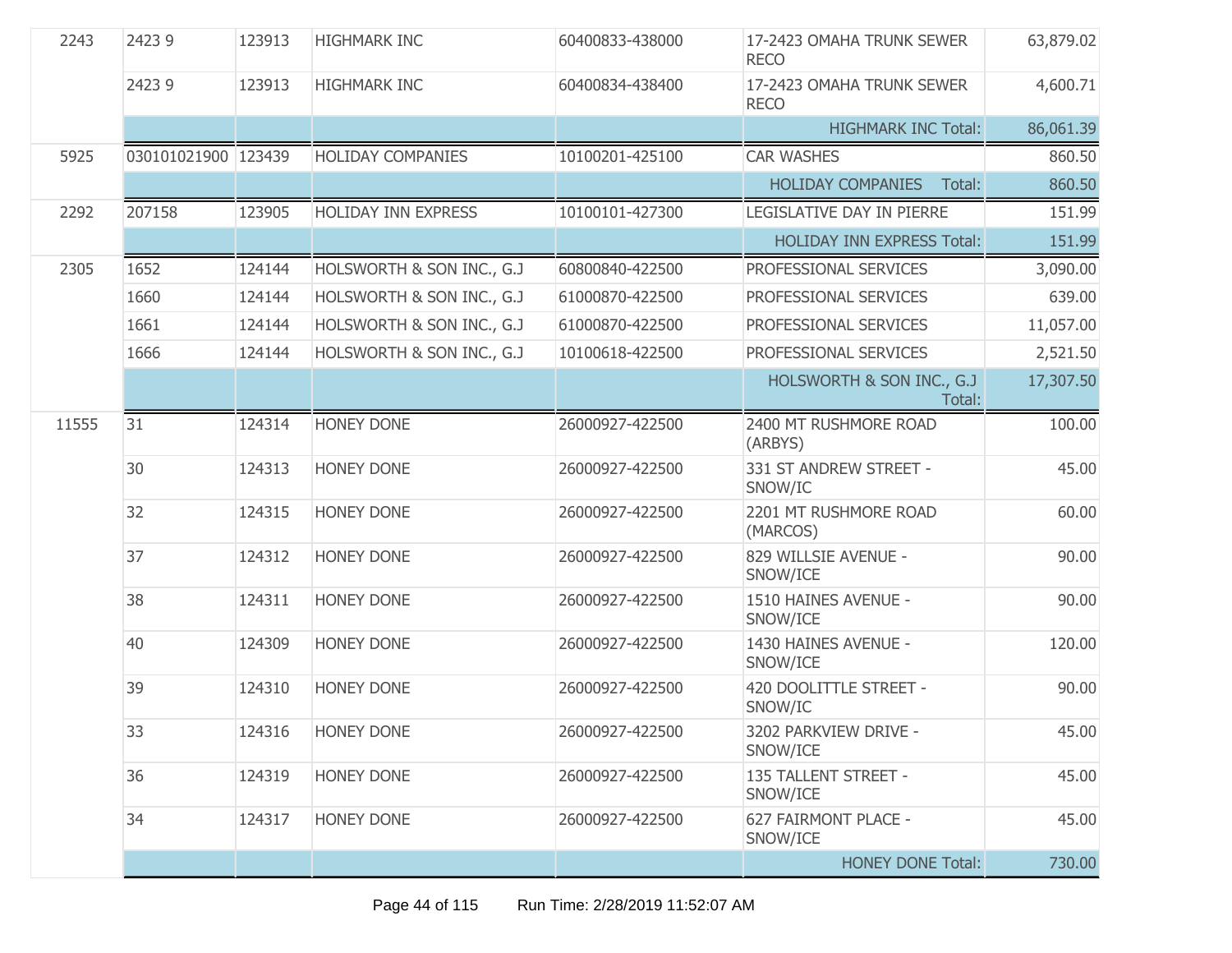| 2361  | 03/01/19            |        | HUMANE SOCIETY OF THE BLACK 10100621-462400<br><b>HILLS</b> |                 | MAR19 HUMANE SOCIETY                                                   | 25,401.42 |
|-------|---------------------|--------|-------------------------------------------------------------|-----------------|------------------------------------------------------------------------|-----------|
|       |                     |        |                                                             |                 | HUMANE SOCIETY OF THE BLACK<br><b>HILLS Total:</b>                     | 25,401.42 |
| 7504  | 12282               | 124413 | <b>IMAGEALL LLC</b>                                         | 10100301-426300 | SAFETY CLOTHING                                                        | 187.50    |
|       |                     |        |                                                             |                 | <b>IMAGEALL LLC</b><br>Total:                                          | 187.50    |
| 11975 | 239243              |        | <b>IMAGINE THAT SCREEN</b><br><b>PRINTING</b>               | 60207014-453000 |                                                                        | 16.09     |
|       |                     |        |                                                             |                 | <b>IMAGINE THAT SCREEN</b><br><b>PRINTING Total:</b>                   | 16.09     |
| 2409  | 3213832             | 124083 | INDOFF INC                                                  | 60407072-426100 | SCADA PRINTER, INK<br>CARTRIDGES,                                      | 58.58     |
|       | 3213832             | 124083 | <b>INDOFF INC</b>                                           | 60407072-429600 | SCADA PRINTER, INK<br>CARTRIDGES,                                      | 59.99     |
|       | 3212121             | 124459 | <b>INDOFF INC</b>                                           | 60207012-426100 | <b>OFFICE SUPPLIES</b>                                                 | 99.90     |
|       | 3212121             | 124459 | <b>INDOFF INC</b>                                           | 60407071-426100 | <b>OFFICE SUPPLIES</b>                                                 | 62.02     |
|       | 3212121             | 124459 | <b>INDOFF INC</b>                                           | 60907401-426100 | OFFICE SUPPLIES                                                        | 47.67     |
|       | 3207424             | 124139 | <b>INDOFF INC</b>                                           | 10100618-426100 | <b>OFFICE SUPPLIES</b>                                                 | 42.99     |
|       |                     |        |                                                             |                 | <b>INDOFF INC Total:</b>                                               | 371.15    |
| 2424  | IN-234860           | 124106 | <b>INLAND TRUCK PARTS CO.</b>                               | 61507102-425100 | <b>SPRING BOLTS</b>                                                    | 11.23     |
|       | in-232258           | 123917 | <b>INLAND TRUCK PARTS CO.</b>                               | 61400665-425300 | SPRING BOLTS/LOCK NUT                                                  | 11.40     |
|       | IN-235459           | 124066 | <b>INLAND TRUCK PARTS CO.</b>                               | 60907401-425300 | AIR LIFT BAGS & KIT FR W861<br><b>SE</b>                               | 467.07    |
|       |                     |        |                                                             |                 | <b>INLAND TRUCK PARTS CO. Total:</b>                                   | 489.70    |
| 2443  | 7017417 2019 124339 |        | INTERNATIONAL ASSOCIATION<br>OF ELECTRICAL INSPECTORS       | 10100204-429200 | MEMBERSHIP RENEWAL                                                     | 120.00    |
|       |                     |        |                                                             |                 | <b>INTERNATIONAL ASSOCIATION</b><br>OF ELECTRICAL INSPECTORS<br>Total: | 120.00    |
| 2453  | 778620              | 123921 | <b>INTERSTATE BATTERIES INC</b>                             | 61300664-425300 | <b>BATTERY</b>                                                         | 95.95     |
|       | 61132179            | 123274 | <b>INTERSTATE BATTERIES INC</b>                             | 10100607-425100 | <b>BATTERY MT-86</b>                                                   | 93.95     |
|       |                     |        |                                                             |                 | <b>INTERSTATE BATTERIES INC</b><br>Total:                              | 189.90    |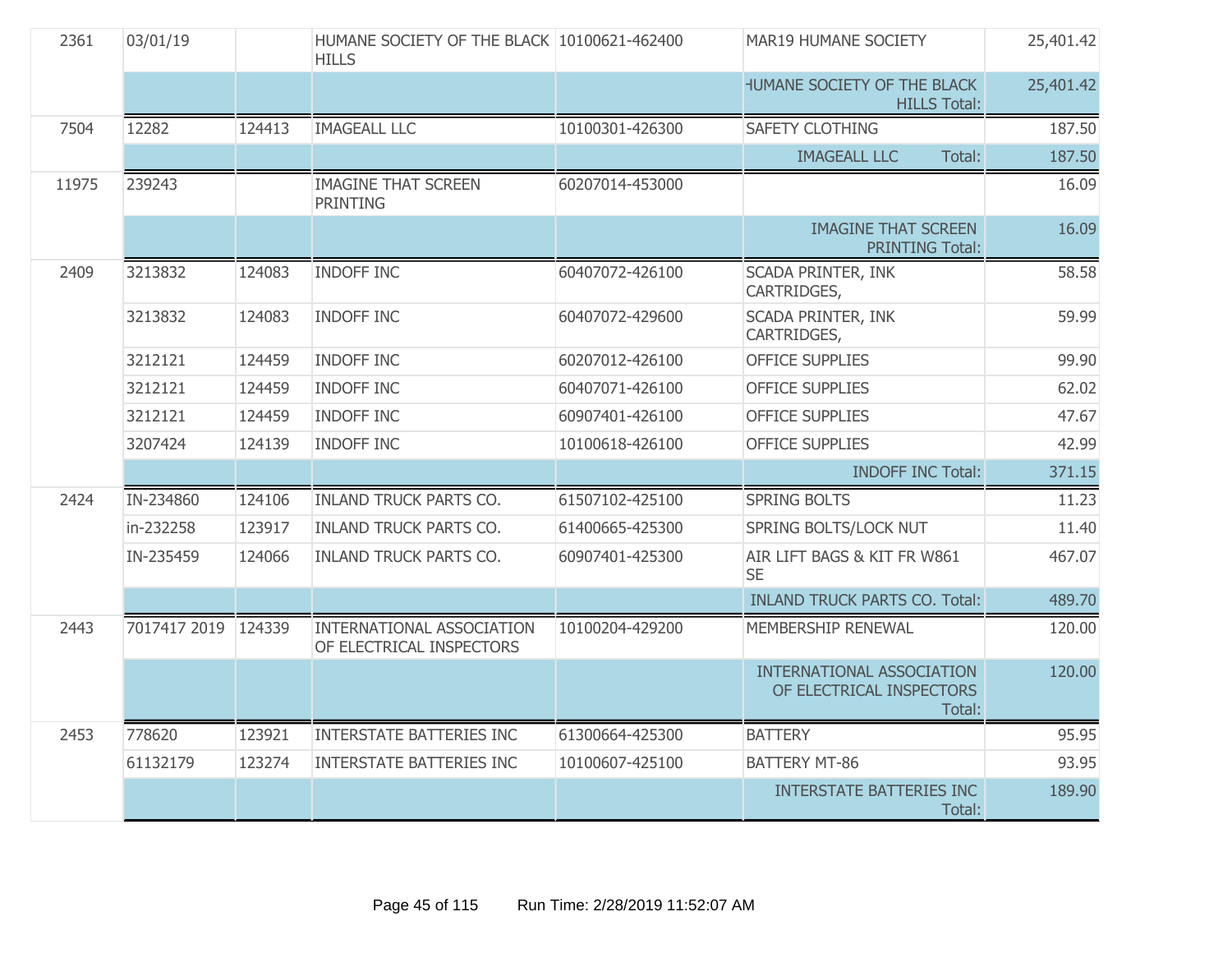| 5119  | 02/01-08/19            | 123930 | <b>JAMES WALRAVEN</b>                  | 61300664-427000 | MEALS FOR JJ WALRAVEN<br><b>ATTENDIN</b>         | 427.00   |
|-------|------------------------|--------|----------------------------------------|-----------------|--------------------------------------------------|----------|
|       |                        |        |                                        |                 | <b>JAMES WALRAVEN Total:</b>                     | 427.00   |
| 12001 | $01/30 -$<br>02/13/19  | 124443 | <b>JASON SCHUELKE</b>                  | 10100108-427000 | J SCHUELKE REIMB SD DOT TEST                     | 208.00   |
|       |                        |        |                                        |                 | <b>JASON SCHUELKE Total:</b>                     | 208.00   |
| 2040  | 02/08/19               | 124298 | <b>JEFF HABERSTROH</b>                 | 61800890-427000 | PER DIEM: HABERSTROH 2.8<br><b>BILLI</b>         | 37.00    |
|       |                        |        |                                        |                 | <b>JEFF HABERSTROH Total:</b>                    | 37.00    |
| 8901  | 02/06-08/19            | 123894 | <b>JEFF OTTO</b>                       | 10120114-427000 | RECRUITMENT & JOB FAIR -<br><b>MINNE</b>         | 114.00   |
|       |                        |        |                                        |                 | <b>JEFF OTTO Total:</b>                          | 114.00   |
| 6238  | 601                    | 123599 | <b>JEFF THAYER</b>                     | 10100201-422500 | <b>DEFENSIVE TACTICS</b>                         | 725.00   |
|       | 603                    | 123599 | <b>JEFF THAYER</b>                     | 10100201-422500 | <b>DEFENSIVE TACTICS</b>                         | 725.00   |
|       | 602                    | 123599 | <b>JEFF THAYER</b>                     | 10100201-422500 | <b>DEFENSIVE TACTICS</b>                         | 925.00   |
|       |                        |        |                                        |                 | <b>JEFF THAYER Total:</b>                        | 2,375.00 |
| 8406  | 02/12-14/19            | 124526 | <b>JEFFREY CROCKETT</b>                | 60207013-427000 | REIMBURSE FOR SDWWA 2019<br><b>SEMIN</b>         | 247.32   |
|       |                        |        |                                        |                 | <b>JEFFREY CROCKETT Total:</b>                   | 247.32   |
| 2512  | SJ12455                | 123925 | JENNER EQUIPMENT CO                    | 61300664-425300 | <b>RIM</b>                                       | 112.63   |
|       | SJ12411                | 123664 | JENNER EQUIPMENT CO                    | 10100607-425300 | COUPLER #22                                      | 54.99    |
|       | WC35423<br><b>CORR</b> | 124357 | JENNER EQUIPMENT CO                    | 60907401-425300 | REPAIRS TO BOBCAT E-50 TRACK<br>F                | 1,750.27 |
|       | SJ12689                | 124602 | JENNER EQUIPMENT CO                    | 10100301-425300 | <b>UNIT S073</b>                                 | 589.20   |
|       |                        |        |                                        |                 | JENNER EQUIPMENT CO Total:                       | 2,507.09 |
| 11963 | 239230                 |        | JENSEN, GARY                           | 60207014-453000 |                                                  | 49.63    |
|       |                        |        |                                        |                 | JENSEN, GARY Total:                              | 49.63    |
| 2526  | 18 02/06/19            | 123740 | <b>JERRY'S CAKES SHAKES &amp; BAKE</b> | 10100204-426300 | <b>DOUGHNUTS</b>                                 | 18.00    |
|       |                        |        |                                        |                 | <b>JERRY'S CAKES SHAKES &amp; BAKE</b><br>Total: | 18.00    |
| 11989 | 239257                 |        | JLZ CAMBELL, LLC                       | 60207014-453000 |                                                  | 22.08    |
|       |                        |        |                                        |                 | JLZ CAMBELL, LLC Total:                          | 22.08    |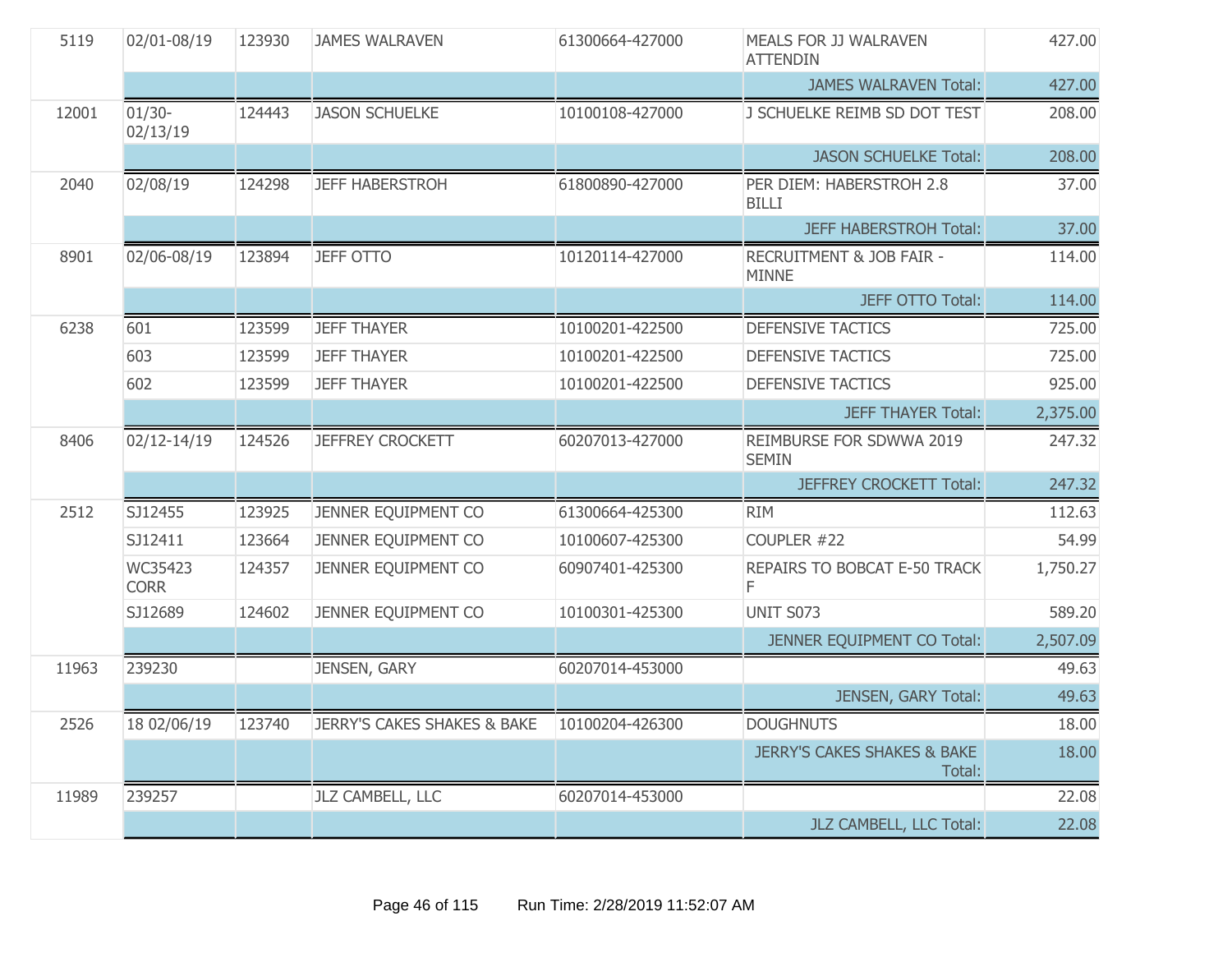| 6699  | 10160       | 123559 | <b>JMD EXCAVATING</b>     | 61000870-422500 | PROFESSIONAL SERVICES                          | 2,975.00 |
|-------|-------------|--------|---------------------------|-----------------|------------------------------------------------|----------|
|       | 10130       | 123559 | <b>JMD EXCAVATING</b>     | 61000870-422500 | PROFESSIONAL SERVICES                          | 1,975.00 |
|       | 10161       | 123559 | <b>JMD EXCAVATING</b>     | 61000870-422500 | PROFESSIONAL SERVICES                          | 1,975.00 |
|       |             |        |                           |                 | <b>JMD EXCAVATING</b><br>Total:                | 6,925.00 |
| 2817  | 02/05-06/19 | 123785 | <b>JOEL LANDEEN</b>       | 10100106-427000 | Travel to Pierre for SD Munici                 | 168.48   |
|       |             |        |                           |                 | <b>JOEL LANDEEN Total:</b>                     | 168.48   |
| 11987 | 239255      |        | JOHNSON, MILES            | 60207014-453000 |                                                | 29.01    |
|       |             |        |                           |                 | JOHNSON, MILES Total:                          | 29.01    |
| 11707 | 02/06/19    | 123663 | <b>JORDAN HOLT</b>        | 10100607-427000 | <b>CDL LICENSE FEE</b><br><b>REIMBURSEMENT</b> | 5.00     |
|       |             |        |                           |                 | <b>JORDAN HOLT Total:</b>                      | 5.00     |
| 2664  | b7a4c92d    | 124038 | KENNY'S BODY SHOP INC     | 10100201-425100 | CAR REPAIR UNIT 152                            | 842.00   |
|       |             |        |                           |                 | KENNY'S BODY SHOP INC Total:                   | 842.00   |
| 2679  | 12517927    | 123456 | KIEFFER SANITATION INC    | 61300604-422500 | FEB 2019 GARBAGE SERVICE                       | 241.75   |
|       |             |        |                           |                 | <b>KIEFFER SANITATION INC Total:</b>           | 241.75   |
| 2719  | 2953199     | 124486 | <b>KNECHT HOME CENTER</b> | 10102021-425200 | <b>STATION MAINTENANCE - ST1</b>               | 5.35     |
|       | 2953199     | 124486 | <b>KNECHT HOME CENTER</b> | 61800891-425200 | <b>STATION MAINTENANCE - ST1</b>               | 2.64     |
|       | 2957358     | 124487 | <b>KNECHT HOME CENTER</b> | 10102021-425200 | DRAIN IN LAUNDRY ROOM - ST 1                   | 2.63     |
|       | 2957358     | 124487 | <b>KNECHT HOME CENTER</b> | 61800891-425200 | DRAIN IN LAUNDRY ROOM - ST 1                   | 1.30     |
|       | 2925534     | 123763 | <b>KNECHT HOME CENTER</b> | 10102021-425200 | <b>WATER HEATER - ST1</b>                      | 11.69    |
|       | 2925534     | 123763 | KNECHT HOME CENTER        | 61800891-425200 | <b>WATER HEATER - ST1</b>                      | 5.76     |
|       | 2933449     | 123665 | KNECHT HOME CENTER        | 10100607-426500 | MISC TOOLS (7PC CM T-<br>HANDLES,              | 62.38    |
|       | 2932610     | 123276 | <b>KNECHT HOME CENTER</b> | 10100860-425900 | 8X1 BRONZE STAR SCREW                          | 35.22    |
|       | 2970967     | 124500 | <b>KNECHT HOME CENTER</b> | 60207012-425700 | <b>LIGHTBULBS FOR SHOP</b>                     | 6.99     |
|       | 2970967     | 124500 | <b>KNECHT HOME CENTER</b> | 60407071-425700 | <b>LIGHTBULBS FOR SHOP</b>                     | 4.19     |
|       | 2970967     | 124500 | <b>KNECHT HOME CENTER</b> | 60907401-425700 | <b>LIGHTBULBS FOR SHOP</b>                     | 2.80     |
|       | 2980506     | 124601 | <b>KNECHT HOME CENTER</b> | 10100302-421100 | <b>MAILBOX REPAIR</b>                          | 34.40    |
|       | 2973004     | 124620 | <b>KNECHT HOME CENTER</b> | 61800897-426900 | DRUG BOX KEY - MED7                            | 4.58     |
|       | 2960974     | 123935 | <b>KNECHT HOME CENTER</b> | 10100860-425900 | 36" DOOR SWP                                   | 12.47    |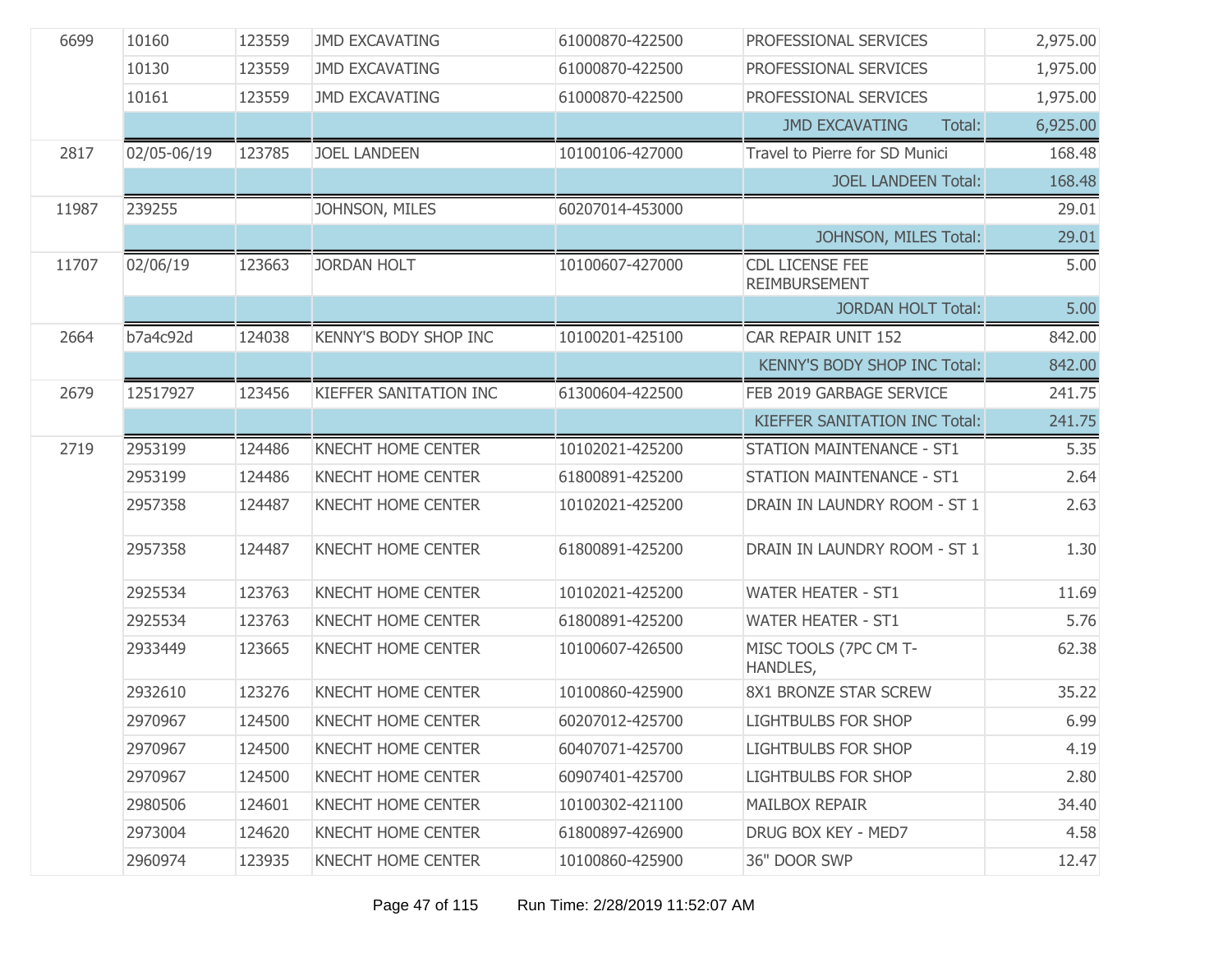| 2719  | 2953370             | 123937 | <b>KNECHT HOME CENTER</b>   | 10100607-426900 | KICKDOWN DOOR HOLD - PARK<br><b>OFFI</b>       | 8.25      |
|-------|---------------------|--------|-----------------------------|-----------------|------------------------------------------------|-----------|
|       | 2926104             | 124044 | <b>KNECHT HOME CENTER</b>   | 10120100-426100 | <b>EDV SUPPLIES</b>                            | 7.78      |
|       |                     |        |                             |                 | <b>KNECHT HOME CENTER Total:</b>               | 208.43    |
| 2756  | 15779357            | 124624 | <b>KREISER'S LLC</b>        | 61800890-429700 | <b>EMS DISPOSABLES</b>                         | 107.42    |
|       | 15836166            | 124621 | <b>KREISER'S LLC</b>        | 61800890-429700 | <b>EMS DISPOSABLES</b>                         | 2,606.70  |
|       |                     |        |                             |                 | <b>KREISER'S LLC Total:</b>                    | 2,714.12  |
| 7820  | 18PD036             | 122942 | KTM DESIGN SOLUTIONS        | 10100204-453000 | Sign Refund                                    | 40.00     |
|       | 18PD037             | 122942 | <b>KTM DESIGN SOLUTIONS</b> | 10100204-453000 | Sign Refund                                    | 40.00     |
|       |                     |        |                             |                 | KTM DESIGN SOLUTIONS Total:                    | 80.00     |
| 11163 | 3194                | 124603 | LAKOTA CONTRACTING INC      | 10100301-426300 | <b>SAFETY CLOTHING</b>                         | 98.70     |
|       |                     |        |                             |                 | LAKOTA CONTRACTING INC<br>Total:               | 98.70     |
| 11848 | 239212              |        | LAWRENCE, TOM               | 60207014-453000 |                                                | 11.46     |
|       |                     |        |                             |                 | LAWRENCE, TOM Total:                           | 11.46     |
| 7350  | 803954-<br>20190131 | 123601 | <b>LEXISNEXIS</b>           | 10100201-429502 | <b>DESK OFFICER REPORTING</b><br><b>SYSTEM</b> | 937.50    |
|       |                     |        |                             |                 | <b>LEXISNEXIS</b><br>Total:                    | 937.50    |
| 6816  | 160873              | 123575 | LIBERTY CHRYSLER CENTER LLC | 10100201-425100 | <b>CAR PARTS</b>                               | 40.56     |
|       | RMCB344533          | 123445 | LIBERTY CHRYSLER CENTER LLC | 10100201-425100 | <b>CAR PARTS</b>                               | 1,087.51  |
|       | DOCS344638          | 123445 | LIBERTY CHRYSLER CENTER LLC | 10100201-425100 | <b>CAR PARTS</b>                               | 5.03      |
|       | DOCS344527          | 123445 | LIBERTY CHRYSLER CENTER LLC | 10100201-425100 | <b>CAR PARTS</b>                               | 142.45    |
|       | 161475              | 124055 | LIBERTY CHRYSLER CENTER LLC | 10100201-425100 | STRIP UNIT 177                                 | 77.16     |
|       | 161191              | 124049 | LIBERTY CHRYSLER CENTER LLC | 10100201-425100 | <b>FILTERS</b>                                 | 81.24     |
|       | 161194              | 124049 | LIBERTY CHRYSLER CENTER LLC | 10100201-425100 | <b>FILTERS</b>                                 | 82.76     |
|       | 161152              | 123926 | LIBERTY CHRYSLER CENTER LLC | 61300664-425300 | <b>SCREW</b>                                   | 21.20     |
|       | 161200              |        | LIBERTY CHRYSLER CENTER LLC | 61300664-425300 | CR RTN SCREW TRU                               | (21.20)   |
|       | 18R1106             | 123540 | LIBERTY CHRYSLER CENTER LLC | 60207012-436000 | <b>NEW VEHICLE</b>                             | 20,000.00 |
|       |                     |        |                             |                 | <b>LIBERTY CHRYSLER CENTER LLC</b><br>Total:   | 21,516.71 |
| 2937  | 13832               | 123803 | <b>LIGHT &amp; SIREN</b>    | 10100302-425300 | <b>STOCK PARTS</b>                             | 286.00    |
|       |                     |        |                             |                 | <b>LIGHT &amp; SIREN Total:</b>                | 286.00    |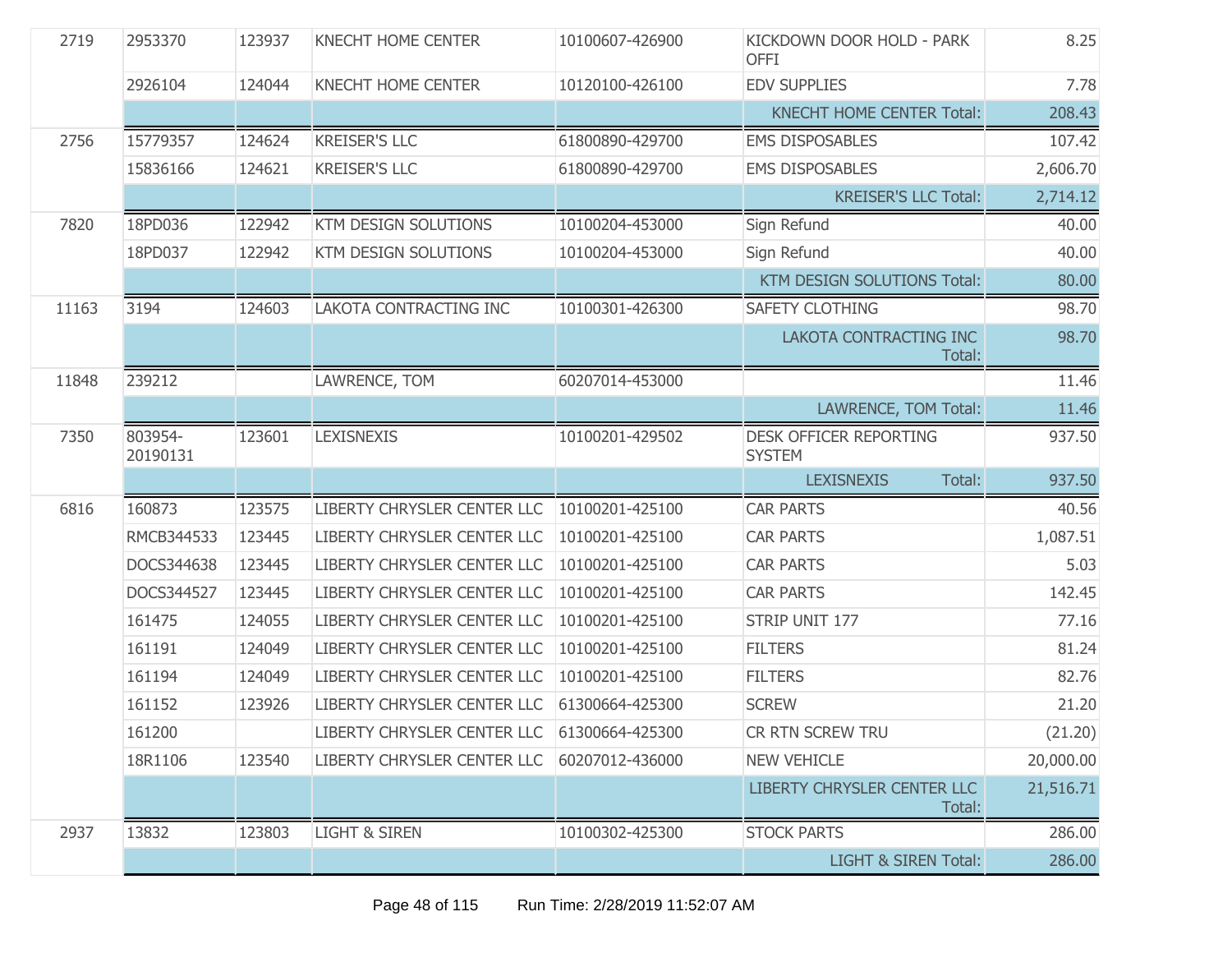| 2938  | 85814    | 123454 | LIGHTING MAINTENANCE CO | 10100304-422500 | SL Monthly Maint. - Jan 2019             | 4,611.00  |
|-------|----------|--------|-------------------------|-----------------|------------------------------------------|-----------|
|       |          |        |                         |                 | <b>LIGHTING MAINTENANCE CO</b><br>Total: | 4,611.00  |
| 2951  | 2316 23  | 123075 | LIND-EXCO INC           | 10100608-422500 | 15-2316 WEST OMAHA<br><b>DRAINAGE AN</b> | 128.69    |
|       | 2316 23  | 123075 | LIND-EXCO INC           | 50508910-437000 | 15-2316 WEST OMAHA<br><b>DRAINAGE AN</b> | 5,482.81  |
|       | 2316 23  | 123075 | LIND-EXCO INC           | 50508911-437100 | 15-2316 WEST OMAHA<br><b>DRAINAGE AN</b> | 2,560.00  |
|       | 2316 23  | 123075 | LIND-EXCO INC           | 50508912-437200 | 15-2316 WEST OMAHA<br><b>DRAINAGE AN</b> | 277.89    |
|       | 2316 23  | 123075 | LIND-EXCO INC           | 60200933-438100 | 15-2316 WEST OMAHA<br><b>DRAINAGE AN</b> | 21,919.14 |
|       | 2316 23  | 123075 | LIND-EXCO INC           | 60400833-438000 | 15-2316 WEST OMAHA<br><b>DRAINAGE AN</b> | 19,264.24 |
|       | 2316 23  | 123075 | LIND-EXCO INC           | 60907402-437100 | 15-2316 WEST OMAHA<br><b>DRAINAGE AN</b> | 27,266.23 |
|       | 1338     | 124427 | LIND-EXCO INC           | 10100302-424300 | HIRED SNOW HELP                          | 10,856.50 |
|       |          |        |                         |                 |                                          |           |
|       |          |        |                         |                 | LIND-EXCO INC Total:                     | 87,755.50 |
| 972   | 02/13/19 | 124631 | LON CHAU                | 61800890-427000 | PER DIEM: CHAU 2.13 SIOUX<br><b>FALL</b> | 35.00     |
|       |          |        |                         |                 | <b>LON CHAU Total:</b>                   | 35.00     |
| 10268 | 8593-16  | 123600 | <b>LORI THOMPSON</b>    | 10100201-426300 | OFFICER ALTERATIONS                      | 12.50     |
|       | 8593-24  | 123600 | <b>LORI THOMPSON</b>    | 10100201-426300 | OFFICER ALTERATIONS                      | 5.00      |
|       | 5590-21  | 123600 | <b>LORI THOMPSON</b>    | 10100201-426300 | OFFICER ALTERATIONS                      | 20.00     |
|       | 6719-28  | 123600 | <b>LORI THOMPSON</b>    | 10100201-426300 | OFFICER ALTERATIONS                      | 7.50      |
|       | 8593-34  | 123600 | <b>LORI THOMPSON</b>    | 10100201-426300 | OFFICER ALTERATIONS                      | 15.00     |
|       | 8593-31  | 123600 | <b>LORI THOMPSON</b>    | 10100201-426300 | OFFICER ALTERATIONS                      | 20.00     |
|       | 8593-28  | 123600 | <b>LORI THOMPSON</b>    | 10100201-426300 | OFFICER ALTERATIONS                      | 12.50     |
|       | 8593-17  | 123600 | <b>LORI THOMPSON</b>    | 10100201-426300 | OFFICER ALTERATIONS                      | 70.00     |
|       | 5590-36  | 123600 | <b>LORI THOMPSON</b>    | 10100201-426300 | OFFICER ALTERATIONS                      | 8.75      |
|       | 5590-47  | 123600 | <b>LORI THOMPSON</b>    | 10100201-426300 | OFFICER ALTERATIONS                      | 2.50      |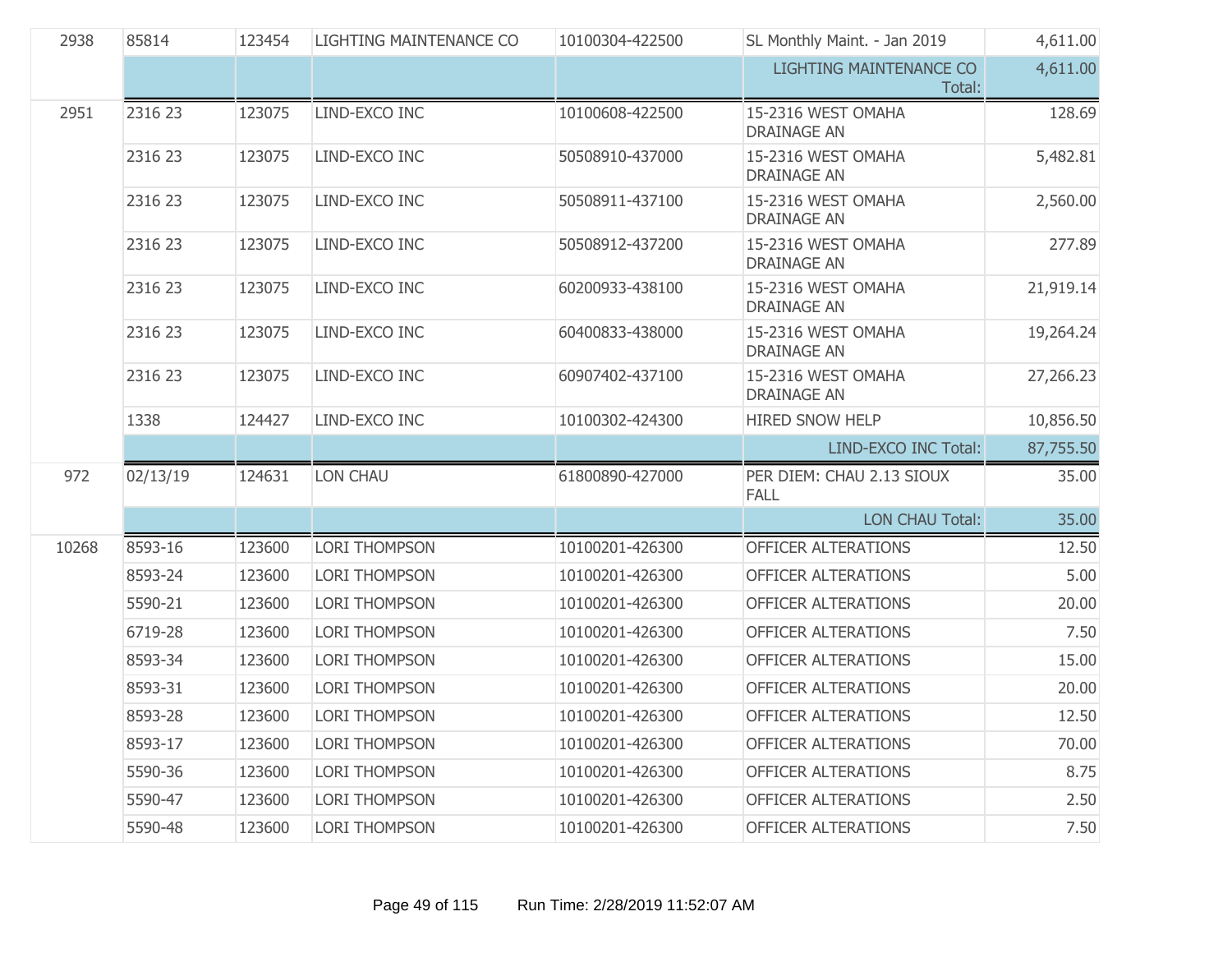| 10268 | 8593-35     | 123600 | <b>LORI THOMPSON</b>        | 10100201-426300 | OFFICER ALTERATIONS                             | 10.00     |
|-------|-------------|--------|-----------------------------|-----------------|-------------------------------------------------|-----------|
|       | 8593-47     | 123600 | <b>LORI THOMPSON</b>        | 10100201-426300 | OFFICER ALTERATIONS                             | 5.00      |
|       |             |        |                             |                 | <b>LORI THOMPSON Total:</b>                     | 196.25    |
| 3036  | IN-385244   | 124349 | M G OIL CO                  | 60407072-426200 | LUBRICANT OIL, CHEVRON<br><b>MEROPA</b>         | 175.76    |
|       | IN-385436   | 124353 | M G OIL CO                  | 60407072-425300 | <b>CLARIFIERS: DESICCANT</b><br><b>FILTERS</b>  | 480.00    |
|       | IN-384770   | 123499 | M G OIL CO                  | 60407072-426200 | LUBRICANT OIL, GREASE                           | 208.88    |
|       | IN-385012   | 124061 | M G OIL CO                  | 60407072-426200 | <b>LUBRICANT: CHEVRON</b><br><b>HIPERSYN IS</b> | 359.78    |
|       | IN-385883   | 124604 | M G OIL CO                  | 10100301-425300 | UNIT S033                                       | 130.26    |
|       | IN-383997   | 124698 | M G OIL CO                  | 10100618-426200 | OIL AND FUEL                                    | 391.98    |
|       | IN-381263   | 123639 | M G OIL CO                  | 10100301-426900 | <b>SUPPLIES</b>                                 | 85.80     |
|       | IN-384307   | 123773 | M G OIL CO                  | 10100202-425100 | <b>WASHER FLUID - BULK</b>                      | 229.94    |
|       | IN-384307   | 123773 | M G OIL CO                  | 61800890-425100 | <b>WASHER FLUID - BULK</b>                      | 113.26    |
|       | IN-385033   | 123804 | M G OIL CO                  | 10100301-426900 | <b>SUPPLIES</b>                                 | 85.80     |
|       | IN-385143   | 123666 | M G OIL CO                  | 10100607-426200 | <b>FUEL</b>                                     | 683.04    |
|       | IN-383910   | 123580 | M G OIL CO                  | 60407071-426200 | OIL FOR W862, JET TRUCK                         | 63.85     |
|       |             |        |                             |                 | M G OIL CO Total:                               | 3,008.35  |
| 5652  | 18150001-05 | 124491 | MA MORTENSON COMPANY        | 10700134-422300 | 18-2452 CIVIC CENTER<br><b>EXPANSION</b>        | 35,714.00 |
|       | 18150001-06 | 124492 | <b>MA MORTENSON COMPANY</b> | 10700134-422300 | 18-2452 CIVIC CENTER<br><b>EXPANSION</b>        | 35,714.00 |
|       |             |        |                             |                 | <b>MA MORTENSON COMPANY</b><br>Total:           | 71,428.00 |
| 3063  | 2232 12     | 123985 | MAINLINE CONTRACTING        | 50508910-437000 | 15-2232 38TH STREET<br><b>RECONSTRUC</b>        | 75,090.37 |
|       | 2232 12     | 123985 | MAINLINE CONTRACTING        |                 |                                                 | 4,180.02  |
|       |             |        |                             | 50508911-437100 | 15-2232 38TH STREET<br><b>RECONSTRUC</b>        |           |
|       |             |        |                             |                 | <b>MAINLINE CONTRACTING Total:</b>              | 79,270.39 |
| 9793  | 24165647    | 123749 | <b>MARCO</b>                | 10100108-425300 | <b>EPSON COPIER</b>                             | 93.18     |
|       | 24165647    | 123749 | <b>MARCO</b>                | 10100204-425300 | <b>EPSON COPIER</b>                             | 93.18     |
|       | 24165647    | 123749 | <b>MARCO</b>                | 10100706-425300 | <b>EPSON COPIER</b>                             | 93.18     |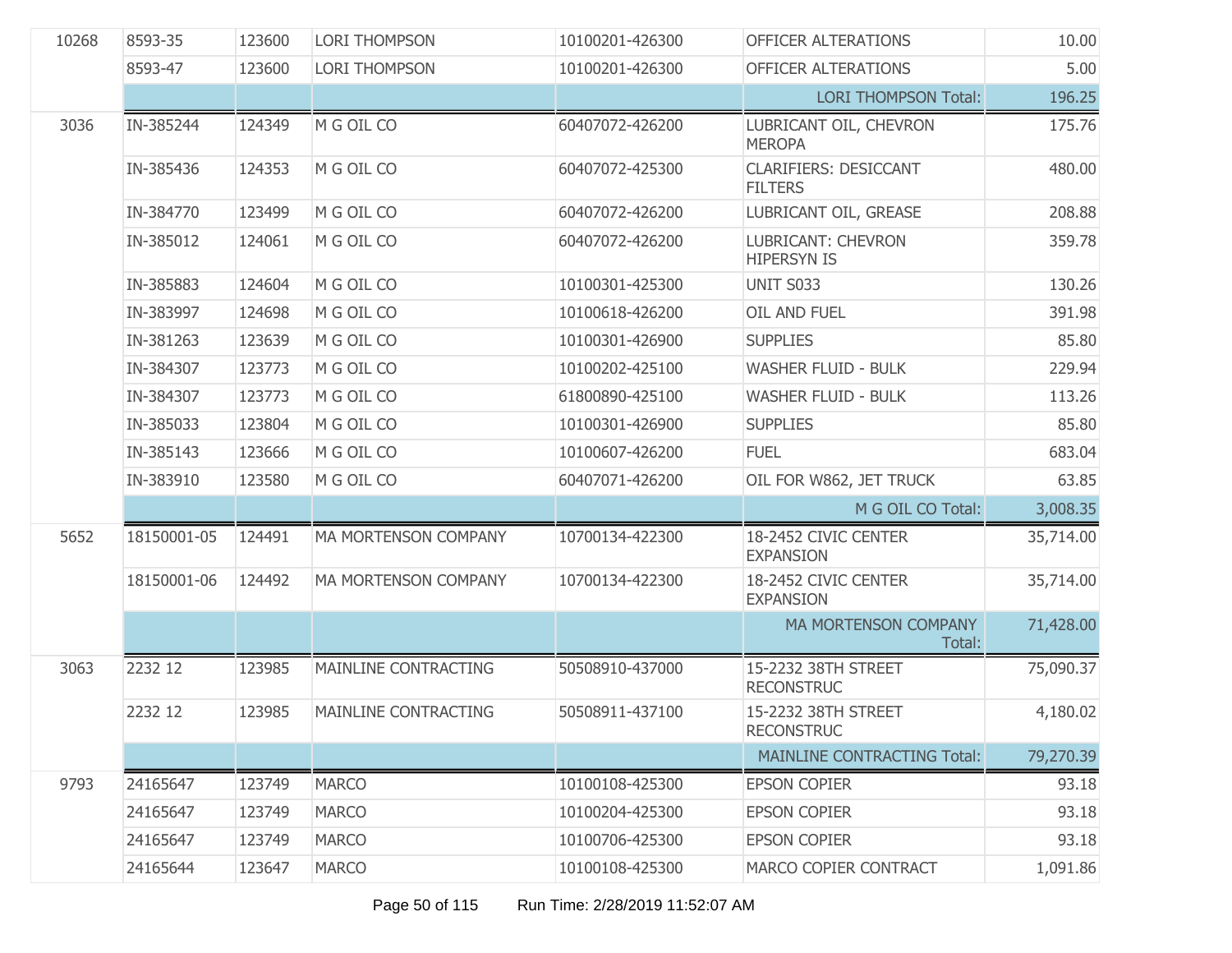| 9793  | 24165646                  | 123739 | <b>MARCO</b>             | 10100204-425300 | MAINTENANCE AGREEMENT                           | 344.79   |
|-------|---------------------------|--------|--------------------------|-----------------|-------------------------------------------------|----------|
|       | 24098587                  | 123029 | <b>MARCO</b>             | 10100101-425300 | <b>QUARTERLY AGREEMENT:</b><br><b>KONICA CO</b> | 651.99   |
|       |                           |        |                          |                 | <b>MARCO Total:</b>                             | 2,368.18 |
| 3084  | INV5995019                | 123918 | MARCO TECHNOLOGIES INC   | 10100601-425300 | <b>COPIER MAINTENANCE</b>                       | 60.59    |
|       | INV5995019                | 123918 | MARCO TECHNOLOGIES INC   | 10100607-425300 | <b>COPIER MAINTENANCE</b>                       | 60.59    |
|       | INV5995019                | 123918 | MARCO TECHNOLOGIES INC   | 10100620-425300 | <b>COPIER MAINTENANCE</b>                       | 60.59    |
|       | INV6012542                | 123918 | MARCO TECHNOLOGIES INC   | 10100860-425300 | <b>COPIER MAINTENANCE</b>                       | 41.19    |
|       | INV5995020                | 123646 | MARCO TECHNOLOGIES INC   | 10100108-425300 | MARCO TECH CONTRACT                             | 211.48   |
|       | INV5962671                | 123452 | MARCO TECHNOLOGIES INC   | 10100205-422500 | Printer maintenance: 1/8/19 to                  | 138.72   |
|       |                           |        |                          |                 | MARCO TECHNOLOGIES INC<br>Total:                | 573.16   |
| 11949 | 239211                    |        | MARTIN, DAN              | 60207014-453000 |                                                 | 21.69    |
|       |                           |        |                          |                 | MARTIN, DAN Total:                              | 21.69    |
| 3115  | 51409275                  | 123919 | MATHESON TRI-GAS INC     | 10100607-426200 | ACETYLENE, ARG, NITRO,<br><b>OXYGEN</b>         | 76.26    |
|       | 51409274                  | 123547 | MATHESON TRI-GAS INC     | 61507103-425300 | <b>WELDING GAS</b>                              | 101.68   |
|       | 19158458                  | 124390 | MATHESON TRI-GAS INC     | 61507103-425300 | <b>WELDING GAS</b>                              | 100.35   |
|       |                           |        |                          |                 | MATHESON TRI-GAS INC Total:                     | 278.29   |
| 2684  | 02/01-05/19               | 123778 | MATT KIMBALL'S GOLF SHOP | 61300604-422500 | FEB 1-5, 2019 CONTRACT                          | 22.00    |
|       | $02/11 - 15/19$           | 124504 | MATT KIMBALL'S GOLF SHOP | 61300604-422500 | FEB 11-15, 2019 CONTRACT                        | 116.00   |
|       |                           |        |                          |                 | MATT KIMBALL'S GOLF SHOP<br>Total:              | 138.00   |
| 3152  | S013842482.0 124614<br>01 |        | MCDONALD SUPPLY          | 10102021-425200 | <b>WATER HEATER - ST1</b>                       | 12.17    |
|       | S013842482.0 124614<br>01 |        | MCDONALD SUPPLY          | 61800891-425200 | <b>WATER HEATER - ST1</b>                       | 6.00     |
|       |                           |        |                          |                 | <b>MCDONALD SUPPLY Total:</b>                   | 18.17    |
| 3164  | 15065540                  | 123577 | MCKIE FORD INC           | 10100201-425100 | <b>CAR PARTS</b>                                | 70.80    |
|       | 15065420                  | 123577 | MCKIE FORD INC           | 10100201-425100 | <b>CAR PARTS</b>                                | 392.13   |
|       | 15065047                  | 123577 | MCKIE FORD INC           | 10100201-425100 | <b>CAR PARTS</b>                                | 476.56   |
|       | 15065873                  | 124081 | MCKIE FORD INC           | 60407071-425100 | WIRE HARNESS FOR AUX.<br>SWITCH O               | 169.69   |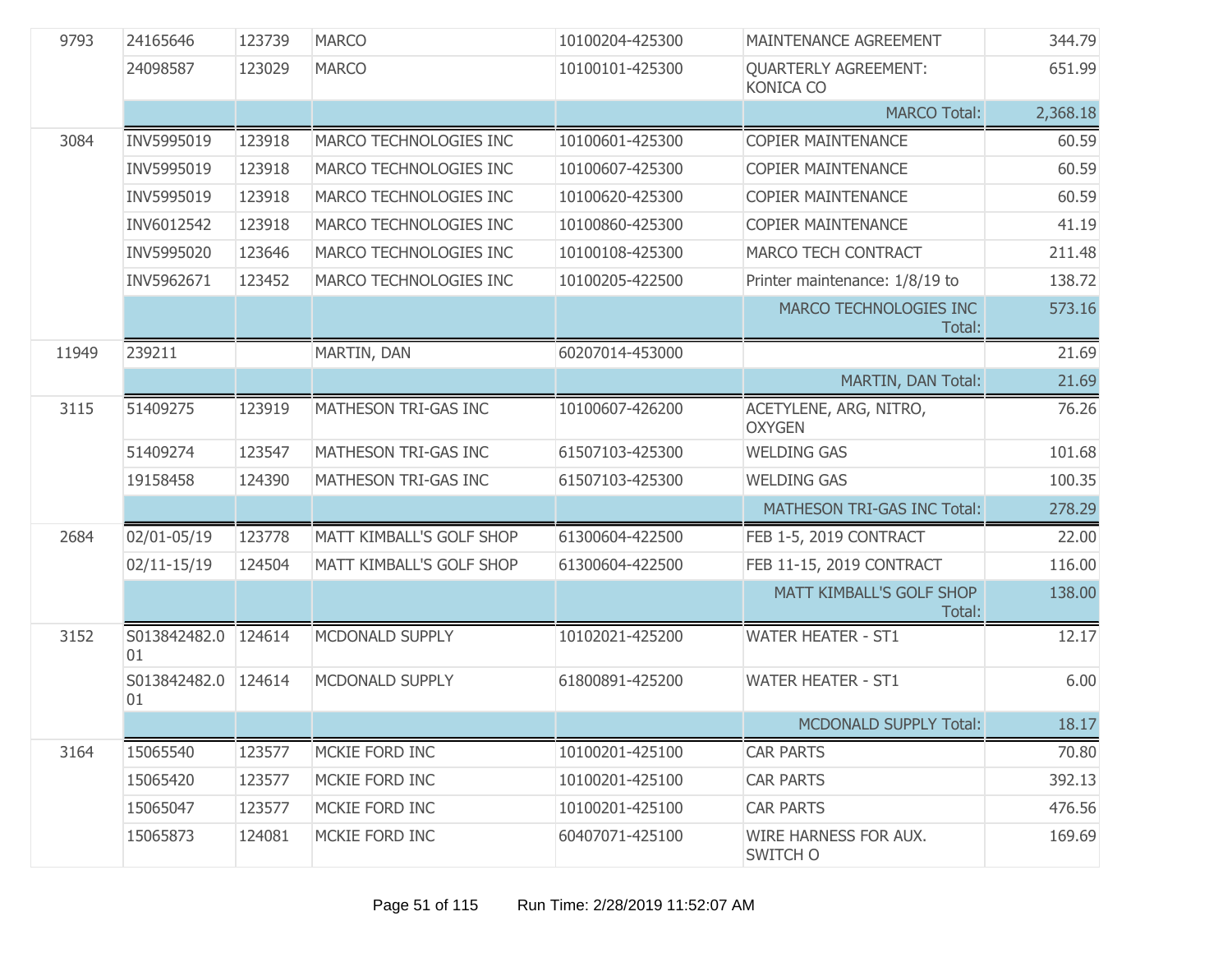| 3164  | 15065992 | 124442 | MCKIE FORD INC                        | 10100108-425100 | E211 RO 5801 LOF                                    | 66.07    |
|-------|----------|--------|---------------------------------------|-----------------|-----------------------------------------------------|----------|
|       | 15064706 | 123577 | MCKIE FORD INC                        | 10100201-425100 | <b>CAR PARTS</b>                                    | 65.29    |
|       | 15065352 | 123577 | MCKIE FORD INC                        | 10100201-425100 | <b>CAR PARTS</b>                                    | 39.27    |
|       | 15065419 | 123577 | MCKIE FORD INC                        | 10100201-425100 | <b>CAR PARTS</b>                                    | 36.21    |
|       | 15064707 |        | MCKIE FORD INC                        | 10100201-425100 | CR RTN FILTER ASY ELEMENT<br>OIL                    | (65.29)  |
|       | 15065255 |        | MCKIE FORD INC                        | 10100201-425100 | CR RTN CORE RTN                                     | (80.00)  |
|       | 15065827 | 124048 | MCKIE FORD INC                        | 10100201-425100 | FILTERS UNIT 160                                    | 66.07    |
|       |          |        |                                       |                 | <b>MCKIE FORD INC Total:</b>                        | 1,236.80 |
| 3191  | 72165    | 124295 | MEDICAL WASTE TRANSPORT<br><b>INC</b> | 61800890-422500 | MEDICAL WASTE DISPOSAL - JAN<br>$\mathbf{1}$        | 271.73   |
|       | 72338    | 124663 | MEDICAL WASTE TRANSPORT<br><b>INC</b> | 61800890-422500 | MEDICAL WASTE DISPOSAL -<br>02.19                   | 172.49   |
|       |          |        |                                       |                 | MEDICAL WASTE TRANSPORT<br><b>INC Total:</b>        | 444.22   |
| 11887 | 239227   |        | MEHLHAFF CONSTRUCTION                 | 60207014-453000 |                                                     | 14.17    |
|       |          |        |                                       |                 | MEHLHAFF CONSTRUCTION                               | 14.17    |
|       |          |        |                                       |                 | Total:                                              |          |
| 3208  | 8436     | 124412 | <b>MENARDS</b>                        | 61507103-425200 | <b>PAINT</b>                                        | 107.00   |
|       | 7464     | 124064 | <b>MENARDS</b>                        | 60407072-426500 | TOOL: SIDE LOCKERS, 6FT STEP                        | 79.95    |
|       | 7464     | 124064 | <b>MENARDS</b>                        | 60407072-426900 | TOOL: SIDE LOCKERS, 6FT STEP                        | 899.90   |
|       | 7322     | 124627 | <b>MENARDS</b>                        | 10102023-425200 | PAINT - ST 3 WEIGHT ROOM                            | 42.23    |
|       | 7322     | 124627 | <b>MENARDS</b>                        | 61800893-425200 | PAINT - ST 3 WEIGHT ROOM                            | 20.80    |
|       | 8561     |        | <b>MENARDS</b>                        | 10102023-425200 | CR RTN QTR ROUND AND<br><b>ORANGE PEEL SPRAY</b>    | (18.49)  |
|       | 8561     |        | <b>MENARDS</b>                        | 61800893-425200 | CR RTN QTR ROUND AND<br><b>ORANGE PEEL SPRAY</b>    | (9.11)   |
|       | 8572     | 124639 | <b>MENARDS</b>                        | 10102027-425200 | <b>FAUCET REPAIR &amp; SNOW PLOW -</b><br><b>ST</b> | 6.69     |
|       | 8572     | 124639 | <b>MENARDS</b>                        | 10102027-425300 | FAUCET REPAIR & SNOW PLOW -<br><b>ST</b>            | 7.22     |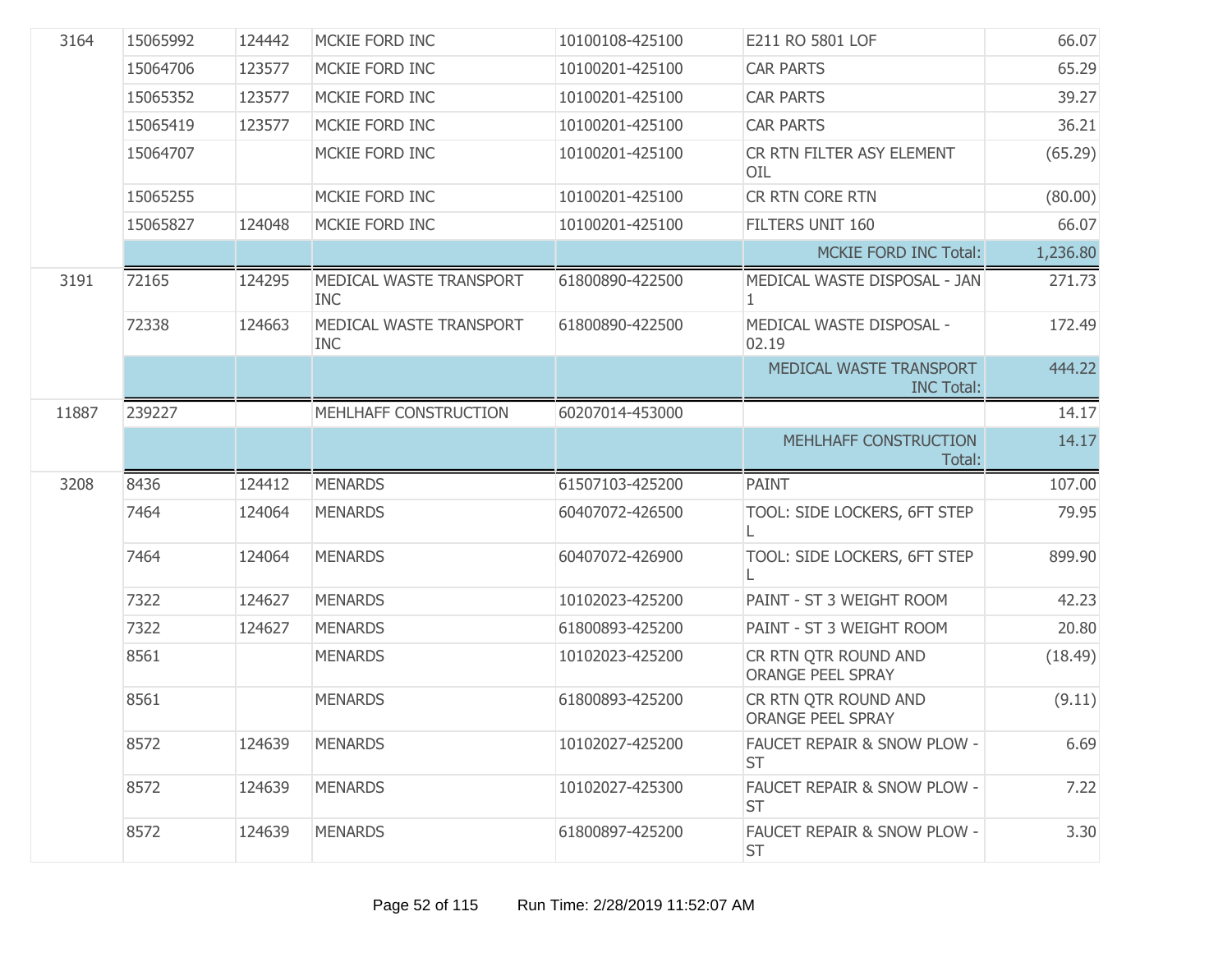| 3208 | 8572                 | 124639 | <b>MENARDS</b>                        | 61800897-425300 | FAUCET REPAIR & SNOW PLOW -<br><b>ST</b>   | 3.55     |
|------|----------------------|--------|---------------------------------------|-----------------|--------------------------------------------|----------|
|      | 6272                 | 123252 | <b>MENARDS</b>                        | 10100607-426900 | MISC SUPPLIES FOR<br><b>BARRICADES</b>     | 320.96   |
|      | 6413                 | 123277 | <b>MENARDS</b>                        | 10100607-426900 | PAINT, DECK SCREWS -<br><b>BARRICADE</b>   | 50.46    |
|      | 6533                 | 123277 | <b>MENARDS</b>                        | 10100607-426900 | PAINT, DECK SCREWS -<br><b>BARRICADE</b>   | 86.29    |
|      | 7080                 | 123637 | <b>MENARDS</b>                        | 61507103-425200 | PAINT AND TAPE                             | 107.00   |
|      | 7080                 | 123637 | <b>MENARDS</b>                        | 61507103-426500 | PAINT AND TAPE                             | 12.73    |
|      | 6398                 | 123247 | <b>MENARDS</b>                        | 10100860-425900 | <b>BULLS EYE PRIMER</b>                    | 19.99    |
|      | 6401                 |        | <b>MENARDS</b>                        | 10100860-425900 | CR RTN BULLS EYE PRIMER                    | (11.01)  |
|      | 8752 02/16/19 124638 |        | <b>MENARDS</b>                        | 10102024-425300 | EQUIPMENT REPAIR - ST4                     | 47.95    |
|      | 8752 02/16/19 124638 |        | <b>MENARDS</b>                        | 61800894-425300 | EQUIPMENT REPAIR - ST4                     | 23.62    |
|      | 6534                 | 124117 | <b>MENARDS</b>                        | 10100618-426400 | CHEMICAL AND JANITORIAL                    | 53.09    |
|      | 7513                 | 124478 | <b>MENARDS</b>                        | 10100202-426500 | <b>TOOLS FOR TRAINING</b>                  | 49.11    |
|      | 8020                 | 124328 | <b>MENARDS</b>                        | 10100607-426500 | PICNIC TABLE MATERIALS                     | 74.96    |
|      | 8020                 | 124328 | <b>MENARDS</b>                        | 10100607-426900 | PICNIC TABLE MATERIALS                     | 152.89   |
|      | 7099                 | 124074 | <b>MENARDS</b>                        | 60407073-426900 | BALL VALVE, SPRING SNAPS,<br>QUIC          | 71.41    |
|      | 7193                 | 124062 | <b>MENARDS</b>                        | 60407072-426500 | PROPANE CYLINDERS & TORCH<br>KIT,          | 31.99    |
|      | 7193                 | 124062 | <b>MENARDS</b>                        | 60407072-426900 | PROPANE CYLINDERS & TORCH<br>KIT,          | 63.34    |
|      |                      |        |                                       |                 | <b>MENARDS Total:</b>                      | 2,297.82 |
| 6332 | 02/04-07/19          | 124073 | MICHAEL PEREZ                         | 60407072-427000 | <b>MEAL &amp; MILEAGE</b><br>REIMBURSEMENT | 328.70   |
|      |                      |        |                                       |                 | <b>MICHAEL PEREZ Total:</b>                | 328.70   |
| 3242 | 140410801100<br>79   |        | MIDCONTINENT<br><b>COMMUNICATIONS</b> | 10100201-428100 | 140410801 02/02/19                         | 75.00    |
|      | 140410801100<br>79   |        | MIDCONTINENT<br><b>COMMUNICATIONS</b> | 10100607-428100 | 140410801 02/02/19                         | 323.69   |
|      | 140410801100<br>79   |        | MIDCONTINENT<br><b>COMMUNICATIONS</b> | 10106024-428100 | 140410801 02/02/19                         | 2,030.00 |
|      | 140410801100<br>79   |        | MIDCONTINENT<br><b>COMMUNICATIONS</b> | 10106024-428100 | 140410801 02/02/19                         | 425.00   |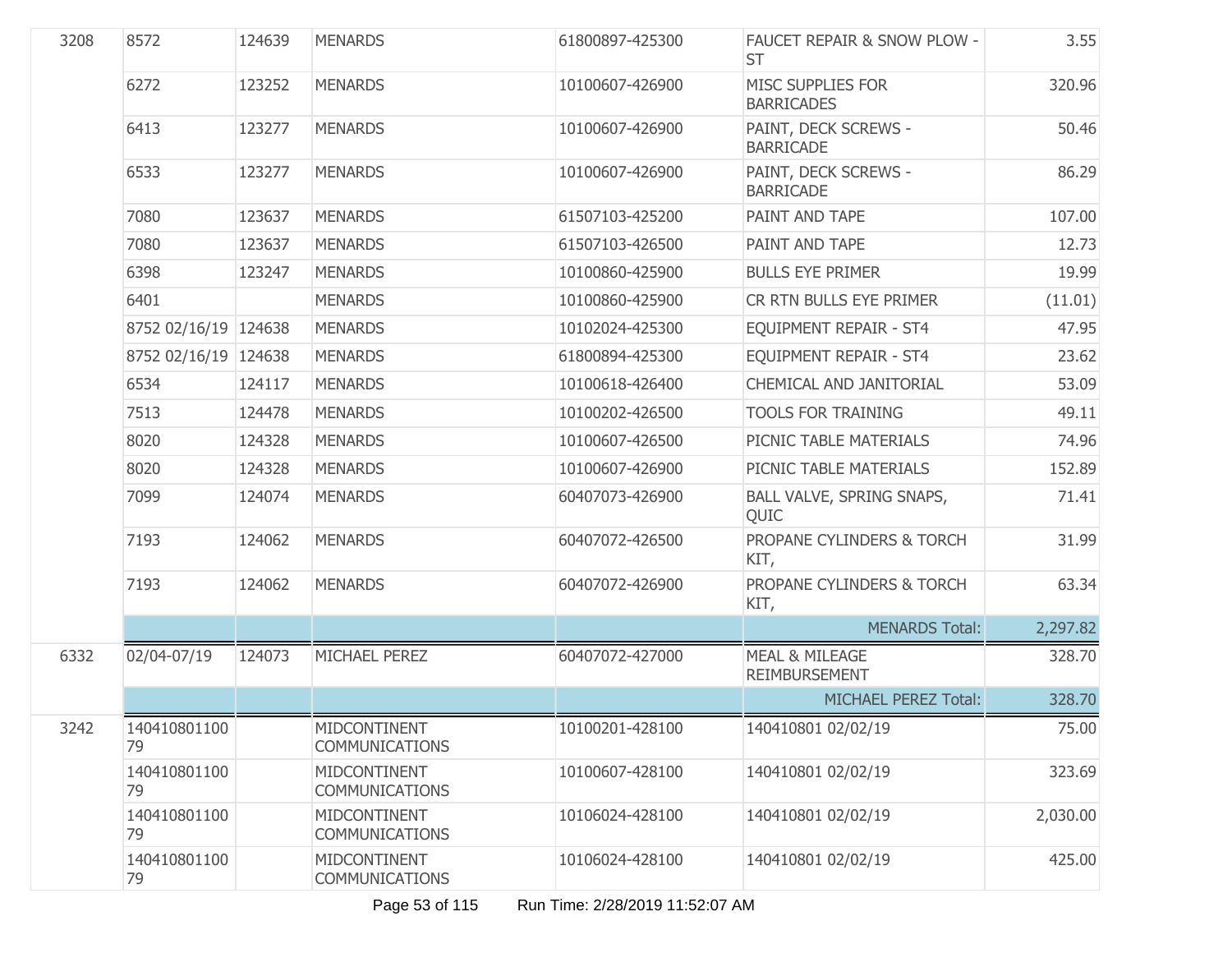| 3242 | 140410801100<br>79 | MIDCONTINENT<br>COMMUNICATIONS               | 10106024-428100 | 140410801 02/02/19 | 765.00 |
|------|--------------------|----------------------------------------------|-----------------|--------------------|--------|
|      | 140410801100<br>79 | MIDCONTINENT<br><b>COMMUNICATIONS</b>        | 61300664-422500 | 140410801 02/02/19 | 275.00 |
|      | 140410801100<br>79 | MIDCONTINENT<br><b>COMMUNICATIONS</b>        | 61300664-422500 | 140410801 02/02/19 | 75.00  |
|      | 140410801100<br>79 | MIDCONTINENT<br><b>COMMUNICATIONS</b>        | 61400665-422500 | 140410801 02/02/19 | 152.16 |
|      | 140410801100<br>79 | <b>MIDCONTINENT</b><br><b>COMMUNICATIONS</b> | 10100620-428100 | 140410801 02/02/19 | 280.00 |
|      | 140410801100<br>79 | MIDCONTINENT<br><b>COMMUNICATIONS</b>        | 10100615-428100 | 140410801 02/02/19 | 35.85  |
|      | 140410801100<br>79 | MIDCONTINENT<br><b>COMMUNICATIONS</b>        | 10100615-428100 | 140410801 02/02/19 | 192.00 |
|      | 140410801100<br>79 | <b>MIDCONTINENT</b><br><b>COMMUNICATIONS</b> | 10100616-428100 | 140410801 02/02/19 | 155.85 |
|      | 140410801100<br>79 | MIDCONTINENT<br><b>COMMUNICATIONS</b>        | 10100616-428100 | 140410801 02/02/19 | 260.00 |
|      | 140410801100<br>79 | <b>MIDCONTINENT</b><br><b>COMMUNICATIONS</b> | 10100617-428100 | 140410801 02/02/19 | 375.00 |
|      | 140410801100<br>79 | MIDCONTINENT<br><b>COMMUNICATIONS</b>        | 10100860-428100 | 140410801 02/02/19 | 260.00 |
|      | 140410801100<br>79 | MIDCONTINENT<br><b>COMMUNICATIONS</b>        | 61207101-428100 | 140410801 02/02/19 | 148.85 |
|      | 140410801100<br>79 | <b>MIDCONTINENT</b><br><b>COMMUNICATIONS</b> | 61507102-428100 | 140410801 02/02/19 | 148.85 |
|      | 140410801100<br>79 | MIDCONTINENT<br><b>COMMUNICATIONS</b>        | 61507103-428100 | 140410801 02/02/19 | 148.85 |
|      | 140410801100<br>79 | <b>MIDCONTINENT</b><br><b>COMMUNICATIONS</b> | 61507102-428100 | 140410801 02/02/19 | 280.00 |
|      | 140410801100<br>79 | MIDCONTINENT<br><b>COMMUNICATIONS</b>        | 60207011-428100 | 140410801 02/02/19 | 305.81 |
|      | 140410801100<br>79 | MIDCONTINENT<br><b>COMMUNICATIONS</b>        | 60207011-428100 | 140410801 02/02/19 | 93.34  |
|      | 140410801100<br>79 | MIDCONTINENT<br><b>COMMUNICATIONS</b>        | 60207013-428100 | 140410801 02/02/19 | 93.33  |
|      | 140410801100<br>79 | MIDCONTINENT<br><b>COMMUNICATIONS</b>        | 60207014-428100 | 140410801 02/02/19 | 93.33  |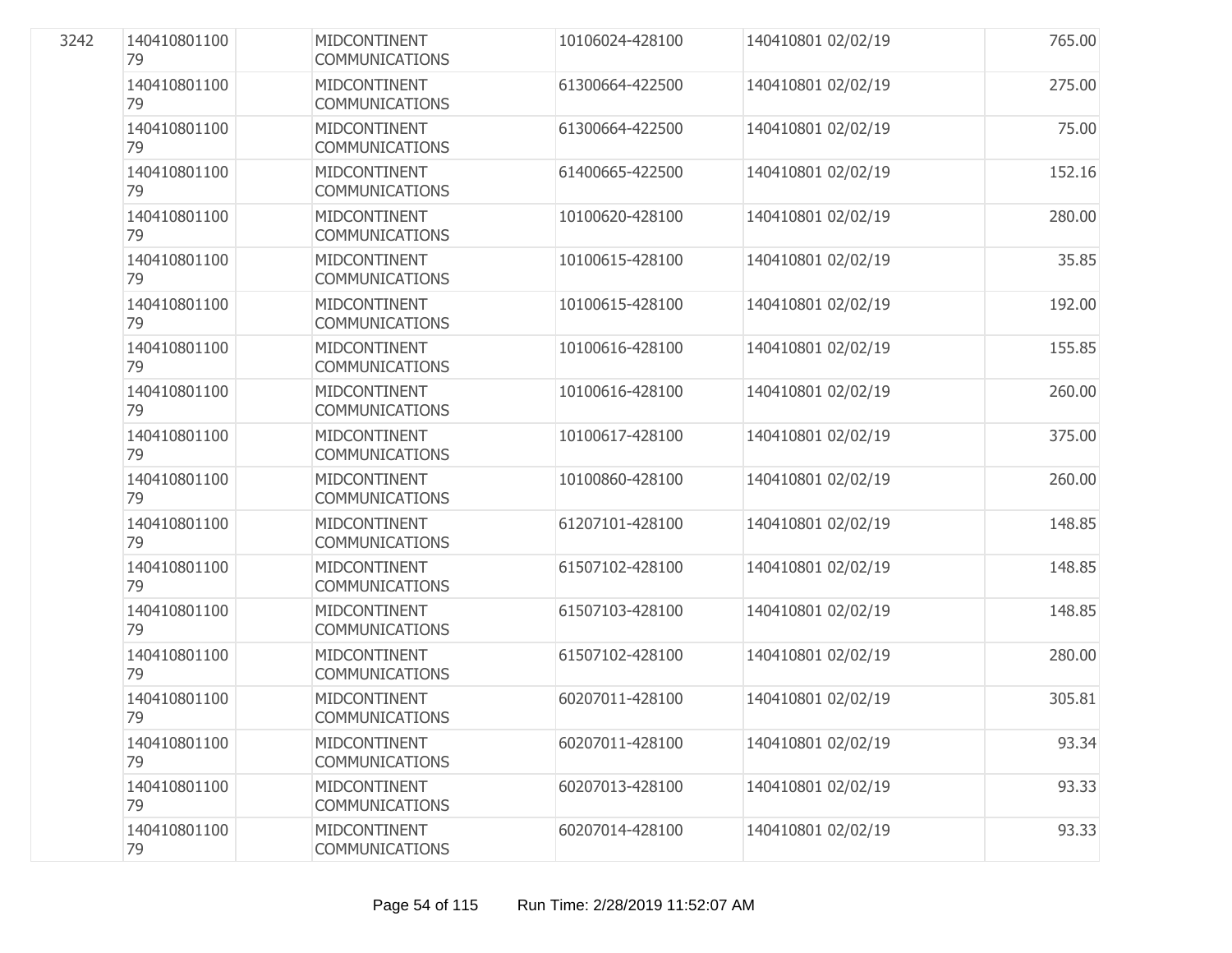| 3242 | 140410801100<br>79 |        | MIDCONTINENT<br><b>COMMUNICATIONS</b>   | 60407072-428100 | 140410801 02/02/19                                  | 215.38   |
|------|--------------------|--------|-----------------------------------------|-----------------|-----------------------------------------------------|----------|
|      | 140410801100<br>79 |        | MIDCONTINENT<br>COMMUNICATIONS          | 60407072-428100 | 140410801 02/02/19                                  | 475.00   |
|      | 140410801100<br>79 |        | MIDCONTINENT<br><b>COMMUNICATIONS</b>   | 10102027-428100 | 140410801 02/02/19                                  | 130.00   |
|      | 140410801100<br>79 |        | MIDCONTINENT<br><b>COMMUNICATIONS</b>   | 61800897-428100 | 140410801 02/02/19                                  | 130.00   |
|      | 140410801100<br>79 |        | MIDCONTINENT<br><b>COMMUNICATIONS</b>   | 10102024-428100 | 140410801 02/02/19                                  | 130.00   |
|      | 140410801100<br>79 |        | MIDCONTINENT<br><b>COMMUNICATIONS</b>   | 61800894-428100 | 140410801 02/02/19                                  | 130.00   |
|      | 140410801100<br>79 |        | MIDCONTINENT<br><b>COMMUNICATIONS</b>   | 10102025-428100 | 140410801 02/02/19                                  | 130.00   |
|      | 140410801100<br>79 |        | MIDCONTINENT<br><b>COMMUNICATIONS</b>   | 61800895-428100 | 140410801 02/02/19                                  | 130.00   |
|      | 140410801100<br>79 |        | MIDCONTINENT<br><b>COMMUNICATIONS</b>   | 10102023-428100 | 140410801 02/02/19                                  | 130.00   |
|      | 140410801100<br>79 |        | MIDCONTINENT<br><b>COMMUNICATIONS</b>   | 61800893-428100 | 140410801 02/02/19                                  | 130.00   |
|      | 140410801100<br>79 |        | MIDCONTINENT<br><b>COMMUNICATIONS</b>   | 10102026-428100 | 140410801 02/02/19                                  | 435.50   |
|      | 140410801100<br>79 |        | MIDCONTINENT<br><b>COMMUNICATIONS</b>   | 61800896-428100 | 140410801 02/02/19                                  | 214.50   |
|      |                    |        |                                         |                 | <b>MIDCONTINENT</b><br><b>COMMUNICATIONS Total:</b> | 9,372.29 |
| 3243 | 99230              | 123698 | MIDCONTINENT TESTING LABS<br><b>INC</b> | 60207011-422500 | OIL GREASE, METALS 2),<br>CARBON,                   | 1,006.00 |
|      | 99130              | 124234 | MIDCONTINENT TESTING LABS<br><b>INC</b> | 10100612-422500 | WATER TESTING FOR JAN. 2019                         | 180.00   |
|      | 98237              | 124077 | MIDCONTINENT TESTING LABS<br><b>INC</b> | 60407072-422500 | CROP TESTING, 7/31/2018                             | 244.15   |
|      | 99289              | 124346 | MIDCONTINENT TESTING LABS<br><b>INC</b> | 60407073-422500 | FEB 2019, EFFLUENT<br>NO3/NO2/TKN                   | 54.15    |
|      | 99153              | 123697 | MIDCONTINENT TESTING LABS<br><b>INC</b> | 60207011-422500 | BACTE COLIFORM 80), FLUORIDE<br>5.                  | 1,591.25 |
|      |                    |        |                                         |                 | MIDCONTINENT TESTING LABS<br><b>INC Total:</b>      | 3,075.55 |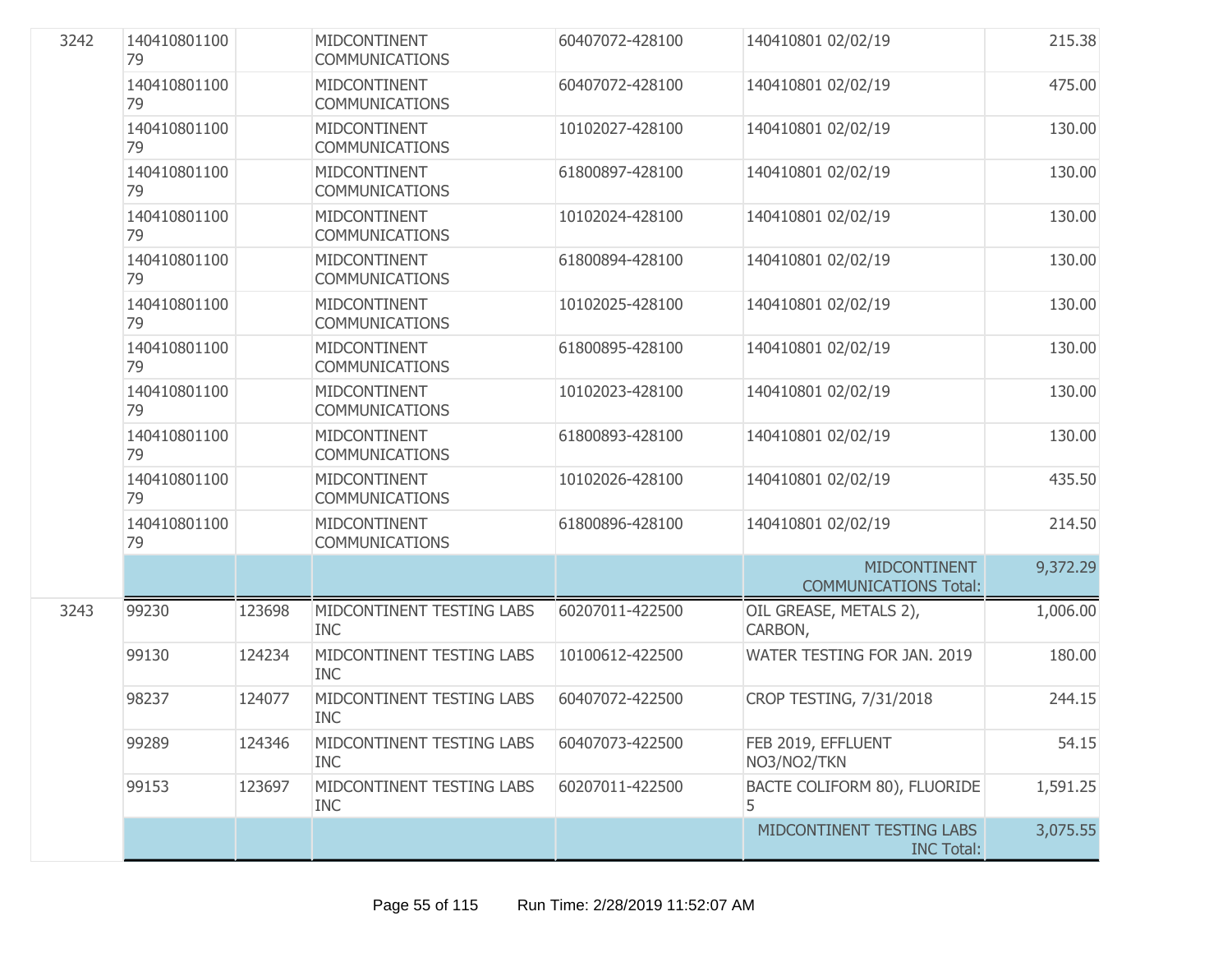| 3279  | 0006CRC90 01 123588<br>19 |        | MILLIMAN                                | 10106021-422500 | <b>ACTUARIAL SVCS GASB75</b>             | 2,766.25 |
|-------|---------------------------|--------|-----------------------------------------|-----------------|------------------------------------------|----------|
|       |                           |        |                                         |                 | <b>MILLIMAN Total:</b>                   | 2,766.25 |
| 11952 | 239215                    |        | MILLSTONE II INC/SPK                    | 60207014-453000 |                                          | 131.04   |
|       |                           |        |                                         |                 | MILLSTONE II INC/SPK Total:              | 131.04   |
| 1059  | 01/25-28/19               | 124647 | MONICA COLBY                            | 10102030-427000 | PER DIEM: COLBY 1.25 IFSTA<br><b>VAL</b> | 27.00    |
|       |                           |        |                                         |                 | <b>MONICA COLBY Total:</b>               | 27.00    |
| 11972 | 239240                    |        | MUELLER, VALISHA                        | 60207014-453000 |                                          | 15.75    |
|       |                           |        |                                         |                 | MUELLER, VALISHA Total:                  | 15.75    |
| 11974 | 239242                    |        | <b>N&amp;N RANCHES LLC</b>              | 60207014-453000 |                                          | 58.82    |
|       |                           |        |                                         |                 | <b>N&amp;N RANCHES LLC Total:</b>        | 58.82    |
| 3424  | 13466                     | 124307 | <b>NATIVE SUN NEWS</b>                  | 10100706-423000 | LEGAL AD, FEB EPC MEETING                | 10.80    |
|       |                           |        |                                         |                 | <b>NATIVE SUN NEWS Total:</b>            | 10.80    |
| 11950 | 239213                    |        | NEB, CHELSEY                            | 60207014-453000 |                                          | 18.53    |
|       |                           |        |                                         |                 | NEB, CHELSEY Total:                      | 18.53    |
| 11541 | 02/05-06/19               | 123811 | <b>NICK STROOT</b>                      | 10100111-427000 | 2019 Legislative Rib Dinner Tr           | 144.56   |
|       |                           |        |                                         |                 | <b>NICK STROOT Total:</b>                | 144.56   |
| 3517  | 010398                    | 124605 | NORTH CENTRAL SUPPLY INC                | 10100301-425200 | <b>REPAIR</b>                            | 210.00   |
|       |                           |        |                                         |                 | NORTH CENTRAL SUPPLY INC<br>Total:       | 210.00   |
| 3525  | 17365                     | 124414 | NORTHERN TRUCK EQUIPMENT<br><b>CORP</b> | 10100302-425300 | <b>STOCK &amp; UNIT</b>                  | 570.00   |
|       | 17319                     | 124414 | NORTHERN TRUCK EQUIPMENT<br><b>CORP</b> | 10100301-425300 | <b>STOCK &amp; UNIT</b>                  | 103.00   |
|       | 17366                     | 124512 | NORTHERN TRUCK EQUIPMENT<br><b>CORP</b> | 61207101-425100 | <b>GUIDE</b>                             | 79.50    |
|       | 17327                     | 124151 | NORTHERN TRUCK EQUIPMENT<br><b>CORP</b> | 61207101-425100 | <b>JOYSTICK</b>                          | 1,146.00 |
|       | 17294                     | 123546 | NORTHERN TRUCK EQUIPMENT<br><b>CORP</b> | 61207101-425100 | <b>SHIM</b>                              | 79.50    |
|       | 17308                     | 123805 | NORTHERN TRUCK EQUIPMENT<br><b>CORP</b> | 10100302-425300 | UNIT S069                                | 121.00   |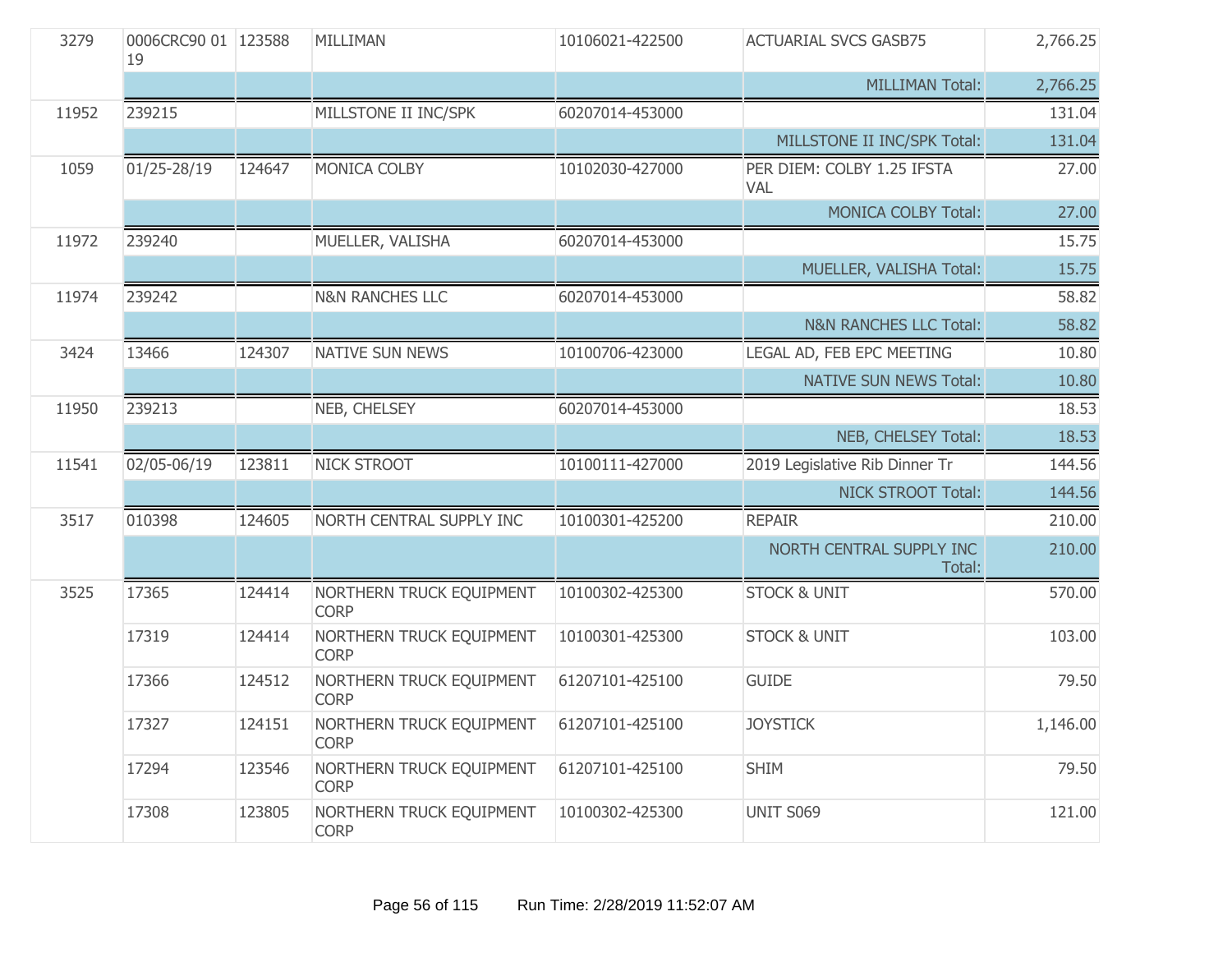| 3525  | 17311       | 123668 | NORTHERN TRUCK EQUIPMENT<br><b>CORP</b>       | 10100607-422500 | TRUCK SIDE REMOVAL AND<br><b>REINSTA</b>       | 1,708.00 |
|-------|-------------|--------|-----------------------------------------------|-----------------|------------------------------------------------|----------|
|       | 17289       | 123668 | NORTHERN TRUCK EQUIPMENT<br><b>CORP</b>       | 10100607-425300 | TRUCK SIDE REMOVAL AND<br><b>REINSTA</b>       | 509.50   |
|       |             |        |                                               |                 | NORTHERN TRUCK EQUIPMENT<br><b>CORP Total:</b> | 4,316.50 |
| 3530  | 1248057     | 123667 | NORTHWEST PIPE FITTINGS INC 10100607-425500   |                 | PLUMBING SUPPLIES                              | 33.66    |
|       | 1249401     | 123667 | NORTHWEST PIPE FITTINGS INC                   | 10100607-425500 | PLUMBING SUPPLIES                              | 82.67    |
|       | 1249281     | 123779 | NORTHWEST PIPE FITTINGS INC                   | 10100612-425500 | PVC 80 BUSH THRD                               | 125.62   |
|       | 1249600     | 123718 | NORTHWEST PIPE FITTINGS INC                   | 60207012-426900 | <b>BOLTS STOCK</b>                             | 10.80    |
|       | 1250095     | 124481 | NORTHWEST PIPE FITTINGS INC                   | 60207011-425900 | BALL VALVE 4), FITTINGS FOR AI                 | 228.04   |
|       | 1249724     | 124348 | NORTHWEST PIPE FITTINGS INC                   | 60407072-425300 | PRIMARY SCUM PUMP:<br>FLANGES, E               | 588.36   |
|       | 1250039     | 124433 | NORTHWEST PIPE FITTINGS INC                   | 60407072-425300 | PRIMARY SCUM PUMP: BOLTS,<br><b>NUTS</b>       | 133.25   |
|       |             |        |                                               |                 | NORTHWEST PIPE FITTINGS INC<br>Total:          | 1,202.40 |
| 6753  | 19552       | 124291 | <b>NOVUS AUTO GLASS</b>                       | 61800891-425100 | ROCK CHIP - MED12                              | 55.00    |
|       |             |        |                                               |                 | <b>NOVUS AUTO GLASS</b><br>Total:              | 55.00    |
| 7541  | 0000001084  | 123326 | <b>ONCOURSE LEARNING</b>                      | 61800890-429501 | <b>NCCP ALS BUNDLE</b>                         | 4,901.76 |
|       |             |        |                                               |                 | <b>ONCOURSE LEARNING</b><br>Total:             | 4,901.76 |
| 3604  | 1550-165385 | 124034 | O'REILLY AUTO PARTS                           | 10100201-425100 | <b>BULBS STOCK</b>                             | 24.70    |
|       |             |        |                                               |                 | <b>O'REILLY AUTO PARTS Total:</b>              | 24.70    |
| 11668 | 704         | 123806 | OVERHEAD DOOR OF RAPID CITY 10100305-422500   |                 | <b>SHOP</b>                                    | 115.75   |
|       | 688         | 123111 | OVERHEAD DOOR OF RAPID CITY 60207012-426900   |                 | W349                                           | 50.68    |
|       | 694         | 123927 | OVERHEAD DOOR OF RAPID CITY 61300664-425200   |                 | 3 BUTTON                                       | 42.62    |
|       | 729         | 124137 | OVERHEAD DOOR OF RAPID CITY 10100618-422500   |                 | PROFESSIONAL SERVICES                          | 109.00   |
|       | 622         | 124640 | OVERHEAD DOOR OF RAPID CITY 10102022-425200   |                 | REPLACED SPRINGS - ST2                         | 158.99   |
|       | 622         | 124640 | OVERHEAD DOOR OF RAPID CITY 61800892-425200   |                 | <b>REPLACED SPRINGS - ST2</b>                  | 322.81   |
|       |             |        |                                               |                 | <b>OVERHEAD DOOR OF RAPID CITY</b><br>Total:   | 799.85   |
| 3625  | 6716406     | 123253 | PACIFIC STEEL & RECYCLING INC 10100607-426900 |                 | 20' ANGLE                                      | 18.45    |
|       | 6718787     | 123278 | PACIFIC STEEL & RECYCLING INC 10100607-426900 |                 | 20' ANGLE - BARRICADES                         | 18.45    |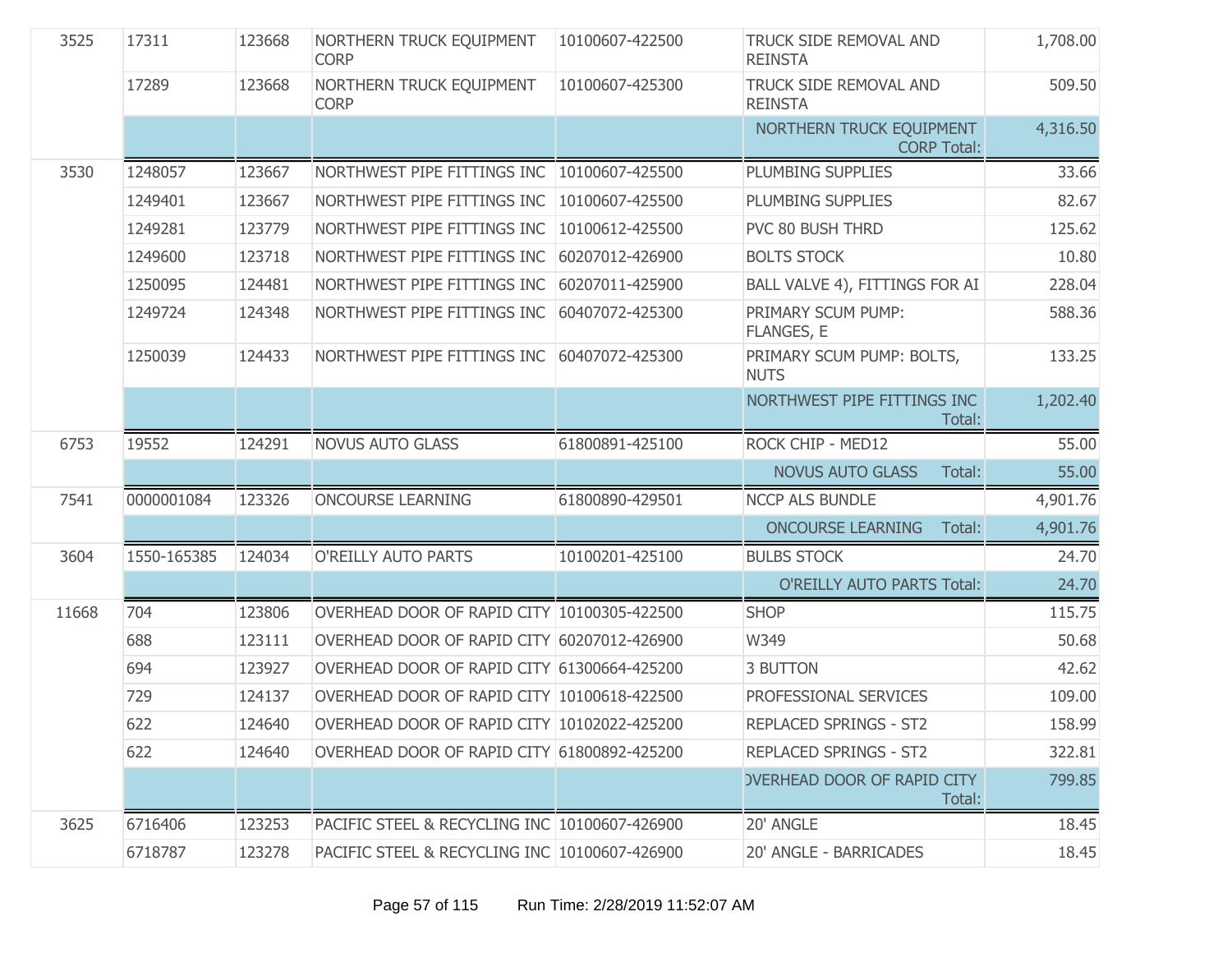| 3625  | 6732531               | 124606 | PACIFIC STEEL & RECYCLING INC 10100302-425300 |                 | <b>STOCK FOR REPAIR</b>                            | 260.00     |
|-------|-----------------------|--------|-----------------------------------------------|-----------------|----------------------------------------------------|------------|
|       | 6727854               | 124329 | PACIFIC STEEL & RECYCLING INC 10100607-425200 |                 | HR STRIP, 120' TUBE                                | 23.51      |
|       |                       |        |                                               |                 | <b>PACIFIC STEEL &amp; RECYCLING INC</b><br>Total: | 320.41     |
| 11968 | 239235                |        | PAGODA PROPERTIES                             | 60207014-453000 |                                                    | 15.99      |
|       |                       |        |                                               |                 | PAGODA PROPERTIES Total:                           | 15.99      |
| 3660  | 24269                 | 123736 | PARKWAY CAR WASH INC                          | 10100204-425100 | <b>CAR WASHES</b>                                  | 17.00      |
|       | 24202                 | 123708 | PARKWAY CAR WASH INC                          | 10100108-425100 | PARKWAY CAR WASH                                   | 44.50      |
|       |                       |        |                                               |                 | PARKWAY CAR WASH INC Total:                        | 61.50      |
| 11973 | 239241                |        | PEARSON ARROW LLC                             | 60207014-453000 |                                                    | 10.76      |
|       |                       |        |                                               |                 | PEARSON ARROW LLC Total:                           | 10.76      |
| 3601  | 02/08/2019            | 123710 | PENNINGTON COUNTY                             | 50508915-432000 | DETOX REMODEL COSTS                                | 300,000.00 |
|       | JAN19                 | 123630 | PENNINGTON COUNTY                             | 10100201-422500 | PSB OPERATIONAL EXPENSES<br>JAN.                   | 75.94      |
|       | <b>JAN19</b>          | 123630 | PENNINGTON COUNTY                             | 10100201-425200 | PSB OPERATIONAL EXPENSES<br>JAN.                   | 8,583.25   |
|       | <b>JAN19</b>          | 123630 | PENNINGTON COUNTY                             | 10100201-426400 | PSB OPERATIONAL EXPENSES<br>JAN.                   | 4,625.60   |
|       | <b>JAN19</b>          | 123630 | PENNINGTON COUNTY                             | 10100201-428100 | PSB OPERATIONAL EXPENSES<br>JAN.                   | 145.90     |
|       | <b>JAN19</b>          | 123630 | PENNINGTON COUNTY                             | 10100201-428200 | PSB OPERATIONAL EXPENSES<br>JAN.                   | 447.72     |
|       | JAN19                 | 123630 | PENNINGTON COUNTY                             | 10100201-428300 | PSB OPERATIONAL EXPENSES<br>JAN.                   | 2,907.34   |
|       | JAN19                 | 123630 | PENNINGTON COUNTY                             | 10100201-428400 | PSB OPERATIONAL EXPENSES<br>JAN.                   | 236.15     |
|       |                       |        |                                               |                 | PENNINGTON COUNTY Total:                           | 317,021.90 |
| 10946 | 221810.000-<br>163282 | 124490 | PERKINS + WILL INC                            | 10700134-422300 | 18-2452 CIVIC CENTER<br><b>EXPANSION</b>           | 269,377.28 |
|       |                       |        |                                               |                 | PERKINS + WILL INC Total:                          | 269,377.28 |
| 5477  | 938238626             | 124300 | PHILIPS HEALTHCARE                            | 61800890-426900 | <b>EMS NON-DISPOSABLES</b>                         | 160.16     |
|       |                       |        |                                               |                 | PHILIPS HEALTHCARE Total:                          | 160.16     |
| 10702 | 201                   | 123447 | PHYSIO WORKS PROF LLC                         | 10100201-422500 | <b>INJURY PREVENTION SERVICE</b>                   | 1,523.75   |
|       |                       |        |                                               |                 | PHYSIO WORKS PROF LLC Total:                       | 1,523.75   |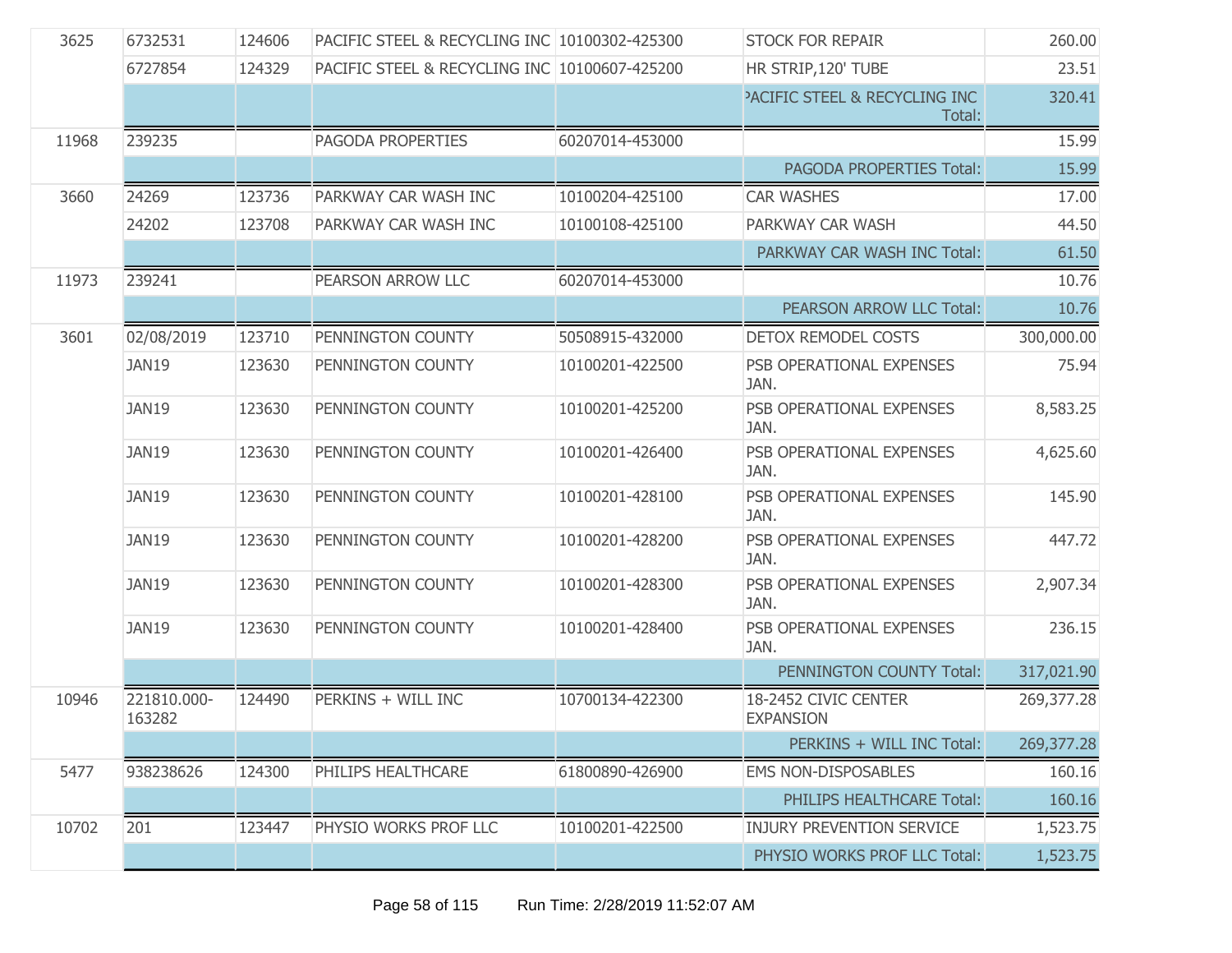| 5497 | 01/04/19       |        | PIONEER BANK & TRUST | 61300604-453000 | <b>CREDIT CARD FEES</b>                  | 29.99     |
|------|----------------|--------|----------------------|-----------------|------------------------------------------|-----------|
|      | 01/04/19       |        | PIONEER BANK & TRUST | 61400605-453000 | <b>CREDIT CARD FEES</b>                  | 29.99     |
|      | 01/31/19       |        | PIONEER BANK & TRUST | 10100601-453000 | <b>CREDIT CARD FEES</b>                  | 804.82    |
|      | 01/31/19       |        | PIONEER BANK & TRUST | 10100603-453000 | <b>CREDIT CARD FEES</b>                  | 804.82    |
|      | 01/31/19       |        | PIONEER BANK & TRUST | 10100612-453000 | <b>CREDIT CARD FEES</b>                  | 804.82    |
|      | 01/31/19       |        | PIONEER BANK & TRUST | 10100607-453000 | <b>CREDIT CARD FEES</b>                  | 268.27    |
|      | 01/31/19       |        | PIONEER BANK & TRUST | 61800890-453000 | <b>CREDIT CARD FEES</b>                  | 423.03    |
|      | 01/31/19       |        | PIONEER BANK & TRUST | 60602074-453000 | <b>CREDIT CARD FEES</b>                  | 58.83     |
|      | 01/31/19       |        | PIONEER BANK & TRUST | 10100204-453000 | <b>CREDIT CARD FEES</b>                  | 150.47    |
|      | 01/31/19       |        | PIONEER BANK & TRUST | 10100609-453000 | <b>CREDIT CARD FEES</b>                  | 169.86    |
|      | 01/31/19       |        | PIONEER BANK & TRUST | 10100201-453000 | <b>CREDIT CARD FEES</b>                  | 44.37     |
|      | 01/31/19       |        | PIONEER BANK & TRUST | 61507102-453000 | <b>CREDIT CARD FEES</b>                  | 1,322.92  |
|      | 01/31/19       |        | PIONEER BANK & TRUST | 10100618-453000 | <b>CREDIT CARD FEES</b>                  | 66.90     |
|      | 01/31/2019     |        | PIONEER BANK & TRUST | 60207014-453000 | <b>CREDIT CARD FEES</b>                  | 3,786.25  |
|      | 01/31/2019     |        | PIONEER BANK & TRUST | 60407072-453000 | <b>CREDIT CARD FEES</b>                  | 3,786.25  |
|      | 01/31/2019     |        | PIONEER BANK & TRUST | 61207101-453000 | <b>CREDIT CARD FEES</b>                  | 1,262.08  |
|      | 01/31/2019     |        | PIONEER BANK & TRUST | 61507102-453000 | <b>CREDIT CARD FEES</b>                  | 1,262.08  |
|      | 01/31/2019     |        | PIONEER BANK & TRUST | 61507103-453000 | <b>CREDIT CARD FEES</b>                  | 1,262.08  |
|      | 01/31/2019     |        | PIONEER BANK & TRUST | 10100204-453000 | <b>CREDIT CARD FEES</b>                  | 1,112.96  |
|      | 01/31/2019     |        | PIONEER BANK & TRUST | 61000870-453000 | <b>CREDIT CARD FEES</b>                  | 116.55    |
|      | 01/31/2019     |        | PIONEER BANK & TRUST | 10100618-453000 | <b>CREDIT CARD FEES</b>                  | 30.17     |
|      | 01/31/2019     |        | PIONEER BANK & TRUST | 25400760-453000 | <b>CREDIT CARD FEES</b>                  | 6.26      |
|      | 01/31/2019     |        | PIONEER BANK & TRUST | 61507102-453000 | <b>CREDIT CARD FEES</b>                  | 3.09      |
|      | $01 - 31 - 19$ |        | PIONEER BANK & TRUST | 61300604-453000 | <b>CREDIT CARDS FEES</b>                 | 1,118.70  |
|      | $01 - 31 - 19$ |        | PIONEER BANK & TRUST | 61400605-453000 | <b>CREDIT CARDS FEES</b>                 | 109.74    |
|      |                |        |                      |                 | PIONEER BANK & TRUST Total:              | 18,835.30 |
| 5500 | 3308082630     | 123586 | <b>PITNEY BOWES</b>  | 10106061-425300 | POSTAGE METER LEASE                      | 1,179.18  |
|      |                |        |                      |                 | PITNEY BOWES Total:                      | 1,179.18  |
| 3704 | E 44566        | 124045 | PONDEROSA SPORTSWEAR | 10100201-426300 | <b>K9 UNIFORM HOWER</b>                  | 49.86     |
|      | E 44582        | 124069 | PONDEROSA SPORTSWEAR | 60407071-426300 | <b>EMPLOYEE EMBROIDER</b><br>NAME/LOGO O | 115.80    |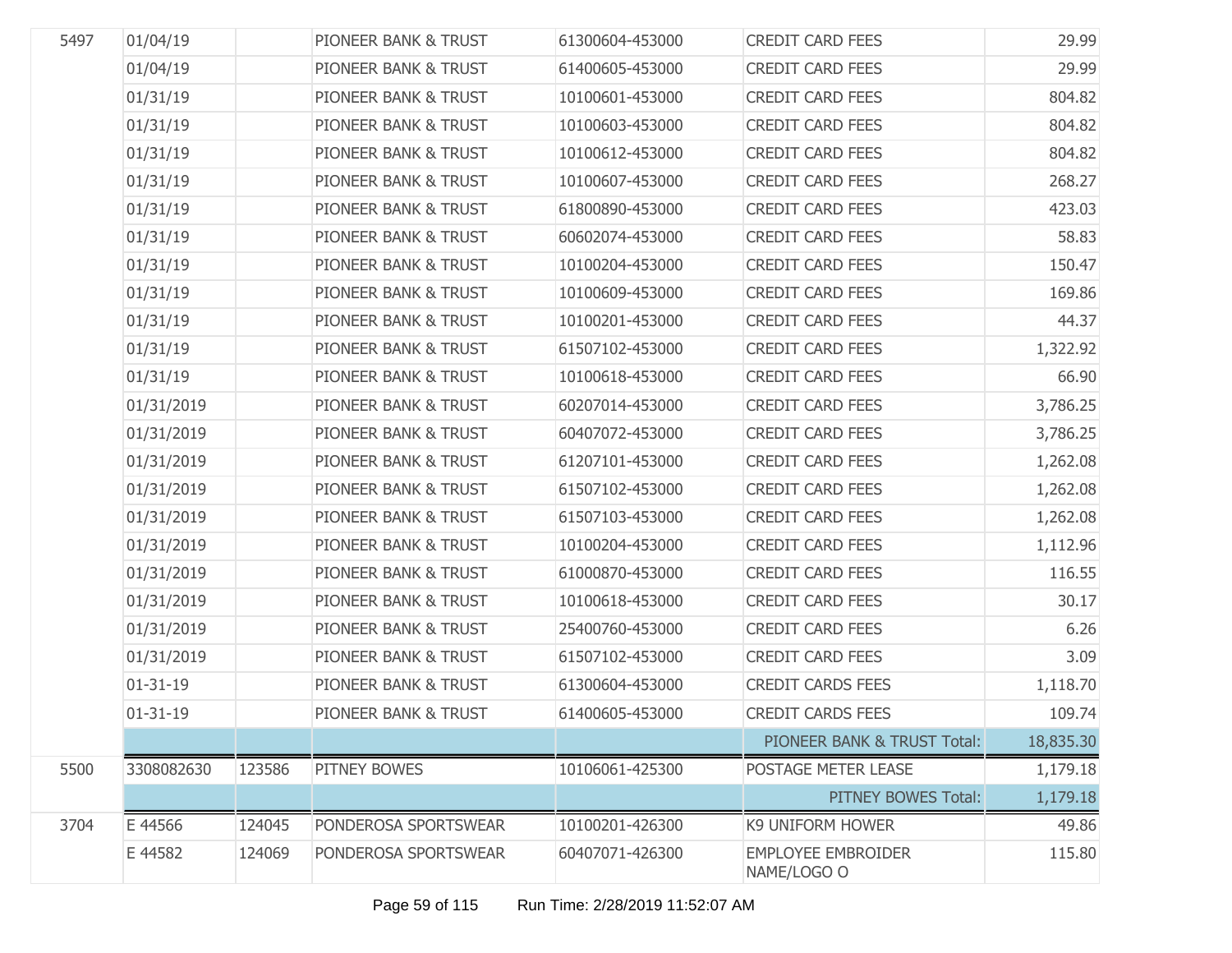| 3704  | E 44581 | 124069 | PONDEROSA SPORTSWEAR | 60407071-426300 | <b>EMPLOYEE EMBROIDER</b><br>NAME/LOGO O     | 77.20    |
|-------|---------|--------|----------------------|-----------------|----------------------------------------------|----------|
|       | E 44614 | 124069 | PONDEROSA SPORTSWEAR | 60407071-426300 | <b>EMPLOYEE EMBROIDER</b><br>NAME/LOGO O     | 19.30    |
|       | 44230   | 117264 | PONDEROSA SPORTSWEAR | 10100202-459700 | ROPE RESCUE GLOVE - WRT                      | 429.00   |
|       |         |        |                      |                 | PONDEROSA SPORTSWEAR Total:                  | 691.16   |
| 3722  | 187260  | 123669 | POWER HOUSE HONDA    | 10100607-426900 | IGNITION KEY - SNOW BLOWERS                  | 3.29     |
|       | 187307  | 124330 | POWER HOUSE HONDA    | 10100607-426900 | MINI PUMP - IRRIGATION PUMP                  | 469.95   |
|       | 187310  | 124330 | POWER HOUSE HONDA    | 10100607-426900 | MINI PUMP - IRRIGATION PUMP                  | 699.00   |
|       |         |        |                      |                 | POWER HOUSE HONDA Total:                     | 1,172.24 |
| 11354 | 313328  | 124337 | PRAIRIE AUTO PARTS   | 10100204-425100 | <b>VEHICLE MAINTENANCE</b>                   | 26.13    |
|       | 313328  | 124337 | PRAIRIE AUTO PARTS   | 10100204-426200 | <b>VEHICLE MAINTENANCE</b>                   | 23.73    |
|       | 809499  | 124425 | PRAIRIE AUTO PARTS   | 60407071-425100 | WIPER BLADES FOR W890                        | 35.88    |
|       | 809499  | 124425 | PRAIRIE AUTO PARTS   | 60407071-426900 | WIPER BLADES FOR W890                        | 14.98    |
|       | 309568  | 124396 | PRAIRIE AUTO PARTS   | 60907401-425300 | REPAIRS TO W811, CRANE<br><b>TRUCK &amp;</b> | 23.98    |
|       | 311716  | 124086 | PRAIRIE AUTO PARTS   | 60407073-425100 | UNIT 806: OIL & AIR FILTERS                  | 41.71    |
|       | 311811  |        | PRAIRIE AUTO PARTS   | 60407073-425100 | <b>CREDIT RETURNED FUEL FILTER</b>           | (6.86)   |
|       | 312338  |        | PRAIRIE AUTO PARTS   | 60407073-425100 | CREDIT RETURNED CABIN AIR<br><b>FILTER</b>   | (7.46)   |
|       | 310919  | 123807 | PRAIRIE AUTO PARTS   | 10100301-425300 | <b>UNITS</b>                                 | 33.35    |
|       | 312269  | 124290 | PRAIRIE AUTO PARTS   | 61800891-425100 | OIL & AIR FILTER - MED11                     | 20.69    |
|       | 312597  | 124288 | PRAIRIE AUTO PARTS   | 61800892-425100 | OIL & AIR FILTER / ELECTRICAL                | 59.64    |
|       | 314449  | 124441 | PRAIRIE AUTO PARTS   | 10100108-425100 | E211 RO 5801 WIPERS                          | 28.07    |
|       | 807458  | 123670 | PRAIRIE AUTO PARTS   | 10100607-425100 | LAMP #01                                     | 45.93    |
|       | 312306  | 123807 | PRAIRIE AUTO PARTS   | 10100301-425300 | <b>UNITS</b>                                 | 173.19   |
|       | 312989  | 123807 | PRAIRIE AUTO PARTS   | 10100302-425300 | <b>UNITS</b>                                 | 16.96    |
|       | 313026  | 123807 | PRAIRIE AUTO PARTS   | 10100301-425300 | <b>UNITS</b>                                 | 16.96    |
|       | 312237  | 123807 | PRAIRIE AUTO PARTS   | 10100301-425300 | <b>UNITS</b>                                 | 17.98    |
|       | 313249  | 123807 | PRAIRIE AUTO PARTS   | 10100301-425300 | <b>UNITS</b>                                 | 18.50    |
|       | 310808  | 123748 | PRAIRIE AUTO PARTS   | 61800891-425100 | OIL & AIR FILTER / BELT / UTIL               | 45.98    |
|       | 310829  | 123753 | PRAIRIE AUTO PARTS   | 61800891-425100 | WASHER FLUID / BELT - MED1                   | 16.51    |

Page 60 of 115 Run Time: 2/28/2019 11:52:07 AM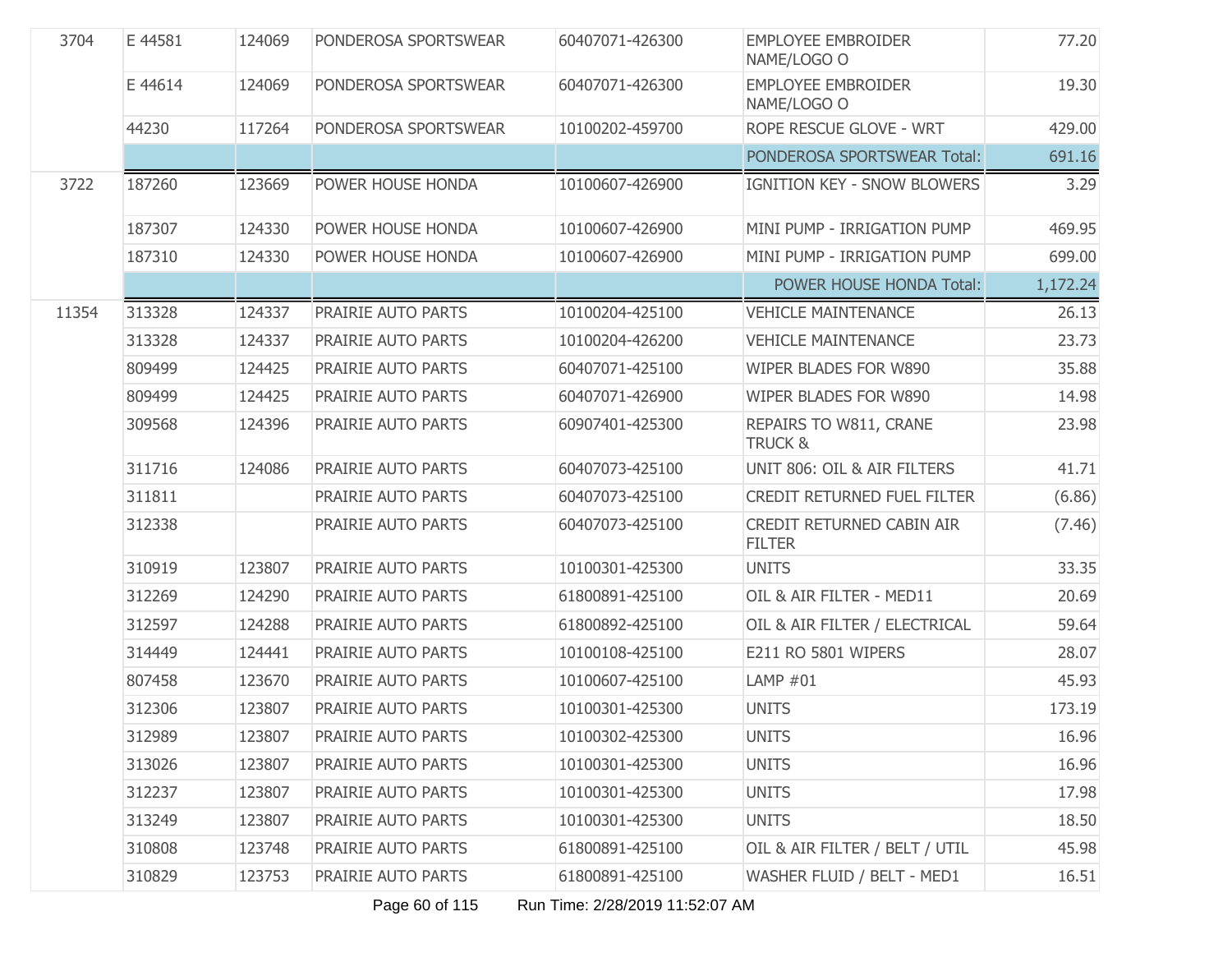| 11354 | 310000 | 123754 | PRAIRIE AUTO PARTS        | 61800893-425100 | OIL & AIR FILTER - MED3                  | 41.05    |
|-------|--------|--------|---------------------------|-----------------|------------------------------------------|----------|
|       | 313007 | 123818 | PRAIRIE AUTO PARTS        | 60207014-425100 | BOXED MINIATURES 10) W307                | 9.90     |
|       | 310870 | 123745 | PRAIRIE AUTO PARTS        | 61800897-425100 | OIL & AIR FILTER - MED7                  | 41.05    |
|       | 808187 | 123670 | PRAIRIE AUTO PARTS        | 10100607-425100 | LAMP $#01$                               | 18.44    |
|       | 310815 | 123649 | PRAIRIE AUTO PARTS        | 10100108-425100 | UNIT E204 RO 5582 OIL<br><b>BRAKLEEN</b> | 5.08     |
|       | 310800 | 123648 | <b>PRAIRIE AUTO PARTS</b> | 10100108-425100 | UNIT E204 RO 5582 LOF                    | 15.24    |
|       | 808177 | 123699 | PRAIRIE AUTO PARTS        | 60207011-425100 | WIPER BLADES W328                        | 32.14    |
|       | 310537 | 123755 | PRAIRIE AUTO PARTS        | 61800894-425100 | OIL & AIR FILTER - MED14                 | 19.89    |
|       | 310539 | 123756 | PRAIRIE AUTO PARTS        | 61800894-425100 | OIL & AIR FILTER - MED4                  | 14.15    |
|       | 807512 | 123761 | PRAIRIE AUTO PARTS        | 10102023-425100 | U-BOLT - T3                              | 3.29     |
|       | 311711 | 123819 | PRAIRIE AUTO PARTS        | 60207014-425100 | OIL FILTER, OIL W312                     | 6.90     |
|       | 313152 | 123819 | PRAIRIE AUTO PARTS        | 60207014-425100 | OIL FILTER, OIL W312                     | 13.00    |
|       | 808533 | 123920 | PRAIRIE AUTO PARTS        | 10100607-425100 | BATTERY #502                             | 129.00   |
|       | 807410 |        | PRAIRIE AUTO PARTS        | 60207014-425100 | <b>CREDIT RETURNED OIL</b>               | (3.39)   |
|       | 313027 | 123590 | PRAIRIE AUTO PARTS        | 60207012-425100 | W306 WIPER BLADES                        | 32.14    |
|       | 312920 | 123556 | PRAIRIE AUTO PARTS        | 60207012-426900 | W334                                     | 19.29    |
|       | 312542 | 124050 | PRAIRIE AUTO PARTS        | 10100201-425100 | <b>CAR PARTS</b>                         | 16.82    |
|       | 309784 | 123581 | PRAIRIE AUTO PARTS        | 60407071-425300 | MAINTENANCE TO W862, JET<br><b>TRUCK</b> | 54.22    |
|       | 807468 |        | PRAIRIE AUTO PARTS        | 10100607-425100 | CREDIT RETURNED WIPERS AND<br>OIL        | (207.60) |
|       | 807468 |        | PRAIRIE AUTO PARTS        | 10100607-426200 | CREDIT RETURNED WIPERS AND<br>OIL        | (35.94)  |
|       | 310926 | 123819 | PRAIRIE AUTO PARTS        | 60207014-425100 | OIL FILTER, OIL W312                     | 23.25    |
|       | 310971 | 123819 | PRAIRIE AUTO PARTS        | 60207014-425100 | OIL FILTER, OIL W312                     | 6.78     |
|       | 311437 | 123819 | PRAIRIE AUTO PARTS        | 60207014-425100 | OIL FILTER, OIL W312                     | 45.15    |
|       | 308506 | 122969 | PRAIRIE AUTO PARTS        | 10100108-425100 | E225 RO 5413 WIPERS                      | 32.14    |
|       | 309027 | 122970 | PRAIRIE AUTO PARTS        | 10100108-425100 | E231 RO 5464 LOF                         | 30.23    |
|       | 309781 | 122976 | PRAIRIE AUTO PARTS        | 10100108-425100 | <b>WASHER FLUID</b>                      | 23.94    |
|       | 311157 | 123279 | PRAIRIE AUTO PARTS        | 10100607-425100 | BLOWER MOTOR ASSEM,<br><b>RESISTOR #</b> | 112.05   |
|       | 310796 | 124050 | PRAIRIE AUTO PARTS        | 10100201-425100 | <b>CAR PARTS</b>                         | 11.41    |

Page 61 of 115 Run Time: 2/28/2019 11:52:07 AM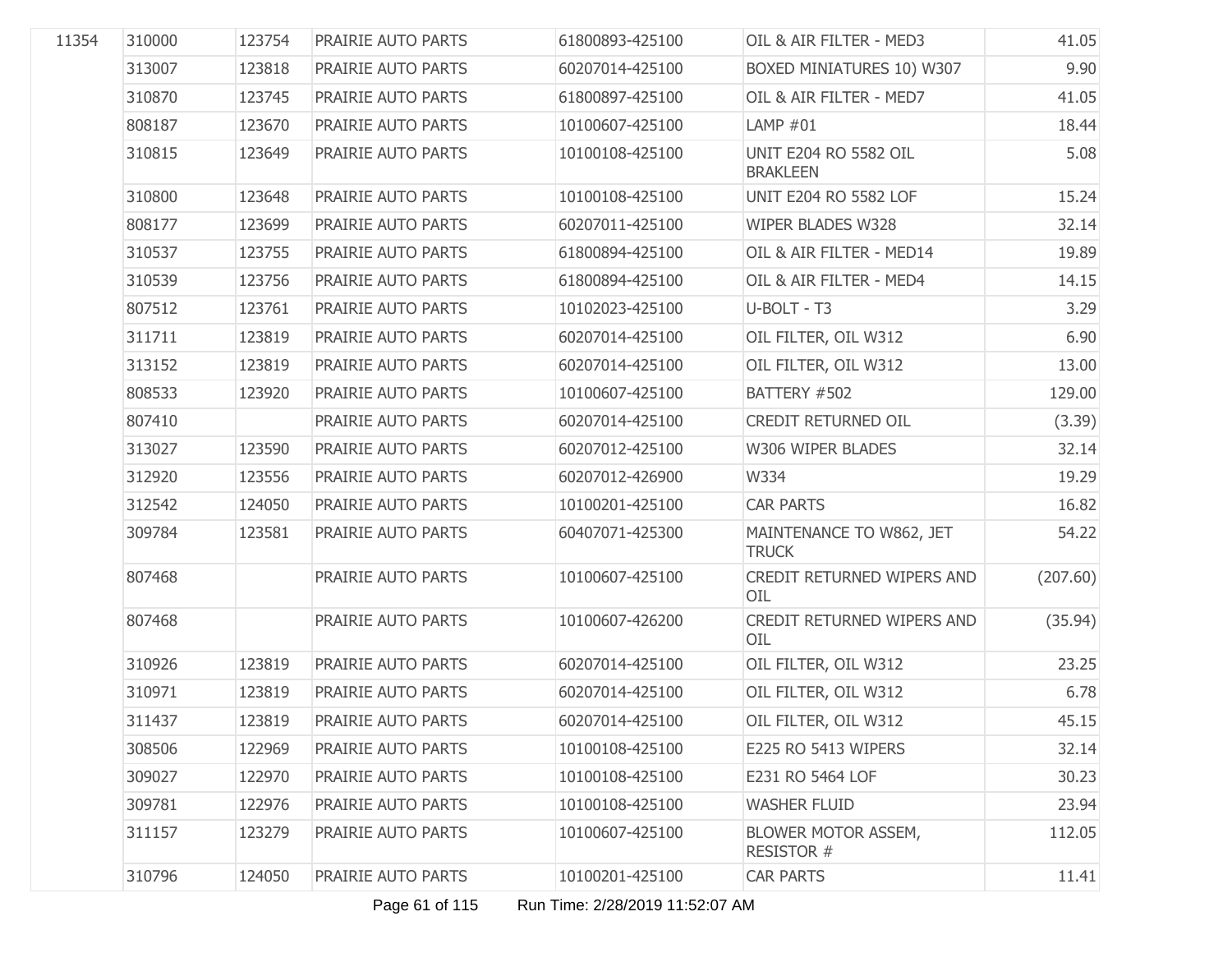| 11354 | 312870 | 124050 | PRAIRIE AUTO PARTS        | 10100201-425100 | <b>CAR PARTS</b>                              | 68.46    |
|-------|--------|--------|---------------------------|-----------------|-----------------------------------------------|----------|
|       | 807358 | 123574 | PRAIRIE AUTO PARTS        | 10100201-425100 | <b>CAR PARTS</b>                              | 150.28   |
|       | 807072 | 123258 | PRAIRIE AUTO PARTS        | 10100607-425100 | FORCE ASSORTMENT -<br>WINDSHIELD              | 489.99   |
|       | 807071 | 123254 | <b>PRAIRIE AUTO PARTS</b> | 10100607-426200 | <b>SHOP STOCK - OIL</b>                       | 251.36   |
|       | 806942 | 123254 | PRAIRIE AUTO PARTS        | 10100607-426200 | <b>SHOP STOCK - OIL</b>                       | 35.94    |
|       | 308128 | 122967 | PRAIRIE AUTO PARTS        | 10100108-425100 | <b>UNIT E224 RO 5405 LOF</b>                  | 41.43    |
|       | 308344 | 122968 | PRAIRIE AUTO PARTS        | 10100108-425100 | E225 RO 5413 LOF                              | 23.48    |
|       | 312743 | 124634 | PRAIRIE AUTO PARTS        | 10100202-425100 | OIL & AIR FILTER - STAFF CAR 1                | 11.70    |
|       | 312391 | 124633 | PRAIRIE AUTO PARTS        | 10100202-425100 | BATTERY, OIL & AIR FILTER, OIL                | 70.55    |
|       | 312391 | 124633 | PRAIRIE AUTO PARTS        | 10100202-426200 | BATTERY, OIL & AIR FILTER, OIL                | 40.68    |
|       | 310143 |        | PRAIRIE AUTO PARTS        | 10100201-425100 | CREDIT CORE DEPOSIT                           | (33.33)  |
|       | 311407 | 123574 | PRAIRIE AUTO PARTS        | 10100201-425100 | <b>CAR PARTS</b>                              | 6.51     |
|       | 310057 | 123574 | PRAIRIE AUTO PARTS        | 10100201-425100 | <b>CAR PARTS</b>                              | 11.41    |
|       | 311254 | 123574 | PRAIRIE AUTO PARTS        | 10100201-425100 | <b>CAR PARTS</b>                              | 259.95   |
|       | 314022 | 124181 | PRAIRIE AUTO PARTS        | 60907401-425300 | RELAY'S FOR AUX. SWITCH BOX,<br>F.            | 29.00    |
|       | 315190 | 124607 | PRAIRIE AUTO PARTS        | 10100302-425300 | <b>UNITS</b>                                  | 7.60     |
|       | 315311 | 124607 | PRAIRIE AUTO PARTS        | 10100302-425300 | <b>UNITS</b>                                  | 16.96    |
|       | 315512 | 124607 | PRAIRIE AUTO PARTS        | 10100301-425300 | <b>UNITS</b>                                  | 23.88    |
|       | 314538 | 124607 | PRAIRIE AUTO PARTS        | 10100301-425300 | <b>UNITS</b>                                  | 25.75    |
|       | 314676 | 124607 | PRAIRIE AUTO PARTS        | 10100302-425300 | <b>UNITS</b>                                  | 30.48    |
|       | 313603 | 124338 | PRAIRIE AUTO PARTS        | 10100204-425100 | <b>VEHICLE MAINTENANCE</b>                    | 315.40   |
|       | 314038 |        | PRAIRIE AUTO PARTS        | 10100204-425100 | <b>CREDIT RETURNED BRAKE</b><br><b>ROTORS</b> | (224.18) |
|       | 313343 | 124465 | PRAIRIE AUTO PARTS        | 10100202-425900 | TERMINAL GM / CABLE SEAL -<br><b>FOR</b>      | 273.89   |
|       | 312893 | 124466 | PRAIRIE AUTO PARTS        | 10100202-425900 | SWITCH - FOREST SERVICE<br><b>TRUCK</b>       | 41.79    |
|       | 311449 | 124476 | PRAIRIE AUTO PARTS        | 10102023-425100 | FUEL & OIL FILTER - T3                        | 43.67    |
|       | 314071 | 124116 | PRAIRIE AUTO PARTS        | 60907401-426400 | <b>FUSES &amp; CARB CLEANER FOR</b><br>USE O  | 6.69     |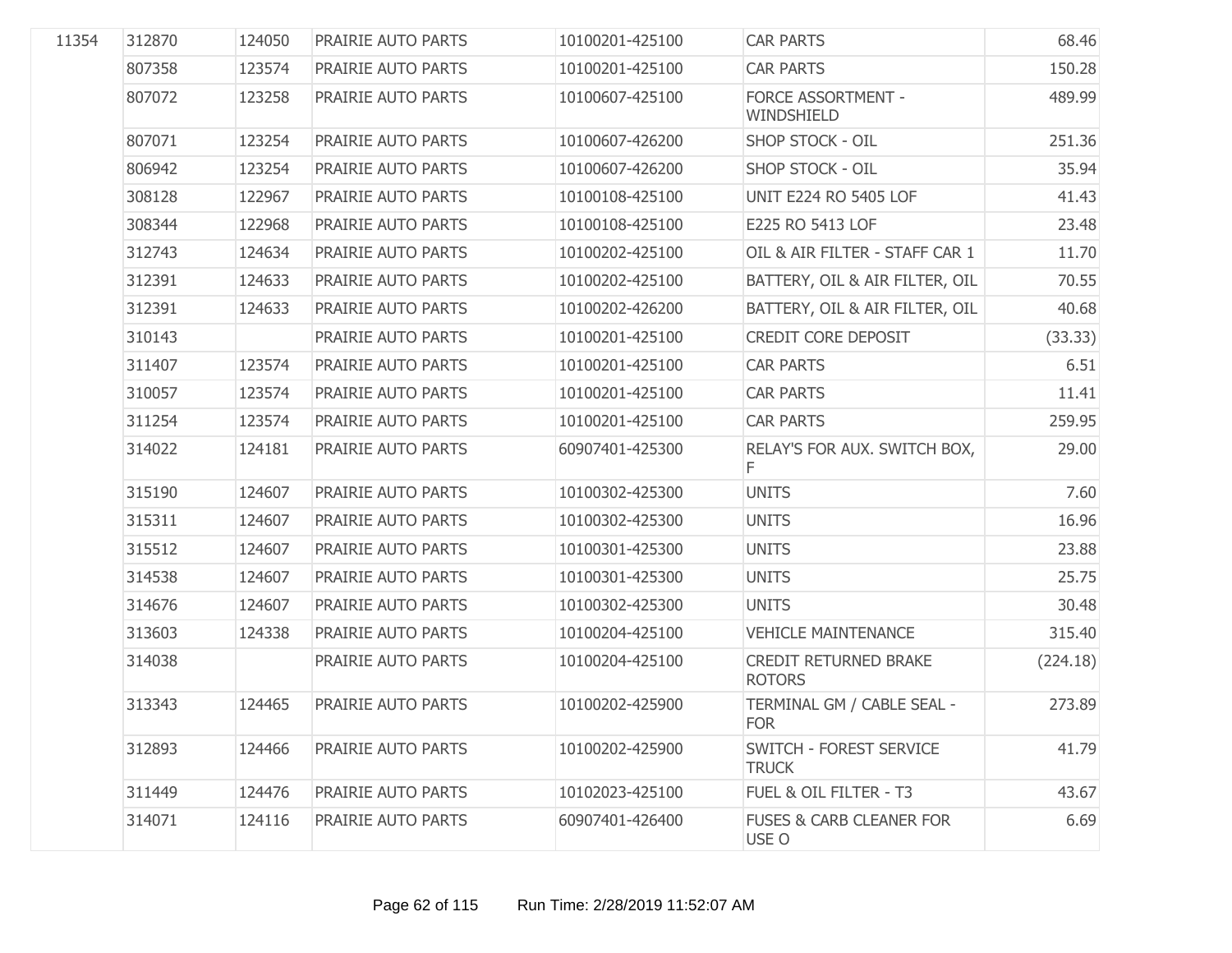| 11354 | 314071 | 124116 | PRAIRIE AUTO PARTS                     | 60907401-426900 | <b>FUSES &amp; CARB CLEANER FOR</b><br>USE O  | 5.29     |
|-------|--------|--------|----------------------------------------|-----------------|-----------------------------------------------|----------|
|       | 309012 | 124396 | PRAIRIE AUTO PARTS                     | 60907401-425300 | REPAIRS TO W811, CRANE<br><b>TRUCK &amp;</b>  | 10.29    |
|       | 809159 | 124396 | PRAIRIE AUTO PARTS                     | 60907401-425300 | REPAIRS TO W811, CRANE<br><b>TRUCK &amp;</b>  | 9.38     |
|       | 809159 | 124396 | PRAIRIE AUTO PARTS                     | 60907401-426400 | REPAIRS TO W811, CRANE<br><b>TRUCK &amp;</b>  | 24.99    |
|       | 312887 | 124477 | PRAIRIE AUTO PARTS                     | 10102027-425100 | OIL & AIR FILTER - BRUSH 7                    | 49.78    |
|       | 312862 | 124107 | PRAIRIE AUTO PARTS                     | 61507102-426200 | DEF FOR NEW PACKER                            | 209.86   |
|       | 808752 | 124331 | PRAIRIE AUTO PARTS                     | 10100607-425100 | BATTERY #503                                  | 129.00   |
|       | 808550 |        | PRAIRIE AUTO PARTS                     | 10100607-425100 | CREDIT CORE DEPOSIT                           | (18.00)  |
|       | 312731 | 124417 | PRAIRIE AUTO PARTS                     | 10100305-426900 | <b>UNITS</b>                                  | 7.48     |
|       | 313061 | 124417 | PRAIRIE AUTO PARTS                     | 10100301-425300 | <b>UNITS</b>                                  | 9.43     |
|       | 314307 | 124417 | PRAIRIE AUTO PARTS                     | 10100302-425300 | <b>UNITS</b>                                  | 13.48    |
|       | 314383 | 124417 | PRAIRIE AUTO PARTS                     | 10100301-425300 | <b>UNITS</b>                                  | 17.44    |
|       | 313548 | 124417 | PRAIRIE AUTO PARTS                     | 10100305-426900 | <b>UNITS</b>                                  | 23.88    |
|       | 310079 | 124396 | PRAIRIE AUTO PARTS                     | 60907401-425300 | REPAIRS TO W811, CRANE<br><b>TRUCK &amp;</b>  | 36.16    |
|       |        |        |                                        |                 | <b>PRAIRIE AUTO PARTS Total:</b>              | 3,703.27 |
| 3742  | 113704 | 122021 | PRESSURE SERVICE INC.                  | 61300664-425300 | FILTER/GASKETS/SCREEN                         | 11.56    |
|       |        |        |                                        |                 | PRESSURE SERVICE INC. Total:                  | 11.56    |
| 3750  | 64537  | 124080 | PRINT MARK-ET                          | 60407071-426100 | RECEIVED STAMP FOR INVOICES                   | 37.98    |
|       | 64537  | 124080 | PRINT MARK-ET                          | 60907401-426100 | RECEIVED STAMP FOR INVOICES                   | 37.97    |
|       |        |        |                                        |                 | <b>PRINT MARK-ET Total:</b>                   | 75.95    |
| 6215  | 4174   | 124462 | PROFESSIONAL METAL WORKS<br><b>LLC</b> | 60207014-426900 | LIGHT BAR, GRILL & TAILGATE<br><b>ST</b>      | 1,296.00 |
|       | 4178   | 124462 | PROFESSIONAL METAL WORKS<br>LLC        | 60207014-426900 | LIGHT BAR, GRILL & TAILGATE<br><b>ST</b>      | 997.00   |
|       |        |        |                                        |                 | PROFESSIONAL METAL WORKS<br><b>LLC Total:</b> | 2,293.00 |
| 11971 | 239239 |        | PRO-MARK SERVICES INC                  | 60207014-453000 |                                               | 13.99    |
|       |        |        |                                        |                 | PRO-MARK SERVICES INC Total:                  | 13.99    |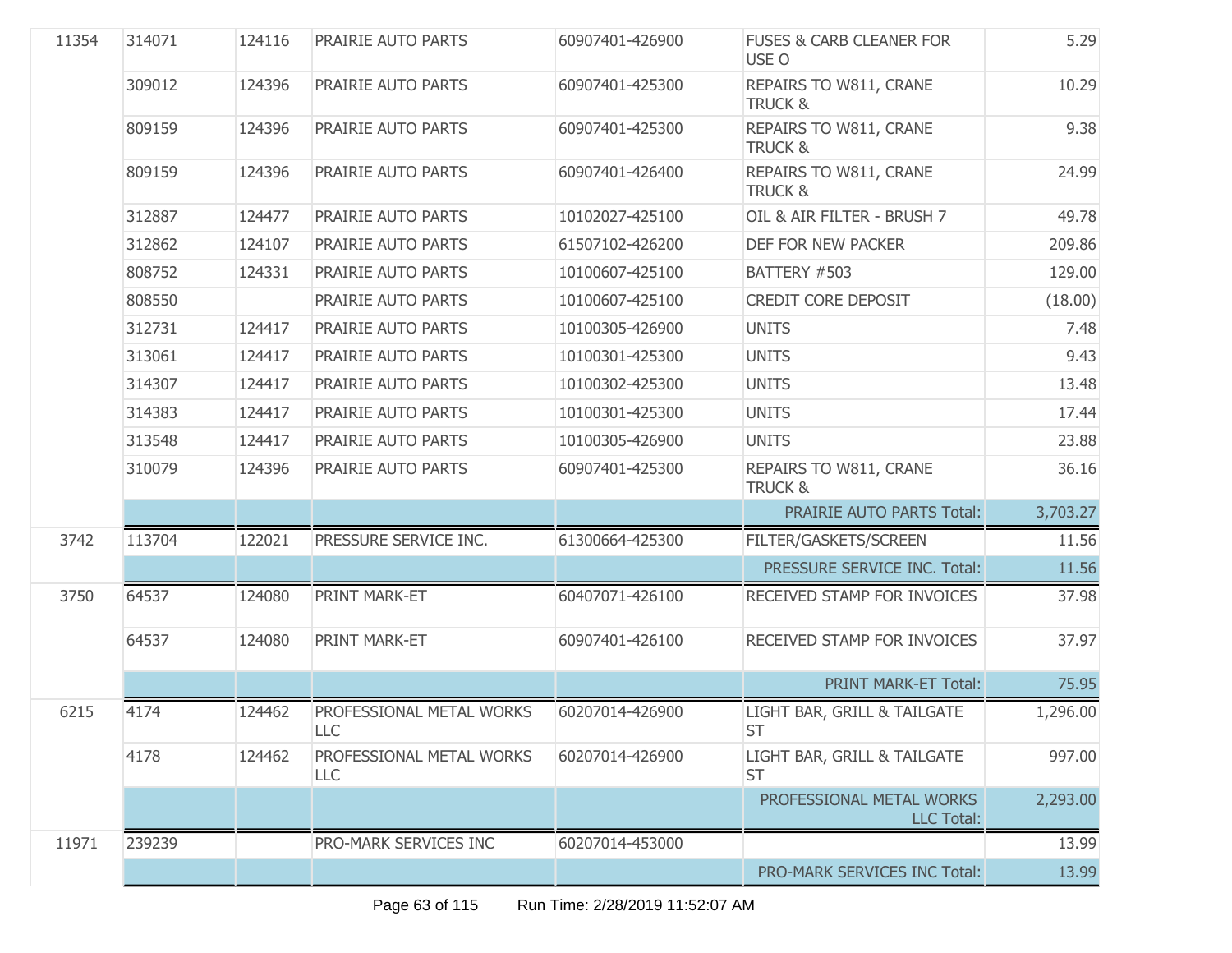| 11984 | 239252  |        | <b>PRO-MARK SERVICES INC</b>              | 60207014-453000 |                                                         | 30.79    |
|-------|---------|--------|-------------------------------------------|-----------------|---------------------------------------------------------|----------|
|       |         |        |                                           |                 | PRO-MARK SERVICES INC Total:                            | 30.79    |
| 11985 | 239253  |        | PRO-MARK SERVICES INC/SPK                 | 60207014-453000 |                                                         | 71.82    |
|       |         |        |                                           |                 | PRO-MARK SERVICES INC/SPK<br>Total:                     | 71.82    |
| 3761  | 342072  | 123641 | PROMOTION REHABILITATION                  | 10100301-422500 | <b>OUTSIDE SERVICES</b>                                 | 60.00    |
|       |         |        |                                           |                 | PROMOTION REHABILITATION<br>Total:                      | 60.00    |
| 7323  | 8312131 | 123335 | PROVANTAGE LLC                            | 60407073-429500 | LAB TRUCK MOBILE ROUTER,<br>#IBR6                       | 46.00    |
|       | 8312629 | 123335 | PROVANTAGE LLC                            | 60407073-429500 | LAB TRUCK MOBILE ROUTER,<br>#IBR6                       | 547.00   |
|       |         |        |                                           |                 | PROVANTAGE LLC<br>Total:                                | 593.00   |
| 7550  | 74648   | 123808 | PSI - DIGITAL IMAGING<br><b>SOLUTIONS</b> | 10100607-422500 | Plotter warranty                                        | 514.00   |
|       | 74648   | 123808 | PSI - DIGITAL IMAGING<br><b>SOLUTIONS</b> | 10100620-422500 | Plotter warranty                                        | 515.00   |
|       |         |        |                                           |                 | <b>PSI - DIGITAL IMAGING</b><br><b>SOLUTIONS Total:</b> | 1,029.00 |
| 3771  | 5847611 | 123692 | PUBLIC SAFETY CENTER                      | 10100201-426900 | <b>RADIO BATTERIES</b>                                  | 315.19   |
|       |         |        |                                           |                 | PUBLIC SAFETY CENTER Total:                             | 315.19   |
| 3782  | 10565   | 123928 | PUTTER'S GOLF CARS INC                    | 61300664-425300 | <b>SPRINGS</b>                                          | 229.01   |
|       |         |        |                                           |                 | PUTTER'S GOLF CARS INC Total:                           | 229.01   |
| 3793  | 4418    | 122906 | <b>QUALITY TRANSMISSION INC</b>           | 61800891-425100 | TRANSMISSION REPAIR - MED1                              | 5,307.77 |
|       | 4462    | 124473 | QUALITY TRANSMISSION INC                  | 10102030-425100 | <b>TRANSMISSION REPAIR -</b><br><b>PREVENTI</b>         | 360.80   |
|       |         |        |                                           |                 | <b>QUALITY TRANSMISSION INC</b><br>Total:               | 5,668.57 |
| 11353 | 4899420 | 124448 | <b>OUILL LLC</b>                          | 61507102-426100 | <b>OFFICE SUPPLIES</b>                                  | 87.94    |
|       | 4943410 | 124447 | <b>QUILL LLC</b>                          | 61507103-426100 | <b>OFFICE SUPPLIES</b>                                  | 16.68    |
|       |         |        |                                           |                 | <b>QUILL LLC Total:</b>                                 | 104.62   |
| 3829  | 612341  | 124072 | RAMKOTA HOTEL                             | 60407072-427000 | <b>HOTEL STAY</b>                                       | 165.00   |
|       | 10132X  | 123434 | RAMKOTA HOTEL                             | 10120109-427000 | MEETING WITH LEGISLATURES -<br>PI                       | 127.00   |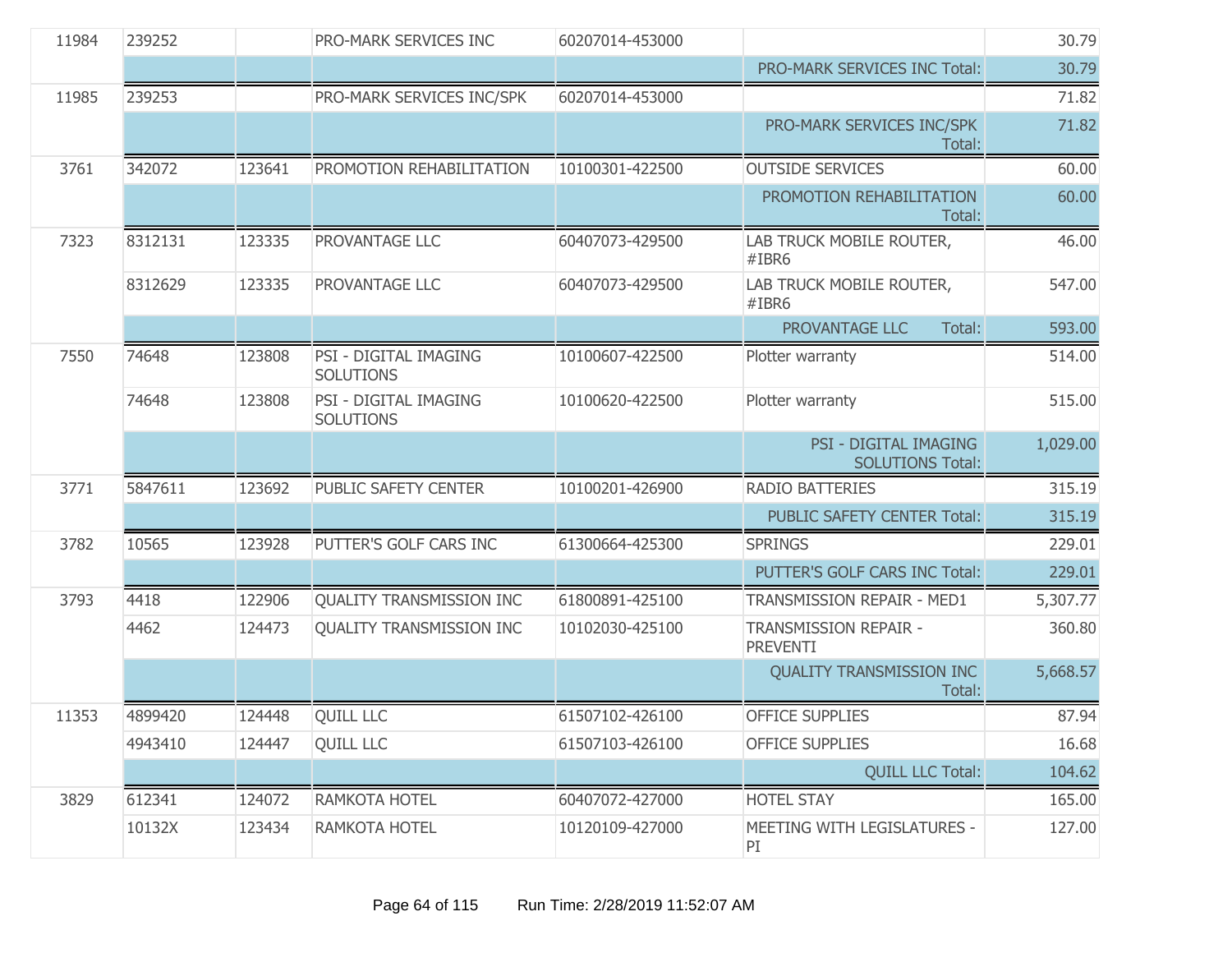| 3829 | 10132W     | 123434 | <b>RAMKOTA HOTEL</b>                    | 10120109-427000 | MEETING WITH LEGISLATURES -<br>PI                    | 127.00   |
|------|------------|--------|-----------------------------------------|-----------------|------------------------------------------------------|----------|
|      |            |        |                                         |                 | <b>RAMKOTA HOTEL Total:</b>                          | 419.00   |
| 3848 | IV00000232 | 123765 | RAPID CITY AREA SCHOOL DIST<br>$51 - 4$ | 10100711-426400 | <b>JANITORIAL SUPPLIES - PAPER</b><br>T <sub>O</sub> | 9.30     |
|      | 3600051193 | 120882 | RAPID CITY AREA SCHOOL DIST<br>$51 - 4$ | 10100607-427000 | CDL TESTING- DENELSBECK,<br>HOLT,                    | 450.00   |
|      | IV00000230 | 123280 | RAPID CITY AREA SCHOOL DIST<br>$51 - 4$ | 10100607-426900 | ICE MELT - WAREHOUSE                                 | 394.55   |
|      | 3600051232 | 124145 | RAPID CITY AREA SCHOOL DIST<br>$51 - 4$ | 10100618-422500 | PROFESSIONAL SERVICES                                | 2.50     |
|      | IV00000233 | 124484 | RAPID CITY AREA SCHOOL DIST<br>$51 - 4$ | 10100202-426400 | <b>DEPARTMENT SUPPLIES</b>                           | 95.93    |
|      | IV00000233 | 124484 | RAPID CITY AREA SCHOOL DIST<br>$51 - 4$ | 10100202-426900 | <b>DEPARTMENT SUPPLIES</b>                           | 20.96    |
|      | IV00000233 | 124484 | RAPID CITY AREA SCHOOL DIST<br>$51 - 4$ | 61800890-426400 | DEPARTMENT SUPPLIES                                  | 47.25    |
|      | IV00000233 | 124484 | RAPID CITY AREA SCHOOL DIST<br>$51 - 4$ | 61800890-426900 | DEPARTMENT SUPPLIES                                  | 10.32    |
|      |            |        |                                         |                 |                                                      |          |
|      |            |        |                                         |                 | RAPID CITY AREA SCHOOL DIST<br>51-4 Total:           | 1,030.81 |
| 3849 | 02/12/19   | 124529 | RAPID CITY ARTS COUNCIL                 | 10106062-426400 | <b>JANITORIAL SUPPLIES</b>                           | 214.82   |
|      | 01/15/19   | 124529 | RAPID CITY ARTS COUNCIL                 | 10106062-426400 | <b>JANITORIAL SUPPLIES</b>                           | 214.82   |
|      | 01/08/19   | 124529 | RAPID CITY ARTS COUNCIL                 | 10106062-426400 | <b>JANITORIAL SUPPLIES</b>                           | 33.83    |
|      | 02/05/19   | 124529 | RAPID CITY ARTS COUNCIL                 | 10106062-426400 | <b>JANITORIAL SUPPLIES</b>                           | 33.83    |
|      | 01/01/19   | 124529 | RAPID CITY ARTS COUNCIL                 | 10106062-426400 | <b>JANITORIAL SUPPLIES</b>                           | 75.23    |
|      | 02/07/19   | 124524 | RAPID CITY ARTS COUNCIL                 | 10106062-422500 | SIDEWALK SNOW REMOVAL                                | 56.25    |
|      | 01/02/19   | 124522 | RAPID CITY ARTS COUNCIL                 | 10106062-422500 | SNOW REMOVAL                                         | 260.00   |
|      | 02/01/19   | 124522 | RAPID CITY ARTS COUNCIL                 | 10106062-422500 | SNOW REMOVAL                                         | 63.90    |
|      | 01/22/19   | 124529 | RAPID CITY ARTS COUNCIL                 | 10106062-426400 | <b>JANITORIAL SUPPLIES</b>                           | 33.83    |
|      | 01/29/19   | 124529 | RAPID CITY ARTS COUNCIL                 | 10106062-426400 | <b>JANITORIAL SUPPLIES</b>                           | 75.23    |
|      | 01/15/2019 | 124525 | RAPID CITY ARTS COUNCIL                 | 10106062-422500 | <b>SALARIES</b>                                      | 953.60   |
|      | 01/22/2019 | 124525 | RAPID CITY ARTS COUNCIL                 | 10106062-422500 | <b>SALARIES</b>                                      | 1,291.85 |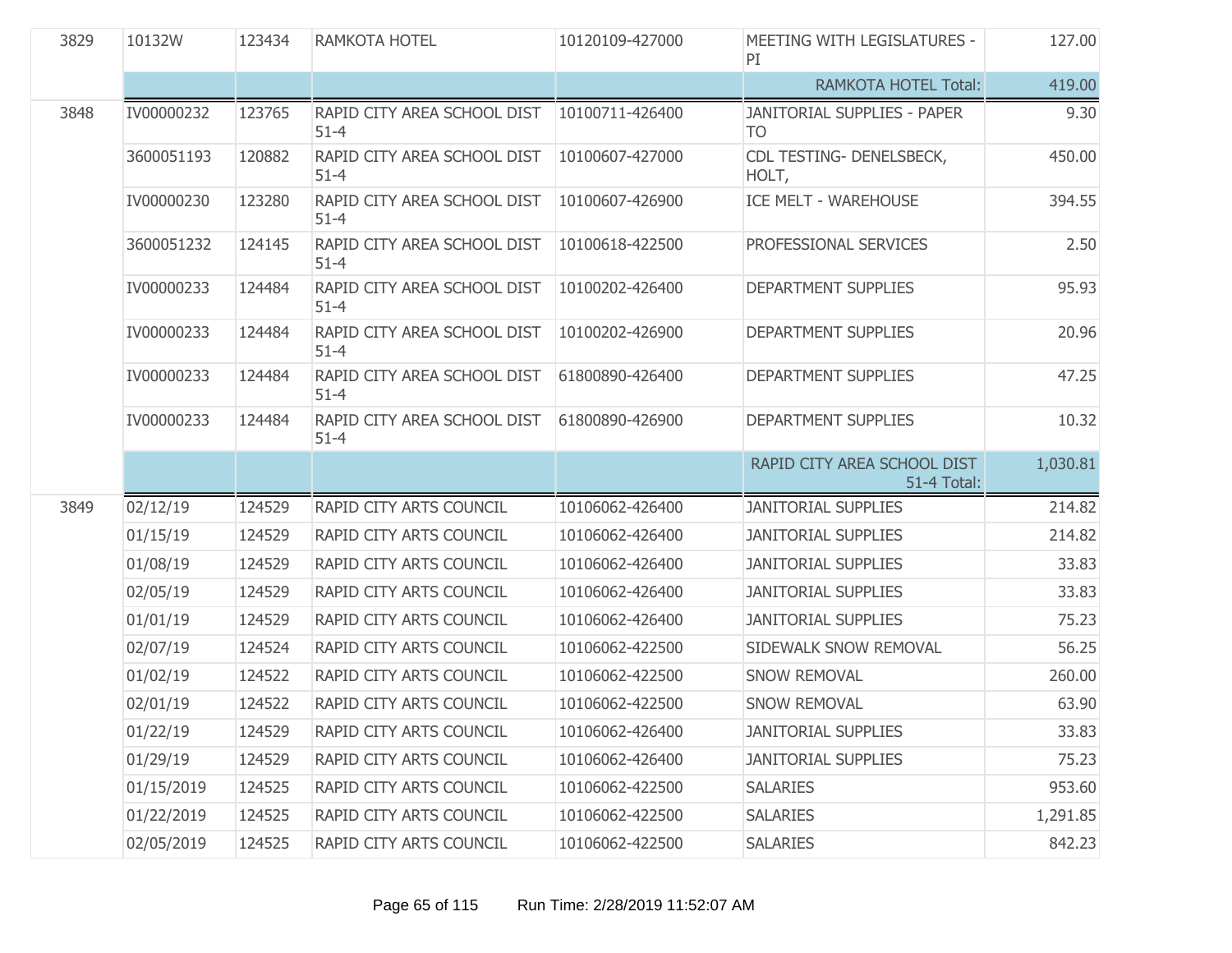| 3849 | 02/19/19 | 124525 | RAPID CITY ARTS COUNCIL                    | 10106062-422500 | <b>SALARIES</b>                          | 820.33   |
|------|----------|--------|--------------------------------------------|-----------------|------------------------------------------|----------|
|      |          |        |                                            |                 | RAPID CITY ARTS COUNCIL<br>Total:        | 4,969.75 |
| 3863 | 21105868 | 123584 | RAPID CITY JOURNAL -<br><b>ADVERTISING</b> | 10106021-423000 | <b>PUBLISHING</b>                        | 26.89    |
|      | 21105866 | 123584 | RAPID CITY JOURNAL -<br><b>ADVERTISING</b> | 10106021-423000 | <b>PUBLISHING</b>                        | 25.96    |
|      | 21105864 | 123584 | RAPID CITY JOURNAL -<br><b>ADVERTISING</b> | 10106021-423000 | <b>PUBLISHING</b>                        | 26.89    |
|      | 21105869 | 123584 | RAPID CITY JOURNAL -<br><b>ADVERTISING</b> | 10106021-423000 | <b>PUBLISHING</b>                        | 25.96    |
|      | 21106346 | 123584 | RAPID CITY JOURNAL -<br><b>ADVERTISING</b> | 10106021-423000 | <b>PUBLISHING</b>                        | 1,096.42 |
|      | 21105383 | 123584 | RAPID CITY JOURNAL -<br><b>ADVERTISING</b> | 10106021-423000 | <b>PUBLISHING</b>                        | 25.03    |
|      | 21106788 | 124185 | RAPID CITY JOURNAL -<br><b>ADVERTISING</b> | 10106021-423000 | <b>PUBLISHING</b>                        | 21.33    |
|      | 21106464 | 124306 | RAPID CITY JOURNAL -<br><b>ADVERTISING</b> | 10100706-423000 | LEGAL AD, FEB EPC MEETING                | 32.45    |
|      | 21106289 | 123632 | RAPID CITY JOURNAL -<br><b>ADVERTISING</b> | 61507103-423000 | SWOI AD                                  | 706.35   |
|      | 21106955 | 124185 | RAPID CITY JOURNAL -<br><b>ADVERTISING</b> | 10106021-423000 | <b>PUBLISHING</b>                        | 38.94    |
|      | 21107121 | 124185 | RAPID CITY JOURNAL -<br><b>ADVERTISING</b> | 10106021-423000 | <b>PUBLISHING</b>                        | 467.31   |
|      | 21106957 | 124185 | RAPID CITY JOURNAL -<br><b>ADVERTISING</b> | 10106021-423000 | <b>PUBLISHING</b>                        | 1,834.00 |
|      | 21106953 | 124185 | RAPID CITY JOURNAL -<br><b>ADVERTISING</b> | 10106021-423000 | <b>PUBLISHING</b>                        | 40.33    |
|      | 21106954 | 124185 | RAPID CITY JOURNAL -<br><b>ADVERTISING</b> | 10106021-423000 | <b>PUBLISHING</b>                        | 25.96    |
|      | 21105384 | 123584 | RAPID CITY JOURNAL -<br><b>ADVERTISING</b> | 10106021-423000 | <b>PUBLISHING</b>                        | 26.89    |
|      | 21105863 | 123584 | RAPID CITY JOURNAL -<br><b>ADVERTISING</b> | 10106021-423000 | <b>PUBLISHING</b>                        | 23.18    |
|      | 21104910 | 123909 | RAPID CITY JOURNAL -<br><b>ADVERTISING</b> | 10100706-423000 | DISPLAY AD, SECTION 5310<br><b>APPLI</b> | 201.22   |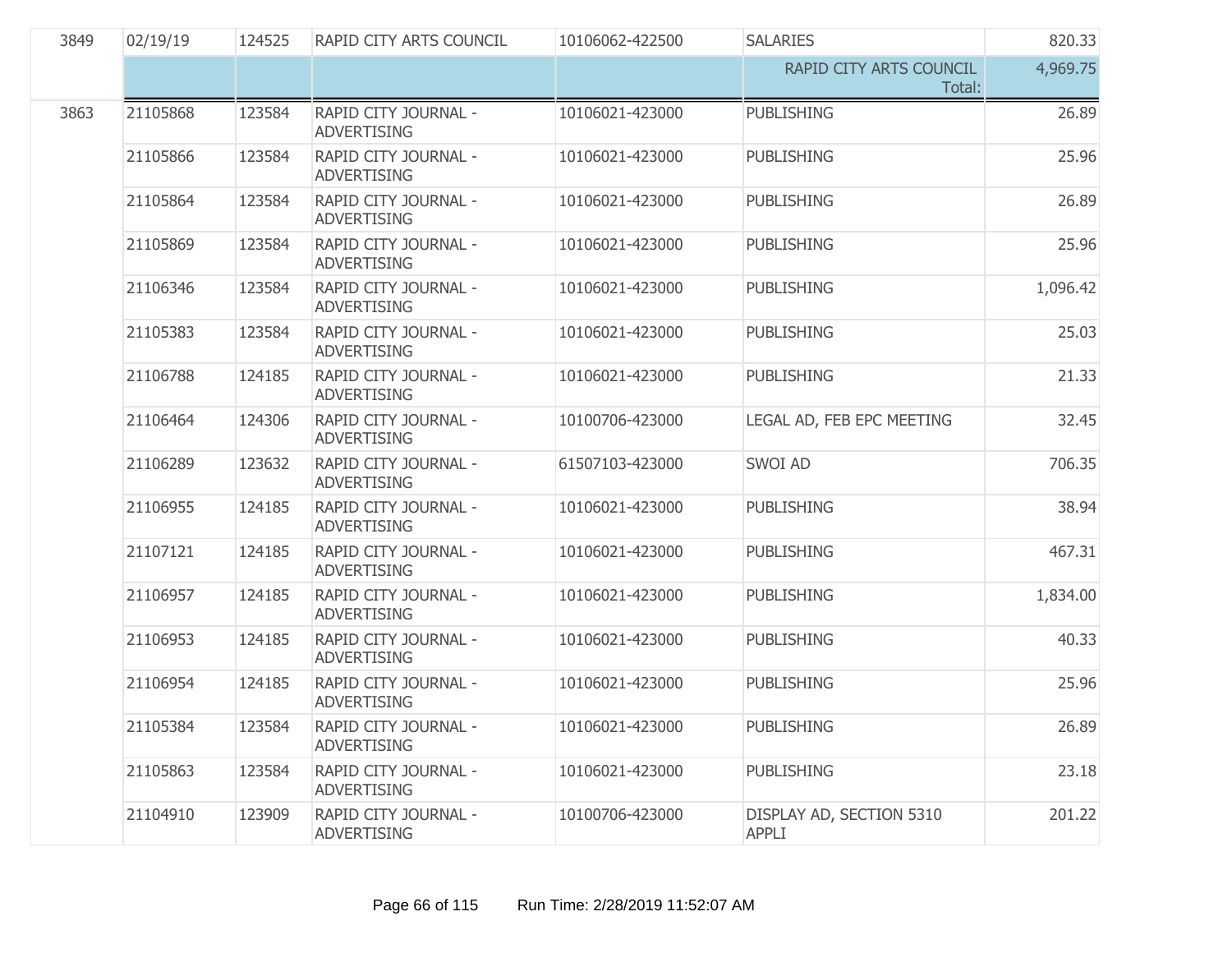| 3863 | 21105661    | 123776 | RAPID CITY JOURNAL -<br><b>ADVERTISING</b>    | 10100204-423000 | <b>LEGAL AD</b>                                   | 31.99    |
|------|-------------|--------|-----------------------------------------------|-----------------|---------------------------------------------------|----------|
|      | 21105660    | 123772 | RAPID CITY JOURNAL -<br><b>ADVERTISING</b>    | 10100204-423000 | <b>LEGAL AD</b>                                   | 42.65    |
|      | 21106239    | 123771 | RAPID CITY JOURNAL -<br><b>ADVERTISING</b>    | 10100204-423000 | <b>LEGAL AD</b>                                   | 34.77    |
|      |             |        |                                               |                 | RAPID CITY JOURNAL -<br><b>ADVERTISING Total:</b> | 4,754.52 |
| 3886 | 0048174     | 123682 | RAPID DIESEL INC                              | 61207101-426200 | <b>ULTRAGARD</b>                                  | 131.76   |
|      |             |        |                                               |                 | <b>RAPID DIESEL INC Total:</b>                    | 131.76   |
| 3938 | P56352      | 123809 | RDO EQUIPMENT CO                              | 10100301-425300 | <b>UNIT S031</b>                                  | 17.26    |
|      | W22578      | 124160 | RDO EQUIPMENT CO                              | 61507102-425300 | <b>CONTROL RPR</b>                                | 495.00   |
|      |             |        |                                               |                 | RDO EQUIPMENT CO Total:                           | 512.26   |
| 3950 | 034350      | 123790 | RECORD STORAGE SOLUTIONS<br><b>INC</b>        | 10100204-424200 | <b>RECORD STORAGE</b>                             | 314.49   |
|      | 034351      | 123792 | RECORD STORAGE SOLUTIONS<br><b>INC</b>        | 10100106-426100 | Monthly file storage                              | 25.00    |
|      | 034369      | 123691 | RECORD STORAGE SOLUTIONS<br><b>INC</b>        | 10106022-422500 | <b>RECORD STORAGE</b>                             | 79.11    |
|      | 034370      | 123812 | RECORD STORAGE SOLUTIONS<br><b>INC</b>        | 10100111-422500 | Record Storage Solution                           | 25.95    |
|      | 034357      | 124299 | <b>RECORD STORAGE SOLUTIONS</b><br><b>INC</b> | 61800890-422500 | <b>COLD STORAGE - EMS BILLING</b>                 | 70.06    |
|      |             |        |                                               |                 | RECORD STORAGE SOLUTIONS<br><b>INC Total:</b>     | 514.61   |
| 3958 | 915-1-78025 | 124023 | RED WING SHOE STORE                           | 10100305-426300 | SAFETY CLOTHING                                   | 169.99   |
|      | 915-1-77345 | 123929 | RED WING SHOE STORE                           | 61300664-426300 | STEELE TOE BOOTS FOR KEVIN<br>MIT                 | 169.99   |
|      | 915-1-77910 | 123890 | RED WING SHOE STORE                           | 10100301-426300 | <b>SAFETY CLOTHING</b>                            | 123.24   |
|      | 915-1-77961 | 123889 | RED WING SHOE STORE                           | 10100301-426300 | <b>SAFETY CLOTHING</b>                            | 131.74   |
|      | 915-1-77684 | 123640 | RED WING SHOE STORE                           | 10100305-426300 | <b>SAFETY CLOTHING</b>                            | 152.99   |
|      | 915-1-77605 | 123671 | RED WING SHOE STORE                           | 10100607-426300 | WORK BOOTS - PREBLE, J                            | 157.24   |
|      | 915-1-77679 | 123457 | RED WING SHOE STORE                           | 10100401-426300 | <b>SAFETY CLOTHING</b>                            | 169.99   |
|      | 915-1-77686 | 123536 | RED WING SHOE STORE                           | 60207011-426300 | SAFETY FOOTWEAR DAVID<br><b>HANSON</b>            | 182.74   |
|      | 915-1-77724 | 123542 | RED WING SHOE STORE                           | 61207101-426300 | SOLANO SAFETY BOOTS                               | 216.74   |

Page 67 of 115 Run Time: 2/28/2019 11:52:07 AM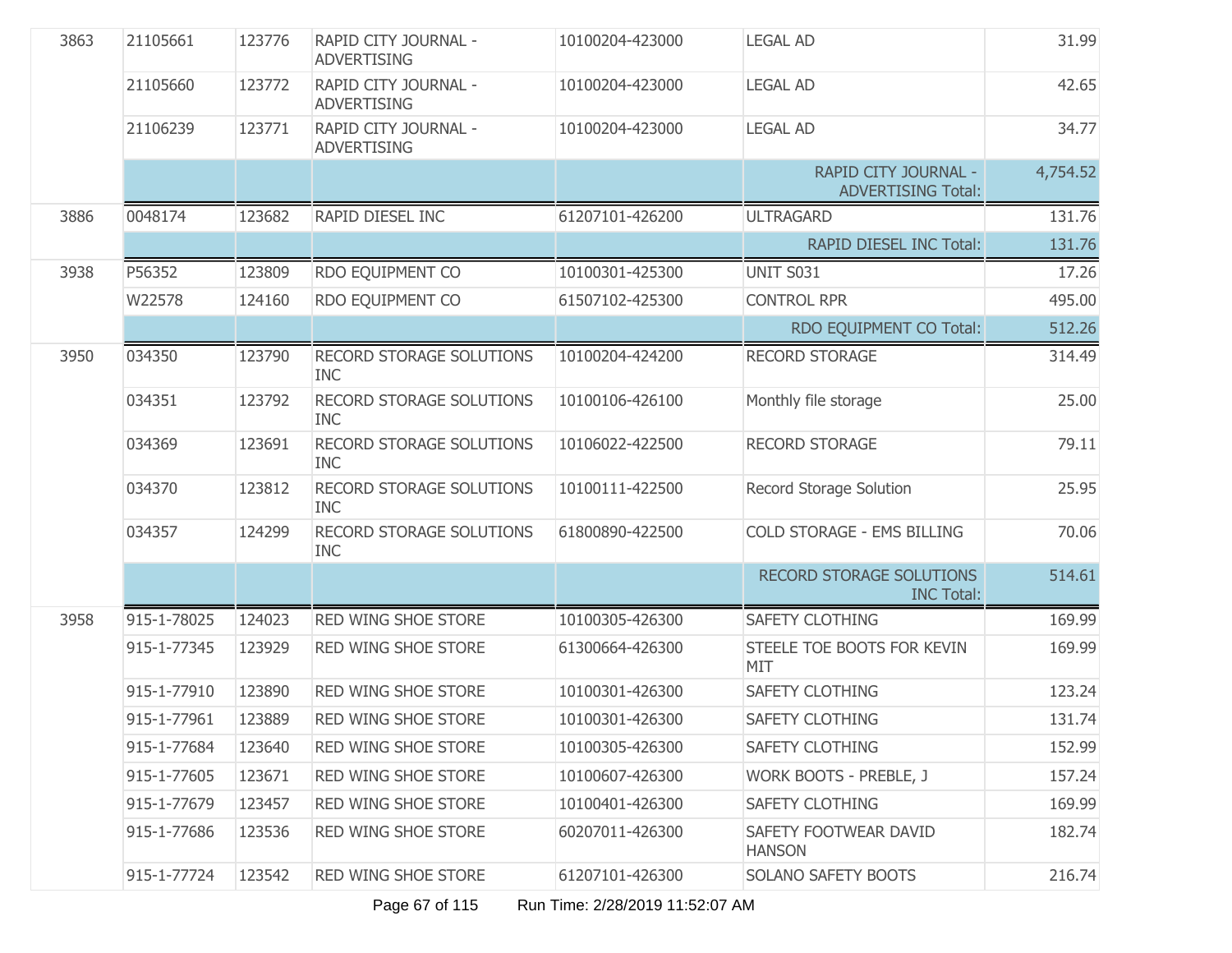| 3958  | 915-1-77449 | 123255 | <b>RED WING SHOE STORE</b>                            | 10100607-426300 | WORK BOOTS - GALYEN, C                                        | 123.24   |
|-------|-------------|--------|-------------------------------------------------------|-----------------|---------------------------------------------------------------|----------|
|       | 915-1-77448 | 123255 | RED WING SHOE STORE                                   | 10100607-426300 | WORK BOOTS - GALYEN, C                                        | 225.24   |
|       | 915-1-77346 | 123255 | RED WING SHOE STORE                                   | 10100607-426300 | WORK BOOTS - GALYEN, C                                        | 169.99   |
|       |             |        |                                                       |                 | RED WING SHOE STORE Total:                                    | 1,993.13 |
| 3967  | 1206.0000   | 124665 | REGIONAL HEALTH                                       | 61800890-426100 | <b>AHA CARDS</b>                                              | 63.00    |
|       |             |        |                                                       |                 | <b>REGIONAL HEALTH Total:</b>                                 | 63.00    |
| 4029  | 8891        | 124458 | RHINO LININGS OF WESTERN<br><b>SOUTH DAKOTA</b>       | 60407071-422500 | RHINO LINESD BUMPER OF<br>W863, T                             | 350.00   |
|       |             |        |                                                       |                 | <b>RHINO LININGS OF WESTERN</b><br><b>SOUTH DAKOTA Total:</b> | 350.00   |
| 11941 | 12/11/18    | 123563 | <b>RICH BRAUNSTEIN</b>                                | 10120105-426300 | COMMUNITY MEETINGS - FOOD<br>1/15                             | 39.97    |
|       | 01/15/19    | 123563 | <b>RICH BRAUNSTEIN</b>                                | 10120105-426300 | <b>COMMUNITY MEETINGS - FOOD</b><br>1/15                      | 151.09   |
|       |             |        |                                                       |                 | <b>RICH BRAUNSTEIN Total:</b>                                 | 191.06   |
| 4040  | 5055831837  | 124423 | <b>RICOH USA</b>                                      | 10100305-426100 | <b>OFFICE SUPPLIES</b>                                        | 9.97     |
|       | 101701622   | 123849 | <b>RICOH USA</b>                                      | 10106021-425300 | FEB19 COPIER                                                  | 79.29    |
|       | 101701622   | 123849 | <b>RICOH USA</b>                                      | 10106022-425300 | FEB19 COPIER                                                  | 120.34   |
|       | 101701622   | 123849 | <b>RICOH USA</b>                                      | 10106023-425300 | FEB19 COPIER                                                  | 123.98   |
|       | 101701622   | 123849 | <b>RICOH USA</b>                                      | 10106026-425300 | <b>FEB19 COPIER</b>                                           | 4.90     |
|       |             |        |                                                       |                 | <b>RICOH USA Total:</b>                                       | 338.48   |
| 8951  | 1887        | 124518 | RMS SCREEN PRINTING &<br><b>EMBROIDERY</b>            | 60407071-426300 | EMBROIDER NAME & LOGO ON<br><b>EMPLO</b>                      | 14.00    |
|       | 1881        | 124637 | <b>RMS SCREEN PRINTING &amp;</b><br><b>EMBROIDERY</b> | 10100202-426300 | <b>EMBROIDERY ON POLOS -</b><br><b>BUSSELL</b>                | 19.50    |
|       |             |        |                                                       |                 | RMS SCREEN PRINTING &<br><b>EMBROIDERY Total:</b>             | 33.50    |
| 4061  | 18826       | 124114 | ROBERT SHARP & ASSOCIATES                             | 10100618-422500 | PROFESIONAL SEVICES                                           | 127.00   |
|       | 18825       | 124114 | <b>ROBERT SHARP &amp; ASSOCIATES</b>                  | 10100618-422500 | PROFESIONAL SEVICES                                           | 30.00    |
|       |             |        |                                                       |                 | <b>ROBERT SHARP &amp; ASSOCIATES</b><br>Total:                | 157.00   |
| 11369 | 01/03-04/19 | 122300 | <b>ROGER OLSEN</b>                                    | 10100108-427000 | R OLSEN MILEAGE 2019 DAPA                                     | 38.64    |
|       |             |        |                                                       |                 | <b>ROGER OLSEN Total:</b>                                     | 38.64    |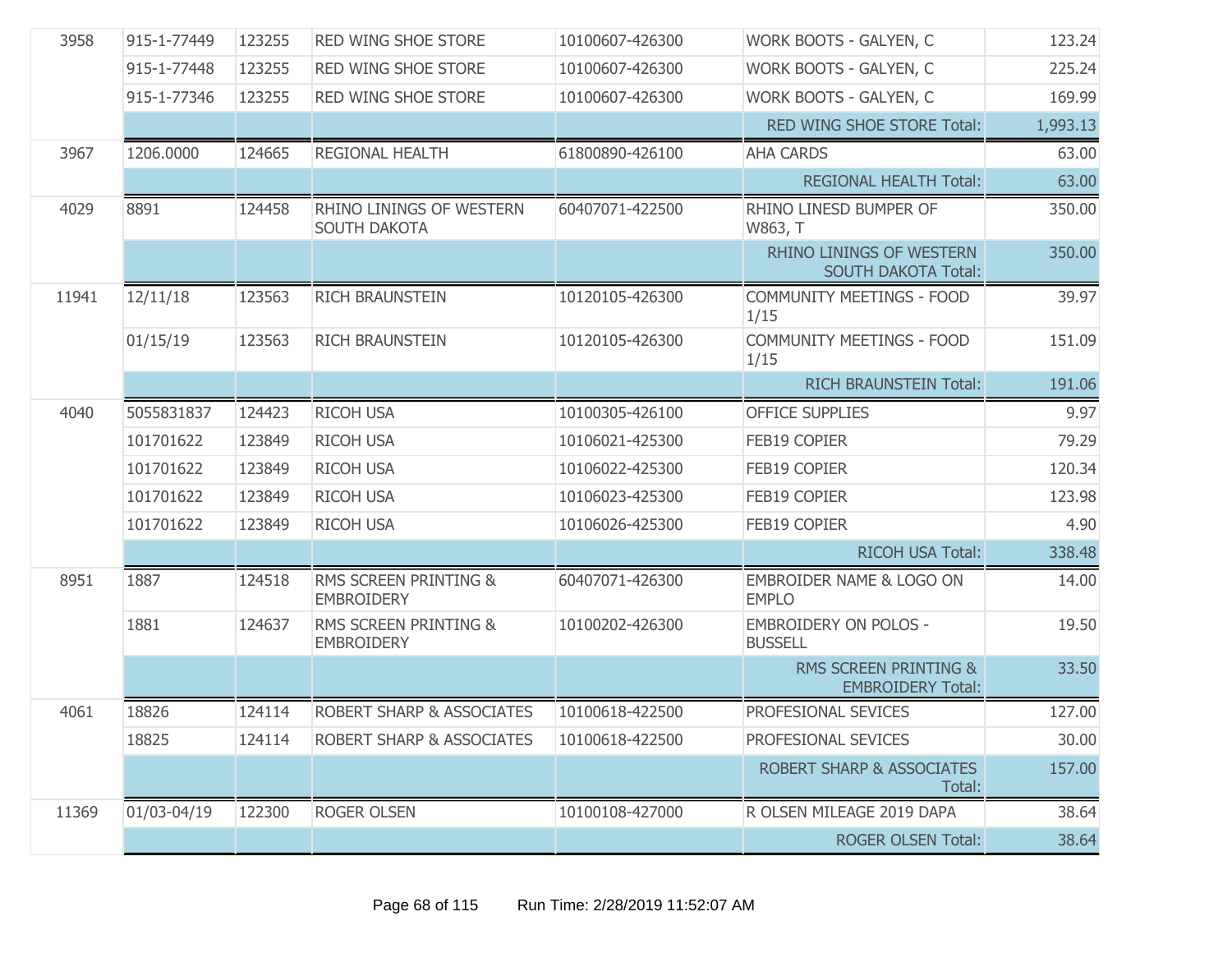| 11954 | 239217  |        | ROHL, ROBBIE               | 60207014-453000 |                                              | 23.34  |
|-------|---------|--------|----------------------------|-----------------|----------------------------------------------|--------|
|       |         |        |                            |                 | ROHL, ROBBIE Total:                          | 23.34  |
| 4125  | 5167648 | 124182 | RUNNINGS SUPPLY INC        | 60907401-426900 | WIRE FOR INSTALLING LIGHTS<br>ON             | 29.99  |
|       | 5162769 | 124068 | RUNNINGS SUPPLY INC        | 60907401-426500 | HOLE SAW & FILES-EPOXY,<br><b>PUTTY</b>      | 7.19   |
|       | 5162769 | 124068 | RUNNINGS SUPPLY INC        | 60907401-426900 | HOLE SAW & FILES-EPOXY,<br><b>PUTTY</b>      | 4.99   |
|       | 5162768 | 124071 | RUNNINGS SUPPLY INC        | 60407071-426300 | <b>EMPLOYEE WORK COAT</b>                    | 120.00 |
|       | 5163700 | 124082 | RUNNINGS SUPPLY INC        | 60907401-425100 | WIRE & BOLTS FOR LIGHTS ON<br><b>W86</b>     | 31.17  |
|       | 5162161 | 123583 | RUNNINGS SUPPLY INC        | 60907401-426300 | <b>EMPLOYEE COVERALLS</b>                    | 69.99  |
|       | 5167785 | 124360 | RUNNINGS SUPPLY INC        | 10100202-426400 | DEPARTMENT SUPPLIES                          | 30.47  |
|       | 5167785 | 124360 | RUNNINGS SUPPLY INC        | 61800890-426400 | DEPARTMENT SUPPLIES                          | 15.01  |
|       | 5167192 | 123933 | RUNNINGS SUPPLY INC        | 10100607-426300 | WORK BOOTS - RAUE, R                         | 209.99 |
|       | 5161624 | 123829 | RUNNINGS SUPPLY INC        | 10100603-426900 | PEG BOARD                                    | 65.81  |
|       | 5161845 | 123781 | RUNNINGS SUPPLY INC        | 10100612-426300 | BIBERALL DUCK QUILT LND FOR<br>А.            | 119.99 |
|       | 5165211 | 123891 | RUNNINGS SUPPLY INC        | 10100305-426300 | <b>SAFETY CLOTHING</b>                       | 129.99 |
|       | 5162143 | 123582 | RUNNINGS SUPPLY INC        | 60907401-426900 | EXTENSION CORDS, POWER<br><b>BLOCK C</b>     | 49.29  |
|       | 5163100 | 124068 | RUNNINGS SUPPLY INC        | 60907401-426500 | HOLE SAW & FILES-EPOXY,<br><b>PUTTY</b>      | 31.92  |
|       | 5169345 | 124421 | RUNNINGS SUPPLY INC        | 60907401-426200 | OIL, SILICONE, BOLT FOR<br><b>MAINTE</b>     | 4.99   |
|       | 5169345 | 124421 | <b>RUNNINGS SUPPLY INC</b> | 60907401-426900 | OIL, SILICONE, BOLT FOR<br><b>MAINTE</b>     | 3.81   |
|       | 5169264 | 124398 | RUNNINGS SUPPLY INC        | 60907401-426500 | <b>EXTENSION CORD &amp; REEL FOR</b><br>W861 | 52.98  |
|       | 5170074 | 124426 | RUNNINGS SUPPLY INC        | 60407071-425500 | DRAIN PLUG FOR REPAIR AT<br><b>PERD</b>      | 8.98   |
|       | 5157278 | 124058 | RUNNINGS SUPPLY INC        | 60407072-426400 | TOOL: IMPACT WRENCH,<br>SOCKET, G            | 3.58   |
|       | 5157278 | 124058 | RUNNINGS SUPPLY INC        | 60407072-426500 | TOOL: IMPACT WRENCH,<br>SOCKET, G            | 163.98 |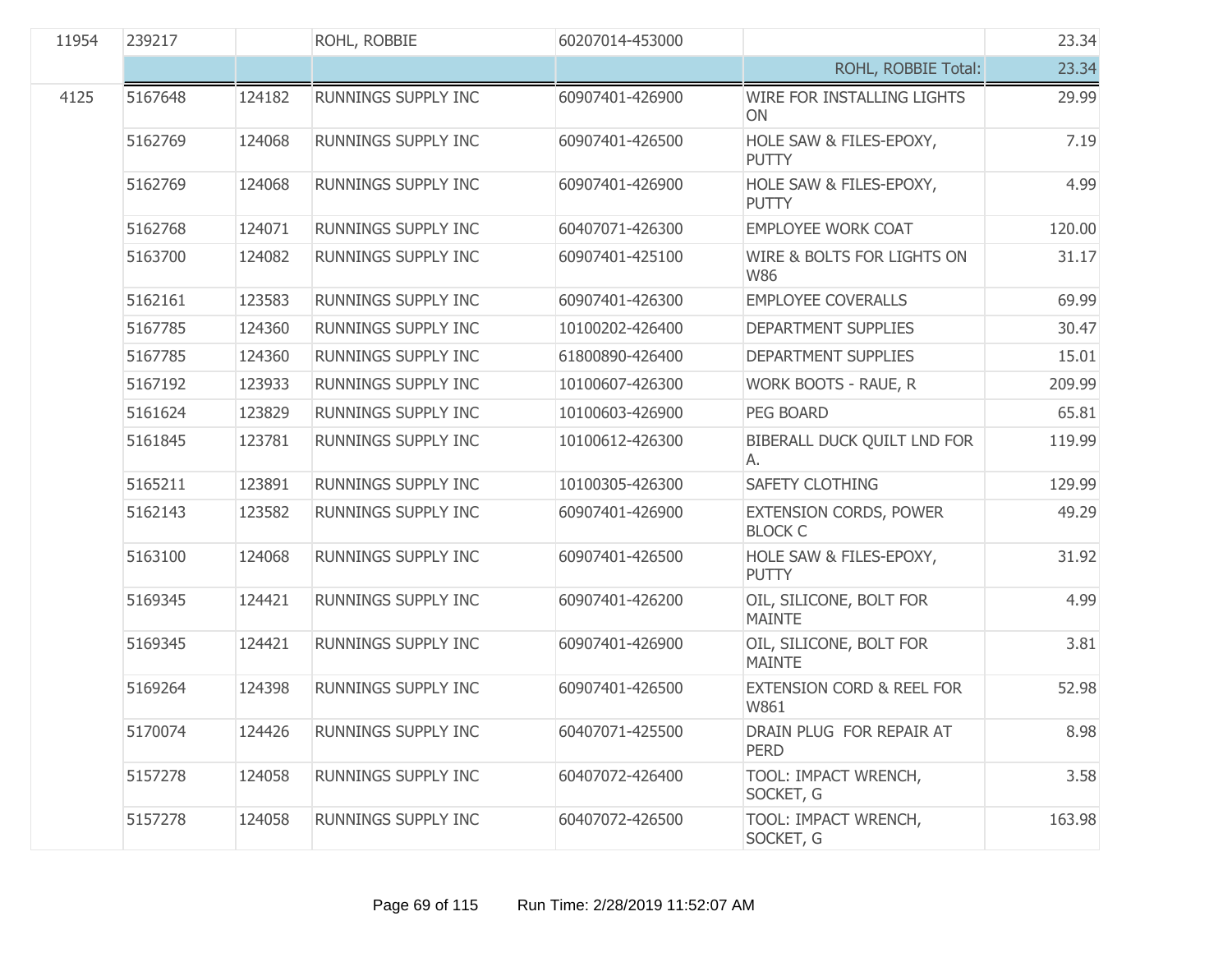| 4125  | 5168459               | 124384 | RUNNINGS SUPPLY INC                    | 60407073-426300 | UNIFORM, OUTERWEAR                       | 59.99    |
|-------|-----------------------|--------|----------------------------------------|-----------------|------------------------------------------|----------|
|       | 5161309               | 123509 | RUNNINGS SUPPLY INC                    | 60207012-426300 | NICK GOLDSBERRY COVERALLS                | 39.99    |
|       |                       |        |                                        |                 | <b>RUNNINGS SUPPLY INC Total:</b>        | 1,254.10 |
| 4182  | 001173                | 124493 | <b>SAM'S CLUB</b>                      | 10102025-426400 | MOP COMBO - ST5                          | 10.69    |
|       | 001173                | 124493 | <b>SAM'S CLUB</b>                      | 61800895-426400 | MOP COMBO - ST5                          | 5.27     |
|       |                       |        |                                        |                 | <b>SAM'S CLUB Total:</b>                 | 15.96    |
| 4189  | 11445                 | 123843 | <b>SAND SCRIPTS</b>                    | 10100603-426900 | MEDAL INSERTS FOR GOLD<br><b>RUSH CO</b> | 262.69   |
|       |                       |        |                                        |                 | <b>SAND SCRIPTS Total:</b>               | 262.69   |
| 7542  | 01/04/19              | 122297 | <b>SARA ODDEN</b>                      | 10100108-427000 | S ODDEN MILEAGE 2019 DAPA                | 19.32    |
|       |                       |        |                                        |                 | <b>SARA ODDEN Total:</b>                 | 19.32    |
| 9269  | 39                    | 123443 | SARGENT GARAGE                         | 10100201-425100 | DOOR PANEL INSTALL UNIT 150              | 650.00   |
|       | 40                    | 124037 | SARGENT GARAGE                         | 10100201-425100 | <b>DOOR PANEL INSTALL</b>                | 650.00   |
|       | 41                    | 124037 | SARGENT GARAGE                         | 10100201-425100 | <b>DOOR PANEL INSTALL</b>                | 650.00   |
|       | 42                    | 124037 | SARGENT GARAGE                         | 10100201-425100 | <b>DOOR PANEL INSTALL</b>                | 650.00   |
|       |                       |        |                                        |                 | <b>SARGENT GARAGE Total:</b>             | 2,600.00 |
| 4215  | 12051                 | 123256 | <b>SCHEELS ALL SPORTS</b>              | 10100607-462100 | AMMO - DEER PROGRAM                      | 65.97    |
|       |                       |        |                                        |                 | <b>SCHEELS ALL SPORTS Total:</b>         | 65.97    |
| 12000 | $01/30 -$<br>02/13/19 | 124438 | <b>SEAN BIERI</b>                      | 10100108-427000 | REIMB S BIERI TRAIN EXP SD<br><b>DOT</b> | 208.00   |
|       |                       |        |                                        |                 | <b>SEAN BIERI Total:</b>                 | 208.00   |
| 9530  | 42082                 | 124292 | <b>SELECT TECH</b>                     | 61800891-425100 | PADDLE HANDLE - MED1                     | 105.38   |
|       |                       |        |                                        |                 | <b>SELECT TECH Total:</b>                | 105.38   |
| 11969 | 239236                |        | SENNE, JEFFREY                         | 60207014-453000 |                                          | 57.08    |
|       |                       |        |                                        |                 | SENNE, JEFFREY Total:                    | 57.08    |
| 4330  | 0148462               | 123548 | SERVALL UNIFORM/LINEN CO<br><b>INC</b> | 61207101-426300 | COVERALL LAUNDRY SERVICE                 | 31.42    |
|       | 0150005               | 124379 | SERVALL UNIFORM/LINEN CO<br><b>INC</b> | 10100202-426400 | <b>LINEN SERVICE</b>                     | 17.53    |
|       | 0150005               | 124379 | SERVALL UNIFORM/LINEN CO<br><b>INC</b> | 61800890-426400 | <b>LINEN SERVICE</b>                     | 35.58    |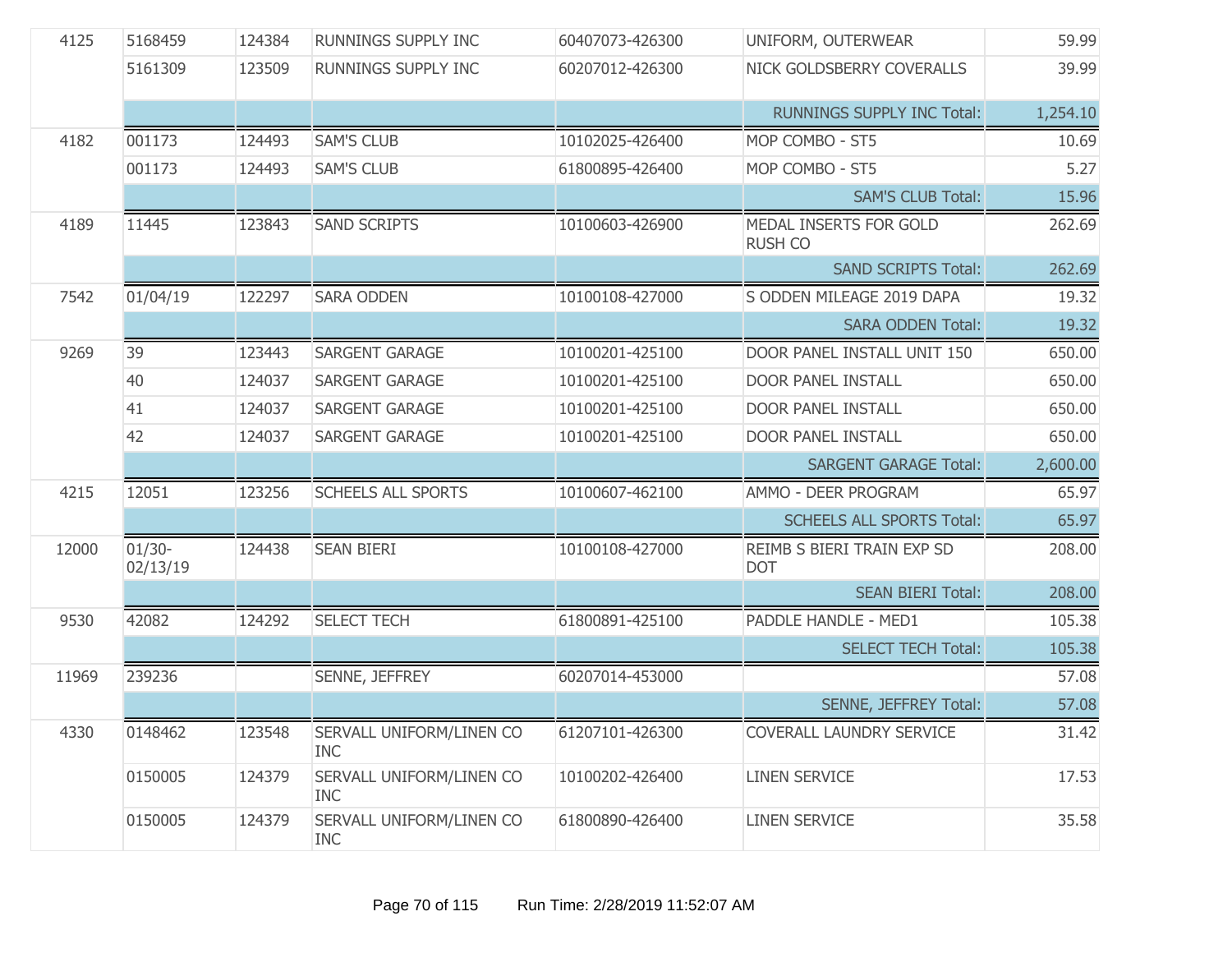| 4330 | 0153312   | 124380 | SERVALL UNIFORM/LINEN CO<br><b>INC</b>     | 10100202-426400 | <b>LINEN SERVICE</b>                          | 53.34  |
|------|-----------|--------|--------------------------------------------|-----------------|-----------------------------------------------|--------|
|      | 0153312   | 124380 | SERVALL UNIFORM/LINEN CO<br><b>INC</b>     | 61800890-426400 | <b>LINEN SERVICE</b>                          | 108.29 |
|      | 0150015   | 124110 | SERVALL UNIFORM/LINEN CO<br><b>INC</b>     | 10100618-422500 | PROFESSIONAL SERVICES                         | 47.65  |
|      | S0148618  | 124110 | SERVALL UNIFORM/LINEN CO<br><b>INC</b>     | 10100618-426400 | PROFESSIONAL SERVICES                         | 223.43 |
|      | 0154361   | 124430 | SERVALL UNIFORM/LINEN CO<br><b>INC</b>     | 60407072-426400 | 2/15/2019: MATS, MOPS, SHOP<br>TO.            | 70.41  |
|      | 0151479   | 124157 | SERVALL UNIFORM/LINEN CO<br><b>INC</b>     | 61507103-426300 | <b>COVERALL LAUNDRY</b>                       | 31.42  |
|      | 0154320   | 124452 | SERVALL UNIFORM/LINEN CO<br><b>INC</b>     | 61507103-426300 | COVERALL LAUNDRY SERVICE                      | 31.42  |
|      | 0152353   | 124304 | SERVALL UNIFORM/LINEN CO<br><b>INC</b>     | 10100711-426400 | RUGS FOR OFFICE 02/12/2019                    | 22.65  |
|      | 0154869   | 124530 | SERVALL UNIFORM/LINEN CO<br><b>INC</b>     | 60207011-426400 | MATS, MOPS 021819                             | 37.18  |
|      | 0155373   | 124686 | SERVALL UNIFORM/LINEN CO<br><b>INC</b>     | 10106062-426400 | <b>JANITORIAL SUPPLIES</b>                    | 33.83  |
|      |           |        |                                            |                 | SERVALL UNIFORM/LINEN CO<br><b>INC Total:</b> | 744.15 |
| 4359 | 0911-5    | 124381 | SHERWIN-WILLIAMS COMPANY                   | 10102022-425200 | PAINT - ST2                                   | 33.57  |
|      | 0911-5    | 124381 | SHERWIN-WILLIAMS COMPANY                   | 61800892-425200 | PAINT - ST2                                   | 68.17  |
|      |           |        |                                            |                 | SHERWIN-WILLIAMS COMPANY<br>Total:            | 101.74 |
| 4360 | B09527156 | 123652 | SHI INTERNATIONAL CORP                     | 10100620-429500 | Microsoft Office Standard 2019                | 266.17 |
|      | B09492996 | 123412 | SHI INTERNATIONAL CORP                     | 61207101-429500 | MICROSOFT OFFICE STANDARD<br>2019             | 88.72  |
|      | B09492996 | 123412 | SHI INTERNATIONAL CORP                     | 61507102-429500 | MICROSOFT OFFICE STANDARD<br>2019             | 88.72  |
|      | B09492996 | 123412 | SHI INTERNATIONAL CORP                     | 61507103-429500 | MICROSOFT OFFICE STANDARD<br>2019             | 88.73  |
|      |           |        |                                            |                 | <b>SHI INTERNATIONAL CORP Total:</b>          | 532.34 |
| 4366 | 88870     | 123090 | SHOENER MACHINE & TOOL INC 60907401-426500 |                 | DRILL BITS TO REPLACE WORN<br>$\& B$          | 24.25  |
|      | 88924     | 124211 | SHOENER MACHINE & TOOL INC 61507102-425300 |                 | <b>BUSTED BOLT SUPPLIES</b>                   | 143.07 |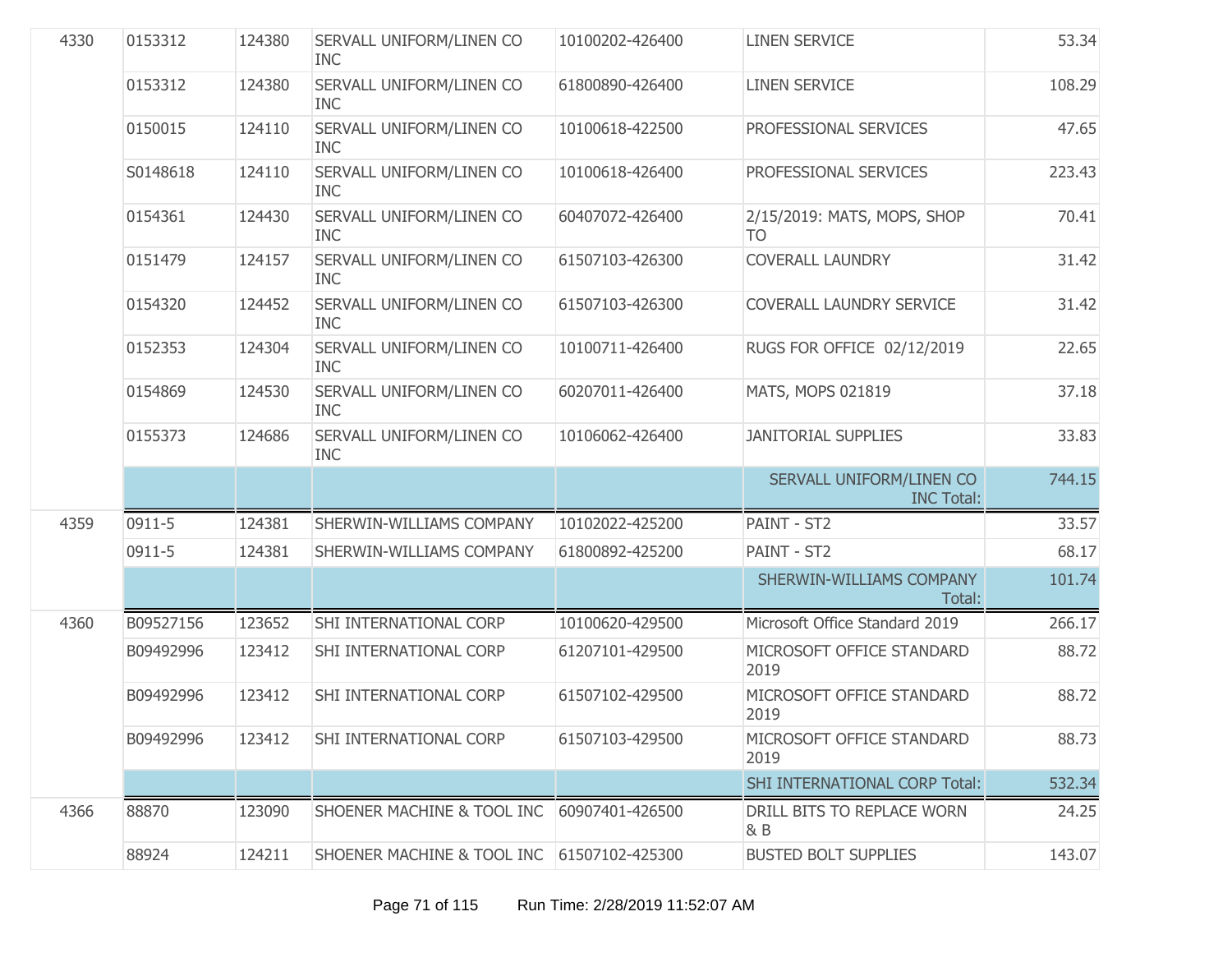| 4366  | 88918                 | 124345 | <b>SHOENER MACHINE &amp; TOOL INC</b>                    | 60407072-426500 | MACHINE SHOP MACHINERY:<br>TUBE &                                  | 3,471.53 |
|-------|-----------------------|--------|----------------------------------------------------------|-----------------|--------------------------------------------------------------------|----------|
|       | 88923                 | 124432 | <b>SHOENER MACHINE &amp; TOOL INC</b>                    | 60407072-426900 | SANDING BELTS, 80 GRIT                                             | 35.25    |
|       |                       |        |                                                          |                 | SHOENER MACHINE & TOOL INC<br>Total:                               | 3,674.10 |
| 10772 | 1412826               | 123530 | SIMON NORTH REGION SD                                    | 10100301-425400 | <b>ROCK</b>                                                        | 220.77   |
|       | 1412826A              | 123579 | SIMON NORTH REGION SD                                    | 60207012-425500 | 1" ROADSTONE                                                       | 151.28   |
|       |                       |        |                                                          |                 | SIMON NORTH REGION SD Total:                                       | 372.05   |
| 4405  | 105494                | 123688 | <b>SIMPSON'S PRINTING</b>                                | 10100201-426100 | <b>CARDS SANTEE</b>                                                | 53.00    |
|       | 105599                | 124030 | <b>SIMPSON'S PRINTING</b>                                | 10100108-426100 | <b>SIMPSON BIZ CARDS</b><br>AMBER/SHANNO                           | 60.00    |
|       |                       |        |                                                          |                 | <b>SIMPSON'S PRINTING Total:</b>                                   | 113.00   |
| 11956 | 239221                |        | SJOVALL, RYAN                                            | 60207014-453000 |                                                                    | 21.36    |
|       |                       |        |                                                          |                 | SJOVALL, RYAN Total:                                               | 21.36    |
| 11990 | 239258                |        | SL BUILDINGS LLC                                         | 60207014-453000 |                                                                    | 16.10    |
|       |                       |        |                                                          |                 | SL BUILDINGS LLC Total:                                            | 16.10    |
| 4465  | 02041972086           | 123683 | <b>SNAP ON TOOLS</b>                                     | 61207101-425100 | COMFORT GRIP MED DIE<br><b>GRINDER</b>                             | 167.00   |
|       | 01311971956           | 124628 | SNAP ON TOOLS                                            | 10100202-426900 | <b>SHOP TOOL</b>                                                   | 131.25   |
|       | 01311971956           | 124628 | <b>SNAP ON TOOLS</b>                                     | 61800890-426900 | <b>SHOP TOOL</b>                                                   | 64.65    |
|       |                       |        |                                                          |                 | <b>SNAP ON TOOLS Total:</b>                                        | 362.90   |
| 4483  | 8668                  | 124383 | SONNEL TECHNOLOGIES LLC                                  | 60407073-426900 | UNIT 806: COMPUTER STAND<br><b>INSTA</b>                           | 179.00   |
|       | 8664                  | 116752 | SONNEL TECHNOLOGIES LLC                                  | 10100201-425100 | <b>INSTALL PUI 138</b>                                             | 4,780.30 |
|       | 8678                  | 116753 | SONNEL TECHNOLOGIES LLC                                  | 10100201-425100 | <b>INSTALL DODGE PICKUP</b>                                        | 4,936.25 |
|       |                       |        |                                                          |                 | SONNEL TECHNOLOGIES LLC<br>Total:                                  | 9,895.55 |
| 5735  | $05/22 -$<br>10/18/19 | 124057 | SOUTH DAKOTA CENTER FOR<br><b>ENTERPRISE OPPORTUNITY</b> | 10106023-427000 | WOMEN IN LEADERSHIP-<br><b>BOARDMAN B</b>                          | 299.00   |
|       |                       |        |                                                          |                 | SOUTH DAKOTA CENTER FOR<br><b>ENTERPRISE OPPORTUNITY</b><br>Total: | 299.00   |
| 4505  | 04216                 | 124436 | SOUTH DAKOTA ENGINEERING<br><b>SOCIETY</b>               | 10100108-427000 | <b>SDES LUNCHEON REG S TITUS</b>                                   | 25.00    |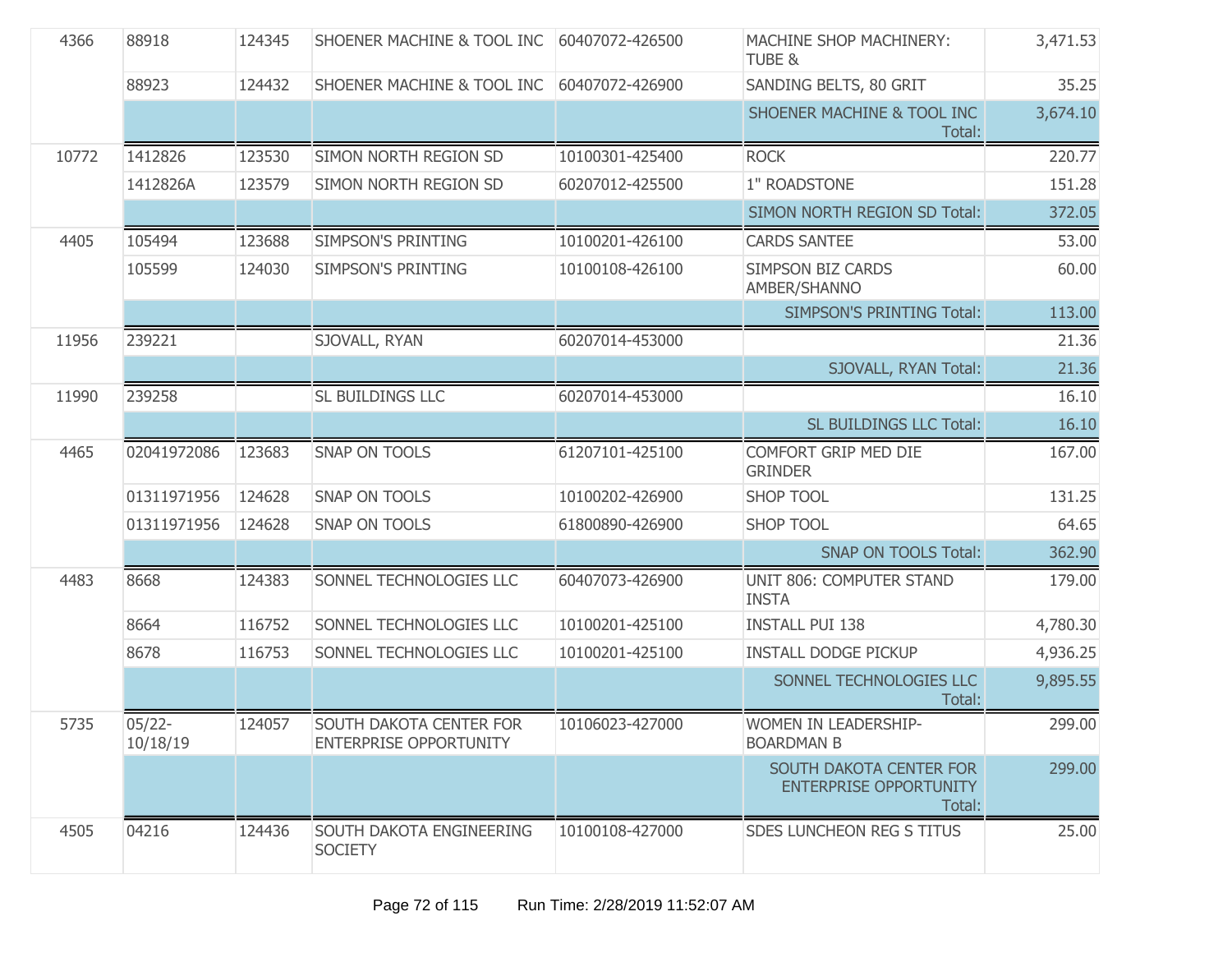| 4505  | 04217                          | 124435 | SOUTH DAKOTA ENGINEERING<br><b>SOCIETY</b>              | 10100108-427000 | REG D NOYES SDES LUNCHEON                                   | 25.00  |
|-------|--------------------------------|--------|---------------------------------------------------------|-----------------|-------------------------------------------------------------|--------|
|       |                                |        |                                                         |                 | SOUTH DAKOTA ENGINEERING<br><b>SOCIETY Total:</b>           | 50.00  |
| 4519  | SD19-0075                      | 124700 | SOUTH DAKOTA ONE CALL                                   | 10100205-422500 | 436 LOCATES                                                 | 112.98 |
|       | SD19-0075                      | 124700 | SOUTH DAKOTA ONE CALL                                   | 10100607-422500 | 436 LOCATES                                                 | 112.98 |
|       | SD19-0075                      | 124700 | SOUTH DAKOTA ONE CALL                                   | 60207012-422500 | 436 LOCATES                                                 | 112.98 |
|       | SD19-0075                      | 124700 | <b>SOUTH DAKOTA ONE CALL</b>                            | 60907401-422500 | 436 LOCATES                                                 | 112.98 |
|       |                                |        |                                                         |                 | SOUTH DAKOTA ONE CALL Total:                                | 451.92 |
| 4532  | <b>BO 7504</b>                 | 123690 | SOUTH DAKOTA SCHOOL OF<br><b>MINES &amp; TECHNOLOGY</b> | 10120100-426100 | <b>LAB SUPPLIES</b>                                         | 733.91 |
|       |                                |        |                                                         |                 | SOUTH DAKOTA SCHOOL OF<br>MINES & TECHNOLOGY Total:         | 733.91 |
| 4545  | 02/13-14/19<br><b>CROCKETT</b> | 123719 | <b>SOUTH DAKOTA WATER &amp;</b><br><b>WASTEWATER</b>    | 60207013-427000 | REGISTRATION SDWWA 2019<br><b>ANNUAL</b>                    | 60.00  |
|       |                                |        |                                                         |                 | <b>SOUTH DAKOTA WATER &amp;</b><br><b>WASTEWATER Total:</b> | 60.00  |
| 11957 | 239222                         |        | SPECTRUM CARE SOMERSET CT                               | 60207014-453000 |                                                             | 238.29 |
|       |                                |        |                                                         |                 | SPECTRUM CARE SOMERSET CT<br>Total:                         | 238.29 |
| 11958 | 239223                         |        | SPECTRUM CARE SOMERSET<br>CT/SPK                        | 60207014-453000 |                                                             | 100.00 |
|       |                                |        |                                                         |                 | SPECTRUM CARE SOMERSET<br><b>CT/SPK Total:</b>              | 100.00 |
| 4854  | 02/13/19                       | 124440 | <b>STACEY TITUS</b>                                     | 10100108-427000 | S TITUS REMIB DENR MEETING                                  | 14.00  |
|       |                                |        |                                                         |                 | <b>STACEY TITUS Total:</b>                                  | 14.00  |
| 2332  | 02 738549                      | 123922 | STAN HOUSTON EQUIP CO INC                               | 10100607-426500 | SPROCKET - DEWALT PLANER                                    | 11.48  |
|       |                                |        |                                                         |                 | STAN HOUSTON EQUIP CO INC<br>Total:                         | 11.48  |
| 4599  | 3404841704                     | 123702 | <b>STAPLES ADVANTAGE</b>                                | 10106021-426100 | <b>OFFICE SUPPLIES</b>                                      | 3.16   |
|       | 3404841704                     | 123702 | <b>STAPLES ADVANTAGE</b>                                | 10106022-426100 | <b>OFFICE SUPPLIES</b>                                      | 87.00  |
|       | 3404224767                     | 123570 | <b>STAPLES ADVANTAGE</b>                                | 10120115-426100 | <b>TONER</b>                                                | 80.39  |
|       | 3404841705                     | 124043 | <b>STAPLES ADVANTAGE</b>                                | 10100201-426100 | <b>OFFICE SUPPLIES</b>                                      | 71.90  |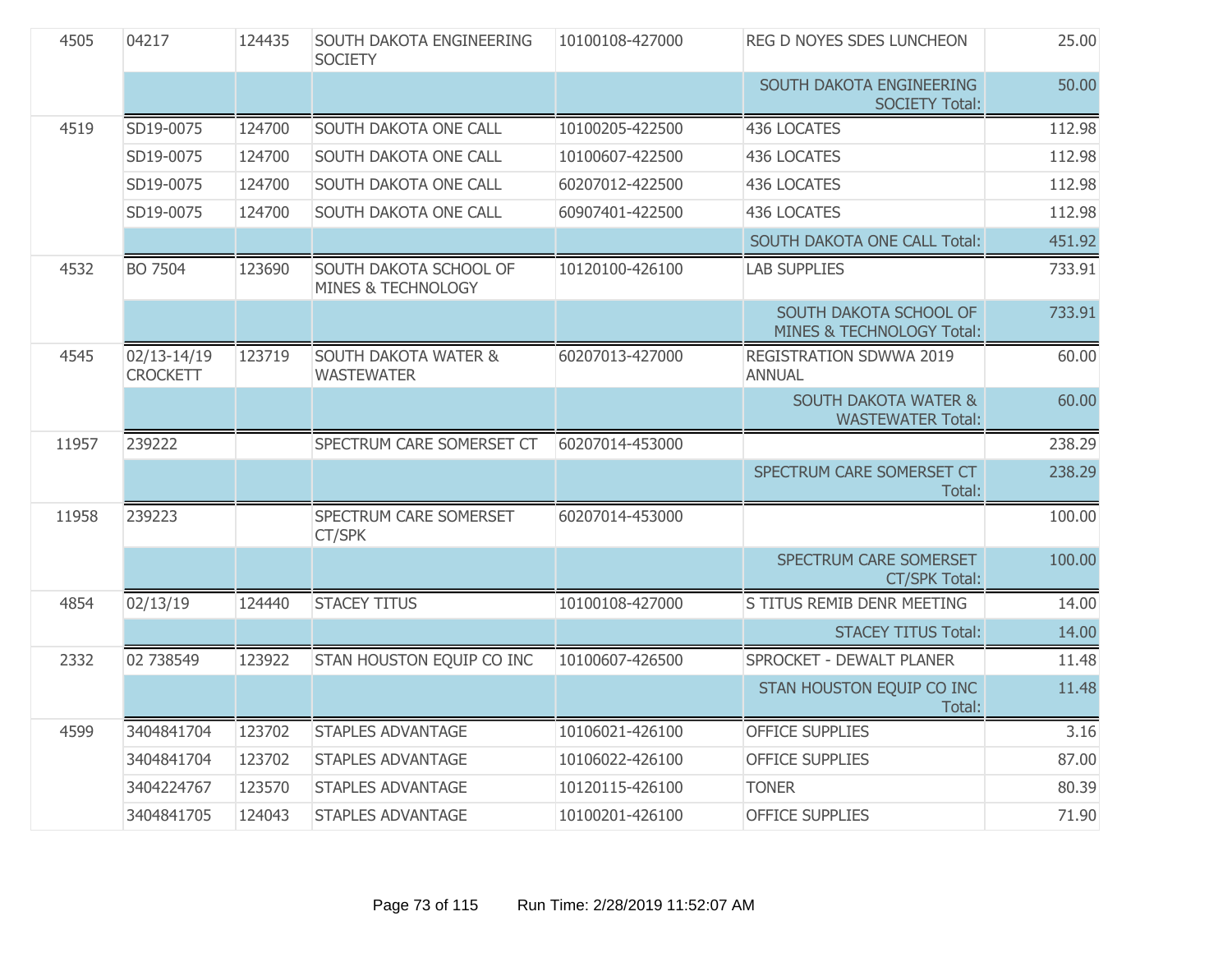| 4599  | 3404841701  | 124043 | <b>STAPLES ADVANTAGE</b>                        | 10100201-426100 | <b>OFFICE SUPPLIES</b>                                 | 209.90    |
|-------|-------------|--------|-------------------------------------------------|-----------------|--------------------------------------------------------|-----------|
|       | 3405443443  | 124431 | <b>STAPLES ADVANTAGE</b>                        | 10106021-426100 | <b>OFFICE SUPPLIES</b>                                 | 6.07      |
|       | 3405443443  | 124431 | <b>STAPLES ADVANTAGE</b>                        | 10106022-426100 | <b>OFFICE SUPPLIES</b>                                 | 93.07     |
|       | 3405443443  | 124431 | <b>STAPLES ADVANTAGE</b>                        | 10106023-426100 | <b>OFFICE SUPPLIES</b>                                 | 6.08      |
|       | 3405443443  | 124431 | <b>STAPLES ADVANTAGE</b>                        | 10106026-426100 | <b>OFFICE SUPPLIES</b>                                 | 6.07      |
|       |             |        |                                                 |                 | <b>STAPLES ADVANTAGE Total:</b>                        | 563.64    |
| 4608  | 2507        | 124646 | STATE FIRE MARSHAL TRAINING<br><b>DIVISION</b>  | 10100202-427000 | FIRE OFFICER I CERTS                                   | 350.00    |
|       |             |        |                                                 |                 | STATE FIRE MARSHAL TRAINING<br><b>DIVISION Total:</b>  | 350.00    |
| 4504  | TL901204    | 123597 | STATE OF SOUTH DAKOTA                           | 10100201-428100 | <b>JAN19 PHONE</b>                                     | 20.00     |
|       | TL901204    | 123597 | STATE OF SOUTH DAKOTA                           | 60207014-428100 | <b>JAN19 PHONE</b>                                     | 2.19      |
|       | 553761094   | 122916 | STATE OF SOUTH DAKOTA                           | 60207014-436000 | 2016 CHEVY 1500 CREWCAB VIN<br>1 <sub>G</sub>          | 20,500.00 |
|       | 04/12-13/19 | 123788 | STATE OF SOUTH DAKOTA                           | 10100204-427000 | <b>SDEC CONFERENCE</b><br><b>REGISTRATION</b>          | 150.00    |
|       | C18D9352    | 124216 | STATE OF SOUTH DAKOTA                           | 61507103-422500 | <b>INMATE LABOR</b>                                    | 623.88    |
|       |             |        |                                                 |                 |                                                        |           |
|       |             |        |                                                 |                 | <b>STATE OF SOUTH DAKOTA Total:</b>                    | 21,296.07 |
| 4615  | 33431       | 120197 | <b>STEC'S ADVERTISING</b><br><b>SPECIALTIES</b> | 10100620-422900 | marketing supplies                                     | 1,406.95  |
|       | 33653       |        | <b>STEC'S ADVERTISING</b><br><b>SPECIALTIES</b> | 10100620-422900 | <b>CREDIT DISCOUNT</b>                                 | (357.00)  |
|       |             |        |                                                 |                 | <b>STEC'S ADVERTISING</b><br><b>SPECIALTIES Total:</b> | 1,049.95  |
| 7659  | 02/05-06/19 | 123704 | <b>STEVE FROOMAN</b>                            | 10100108-427000 | <b>REIMB S FROOMAN APWA</b>                            | 28.00     |
|       |             |        |                                                 |                 | <b>STEVE FROOMAN Total:</b>                            | 28.00     |
| 11684 | 02/13/19    | 124456 | <b>STEVEN PAULI</b>                             | 61507102-426300 | <b>MEAL REIMBURSEMENT</b>                              | 14.00     |
|       |             |        |                                                 |                 | <b>STEVEN PAULI Total:</b>                             | 14.00     |
| 4684  | 33-133064   | 124047 | STURDEVANT'S AUTO PARTS                         | 10100201-425100 | WATER PUMP UNIT 162                                    | 193.02    |
|       | 33-133085   | 123672 | STURDEVANT'S AUTO PARTS                         | 10100607-425100 | <b>SHOP STOCK</b>                                      | 87.40     |
|       | 33-133072   |        | STURDEVANT'S AUTO PARTS                         | 10100607-425100 | CREDIT RETURNED CONTROL<br>PKG-HTR                     | (119.37)  |
|       | 33-130390   | 122975 | STURDEVANT'S AUTO PARTS                         | 10100108-425100 | E231 RO 5464 DRIVESHAFT                                | 319.99    |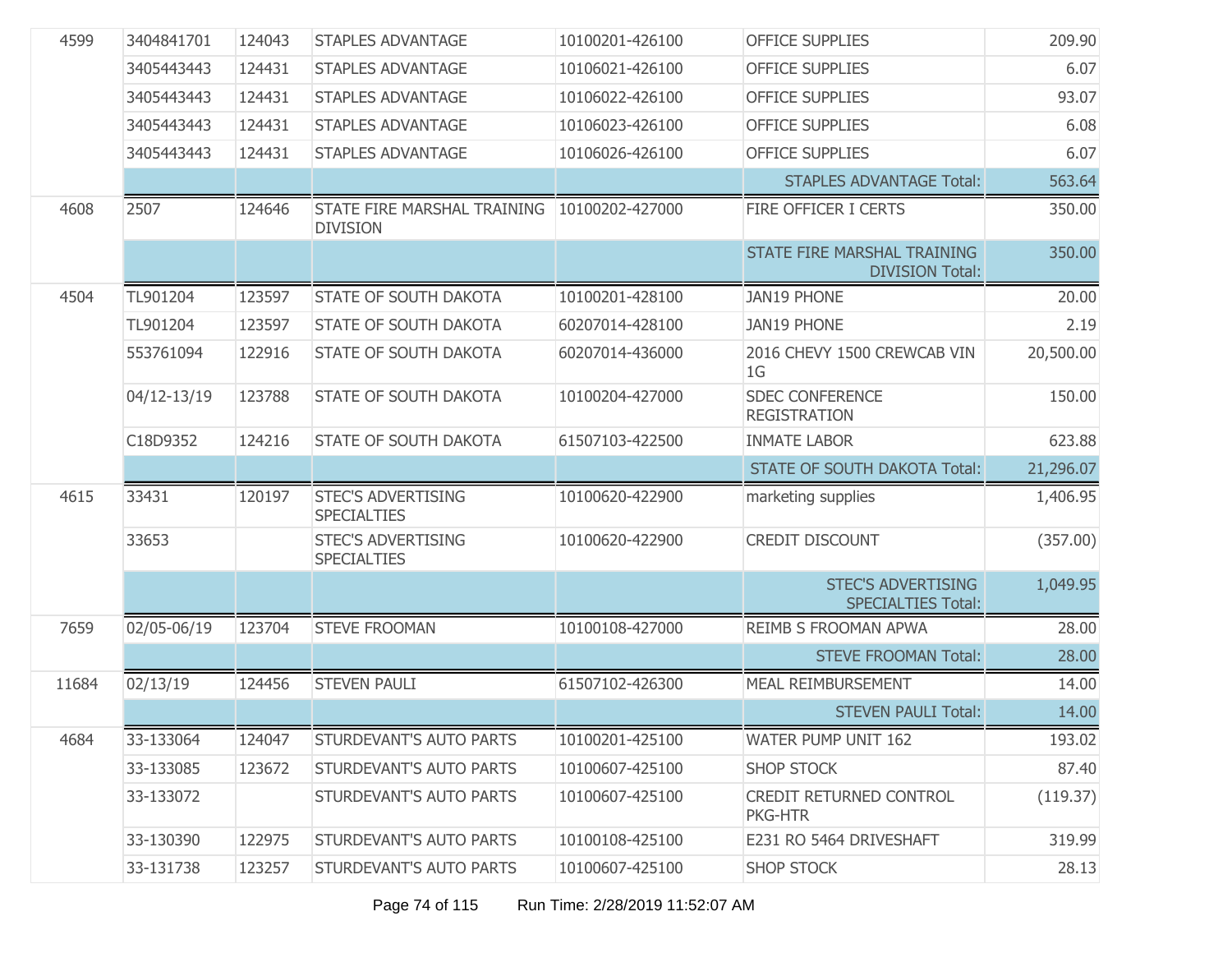| 4684  |                      |        |                                      |                 | STURDEVANT'S AUTO PARTS<br>Total:              | 509.17    |
|-------|----------------------|--------|--------------------------------------|-----------------|------------------------------------------------|-----------|
| 4695  | 55068                | 124158 | <b>SUMMIT SIGNS &amp; SUPPLY INC</b> | 61507103-425300 | <b>SIGNAGE</b>                                 | 135.00    |
|       |                      |        |                                      |                 | <b>SUMMIT SIGNS &amp; SUPPLY INC</b><br>Total: | 135.00    |
| 9092  | 1147                 | 123448 | SUPERIOR TECHNOLOGY GROUP<br>LLC     | 10120115-429502 | DRAGON MAINT AND SOFTWARE                      | 2,500.00  |
|       |                      |        |                                      |                 | SUPERIOR TECHNOLOGY GROUP<br><b>LLC Total:</b> | 2,500.00  |
| 4765  | 15450                | 123685 | TDG COMMUNICATIONS INC               | 10106024-422500 | <b>WEBSITE HOSTING</b>                         | 97.50     |
|       | 15307                | 121897 | TDG COMMUNICATIONS INC               | 10100707-422500 | WEBSITE HOSTING - FEBRUARY,<br>20              | 55.00     |
|       |                      |        |                                      |                 | TDG COMMUNICATIONS INC<br>Total:               | 152.50    |
| 2576  | 02/05-06/19          | 123703 | <b>TED JOHNSON</b>                   | 10100108-427000 | REIMB T JOHNSON APWA                           | 28.00     |
|       |                      |        |                                      |                 | <b>TED JOHNSON Total:</b>                      | 28.00     |
| 10587 | 388,0219             | 124489 | <b>TEGRA GROUP INC</b>               | 10700134-422300 | 18-2452 CIVIC CENTER<br><b>EXPANSION</b>       | 61,034.35 |
|       |                      |        |                                      |                 | <b>TEGRA GROUP INC Total:</b>                  | 61,034.35 |
| 9769  | 019783               | 123684 | <b>TELEIRA</b>                       | 10106024-422500 | MONTHLY CHARGE                                 | 165.00    |
|       |                      |        |                                      |                 | <b>TELEIRA Total:</b>                          | 165.00    |
| 4789  | S285809-IN           | 123923 | TESSMAN SEED INC.                    | 10100607-426600 | FERTILIZER, POTTING SOIL,<br><b>PLAT</b>       | 2,964.74  |
|       |                      |        |                                      |                 | <b>TESSMAN SEED INC. Total:</b>                | 2,964.74  |
| 11986 | 239254               |        | THE GAP INC.                         | 60207014-453000 |                                                | 65.06     |
|       |                      |        |                                      |                 | THE GAP INC. Total:                            | 65.06     |
| 11995 | 17-09123<br>07/18/17 | 124293 | <b>THERESA DAVIS</b>                 | 61808900-453000 | AMB REFUND CALL #17-09123                      | 88.49     |
|       |                      |        |                                      |                 | <b>THERESA DAVIS Total:</b>                    | 88.49     |
| 11500 | 239210               |        | THOMPSON, HEATHER                    | 60207014-453000 |                                                | 25.00     |
|       |                      |        |                                      |                 | THOMPSON, HEATHER Total:                       | 25.00     |
| 4817  | 839710949            | 124285 | THOMSON REUTERS - WEST               | 10100106-429300 | Westlaw monthly database charg                 | 1,475.53  |
|       |                      |        |                                      |                 | THOMSON REUTERS - WEST<br>Total:               | 1,475.53  |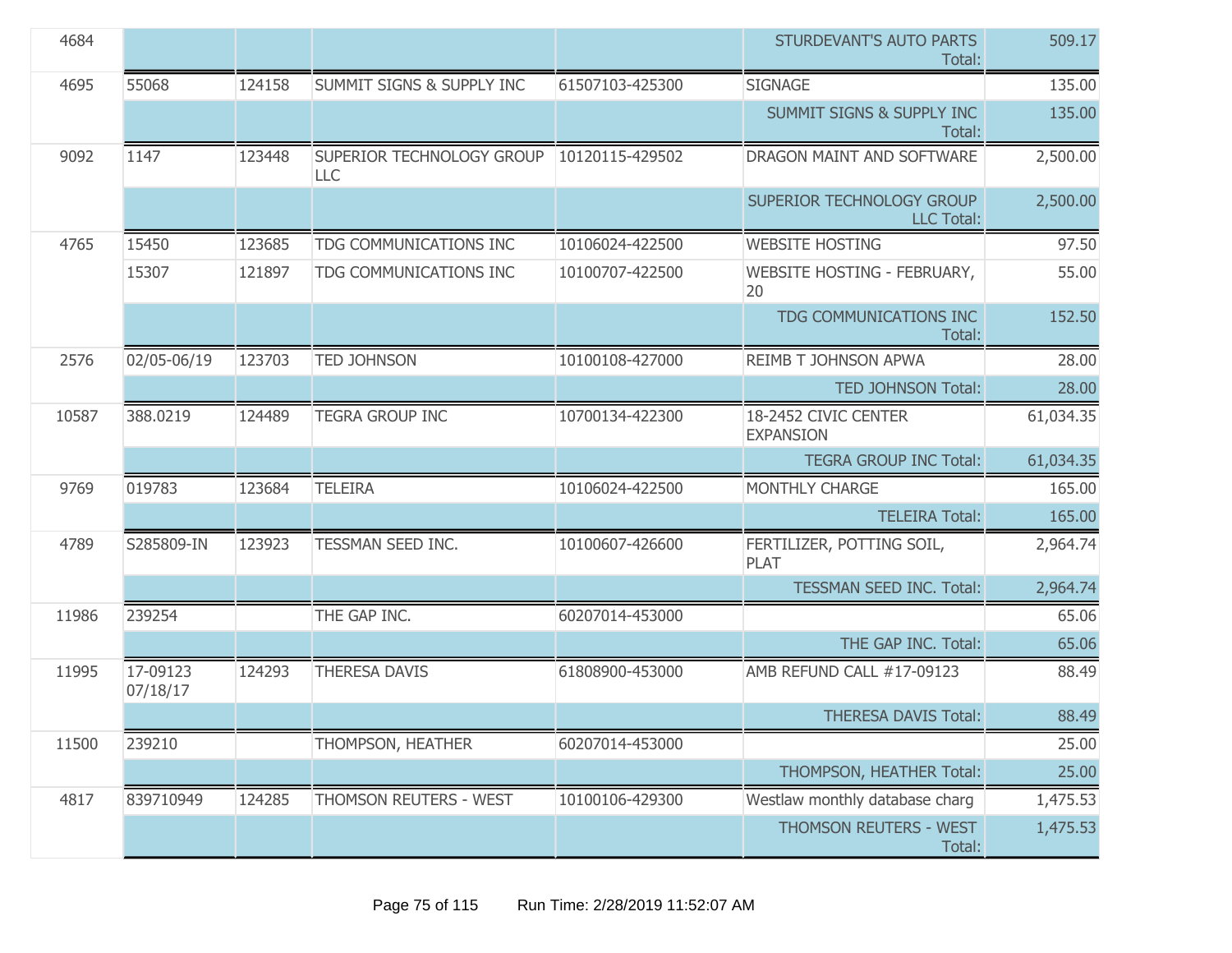| 3694  | 01/03-04/19        | 122301 | <b>TODD PECKOSH</b>                                   | 10100108-427000 | T PECKOSH MILEAGE 2019 DAPA                                  | 38.64    |
|-------|--------------------|--------|-------------------------------------------------------|-----------------|--------------------------------------------------------------|----------|
|       |                    |        |                                                       |                 | <b>TODD PECKOSH Total:</b>                                   | 38.64    |
| 4870  | 113268             | 124046 | <b>TOW PROS</b>                                       | 10100201-422500 | <b>TOW CHARGER TO STEELE</b><br><b>STREET</b>                | 100.00   |
|       |                    |        |                                                       |                 | <b>TOW PROS Total:</b>                                       | 100.00   |
| 4875  | 271205             | 124385 | <b>TRACTOR SUPPLY</b>                                 | 60407073-426300 | UNIFORM, INSULATED BIBS                                      | 48.99    |
|       |                    |        |                                                       |                 | <b>TRACTOR SUPPLY Total:</b>                                 | 48.99    |
| 1295  | 02/12/19           | 124532 | <b>TRACY DAVIS</b>                                    | 10106022-426100 | <b>TYPEWRITER RIBBON AND</b><br><b>CORRECTI</b>              | 14.85    |
|       | 02/12/19           | 124532 | <b>TRACY DAVIS</b>                                    | 10106023-426100 | <b>TYPEWRITER RIBBON AND</b><br><b>CORRECTI</b>              | 14.86    |
|       |                    |        |                                                       |                 | <b>TRACY DAVIS Total:</b>                                    | 29.71    |
| 10249 | C74565             | 124608 | <b>TRANSOURCE TRUCK &amp;</b><br>EQUIPMENT INC        | 10100301-425300 | <b>UNITS</b>                                                 | 80.49    |
|       | R3478601           | 124608 | <b>TRANSOURCE TRUCK &amp;</b><br><b>EQUIPMENT INC</b> | 10100301-425300 | <b>UNITS</b>                                                 | 389.77   |
|       | C74145             | 124514 | <b>TRANSOURCE TRUCK &amp;</b><br><b>EQUIPMENT INC</b> | 61207101-425100 | <b>INSULATOR</b>                                             | 80.90    |
|       | C74066             | 124424 | <b>TRANSOURCE TRUCK &amp;</b><br>EQUIPMENT INC        | 10100301-425300 | S038                                                         | 301.74   |
|       | C74350             | 124215 | <b>TRANSOURCE TRUCK &amp;</b><br><b>EQUIPMENT INC</b> | 61207101-425100 | <b>LEVEL</b>                                                 | 44.86    |
|       | C74016             | 124155 | <b>TRANSOURCE TRUCK &amp;</b><br><b>EQUIPMENT INC</b> | 61507102-425300 | <b>WIPER MOTOR</b>                                           | 586.10   |
|       | C74050             | 124214 | <b>TRANSOURCE TRUCK &amp;</b><br>EQUIPMENT INC        | 61207101-425100 | <b>TUBE</b>                                                  | 23.27    |
|       |                    |        |                                                       |                 | <b>TRANSOURCE TRUCK &amp;</b><br><b>EQUIPMENT INC Total:</b> | 1,507.13 |
| 4885  | TSMAU181399 124142 |        | <b>TRAPEZE SOFTWARE GROUP</b>                         | 10100618-422500 | PROFESSIONAL SERVICES                                        | 8,615.25 |
|       |                    |        |                                                       |                 | <b>TRAPEZE SOFTWARE GROUP</b><br>Total:                      | 8,615.25 |
| 11944 | 000552282          | 123775 | <b>TRAVELERS</b>                                      | 79300968-421100 | <b>CLAIM</b>                                                 | 1,832.17 |
|       |                    |        |                                                       |                 | <b>TRAVELERS Total:</b>                                      | 1,832.17 |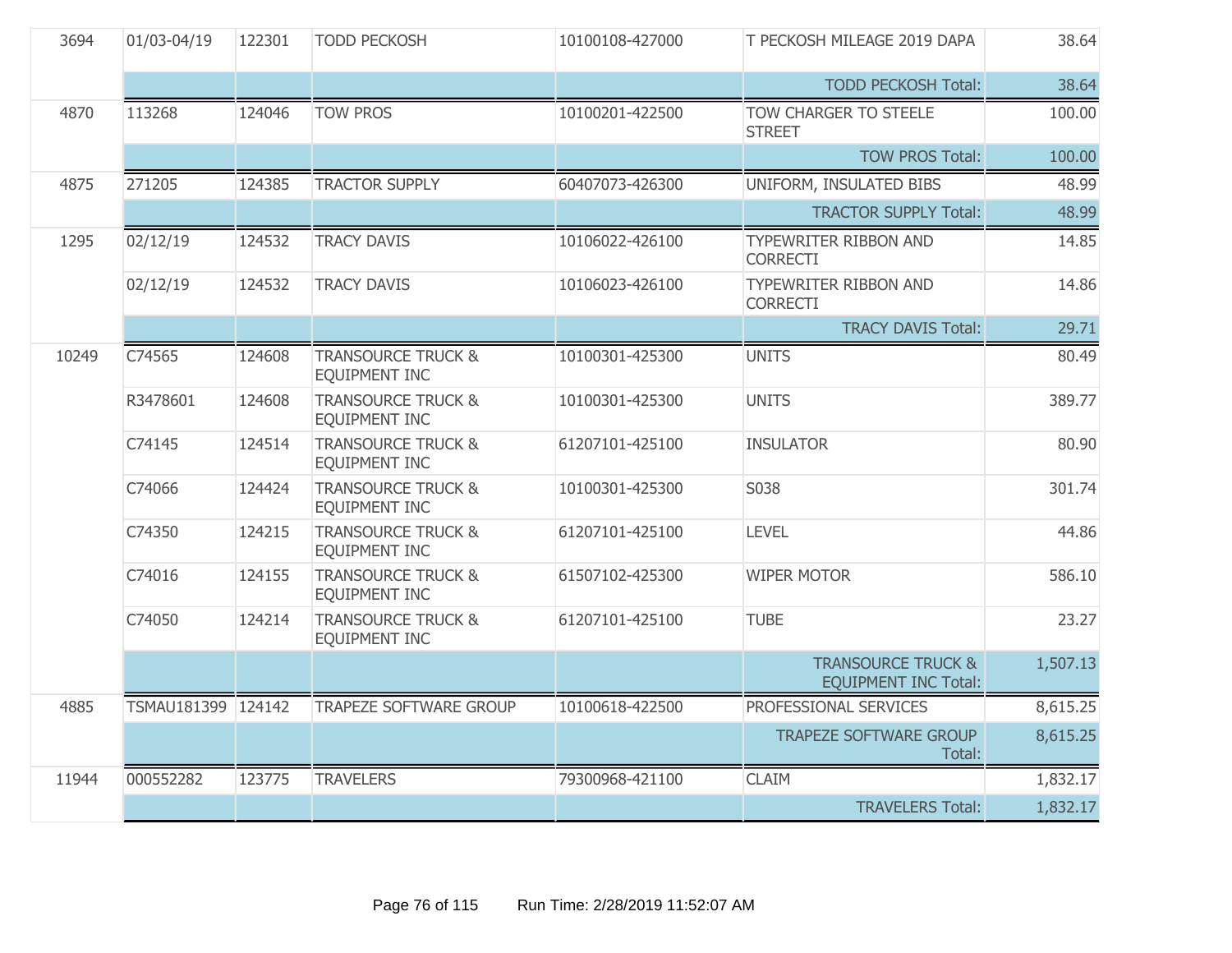| 4914  | 003210             | 122964 | <b>TROXLER ELECTRONIC</b><br><b>LABORATORIES INC.</b>   | 10100108-425300 | <b>TROXLER CALIBRATION</b>                                     | 853.96    |
|-------|--------------------|--------|---------------------------------------------------------|-----------------|----------------------------------------------------------------|-----------|
|       |                    |        |                                                         |                 | TROXLER ELECTRONIC<br><b>LABORATORIES INC. Total:</b>          | 853.96    |
| 11886 | 239225             |        | TRU SIMULATION                                          | 60207014-453000 |                                                                | 21.23     |
|       |                    |        |                                                         |                 | TRU SIMULATION Total:                                          | 21.23     |
| 4916  | 2019-018           | 124020 | TRU-FORM CONSTRUCTION INC                               | 10100302-424300 | <b>HIRED SNOW HELP</b>                                         | 812.50    |
|       | 2395 1             | 124498 | TRU-FORM CONSTRUCTION INC                               | 50508913-437000 | 17-2395 2018 MIPS CONCRETE                                     | 28,809.00 |
|       |                    |        |                                                         |                 | TRU-FORM CONSTRUCTION INC<br>Total:                            | 29,621.50 |
| 4936  | EI08258            | 124506 | <b>TURFWERKS</b>                                        | 61300664-425300 | <b>BELT/SHOCK ABSOR</b>                                        | 116.85    |
|       |                    |        |                                                         |                 | <b>TURFWERKS Total:</b>                                        | 116.85    |
| 4944  | 25056              | 124333 | <b>TWILIGHT FIRST AID &amp; SAFETY</b><br><b>SUPPLY</b> | 10100607-426900 | <b>SAFETY SUPPLIES</b>                                         | 57.87     |
|       | 25211              | 124531 | <b>TWILIGHT FIRST AID &amp; SAFETY</b><br><b>SUPPLY</b> | 60207011-426900 | COLD SPRAY, EYE PROTECTION,<br>BA                              | 68.70     |
|       | 25213              | 124635 | <b>TWILIGHT FIRST AID &amp; SAFETY</b><br><b>SUPPLY</b> | 10102030-426300 | <b>EYE PROTECTION - STOCK</b>                                  | 76.48     |
|       | 25229              | 123700 | <b>TWILIGHT FIRST AID &amp; SAFETY</b><br><b>SUPPLY</b> | 60207011-426900 | <b>SMART PADS MVWTP</b>                                        | 28.00     |
|       | 25229              | 123700 | <b>TWILIGHT FIRST AID &amp; SAFETY</b><br><b>SUPPLY</b> | 60207014-426900 | <b>SMART PADS MVWTP</b>                                        | 28.00     |
|       |                    |        |                                                         |                 | <b>TWILIGHT FIRST AID &amp; SAFETY</b><br><b>SUPPLY Total:</b> | 259.05    |
| 4979  | 130-0012330-<br>01 | 123780 | UNIVERSAL ATHLETIC                                      | 10100603-426300 | <b>STAFF HOODIES</b>                                           | 386.00    |
|       |                    |        |                                                         |                 | <b>UNIVERSAL ATHLETIC Total:</b>                               | 386.00    |
| 11980 | 239248             |        | VACHON, JEREMIAH                                        | 60207014-453000 |                                                                | 25.32     |
|       |                    |        |                                                         |                 | <b>VACHON, JEREMIAH Total:</b>                                 | 25.32     |
| 5014  | 28094              | 124115 | <b>VALLEY SWEEPING</b>                                  | 61000870-422500 | PROFESSIONAL SERVICES                                          | 90.00     |
|       |                    |        |                                                         |                 | <b>VALLEY SWEEPING Total:</b>                                  | 90.00     |
| 5039  | 94667              | 124042 | <b>VANWAY TROPHY &amp; AWARD</b>                        | 10100201-426100 | <b>CID NAME PLATES</b>                                         | 9.00      |
|       | 94626              | 124042 | <b>VANWAY TROPHY &amp; AWARD</b>                        | 10100201-426100 | <b>CID NAME PLATES</b>                                         | 9.00      |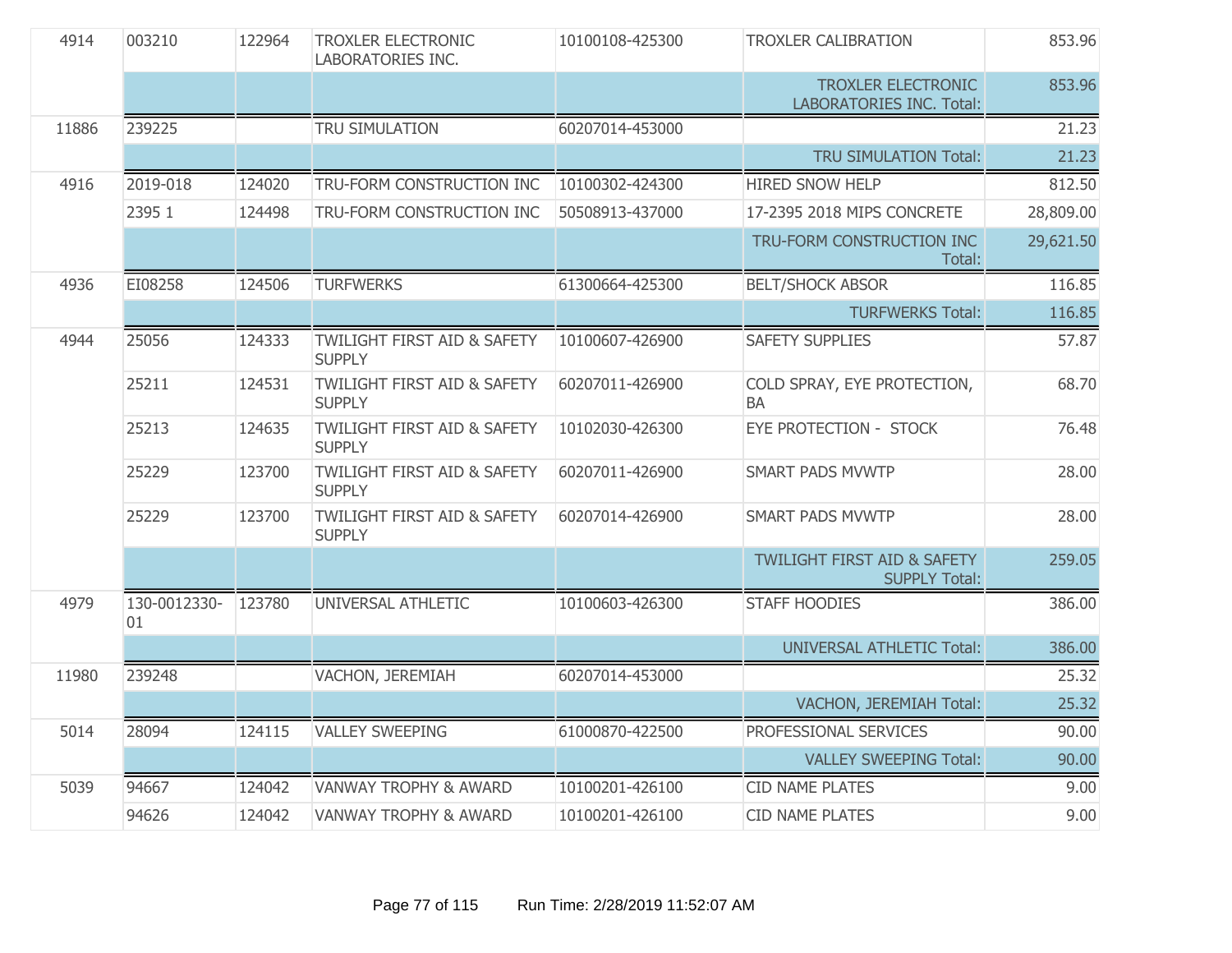| 5039 | 94696              | 124041 | <b>VANWAY TROPHY &amp; AWARD</b> | 10100201-426100 | <b>CID NAME PLATES</b>                     | 14.00  |
|------|--------------------|--------|----------------------------------|-----------------|--------------------------------------------|--------|
|      | 93647              | 124053 | <b>VANWAY TROPHY &amp; AWARD</b> | 10100201-426100 | <b>AWARD HANSEN</b>                        | 62.40  |
|      | 93101              | 124403 | <b>VANWAY TROPHY &amp; AWARD</b> | 10100601-426900 | <b>TBTR TROPHY</b>                         | 36.75  |
|      |                    |        |                                  |                 | <b>VANWAY TROPHY &amp; AWARD</b><br>Total: | 131.15 |
| 6415 | 015099701<br>02/12 |        | <b>VAST BUSINESS</b>             | 60207011-428100 |                                            | 19.29  |
|      | 015099701<br>02/12 |        | <b>VAST BUSINESS</b>             | 60207011-428100 |                                            | 19.53  |
|      | 015099701<br>02/12 |        | <b>VAST BUSINESS</b>             | 60207011-428100 |                                            | 19.29  |
|      | 015099701<br>02/12 |        | <b>VAST BUSINESS</b>             | 60207013-428100 |                                            | 17.30  |
|      | 015146801<br>02/12 |        | <b>VAST BUSINESS</b>             | 10106024-428100 |                                            | 17.42  |
|      | 015146801<br>02/12 |        | <b>VAST BUSINESS</b>             | 10106024-428100 |                                            | 17.42  |
|      | 009280401<br>02/04 |        | <b>VAST BUSINESS</b>             | 60407071-428100 |                                            | 16.50  |
|      | 015368201<br>02/06 |        | <b>VAST BUSINESS</b>             | 60907401-428100 |                                            | 17.14  |
|      | 015368201<br>02/06 |        | <b>VAST BUSINESS</b>             | 60407071-428100 |                                            | 17.14  |
|      | 015368201<br>02/06 |        | <b>VAST BUSINESS</b>             | 60207012-428100 |                                            | 34.26  |
|      | 008463201<br>02/04 |        | <b>VAST BUSINESS</b>             | 10100202-428100 |                                            | 15.59  |
|      | 010851301<br>02/04 |        | <b>VAST BUSINESS</b>             | 10100860-428100 |                                            | 23.42  |
|      | 010851301<br>02/04 |        | <b>VAST BUSINESS</b>             | 10100860-428100 |                                            | 20.42  |
|      | 009280401<br>02/04 |        | <b>VAST BUSINESS</b>             | 60207012-428100 |                                            | 25.91  |
|      | 009280401<br>02/04 |        | <b>VAST BUSINESS</b>             | 60207012-428100 |                                            | 19.51  |
|      | 009280401<br>02/04 |        | <b>VAST BUSINESS</b>             | 60207012-428100 |                                            | 19.50  |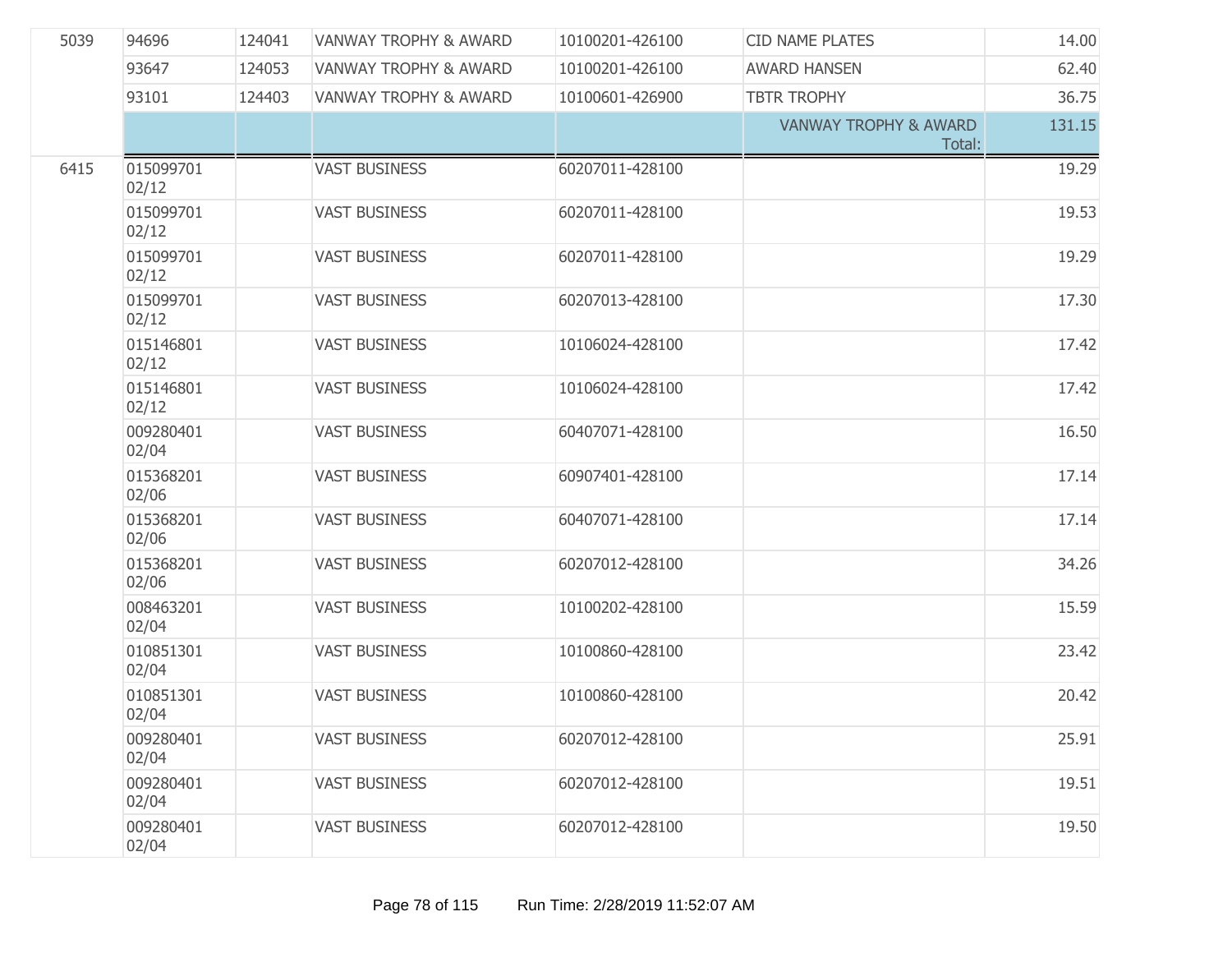| 6415 | 008463201<br>02/04 | <b>VAST BUSINESS</b> | 10100201-428100 | 3.89  |
|------|--------------------|----------------------|-----------------|-------|
|      | 008463201<br>02/04 | <b>VAST BUSINESS</b> | 10100618-428100 | 7.79  |
|      | 008463201<br>02/04 | <b>VAST BUSINESS</b> | 10100205-428100 | 3.89  |
|      | 008463201<br>02/04 | <b>VAST BUSINESS</b> | 10100201-428100 | 3.90  |
|      | 008463201<br>02/04 | <b>VAST BUSINESS</b> | 10100618-428100 | 7.79  |
|      | 008463201<br>02/04 | <b>VAST BUSINESS</b> | 10100202-428100 | 15.59 |
|      | 015147901<br>02/02 | <b>VAST BUSINESS</b> | 10106024-428100 | 69.17 |
|      | 015147901<br>02/02 | <b>VAST BUSINESS</b> | 10106026-428100 | 9.38  |
|      | 015147901<br>02/02 | <b>VAST BUSINESS</b> | 10106061-428100 | 9.38  |
|      | 015147901<br>02/02 | <b>VAST BUSINESS</b> | 60207011-428100 | 0.47  |
|      | 015147901<br>02/02 | <b>VAST BUSINESS</b> | 60207014-428100 | 2.79  |
|      | 008463201<br>02/04 | <b>VAST BUSINESS</b> | 10100205-428100 | 3.90  |
|      | 015147901<br>02/02 | <b>VAST BUSINESS</b> | 10100860-428100 | 1.35  |
|      | 015147901<br>02/02 | <b>VAST BUSINESS</b> | 61000870-428100 | 9.38  |
|      | 015147901<br>02/02 | <b>VAST BUSINESS</b> | 77700914-428100 | 0.21  |
|      | 015147901<br>02/02 | <b>VAST BUSINESS</b> | 79300968-428100 | 18.76 |
|      | 015147901<br>02/02 | <b>VAST BUSINESS</b> | 10106021-428100 | 31.65 |
|      | 015147901<br>02/02 | <b>VAST BUSINESS</b> | 10106022-428100 | 31.87 |
|      | 015147901<br>02/02 | <b>VAST BUSINESS</b> | 10100603-428100 | 9.38  |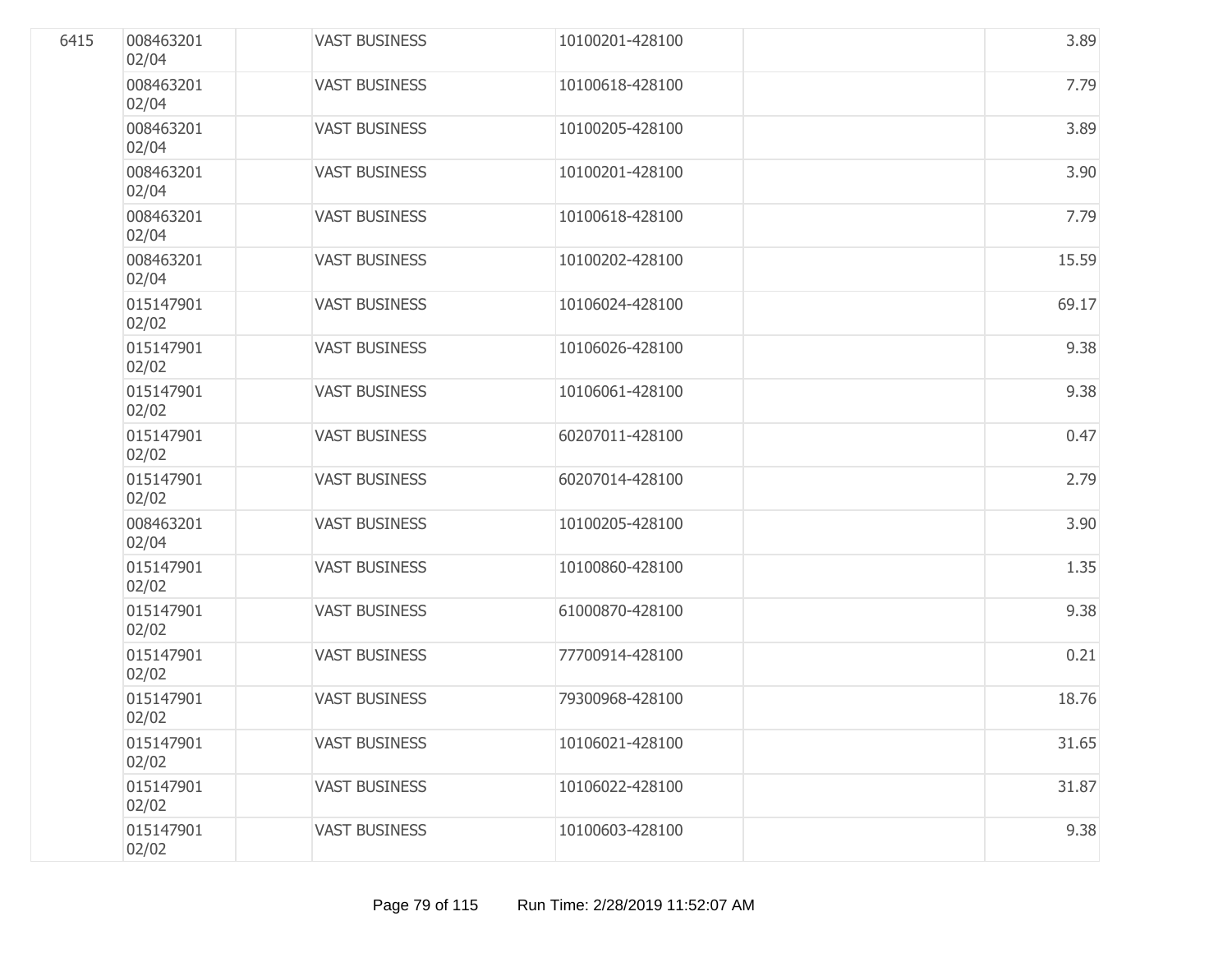| 6415 | 015147901<br>02/02 | <b>VAST BUSINESS</b>    | 10100612-428100 |                             | 18.76    |
|------|--------------------|-------------------------|-----------------|-----------------------------|----------|
|      | 015147901<br>02/02 | <b>VAST BUSINESS</b>    | 10100618-428100 |                             | 32.43    |
|      | 015147901<br>02/02 | <b>VAST BUSINESS</b>    | 10100706-428100 |                             | 1.70     |
|      | 015147901<br>02/02 | <b>VAST BUSINESS</b>    | 10100711-428100 |                             | 19.25    |
|      | 015147901<br>02/02 | <b>VAST BUSINESS</b>    | 10100714-428100 |                             | 9.38     |
|      | 015147901<br>02/02 | <b>VAST BUSINESS</b>    | 10100111-428100 |                             | 58.23    |
|      | 015147901<br>02/02 | <b>VAST BUSINESS</b>    | 10100201-428100 |                             | 11.45    |
|      | 015147901<br>02/02 | <b>VAST BUSINESS</b>    | 10100204-428100 |                             | 111.63   |
|      | 015147901<br>02/02 | <b>VAST BUSINESS</b>    | 10100205-428100 |                             | 11.04    |
|      | 015147901<br>02/02 | <b>VAST BUSINESS</b>    | 10100301-428100 |                             | 5.02     |
|      | 015147901<br>02/02 | <b>VAST BUSINESS</b>    | 10100601-428100 |                             | 3.64     |
|      | 015146801<br>02/12 | <b>VAST BUSINESS</b>    | 10106024-428100 |                             | 17.42    |
|      | 015147901<br>02/02 | <b>VAST BUSINESS</b>    | 10100205-428100 |                             | 23.70    |
|      | 015147901<br>02/02 | <b>VAST BUSINESS</b>    | 10100101-428100 |                             | 50.25    |
|      | 015147901<br>02/02 | <b>VAST BUSINESS</b>    | 10100105-428100 |                             | 28.71    |
|      | 015147901<br>02/02 | <b>VAST BUSINESS</b>    | 10100106-428100 |                             | 33.97    |
|      | 015147901<br>02/02 | <b>VAST BUSINESS</b>    | 10100108-428100 |                             | 103.94   |
|      |                    |                         |                 | <b>VAST BUSINESS Total:</b> | 1,100.70 |
| 5053 | 9823909583         | <b>VERIZON WIRELESS</b> | 61800890-428100 |                             | 100.01   |
|      | 9823909583         | <b>VERIZON WIRELESS</b> | 61800890-428100 |                             | 60.01    |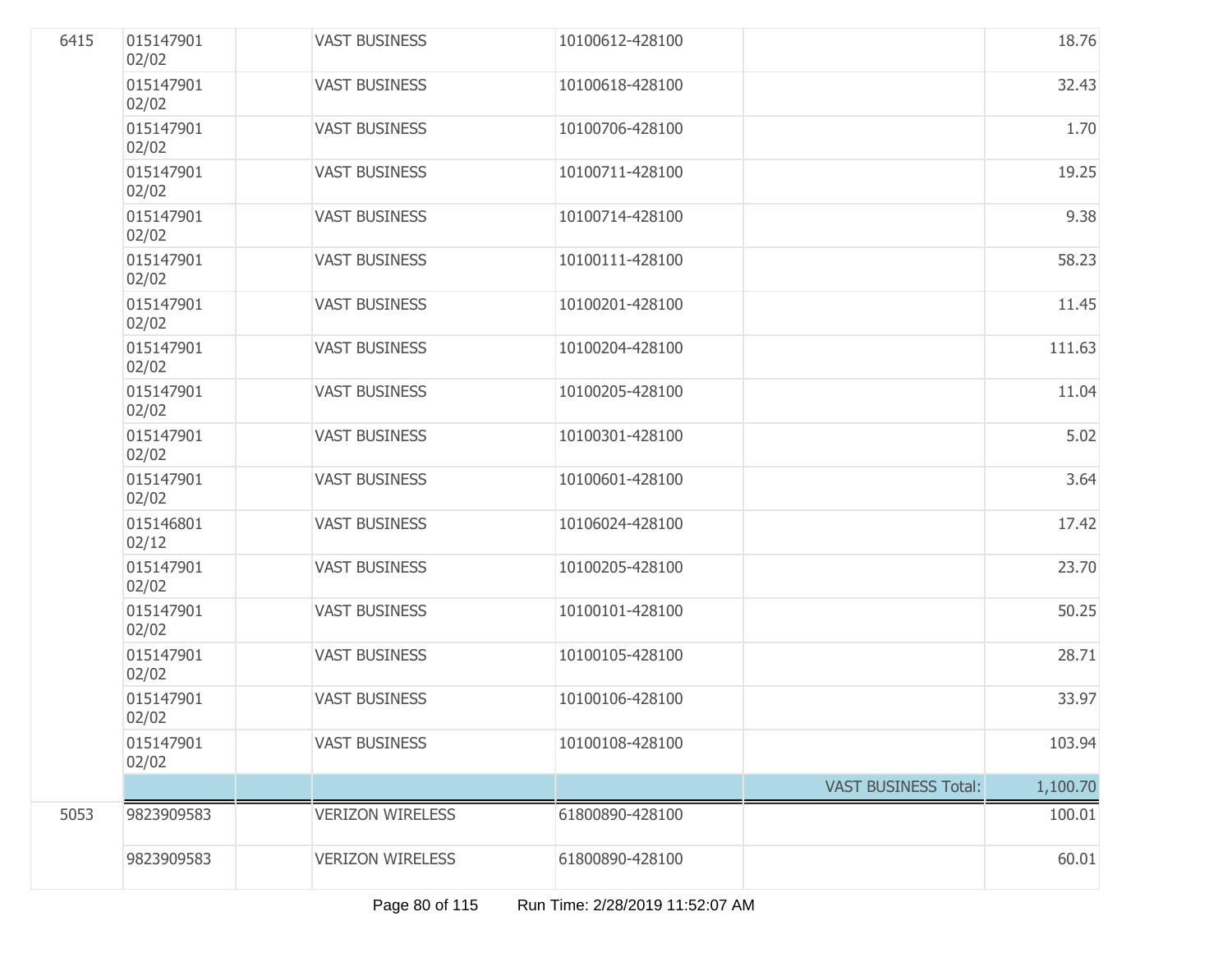| 5053 | 9823909583   | <b>VERIZON WIRELESS</b> | 60207014-428100 |                                          | 38.52  |
|------|--------------|-------------------------|-----------------|------------------------------------------|--------|
|      | 9823909583   | <b>VERIZON WIRELESS</b> | 60407072-428100 |                                          | 60.01  |
|      | 9823909583   | <b>VERIZON WIRELESS</b> | 60207014-428100 |                                          | 38.52  |
|      | 9823909583   | <b>VERIZON WIRELESS</b> | 60207014-428100 |                                          | 38.52  |
|      | 9823927815   | <b>VERIZON WIRELESS</b> | 60407071-428100 |                                          | 40.01  |
|      | 9823927815   | <b>VERIZON WIRELESS</b> | 60407071-428100 |                                          | 40.01  |
|      | 007062411001 | <b>VERIZON WIRELESS</b> | 60602074-426900 | 6058631500 PHONE AND<br><b>EQUIPMENT</b> | 86.23  |
|      | 007034196001 | <b>VERIZON WIRELESS</b> | 61800890-426900 | 6058772840 PHONE AND<br><b>EQUIPMENT</b> | 499.99 |
|      | 9823927815   | <b>VERIZON WIRELESS</b> | 60407071-428100 |                                          | 25.19  |
|      | 9823927815   | <b>VERIZON WIRELESS</b> | 60407072-428100 |                                          | 40.01  |
|      | 9823927815   | <b>VERIZON WIRELESS</b> | 60407073-428100 |                                          | 42.93  |
|      | 9823927815   | <b>VERIZON WIRELESS</b> | 60907401-428100 |                                          | 42.93  |
|      | 9823927815   | <b>VERIZON WIRELESS</b> | 60407071-428100 |                                          | 42.93  |
|      | 9823927815   | <b>VERIZON WIRELESS</b> | 60407071-428100 |                                          | 40.01  |
|      | 9823927815   | <b>VERIZON WIRELESS</b> | 60407071-428100 |                                          | 60.24  |
|      | 9823927815   | <b>VERIZON WIRELESS</b> | 60407071-428100 |                                          | 40.01  |
|      | 9823927815   | <b>VERIZON WIRELESS</b> | 60407071-428100 |                                          | 26.97  |
|      | 9823927815   | <b>VERIZON WIRELESS</b> | 60407072-428100 |                                          | 40.01  |
|      | 9823927815   | <b>VERIZON WIRELESS</b> | 60907401-428100 |                                          | 40.01  |
|      |              |                         |                 |                                          |        |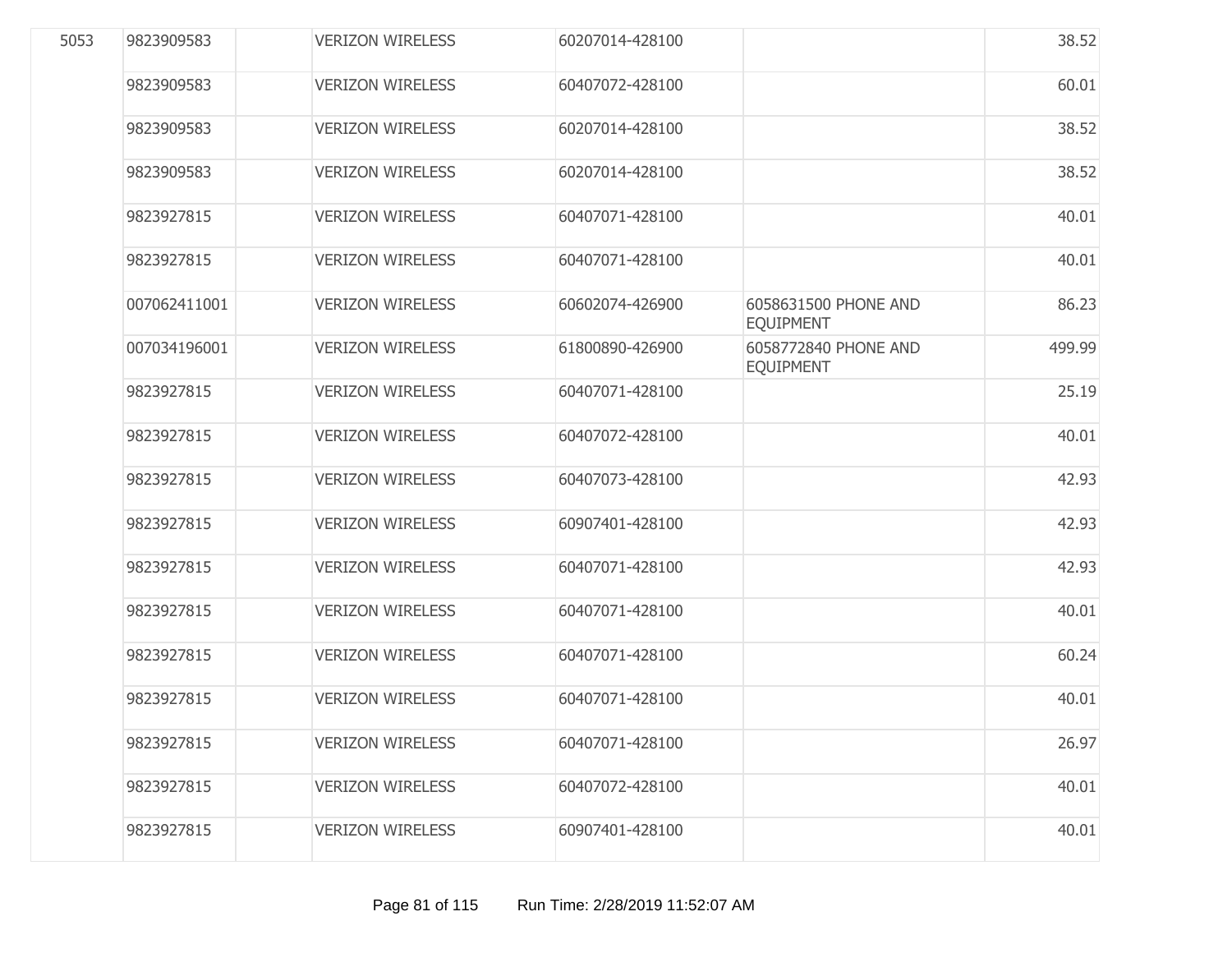| 5053 | 9823927815 | <b>VERIZON WIRELESS</b> | 60207012-428100 | 25.20 |
|------|------------|-------------------------|-----------------|-------|
|      | 9823927815 | <b>VERIZON WIRELESS</b> | 60407072-428100 | 49.18 |
|      | 9823927815 | <b>VERIZON WIRELESS</b> | 60407071-428100 | 44.18 |
|      | 9823927815 | <b>VERIZON WIRELESS</b> | 60407071-428100 | 26.43 |
|      | 9823927815 | <b>VERIZON WIRELESS</b> | 60407073-428100 | 44.18 |
|      | 9823927815 | <b>VERIZON WIRELESS</b> | 60407072-428100 | 49.18 |
|      | 9823927815 | <b>VERIZON WIRELESS</b> | 60407072-428100 | 44.18 |
|      | 9823927815 | <b>VERIZON WIRELESS</b> | 60207013-428100 | 40.01 |
|      | 9823927815 | <b>VERIZON WIRELESS</b> | 60207011-428100 | 42.93 |
|      | 9823927815 | <b>VERIZON WIRELESS</b> | 60207011-428100 | 47.93 |
|      | 9823927815 | <b>VERIZON WIRELESS</b> | 60407072-428100 | 49.18 |
|      | 9823927815 | <b>VERIZON WIRELESS</b> | 60407072-428100 | 44.18 |
|      | 9823927815 | <b>VERIZON WIRELESS</b> | 60407072-428100 | 40.01 |
|      | 9823927815 | <b>VERIZON WIRELESS</b> | 60207012-428100 | 40.01 |
|      | 9823927815 | <b>VERIZON WIRELESS</b> | 60207012-428100 | 40.01 |
|      | 9823927815 | <b>VERIZON WIRELESS</b> | 60207014-428100 | 42.93 |
|      | 9823927815 | <b>VERIZON WIRELESS</b> | 60207014-428100 | 40.14 |
|      | 9823927815 | <b>VERIZON WIRELESS</b> | 60207011-428100 | 47.93 |
|      | 9823927815 | <b>VERIZON WIRELESS</b> | 60207014-428100 | 25.18 |
|      |            |                         |                 |       |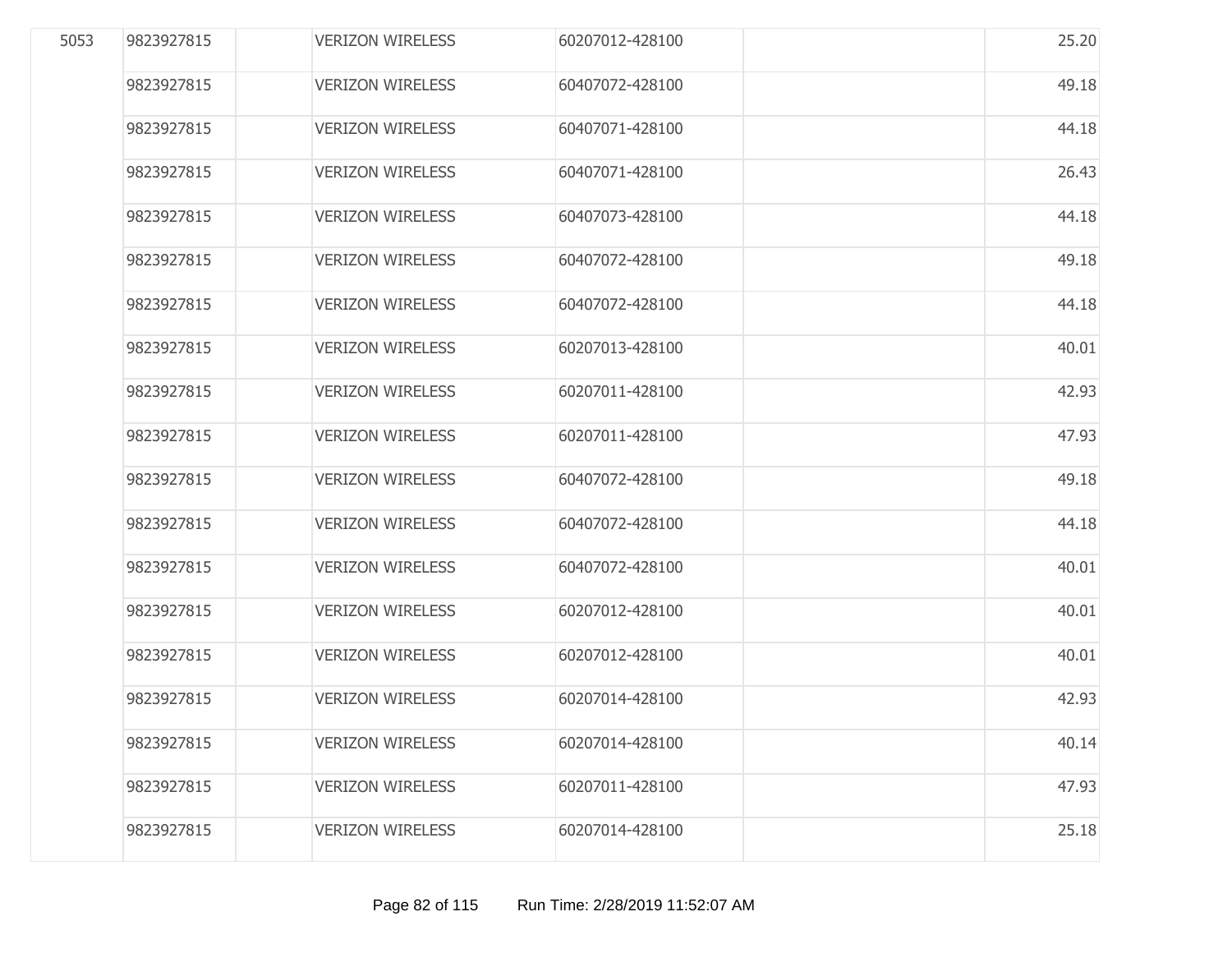| 5053 | 9823927815 | <b>VERIZON WIRELESS</b> | 60207011-428100 | 42.93 |
|------|------------|-------------------------|-----------------|-------|
|      | 9823927815 | <b>VERIZON WIRELESS</b> | 60207012-428100 | 40.01 |
|      | 9823927815 | <b>VERIZON WIRELESS</b> | 60207012-428100 | 40.01 |
|      | 9823927815 | <b>VERIZON WIRELESS</b> | 60207012-428100 | 40.01 |
|      | 9823927815 | <b>VERIZON WIRELESS</b> | 60207012-428100 | 40.01 |
|      | 9823927815 | <b>VERIZON WIRELESS</b> | 60207012-428100 | 40.01 |
|      | 9823927815 | <b>VERIZON WIRELESS</b> | 60207011-428100 | 44.18 |
|      | 9823927815 | <b>VERIZON WIRELESS</b> | 60207011-428100 | 40.01 |
|      | 9823927815 | <b>VERIZON WIRELESS</b> | 60207011-428100 | 51.22 |
|      | 9823927815 | <b>VERIZON WIRELESS</b> | 60207012-428100 | 26.97 |
|      | 9823927815 | <b>VERIZON WIRELESS</b> | 60207012-428100 | 26.97 |
|      | 9823927815 | <b>VERIZON WIRELESS</b> | 60207012-428100 | 40.01 |
|      | 9823927815 | <b>VERIZON WIRELESS</b> | 60207014-428100 | 44.18 |
|      | 9823927815 | <b>VERIZON WIRELESS</b> | 60207013-428100 | 44.18 |
|      | 9823927815 | <b>VERIZON WIRELESS</b> | 60207011-428100 | 40.01 |
|      | 9823927815 | <b>VERIZON WIRELESS</b> | 60207011-428100 | 44.18 |
|      | 9823927815 | <b>VERIZON WIRELESS</b> | 60207012-428100 | 44.18 |
|      | 9823927815 | <b>VERIZON WIRELESS</b> | 60207012-428100 | 44.18 |
|      | 9823927815 | <b>VERIZON WIRELESS</b> | 10100612-428100 | 42.93 |
|      |            |                         |                 |       |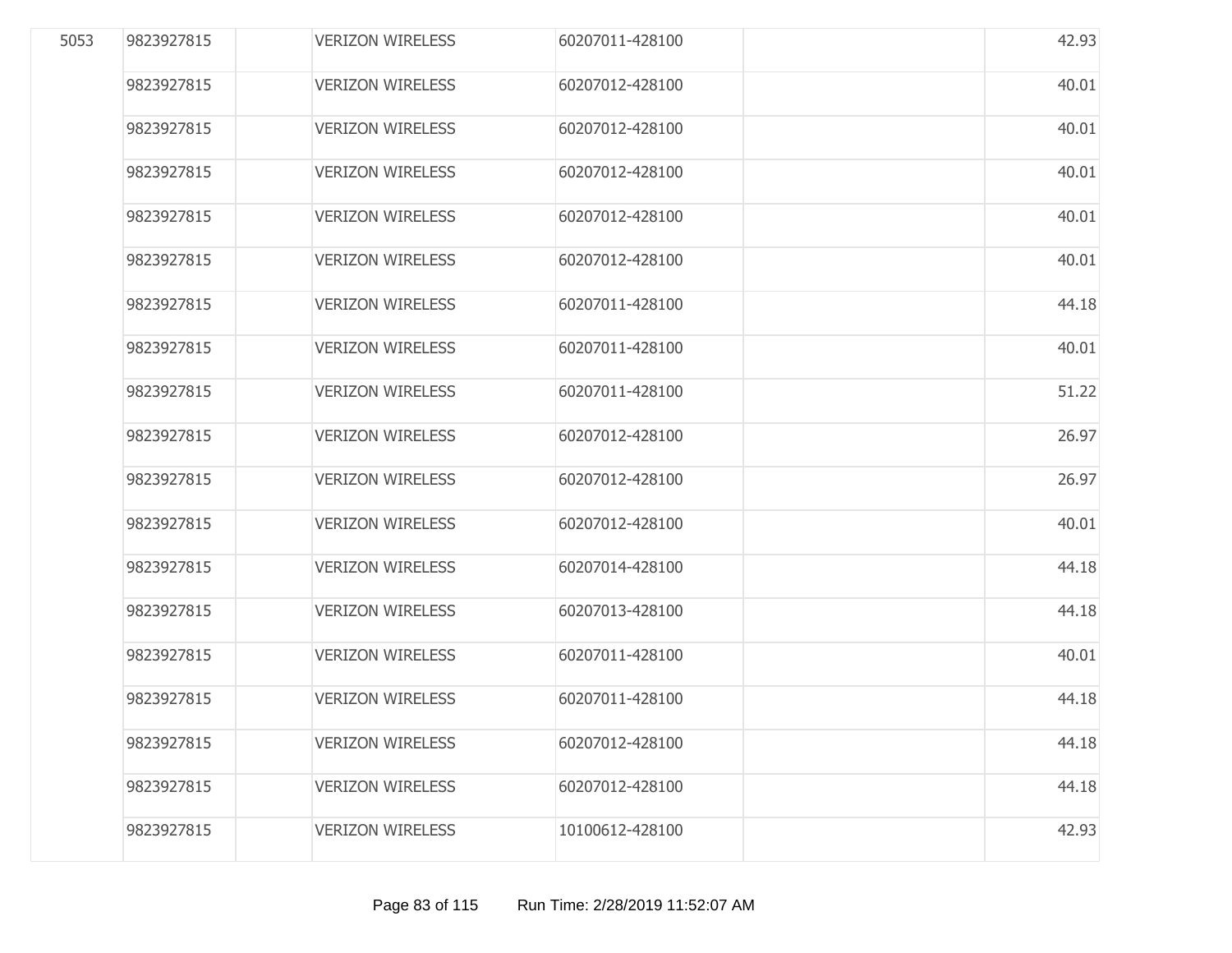| 5053 | 9823927815 | <b>VERIZON WIRELESS</b> | 10100612-428100 | 42.93 |
|------|------------|-------------------------|-----------------|-------|
|      | 9823927815 | <b>VERIZON WIRELESS</b> | 10100612-428100 | 40.01 |
|      | 9823927815 | <b>VERIZON WIRELESS</b> | 10100612-428100 | 42.93 |
|      | 9823927815 | <b>VERIZON WIRELESS</b> | 10100612-428100 | 40.01 |
|      | 9823927815 | <b>VERIZON WIRELESS</b> | 10100612-428100 | 42.93 |
|      | 9823927815 | <b>VERIZON WIRELESS</b> | 10100302-428100 | 25.18 |
|      | 9823927815 | <b>VERIZON WIRELESS</b> | 10100302-428100 | 25.18 |
|      | 9823927815 | <b>VERIZON WIRELESS</b> | 10100301-428100 | 43.96 |
|      | 9823927815 | <b>VERIZON WIRELESS</b> | 10100401-428100 | 25.18 |
|      | 9823927815 | <b>VERIZON WIRELESS</b> | 10100603-428100 | 44.18 |
|      | 9823927815 | <b>VERIZON WIRELESS</b> | 10100612-428100 | 44.18 |
|      | 9823927815 | <b>VERIZON WIRELESS</b> | 10100603-428100 | 42.93 |
|      | 9823927815 | <b>VERIZON WIRELESS</b> | 79300968-428100 | 42.93 |
|      | 9823927815 | <b>VERIZON WIRELESS</b> | 10100301-428100 | 26.43 |
|      | 9823927815 | <b>VERIZON WIRELESS</b> | 10100305-428100 | 44.18 |
|      | 9823927815 | <b>VERIZON WIRELESS</b> | 10100302-428100 | 52.47 |
|      | 9823927815 | <b>VERIZON WIRELESS</b> | 10100305-428100 | 26.43 |
|      | 9823927815 | <b>VERIZON WIRELESS</b> | 10100618-428100 | 10.02 |
|      | 9823927815 | <b>VERIZON WIRELESS</b> | 10100601-428100 | 44.18 |
|      |            |                         |                 |       |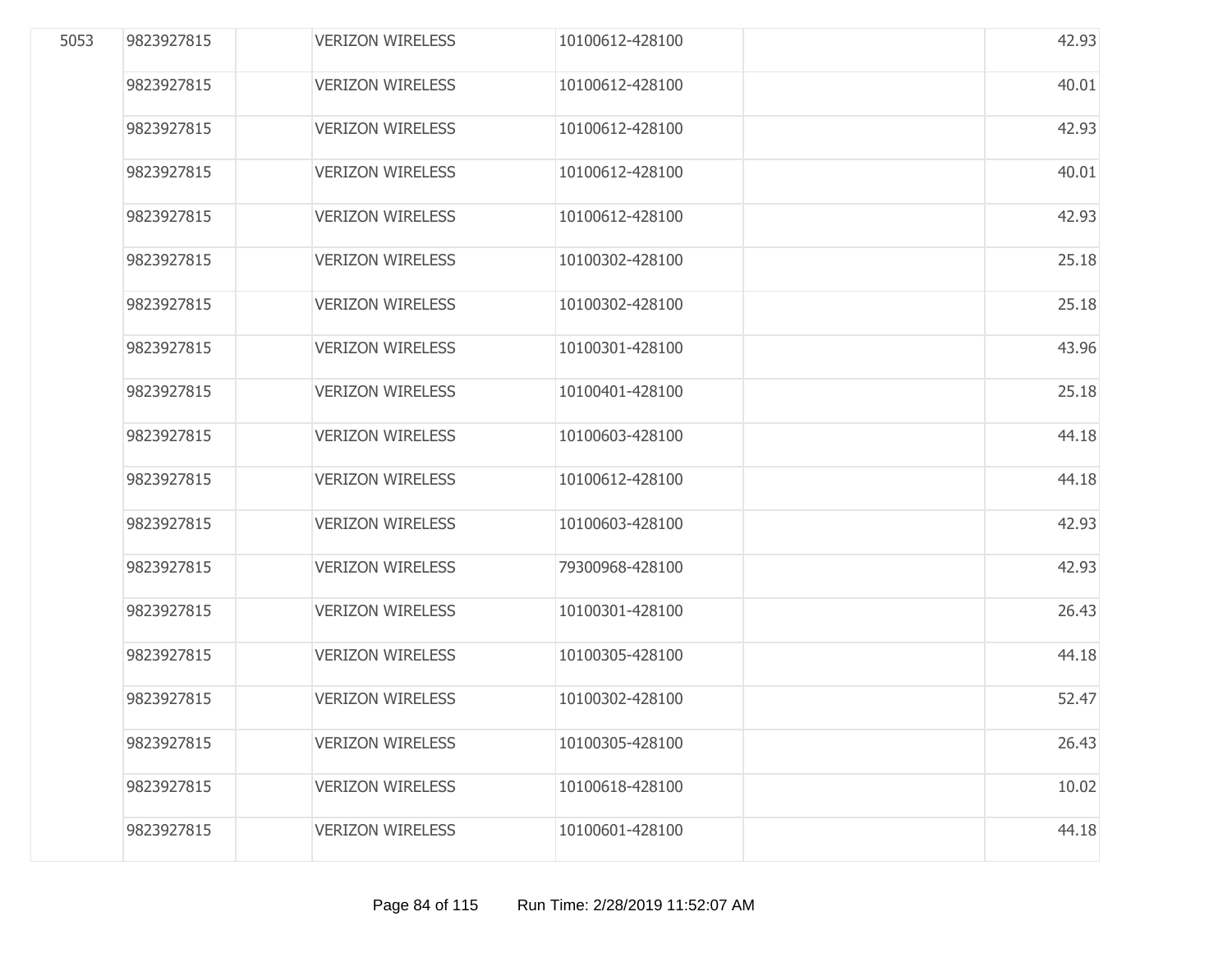| 5053 | 9823927815 | <b>VERIZON WIRELESS</b> | 10100601-428100 | 26.43 |
|------|------------|-------------------------|-----------------|-------|
|      | 9823927815 | <b>VERIZON WIRELESS</b> | 10100603-428100 | 42.93 |
|      | 9823927815 | <b>VERIZON WIRELESS</b> | 10100601-428100 | 40.01 |
|      | 9823927815 | <b>VERIZON WIRELESS</b> | 10100601-428100 | 42.93 |
|      | 9823927815 | <b>VERIZON WIRELESS</b> | 10100618-428100 | 10.02 |
|      | 9823927815 | <b>VERIZON WIRELESS</b> | 10100618-428100 | 10.02 |
|      | 9823927815 | <b>VERIZON WIRELESS</b> | 10100618-428100 | 10.02 |
|      | 9823927815 | <b>VERIZON WIRELESS</b> | 10100618-428100 | 10.02 |
|      | 9823927815 | <b>VERIZON WIRELESS</b> | 10100618-428100 | 25.18 |
|      | 9823927815 | <b>VERIZON WIRELESS</b> | 10100618-428100 | 42.93 |
|      | 9823927815 | <b>VERIZON WIRELESS</b> | 10100618-428100 | 10.02 |
|      | 9823927815 | <b>VERIZON WIRELESS</b> | 10100618-428100 | 10.02 |
|      | 9823927815 | <b>VERIZON WIRELESS</b> | 10100618-428100 | 10.02 |
|      | 9823927815 | <b>VERIZON WIRELESS</b> | 10100618-428100 | 10.02 |
|      | 9823927815 | <b>VERIZON WIRELESS</b> | 10100618-428100 | 10.02 |
|      | 9823927815 | <b>VERIZON WIRELESS</b> | 10100618-428100 | 10.02 |
|      | 9823927815 | <b>VERIZON WIRELESS</b> | 10100201-428100 | 42.93 |
|      | 9823927815 | <b>VERIZON WIRELESS</b> | 10100618-428100 | 44.18 |
|      | 9823927815 | <b>VERIZON WIRELESS</b> | 10100618-428100 | 26.97 |
|      |            |                         |                 |       |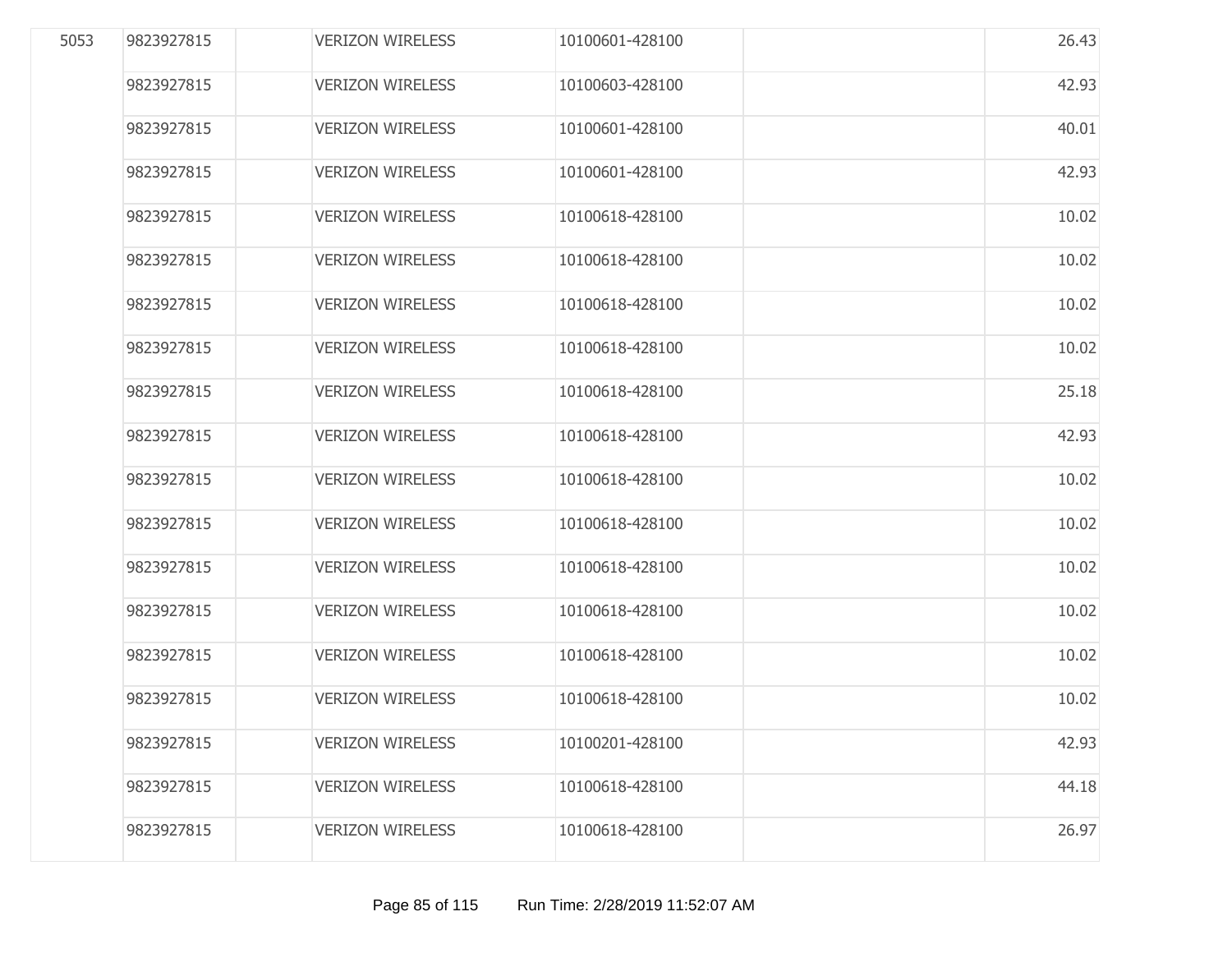| 5053 | 9823927815 | <b>VERIZON WIRELESS</b> | 10100618-428100 | 42.93 |
|------|------------|-------------------------|-----------------|-------|
|      | 9823927815 | <b>VERIZON WIRELESS</b> | 10100618-428100 | 42.93 |
|      | 9823927815 | <b>VERIZON WIRELESS</b> | 10100618-428100 | 42.93 |
|      | 9823927815 | <b>VERIZON WIRELESS</b> | 10100201-428100 | 47.93 |
|      | 9823927815 | <b>VERIZON WIRELESS</b> | 10100201-428100 | 25.18 |
|      | 9823927815 | <b>VERIZON WIRELESS</b> | 10100201-428100 | 47.93 |
|      | 9823927815 | <b>VERIZON WIRELESS</b> | 10100201-428100 | 40.01 |
|      | 9823927815 | <b>VERIZON WIRELESS</b> | 10100201-428100 | 25.18 |
|      | 9823927815 | <b>VERIZON WIRELESS</b> | 10100201-428100 | 42.93 |
|      | 9823927815 | <b>VERIZON WIRELESS</b> | 10100201-428100 | 42.93 |
|      | 9823927815 | <b>VERIZON WIRELESS</b> | 10100201-428100 | 42.93 |
|      | 9823927815 | <b>VERIZON WIRELESS</b> | 10100201-428100 | 42.93 |
|      | 9823927815 | <b>VERIZON WIRELESS</b> | 10100201-428100 | 42.93 |
|      | 9823927815 | <b>VERIZON WIRELESS</b> | 10100201-428100 | 42.93 |
|      | 9823927815 | <b>VERIZON WIRELESS</b> | 10100201-428100 | 42.93 |
|      | 9823927815 | <b>VERIZON WIRELESS</b> | 10100201-428100 | 47.93 |
|      | 9823927815 | <b>VERIZON WIRELESS</b> | 10100201-428100 | 42.93 |
|      | 9823927815 | <b>VERIZON WIRELESS</b> | 10100201-428100 | 25.18 |
|      | 9823927815 | <b>VERIZON WIRELESS</b> | 10100201-428100 | 42.93 |
|      |            |                         |                 |       |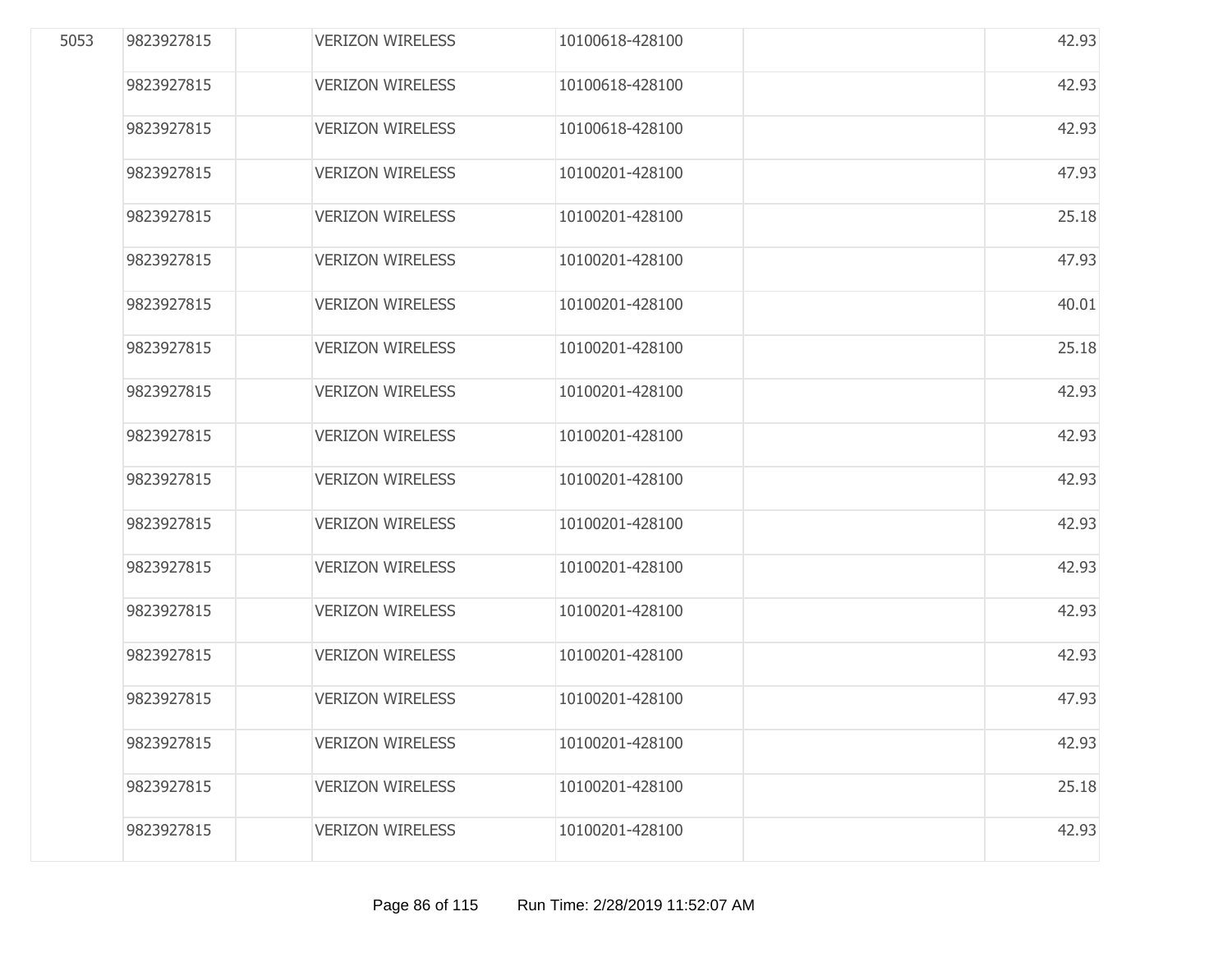| 5053 | 9823927815 | <b>VERIZON WIRELESS</b> | 10100201-428100 | 42.93 |
|------|------------|-------------------------|-----------------|-------|
|      | 9823927815 | <b>VERIZON WIRELESS</b> | 10100201-428100 | 42.93 |
|      | 9823927815 | <b>VERIZON WIRELESS</b> | 10100201-428100 | 42.93 |
|      | 9823927815 | <b>VERIZON WIRELESS</b> | 10100201-428100 | 25.18 |
|      | 9823927815 | <b>VERIZON WIRELESS</b> | 10100201-428100 | 25.18 |
|      | 9823927815 | <b>VERIZON WIRELESS</b> | 10100201-428100 | 25.18 |
|      | 9823927815 | <b>VERIZON WIRELESS</b> | 10100201-428100 | 25.18 |
|      | 9823927815 | <b>VERIZON WIRELESS</b> | 10100201-428100 | 56.80 |
|      | 9823927815 | <b>VERIZON WIRELESS</b> | 10100201-428100 | 42.93 |
|      | 9823927815 | <b>VERIZON WIRELESS</b> | 10100201-428100 | 25.18 |
|      | 9823927815 | <b>VERIZON WIRELESS</b> | 10100201-428100 | 47.93 |
|      | 9823927815 | <b>VERIZON WIRELESS</b> | 10100201-428100 | 42.93 |
|      | 9823927815 | <b>VERIZON WIRELESS</b> | 10100201-428100 | 25.18 |
|      | 9823927815 | <b>VERIZON WIRELESS</b> | 10100201-428100 | 42.93 |
|      | 9823927815 | <b>VERIZON WIRELESS</b> | 10100201-428100 | 40.01 |
|      | 9823927815 | <b>VERIZON WIRELESS</b> | 10100201-428100 | 40.01 |
|      | 9823927815 | <b>VERIZON WIRELESS</b> | 10100201-428100 | 40.01 |
|      | 9823927815 | <b>VERIZON WIRELESS</b> | 10100201-428100 | 40.01 |
|      | 9823927815 | <b>VERIZON WIRELESS</b> | 10100201-428100 | 42.93 |
|      |            |                         |                 |       |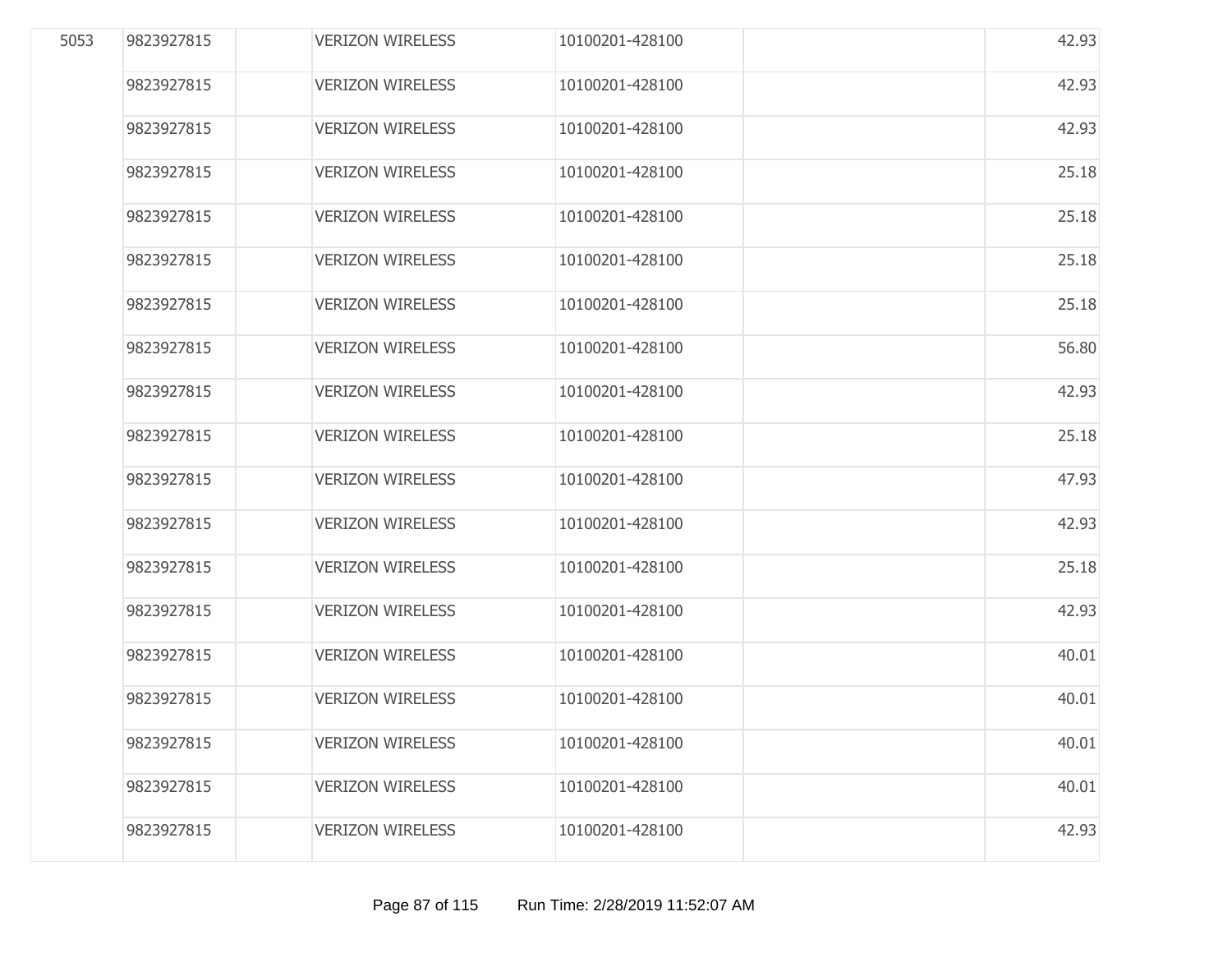| 5053 | 9823927815 | <b>VERIZON WIRELESS</b> | 10100201-428100 | 40.01 |
|------|------------|-------------------------|-----------------|-------|
|      | 9823927815 | <b>VERIZON WIRELESS</b> | 10100201-428100 | 40.01 |
|      | 9823927815 | <b>VERIZON WIRELESS</b> | 10100201-428100 | 40.01 |
|      | 9823927815 | <b>VERIZON WIRELESS</b> | 10100201-428100 | 40.01 |
|      | 9823927815 | <b>VERIZON WIRELESS</b> | 10100201-428100 | 40.01 |
|      | 9823927815 | <b>VERIZON WIRELESS</b> | 10100201-428100 | 40.01 |
|      | 9823927815 | <b>VERIZON WIRELESS</b> | 10100201-428100 | 40.01 |
|      | 9823927815 | <b>VERIZON WIRELESS</b> | 10100201-428100 | 40.01 |
|      | 9823927815 | <b>VERIZON WIRELESS</b> | 10100201-428100 | 40.01 |
|      | 9823927815 | <b>VERIZON WIRELESS</b> | 10100201-428100 | 40.01 |
|      | 9823927815 | <b>VERIZON WIRELESS</b> | 10100201-428100 | 40.14 |
|      | 9823927815 | <b>VERIZON WIRELESS</b> | 10100201-428100 | 40.01 |
|      | 9823927815 | <b>VERIZON WIRELESS</b> | 10100201-428100 | 42.93 |
|      | 9823927815 | <b>VERIZON WIRELESS</b> | 10100201-428100 | 40.01 |
|      | 9823927815 | <b>VERIZON WIRELESS</b> | 10100201-428100 | 40.01 |
|      | 9823927815 | <b>VERIZON WIRELESS</b> | 10100201-428100 | 40.01 |
|      | 9823927815 | <b>VERIZON WIRELESS</b> | 10100201-428100 | 40.01 |
|      | 9823927815 | <b>VERIZON WIRELESS</b> | 10100201-428100 | 40.01 |
|      | 9823927815 | <b>VERIZON WIRELESS</b> | 10100201-428100 | 40.01 |
|      |            |                         |                 |       |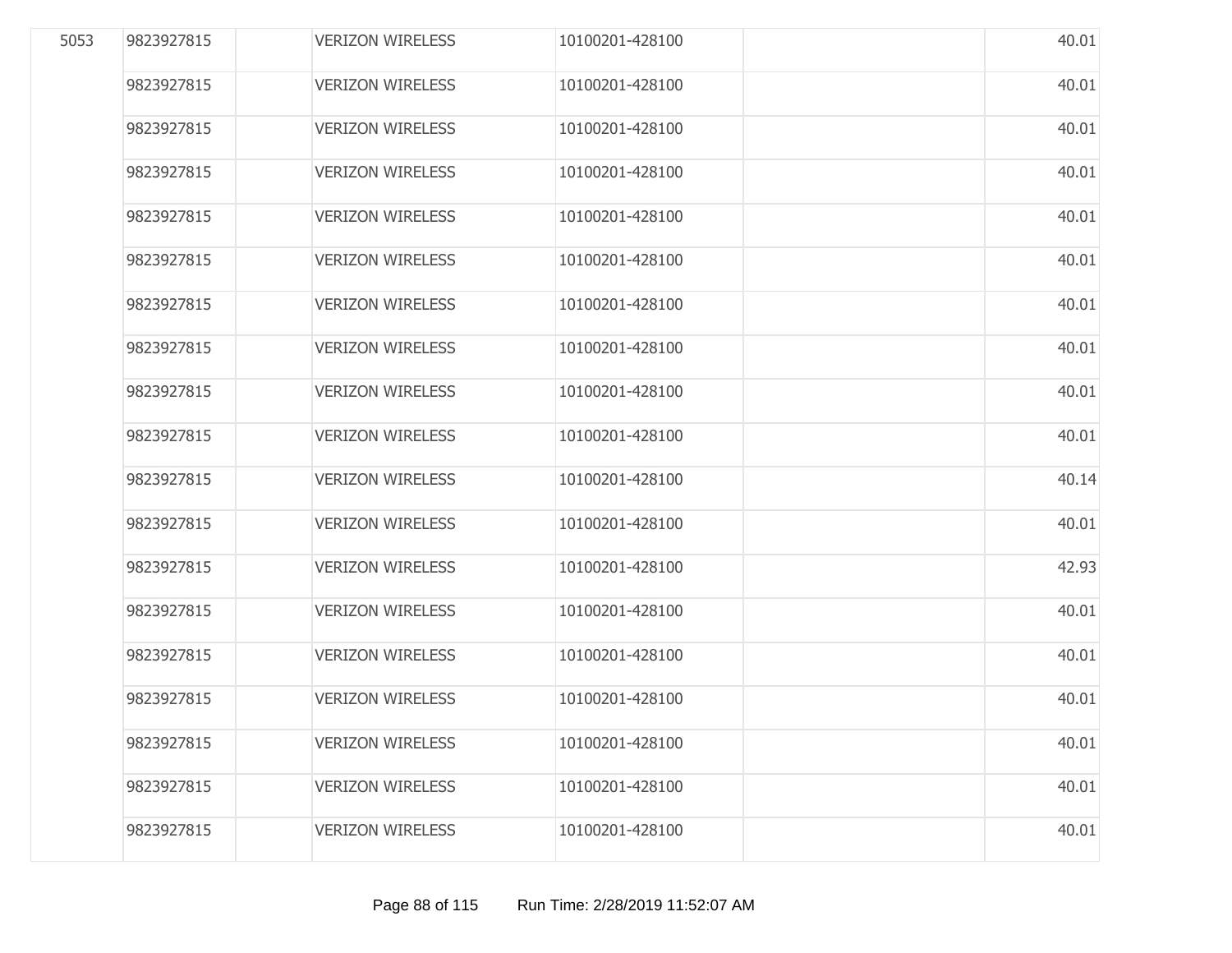| 5053 | 9823927815 | <b>VERIZON WIRELESS</b> | 10100201-428100 | 42.93 |
|------|------------|-------------------------|-----------------|-------|
|      | 9823927815 | <b>VERIZON WIRELESS</b> | 10100201-428100 | 40.01 |
|      | 9823927815 | <b>VERIZON WIRELESS</b> | 10100201-428100 | 40.01 |
|      | 9823927815 | <b>VERIZON WIRELESS</b> | 10100201-428100 | 40.01 |
|      | 9823927815 | <b>VERIZON WIRELESS</b> | 10100201-428100 | 40.01 |
|      | 9823927815 | <b>VERIZON WIRELESS</b> | 10100201-428100 | 40.01 |
|      | 9823927815 | <b>VERIZON WIRELESS</b> | 10100201-428100 | 40.01 |
|      | 9823927815 | <b>VERIZON WIRELESS</b> | 10100201-428100 | 40.01 |
|      | 9823927815 | <b>VERIZON WIRELESS</b> | 10100201-428100 | 40.01 |
|      | 9823927815 | <b>VERIZON WIRELESS</b> | 10100201-428100 | 40.01 |
|      | 9823927815 | <b>VERIZON WIRELESS</b> | 10100201-428100 | 40.01 |
|      | 9823927815 | <b>VERIZON WIRELESS</b> | 10100201-428100 | 40.01 |
|      | 9823927815 | <b>VERIZON WIRELESS</b> | 10100201-428100 | 47.93 |
|      | 9823927815 | <b>VERIZON WIRELESS</b> | 10100201-428100 | 67.99 |
|      | 9823927815 | <b>VERIZON WIRELESS</b> | 10100201-428100 | 25.18 |
|      | 9823927815 | <b>VERIZON WIRELESS</b> | 10100201-428100 | 25.18 |
|      | 9823927815 | <b>VERIZON WIRELESS</b> | 10100201-428100 | 40.01 |
|      | 9823927815 | <b>VERIZON WIRELESS</b> | 10100201-428100 | 40.01 |
|      | 9823927815 | <b>VERIZON WIRELESS</b> | 10100201-428100 | 25.18 |
|      |            |                         |                 |       |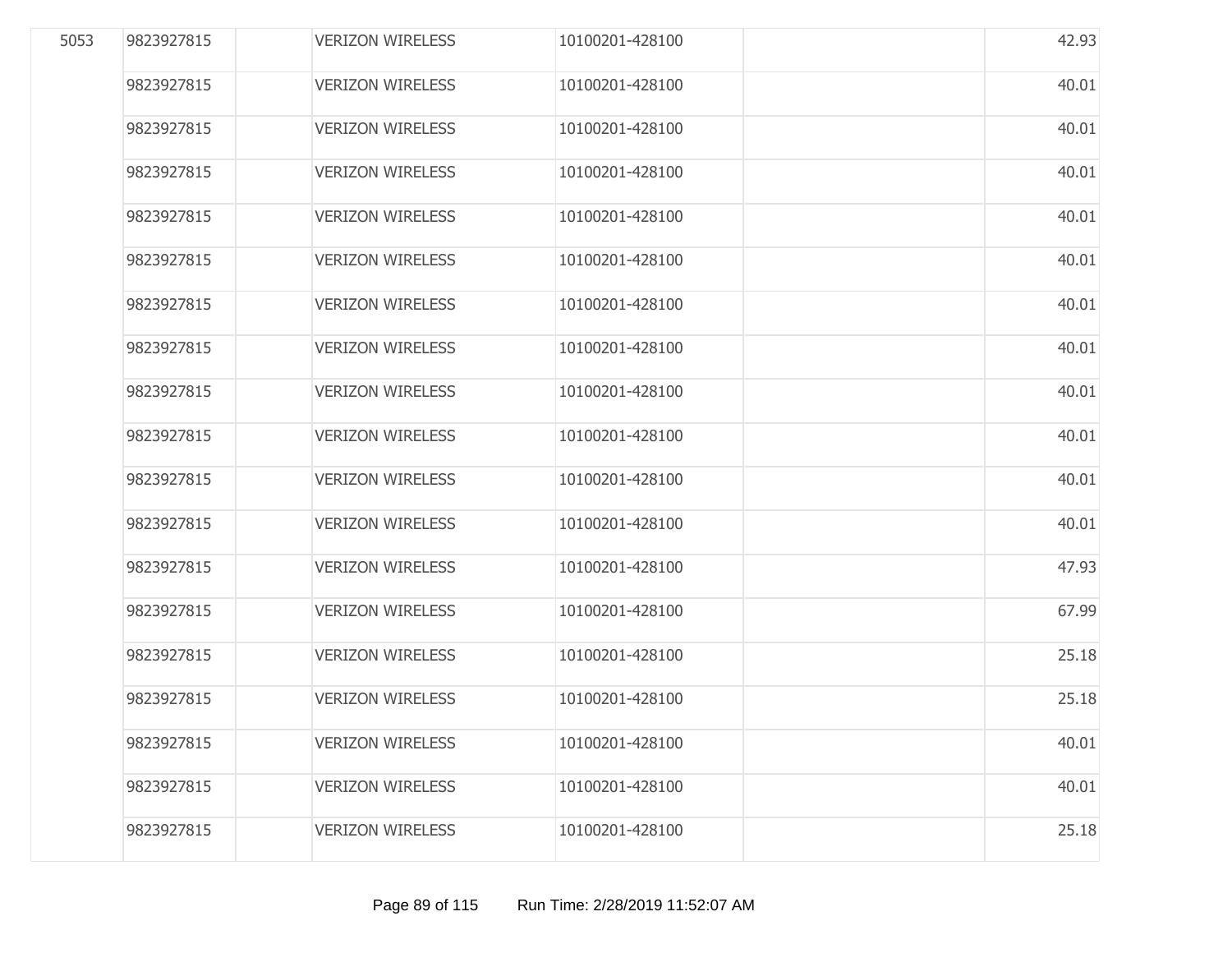| 5053 | 9823927815 | <b>VERIZON WIRELESS</b> | 10100201-428100 | 25.18 |
|------|------------|-------------------------|-----------------|-------|
|      | 9823927815 | <b>VERIZON WIRELESS</b> | 10100201-428100 | 40.01 |
|      | 9823927815 | <b>VERIZON WIRELESS</b> | 10100201-428100 | 40.01 |
|      | 9823927815 | <b>VERIZON WIRELESS</b> | 10100201-428100 | 40.01 |
|      | 9823927815 | <b>VERIZON WIRELESS</b> | 10100201-428100 | 40.01 |
|      | 9823927815 | <b>VERIZON WIRELESS</b> | 10100201-428100 | 25.18 |
|      | 9823927815 | <b>VERIZON WIRELESS</b> | 10100201-428100 | 25.18 |
|      | 9823927815 | <b>VERIZON WIRELESS</b> | 10100201-428100 | 42.93 |
|      | 9823927815 | <b>VERIZON WIRELESS</b> | 10100201-428100 | 25.18 |
|      | 9823927815 | <b>VERIZON WIRELESS</b> | 10100201-428100 | 42.93 |
|      | 9823927815 | <b>VERIZON WIRELESS</b> | 10100201-428100 | 47.93 |
|      | 9823927815 | <b>VERIZON WIRELESS</b> | 10100201-428100 | 42.93 |
|      | 9823927815 | <b>VERIZON WIRELESS</b> | 10100201-428100 | 25.18 |
|      | 9823927815 | <b>VERIZON WIRELESS</b> | 10100201-428100 | 25.18 |
|      | 9823927815 | <b>VERIZON WIRELESS</b> | 10100201-428100 | 42.93 |
|      | 9823927815 | <b>VERIZON WIRELESS</b> | 10100201-428100 | 25.18 |
|      | 9823927815 | <b>VERIZON WIRELESS</b> | 10100201-428100 | 25.18 |
|      | 9823927815 | <b>VERIZON WIRELESS</b> | 10100201-428100 | 25.18 |
|      | 9823927815 | <b>VERIZON WIRELESS</b> | 10100201-428100 | 25.18 |
|      |            |                         |                 |       |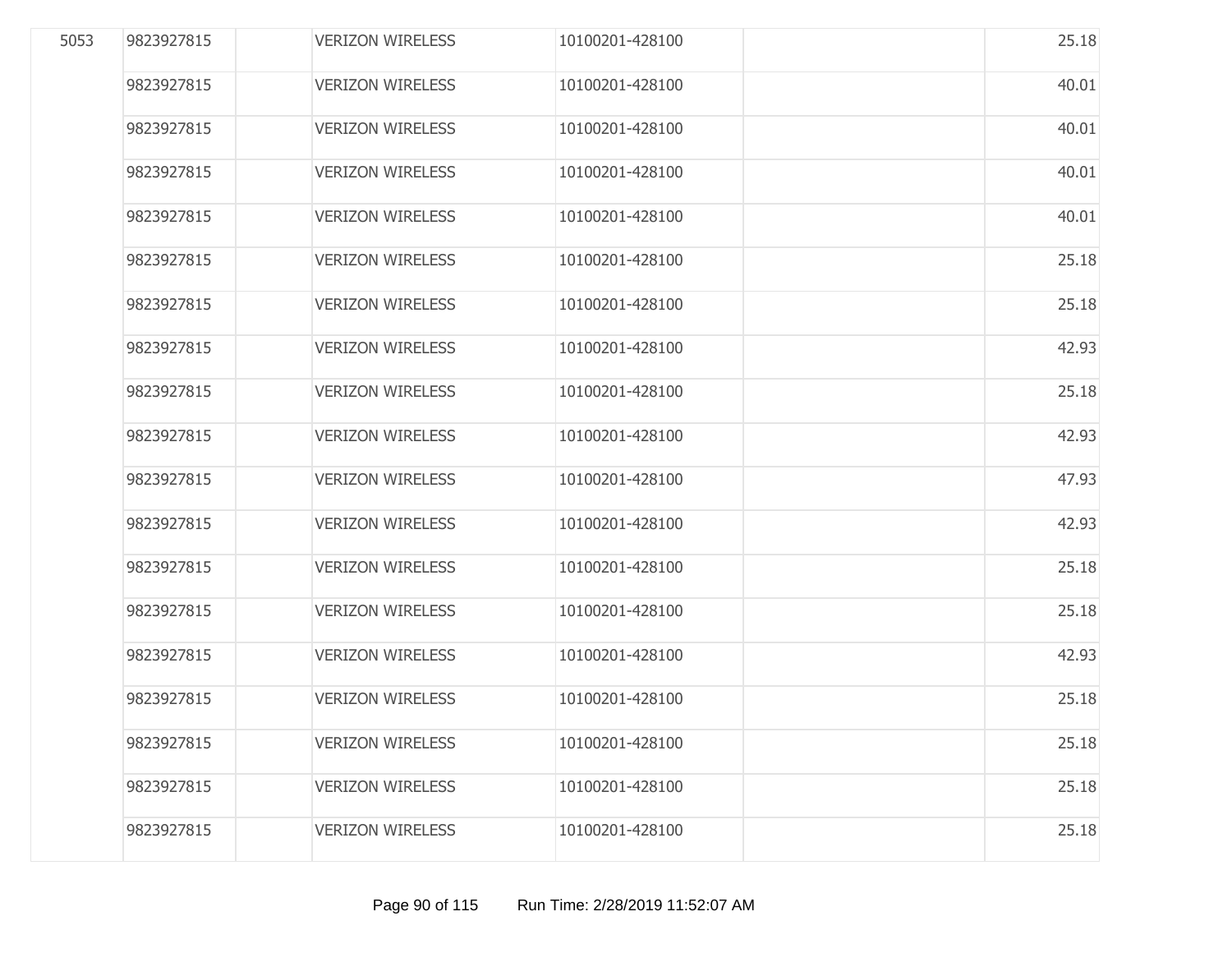| 5053 | 9823927815 | <b>VERIZON WIRELESS</b> | 10100201-428100 | 25.18 |
|------|------------|-------------------------|-----------------|-------|
|      | 9823927815 | <b>VERIZON WIRELESS</b> | 10100201-428100 | 25.18 |
|      | 9823927815 | <b>VERIZON WIRELESS</b> | 10100201-428100 | 42.93 |
|      | 9823927815 | <b>VERIZON WIRELESS</b> | 10100201-428100 | 25.18 |
|      | 9823927815 | <b>VERIZON WIRELESS</b> | 10100201-428100 | 42.93 |
|      | 9823927815 | <b>VERIZON WIRELESS</b> | 10100201-428100 | 42.93 |
|      | 9823927815 | <b>VERIZON WIRELESS</b> | 10100201-428100 | 42.93 |
|      | 9823927815 | <b>VERIZON WIRELESS</b> | 10100201-428100 | 47.93 |
|      | 9823927815 | <b>VERIZON WIRELESS</b> | 10100201-428100 | 25.18 |
|      | 9823927815 | <b>VERIZON WIRELESS</b> | 10100201-428100 | 25.18 |
|      | 9823927815 | <b>VERIZON WIRELESS</b> | 10100201-428100 | 42.93 |
|      | 9823927815 | <b>VERIZON WIRELESS</b> | 10100201-428100 | 42.93 |
|      | 9823927815 | <b>VERIZON WIRELESS</b> | 10100201-428100 | 42.93 |
|      | 9823927815 | <b>VERIZON WIRELESS</b> | 10100201-428100 | 42.93 |
|      | 9823927815 | <b>VERIZON WIRELESS</b> | 10100201-428100 | 42.93 |
|      | 9823927815 | <b>VERIZON WIRELESS</b> | 10100201-428100 | 25.18 |
|      | 9823927815 | <b>VERIZON WIRELESS</b> | 10100201-428100 | 42.93 |
|      | 9823927815 | <b>VERIZON WIRELESS</b> | 10100201-428100 | 42.93 |
|      | 9823927815 | <b>VERIZON WIRELESS</b> | 10100201-428100 | 42.93 |
|      |            |                         |                 |       |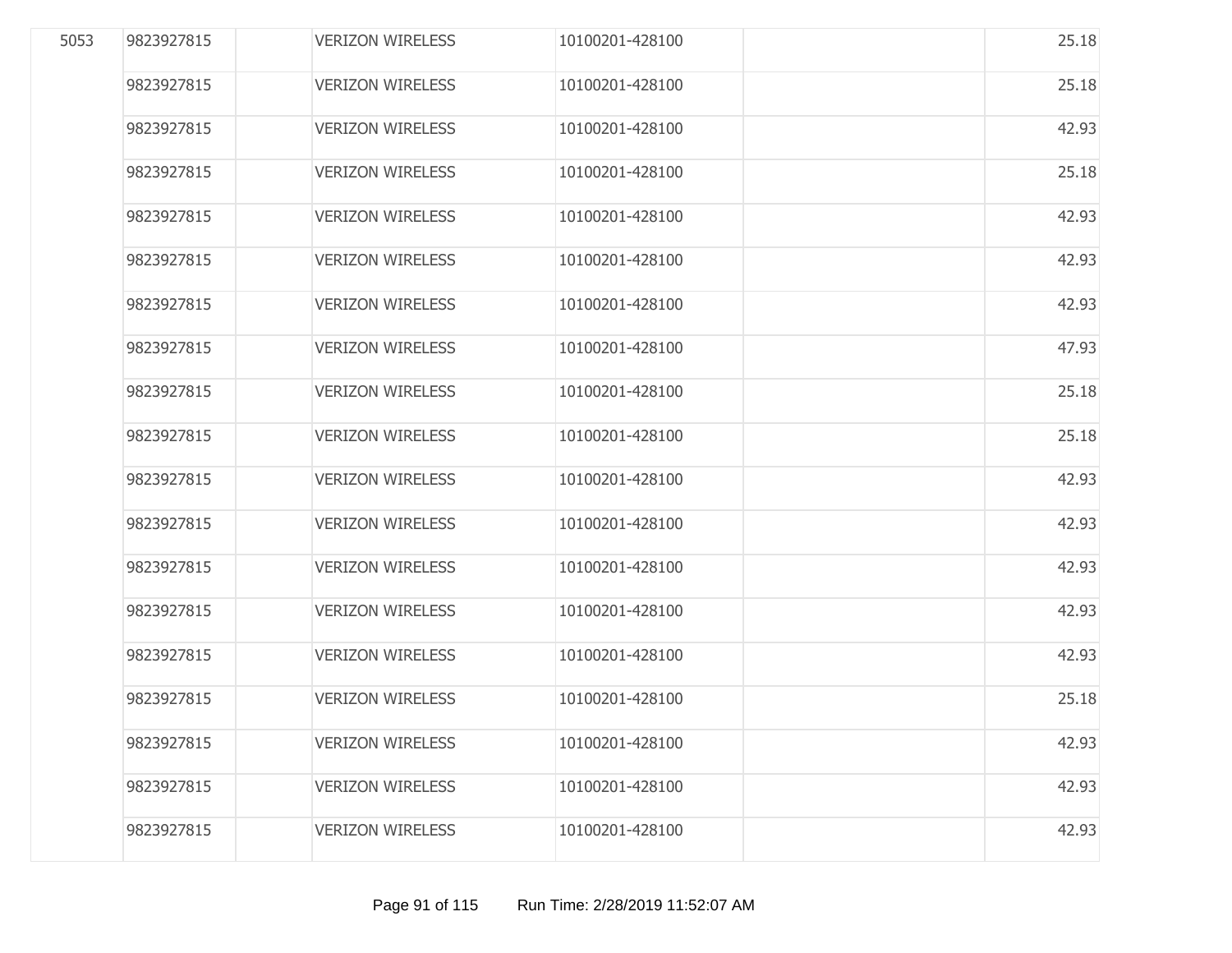| 5053 | 9823927815 | <b>VERIZON WIRELESS</b> | 10100201-428100 | 42.93 |
|------|------------|-------------------------|-----------------|-------|
|      | 9823927815 | <b>VERIZON WIRELESS</b> | 10100201-428100 | 42.93 |
|      | 9823927815 | <b>VERIZON WIRELESS</b> | 10100201-428100 | 42.93 |
|      | 9823927815 | <b>VERIZON WIRELESS</b> | 10100201-428100 | 47.93 |
|      | 9823927815 | <b>VERIZON WIRELESS</b> | 10100201-428100 | 25.18 |
|      | 9823927815 | <b>VERIZON WIRELESS</b> | 10100201-428100 | 42.93 |
|      | 9823927815 | <b>VERIZON WIRELESS</b> | 10100201-428100 | 42.93 |
|      | 9823927815 | <b>VERIZON WIRELESS</b> | 10100201-428100 | 42.93 |
|      | 9823927815 | <b>VERIZON WIRELESS</b> | 10100201-428100 | 42.93 |
|      | 9823927815 | <b>VERIZON WIRELESS</b> | 10100201-428100 | 49.18 |
|      | 9823927815 | <b>VERIZON WIRELESS</b> | 10100201-428100 | 44.18 |
|      | 9823927815 | <b>VERIZON WIRELESS</b> | 10100201-428100 | 44.18 |
|      | 9823927815 | <b>VERIZON WIRELESS</b> | 10100201-428100 | 44.18 |
|      | 9823927815 | <b>VERIZON WIRELESS</b> | 10100201-428100 | 42.93 |
|      | 9823927815 | <b>VERIZON WIRELESS</b> | 10100201-428100 | 42.93 |
|      | 9823927815 | <b>VERIZON WIRELESS</b> | 10100201-428100 | 44.18 |
|      | 9823927815 | <b>VERIZON WIRELESS</b> | 10100201-428100 | 44.18 |
|      | 9823927815 | <b>VERIZON WIRELESS</b> | 10100201-428100 | 49.18 |
|      | 9823927815 | <b>VERIZON WIRELESS</b> | 10100201-428100 | 44.18 |
|      |            |                         |                 |       |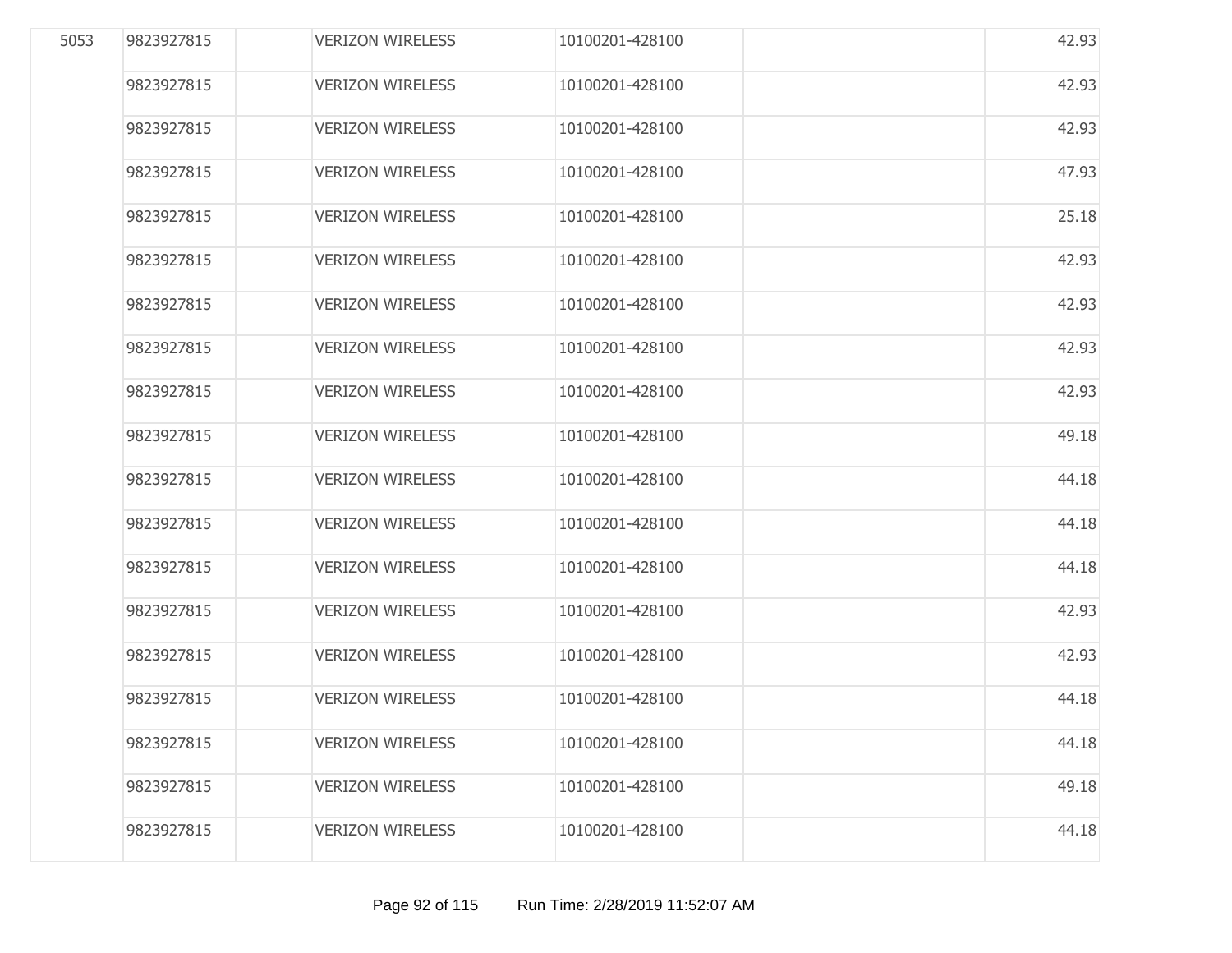| 5053 | 9823927815 | <b>VERIZON WIRELESS</b> | 10100201-428100 | 44.18 |
|------|------------|-------------------------|-----------------|-------|
|      | 9823927815 | <b>VERIZON WIRELESS</b> | 10100201-428100 | 40.01 |
|      | 9823927815 | <b>VERIZON WIRELESS</b> | 10100201-428100 | 44.18 |
|      | 9823927815 | <b>VERIZON WIRELESS</b> | 10100201-428100 | 44.18 |
|      | 9823927815 | <b>VERIZON WIRELESS</b> | 10100201-428100 | 40.01 |
|      | 9823927815 | <b>VERIZON WIRELESS</b> | 10100201-428100 | 49.18 |
|      | 9823927815 | <b>VERIZON WIRELESS</b> | 10100201-428100 | 26.43 |
|      | 9823927815 | <b>VERIZON WIRELESS</b> | 10100201-428100 | 67.93 |
|      | 9823927815 | <b>VERIZON WIRELESS</b> | 10100201-428100 | 44.18 |
|      | 9823927815 | <b>VERIZON WIRELESS</b> | 10100201-428100 | 26.43 |
|      | 9823927815 | <b>VERIZON WIRELESS</b> | 10100201-428100 | 44.18 |
|      | 9823927815 | <b>VERIZON WIRELESS</b> | 10100201-428100 | 26.43 |
|      | 9823927815 | <b>VERIZON WIRELESS</b> | 10100201-428100 | 44.18 |
|      | 9823927815 | <b>VERIZON WIRELESS</b> | 10100201-428100 | 44.18 |
|      | 9823927815 | <b>VERIZON WIRELESS</b> | 10100607-428100 | 42.93 |
|      | 9823927815 | <b>VERIZON WIRELESS</b> | 10100607-428100 | 48.77 |
|      | 9823927815 | <b>VERIZON WIRELESS</b> | 10100201-428100 | 44.18 |
|      | 9823927815 | <b>VERIZON WIRELESS</b> | 10100201-428100 | 44.18 |
|      | 9823927815 | <b>VERIZON WIRELESS</b> | 10100201-428100 | 26.43 |
|      |            |                         |                 |       |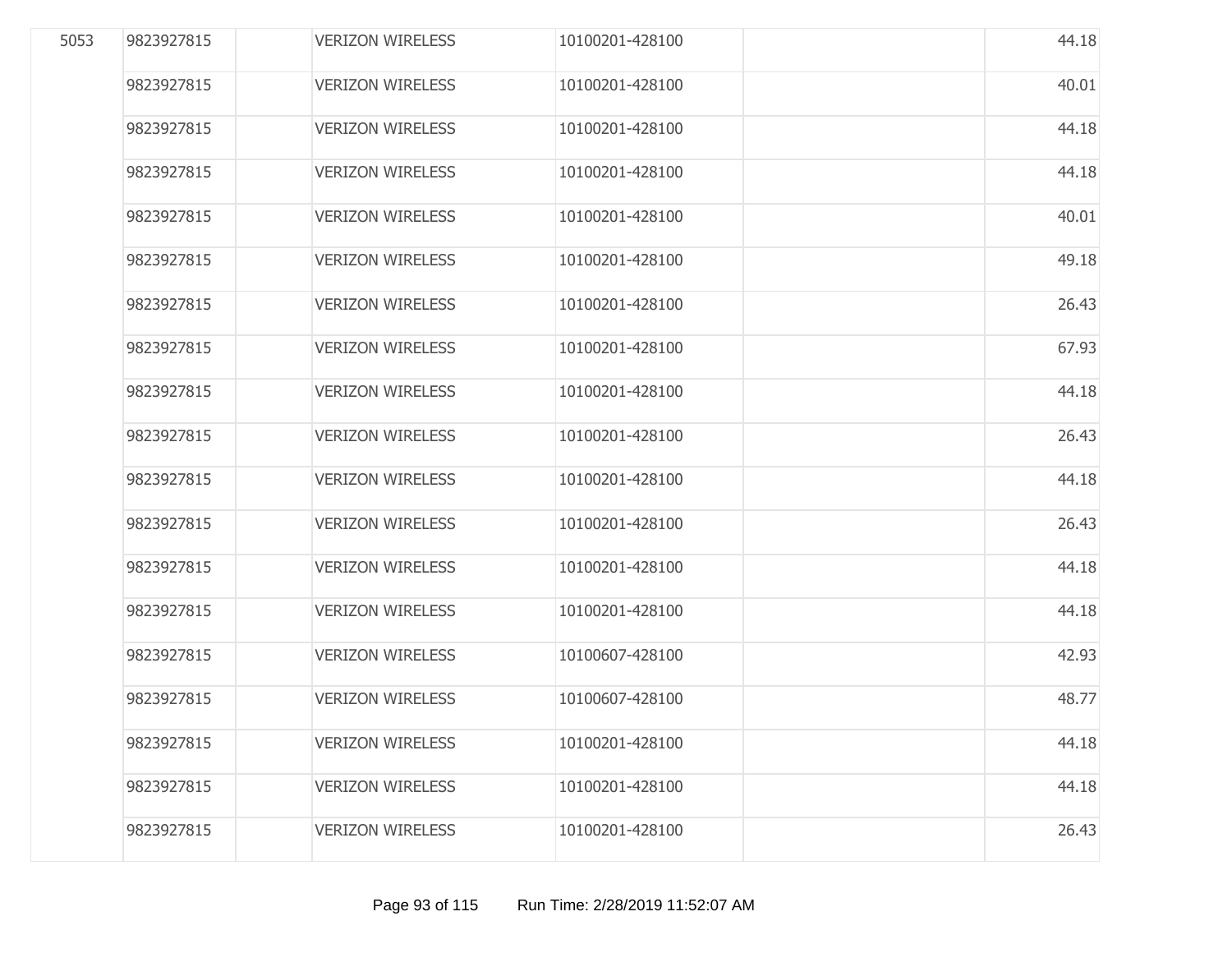| 5053 | 9823927815 | <b>VERIZON WIRELESS</b> | 10100201-428100 | 44.18 |
|------|------------|-------------------------|-----------------|-------|
|      | 9823927815 | <b>VERIZON WIRELESS</b> | 10100607-428100 | 42.93 |
|      | 9823927815 | <b>VERIZON WIRELESS</b> | 10100607-428100 | 40.01 |
|      | 9823927815 | <b>VERIZON WIRELESS</b> | 10100607-428100 | 47.93 |
|      | 9823927815 | <b>VERIZON WIRELESS</b> | 10100860-428100 | 25.18 |
|      | 9823927815 | <b>VERIZON WIRELESS</b> | 10100607-428100 | 42.93 |
|      | 9823927815 | <b>VERIZON WIRELESS</b> | 10100607-428100 | 42.93 |
|      | 9823927815 | <b>VERIZON WIRELESS</b> | 10100607-428100 | 47.93 |
|      | 9823927815 | <b>VERIZON WIRELESS</b> | 10100860-428100 | 25.18 |
|      | 9823927815 | <b>VERIZON WIRELESS</b> | 10100607-428100 | 42.93 |
|      | 9823927815 | <b>VERIZON WIRELESS</b> | 10100607-428100 | 42.93 |
|      | 9823927815 | <b>VERIZON WIRELESS</b> | 10100607-428100 | 42.93 |
|      | 9823927815 | <b>VERIZON WIRELESS</b> | 10100607-428100 | 42.93 |
|      | 9823927815 | <b>VERIZON WIRELESS</b> | 10100607-428100 | 42.93 |
|      | 9823927815 | <b>VERIZON WIRELESS</b> | 10100607-428100 | 42.93 |
|      | 9823927815 | <b>VERIZON WIRELESS</b> | 10100607-428100 | 42.93 |
|      | 9823927815 | <b>VERIZON WIRELESS</b> | 61400665-428100 | 25.18 |
|      | 9823927815 | <b>VERIZON WIRELESS</b> | 10100607-428100 | 42.93 |
|      | 9823927815 | <b>VERIZON WIRELESS</b> | 10100607-428100 | 42.93 |
|      |            |                         |                 |       |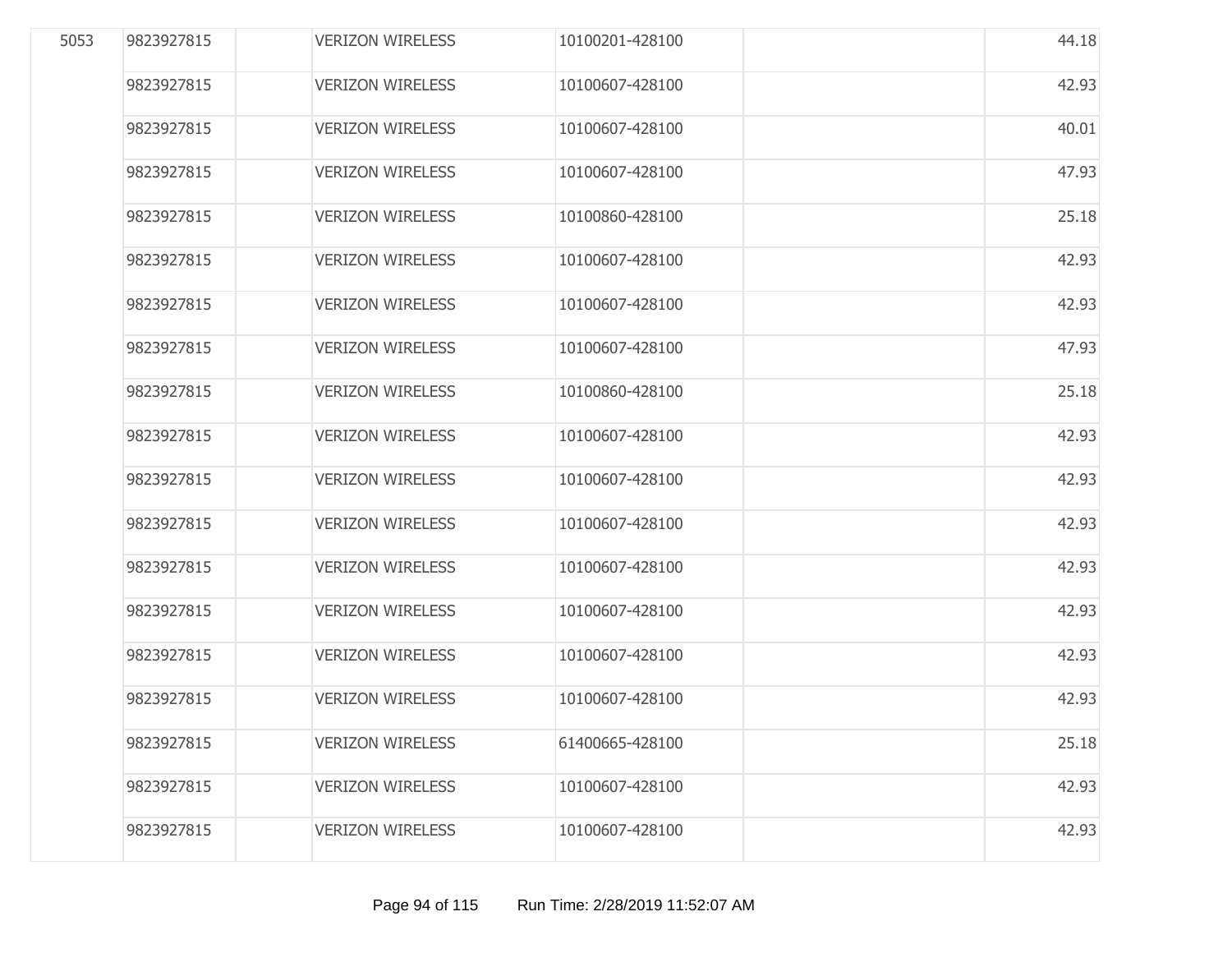| 5053 | 9823927815 | <b>VERIZON WIRELESS</b> | 10100607-428100 | 42.93   |
|------|------------|-------------------------|-----------------|---------|
|      | 9823927815 | <b>VERIZON WIRELESS</b> | 10100620-428100 | 47.93   |
|      | 9823927815 | <b>VERIZON WIRELESS</b> | 10100860-428100 | 25.18   |
|      | 9823927815 | <b>VERIZON WIRELESS</b> | 10100607-428100 | 42.93   |
|      | 9823927815 | <b>VERIZON WIRELESS</b> | 10100607-428100 | 47.93   |
|      | 9823927815 | <b>VERIZON WIRELESS</b> | 10100607-428100 | 47.93   |
|      | 9823927815 | <b>VERIZON WIRELESS</b> | 10100603-428100 | 44.18   |
|      | 9823927815 | <b>VERIZON WIRELESS</b> | 10100607-428100 | 44.18   |
|      | 9823927815 | <b>VERIZON WIRELESS</b> | 10100607-428100 | 44.18   |
|      | 9823927815 | <b>VERIZON WIRELESS</b> | 10100607-428100 | 42.93   |
|      | 9823927815 | <b>VERIZON WIRELESS</b> | 10100607-428100 | 42.93   |
|      | 9823927815 | <b>VERIZON WIRELESS</b> | 10100607-428100 | 42.93   |
|      | 9823927815 | <b>VERIZON WIRELESS</b> | 61000870-428100 | 44.18   |
|      | 9823927815 | <b>VERIZON WIRELESS</b> | 61000870-428100 | 44.18   |
|      | 9823927815 | <b>VERIZON WIRELESS</b> | 61000870-428100 | 44.18   |
|      | 9823927815 | <b>VERIZON WIRELESS</b> | 61000870-428100 | (16.49) |
|      | 9823927815 | <b>VERIZON WIRELESS</b> | 10100607-428100 | 44.18   |
|      | 9823927815 | <b>VERIZON WIRELESS</b> | 10100607-428100 | 49.18   |
|      | 9823927815 | <b>VERIZON WIRELESS</b> | 61507103-428100 | 14.31   |
|      |            |                         |                 |         |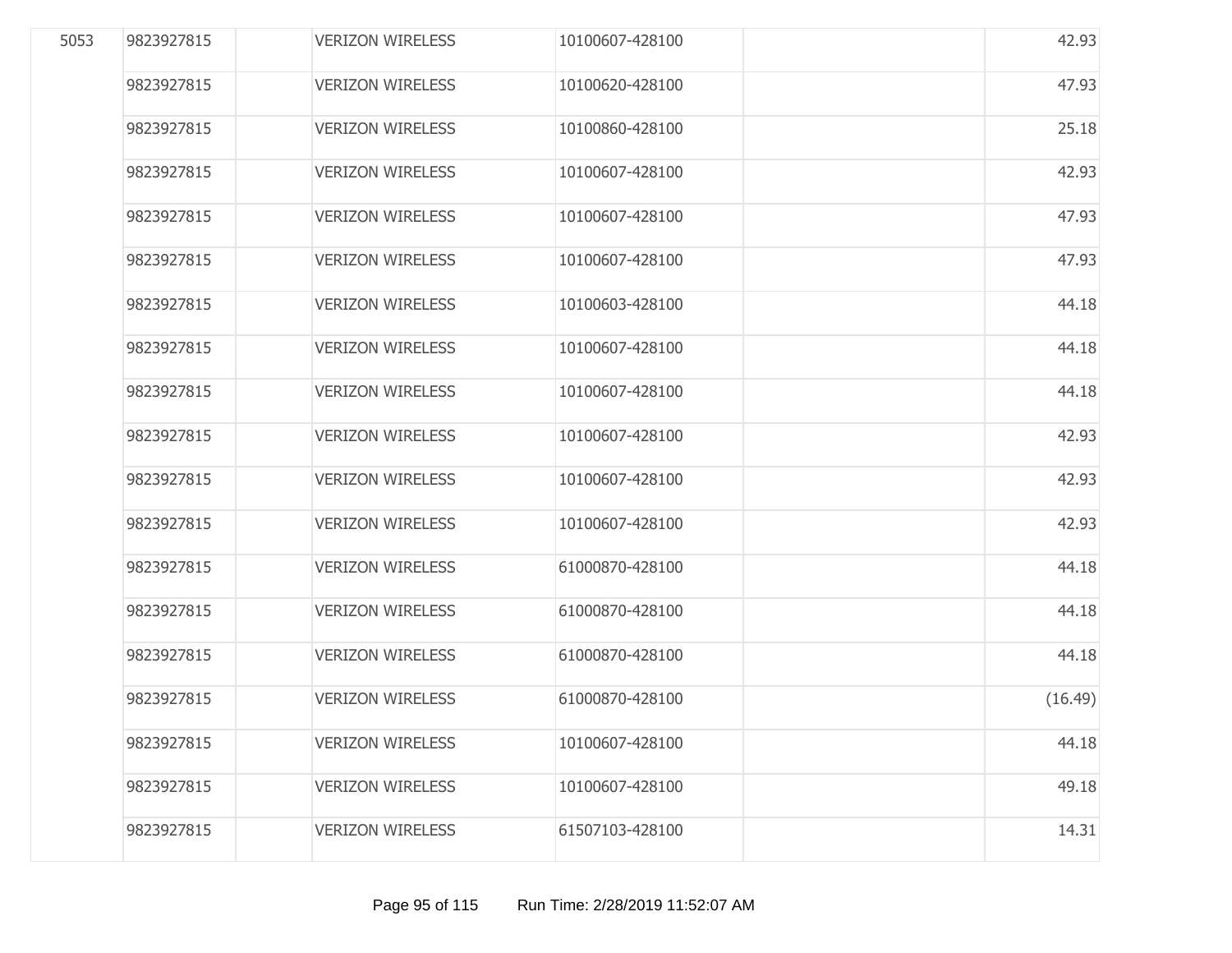| 5053 | 9823927815 | <b>VERIZON WIRELESS</b> | 10100609-428100 | 40.01 |
|------|------------|-------------------------|-----------------|-------|
|      | 9823927815 | <b>VERIZON WIRELESS</b> | 10100609-428100 | 42.93 |
|      | 9823927815 | <b>VERIZON WIRELESS</b> | 10100609-428100 | 47.93 |
|      | 9823927815 | <b>VERIZON WIRELESS</b> | 10100101-428100 | 44.18 |
|      | 9823927815 | <b>VERIZON WIRELESS</b> | 10100101-428100 | 47.93 |
|      | 9823927815 | <b>VERIZON WIRELESS</b> | 61207101-428100 | 15.31 |
|      | 9823927815 | <b>VERIZON WIRELESS</b> | 61507102-428100 | 15.31 |
|      | 9823927815 | <b>VERIZON WIRELESS</b> | 61507103-428100 | 15.31 |
|      | 9823927815 | <b>VERIZON WIRELESS</b> | 61507102-428100 | 47.93 |
|      | 9823927815 | <b>VERIZON WIRELESS</b> | 61207101-428100 | 14.31 |
|      | 9823927815 | <b>VERIZON WIRELESS</b> | 61507102-428100 | 14.31 |
|      | 9823927815 | <b>VERIZON WIRELESS</b> | 61207101-428100 | 42.93 |
|      | 9823927815 | <b>VERIZON WIRELESS</b> | 61207101-428100 | 42.93 |
|      | 9823927815 | <b>VERIZON WIRELESS</b> | 61207101-428100 | 43.01 |
|      | 9823927815 | <b>VERIZON WIRELESS</b> | 61207101-428100 | 43.01 |
|      | 9823927815 | <b>VERIZON WIRELESS</b> | 61207101-428100 | 42.93 |
|      | 9823927815 | <b>VERIZON WIRELESS</b> | 61207101-428100 | 42.93 |
|      | 9823927815 | <b>VERIZON WIRELESS</b> | 61207101-428100 | 42.93 |
|      | 9823927815 | <b>VERIZON WIRELESS</b> | 61207101-428100 | 42.93 |
|      |            |                         |                 |       |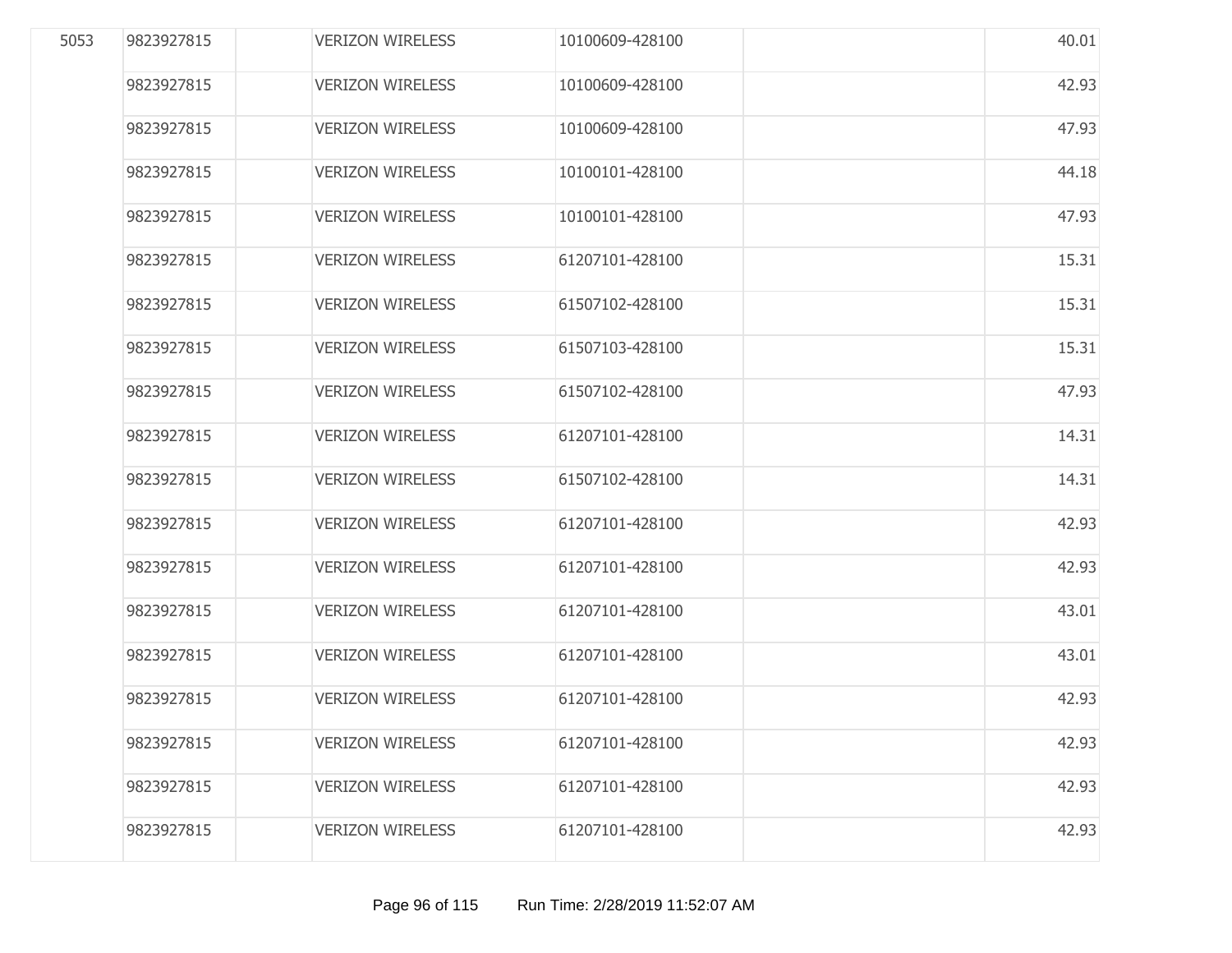| 5053 | 9823927815 | <b>VERIZON WIRELESS</b> | 61207101-428100 | 42.93 |
|------|------------|-------------------------|-----------------|-------|
|      | 9823927815 | <b>VERIZON WIRELESS</b> | 61207101-428100 | 47.93 |
|      | 9823927815 | <b>VERIZON WIRELESS</b> | 61207101-428100 | 47.93 |
|      | 9823927815 | <b>VERIZON WIRELESS</b> | 61507102-428100 | 40.01 |
|      | 9823927815 | <b>VERIZON WIRELESS</b> | 61507102-428100 | 25.18 |
|      | 9823927815 | <b>VERIZON WIRELESS</b> | 61207101-428100 | 47.93 |
|      | 9823927815 | <b>VERIZON WIRELESS</b> | 61207101-428100 | 42.93 |
|      | 9823927815 | <b>VERIZON WIRELESS</b> | 61207101-428100 | 42.93 |
|      | 9823927815 | <b>VERIZON WIRELESS</b> | 61207101-428100 | 42.93 |
|      | 9823927815 | <b>VERIZON WIRELESS</b> | 61207101-428100 | 42.93 |
|      | 9823927815 | <b>VERIZON WIRELESS</b> | 61207101-428100 | 44.18 |
|      | 9823927815 | <b>VERIZON WIRELESS</b> | 61507102-428100 | 49.18 |
|      | 9823927815 | <b>VERIZON WIRELESS</b> | 61207101-428100 | 44.43 |
|      | 9823927815 | <b>VERIZON WIRELESS</b> | 61507103-428100 | 47.93 |
|      | 9823927815 | <b>VERIZON WIRELESS</b> | 61207101-428100 | 42.93 |
|      | 9823927815 | <b>VERIZON WIRELESS</b> | 61207101-428100 | 47.93 |
|      | 9823927815 | <b>VERIZON WIRELESS</b> | 10100204-428100 | 42.93 |
|      | 9823927815 | <b>VERIZON WIRELESS</b> | 10100204-428100 | 47.93 |
|      | 9823927815 | <b>VERIZON WIRELESS</b> | 10100708-428100 | 47.93 |
|      |            |                         |                 |       |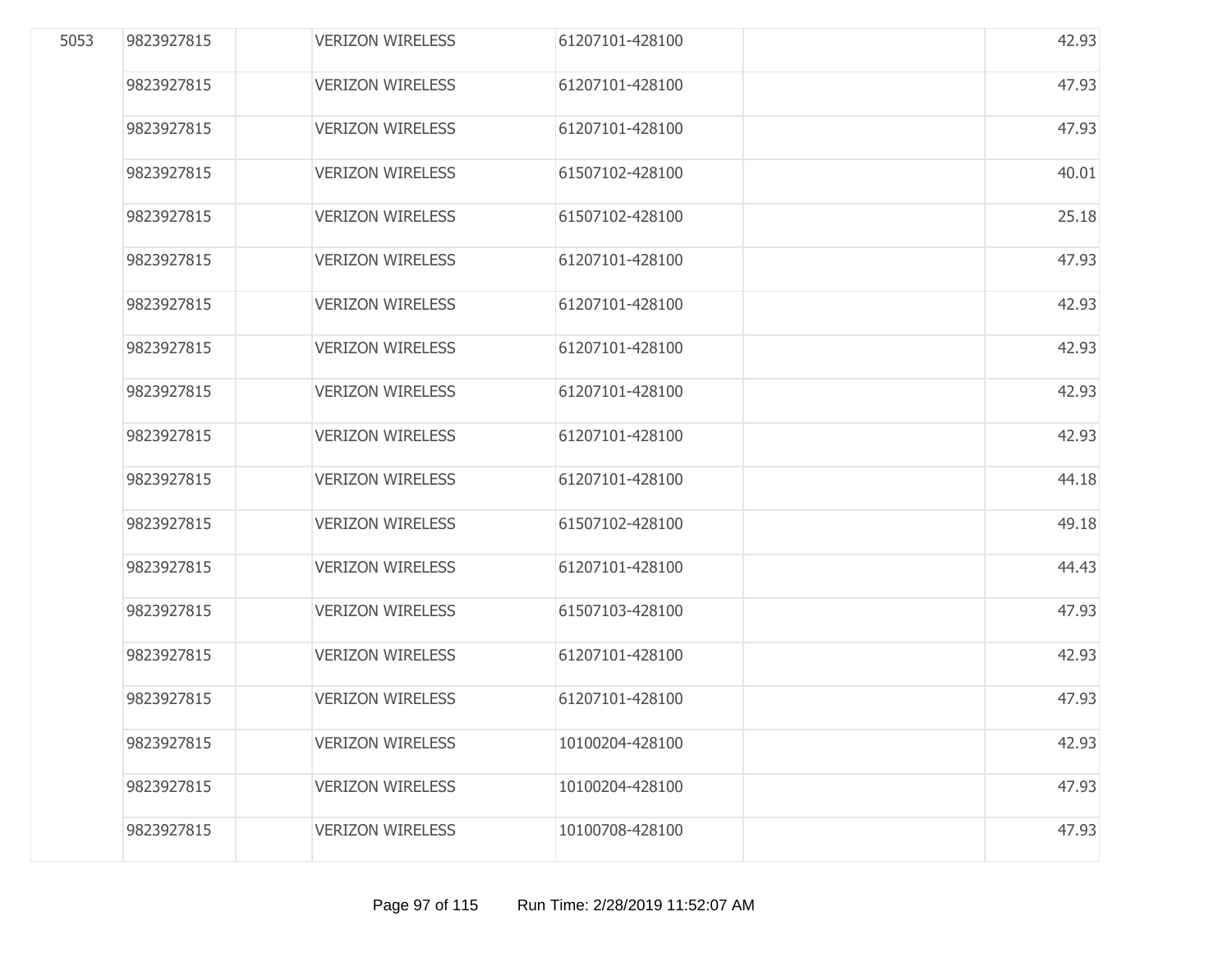| 5053 | 9823927815 | <b>VERIZON WIRELESS</b> | 10100111-428100 | 44.18 |
|------|------------|-------------------------|-----------------|-------|
|      | 9823927815 | <b>VERIZON WIRELESS</b> | 10100111-428100 | 42.93 |
|      | 9823927815 | <b>VERIZON WIRELESS</b> | 61507102-428100 | 26.43 |
|      | 9823927815 | <b>VERIZON WIRELESS</b> | 61400665-428100 | 25.18 |
|      | 9823927815 | <b>VERIZON WIRELESS</b> | 10100204-428100 | 44.18 |
|      | 9823927815 | <b>VERIZON WIRELESS</b> | 10100204-428100 | 49.18 |
|      | 9823927815 | <b>VERIZON WIRELESS</b> | 10100204-428100 | 49.18 |
|      | 9823927815 | <b>VERIZON WIRELESS</b> | 10100204-428100 | 44.18 |
|      | 9823927815 | <b>VERIZON WIRELESS</b> | 10100204-428100 | 47.93 |
|      | 9823927815 | <b>VERIZON WIRELESS</b> | 10102027-428100 | 25.18 |
|      | 9823927815 | <b>VERIZON WIRELESS</b> | 10102026-428100 | 25.18 |
|      | 9823927815 | <b>VERIZON WIRELESS</b> | 10100202-428100 | 42.93 |
|      | 9823927815 | <b>VERIZON WIRELESS</b> | 10102020-428100 | 47.93 |
|      | 9823927815 | <b>VERIZON WIRELESS</b> | 10100202-428100 | 40.01 |
|      | 9823927815 | <b>VERIZON WIRELESS</b> | 10100105-428100 | 40.01 |
|      | 9823927815 | <b>VERIZON WIRELESS</b> | 10102021-428100 | 25.18 |
|      | 9823927815 | <b>VERIZON WIRELESS</b> | 10102023-428100 | 25.18 |
|      | 9823927815 | <b>VERIZON WIRELESS</b> | 10102024-428100 | 25.18 |
|      | 9823927815 | <b>VERIZON WIRELESS</b> | 10102025-428100 | 25.18 |
|      |            |                         |                 |       |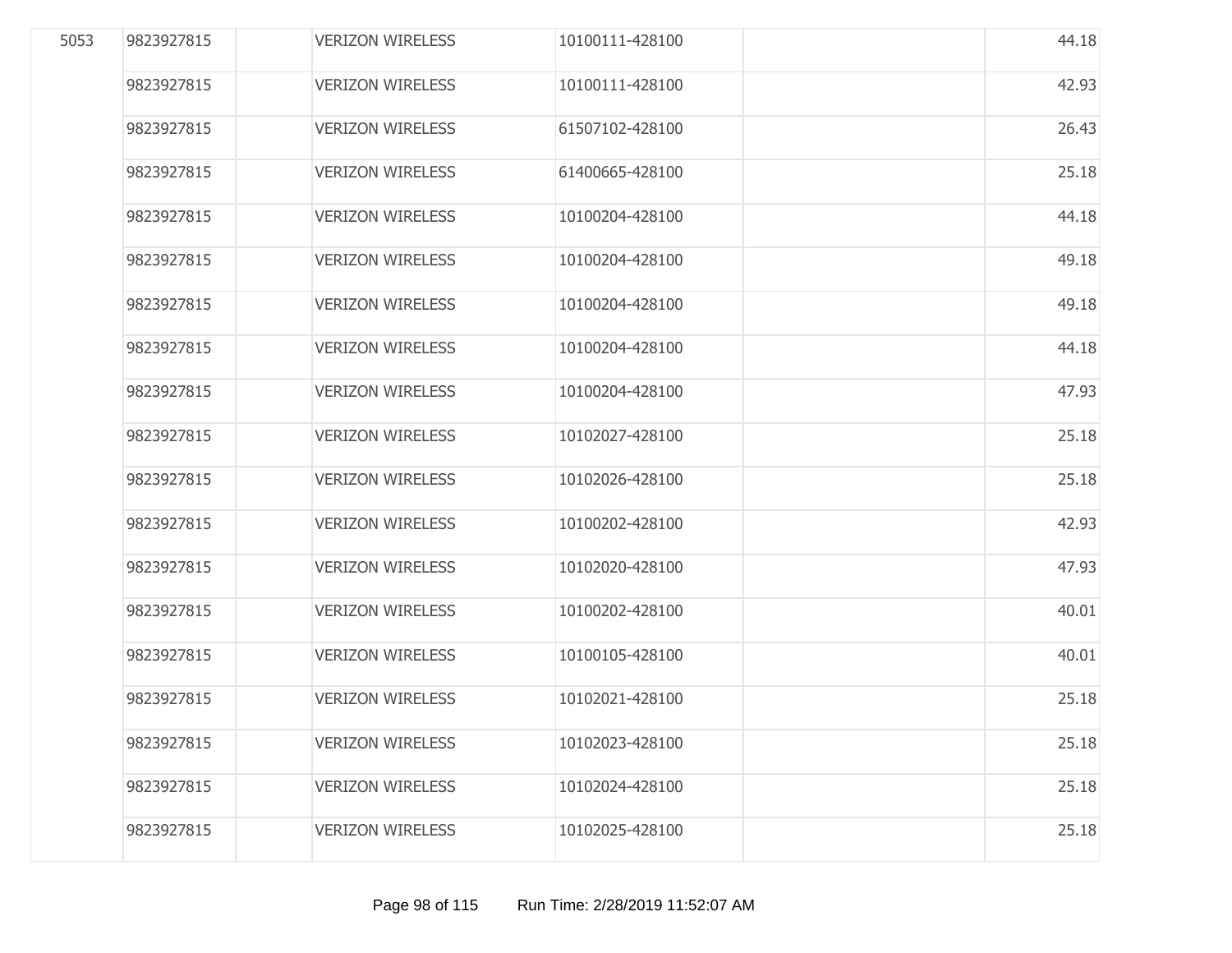| 5053 | 9823927815 | <b>VERIZON WIRELESS</b> | 10102023-428100 | 25.18 |
|------|------------|-------------------------|-----------------|-------|
|      | 9823927815 | <b>VERIZON WIRELESS</b> | 10102026-428100 | 25.18 |
|      | 9823927815 | <b>VERIZON WIRELESS</b> | 10102025-428100 | 40.01 |
|      | 9823927815 | <b>VERIZON WIRELESS</b> | 10102026-428100 | 40.01 |
|      | 9823927815 | <b>VERIZON WIRELESS</b> | 10102027-428100 | 40.01 |
|      | 9823927815 | <b>VERIZON WIRELESS</b> | 10100202-428100 | 47.93 |
|      | 9823927815 | <b>VERIZON WIRELESS</b> | 10102021-428100 | 40.05 |
|      | 9823927815 | <b>VERIZON WIRELESS</b> | 10102026-428100 | 40.01 |
|      | 9823927815 | <b>VERIZON WIRELESS</b> | 10102021-428100 | 40.01 |
|      | 9823927815 | <b>VERIZON WIRELESS</b> | 10102024-428100 | 40.01 |
|      | 9823927815 | <b>VERIZON WIRELESS</b> | 10102023-428100 | 40.01 |
|      | 9823927815 | <b>VERIZON WIRELESS</b> | 10100202-428100 | 47.93 |
|      | 9823927815 | <b>VERIZON WIRELESS</b> | 10102021-428100 | 40.01 |
|      | 9823927815 | <b>VERIZON WIRELESS</b> | 10102024-428100 | 40.01 |
|      | 9823927815 | <b>VERIZON WIRELESS</b> | 10102021-428100 | 26.43 |
|      | 9823927815 | <b>VERIZON WIRELESS</b> | 10102030-428100 | 47.93 |
|      | 9823927815 | <b>VERIZON WIRELESS</b> | 10102021-428100 | 40.05 |
|      | 9823927815 | <b>VERIZON WIRELESS</b> | 10102021-428100 | 40.01 |
|      | 9823927815 | <b>VERIZON WIRELESS</b> | 10102023-428100 | 40.01 |
|      |            |                         |                 |       |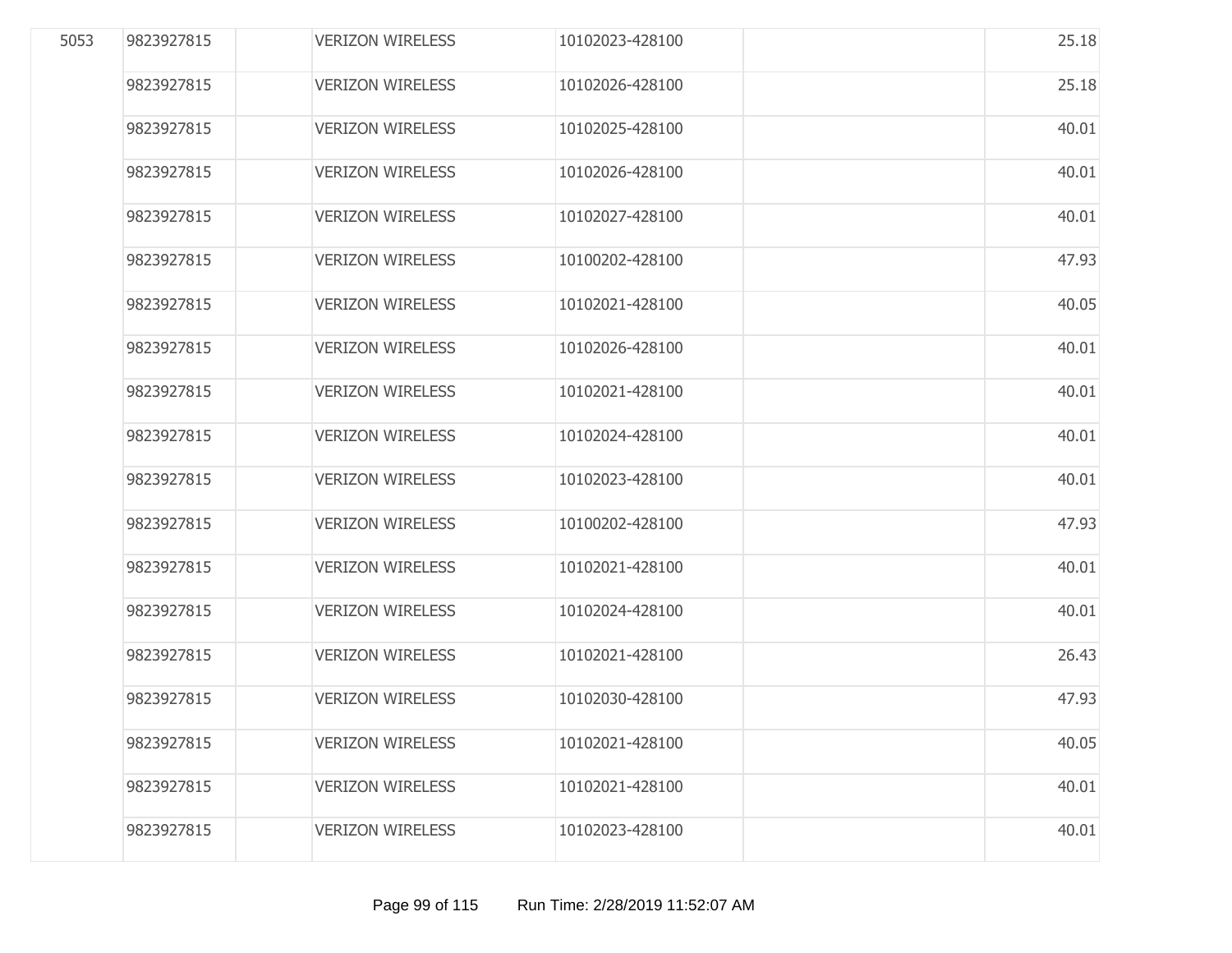| 5053 | 9823927815 | <b>VERIZON WIRELESS</b> | 10102021-428100 | 40.01 |
|------|------------|-------------------------|-----------------|-------|
|      | 9823927815 | <b>VERIZON WIRELESS</b> | 10102030-428100 | 49.18 |
|      | 9823927815 | <b>VERIZON WIRELESS</b> | 10102030-428100 | 49.18 |
|      | 9823927815 | <b>VERIZON WIRELESS</b> | 10102021-428100 | 44.18 |
|      | 9823927815 | <b>VERIZON WIRELESS</b> | 10100202-428100 | 47.47 |
|      | 9823927815 | <b>VERIZON WIRELESS</b> | 10102030-428100 | 44.18 |
|      | 9823927815 | <b>VERIZON WIRELESS</b> | 10102030-428100 | 44.18 |
|      | 9823927815 | <b>VERIZON WIRELESS</b> | 10100108-428100 | 42.93 |
|      | 9823927815 | <b>VERIZON WIRELESS</b> | 10100108-428100 | 42.93 |
|      | 9823927815 | <b>VERIZON WIRELESS</b> | 10100205-428100 | 25.18 |
|      | 9823927815 | <b>VERIZON WIRELESS</b> | 10106021-428100 | 42.93 |
|      | 9823927815 | <b>VERIZON WIRELESS</b> | 10400112-428100 | 49.18 |
|      | 9823927815 | <b>VERIZON WIRELESS</b> | 10100202-428100 | 49.18 |
|      | 9823927815 | <b>VERIZON WIRELESS</b> | 10100108-428100 | 25.18 |
|      | 9823927815 | <b>VERIZON WIRELESS</b> | 10100108-428100 | 47.93 |
|      | 9823927815 | <b>VERIZON WIRELESS</b> | 10100108-428100 | 42.93 |
|      | 9823927815 | <b>VERIZON WIRELESS</b> | 10100108-428100 | 42.93 |
|      | 9823927815 | <b>VERIZON WIRELESS</b> | 10100205-428100 | 40.01 |
|      | 9823927815 | <b>VERIZON WIRELESS</b> | 10100108-428100 | 25.18 |
|      |            |                         |                 |       |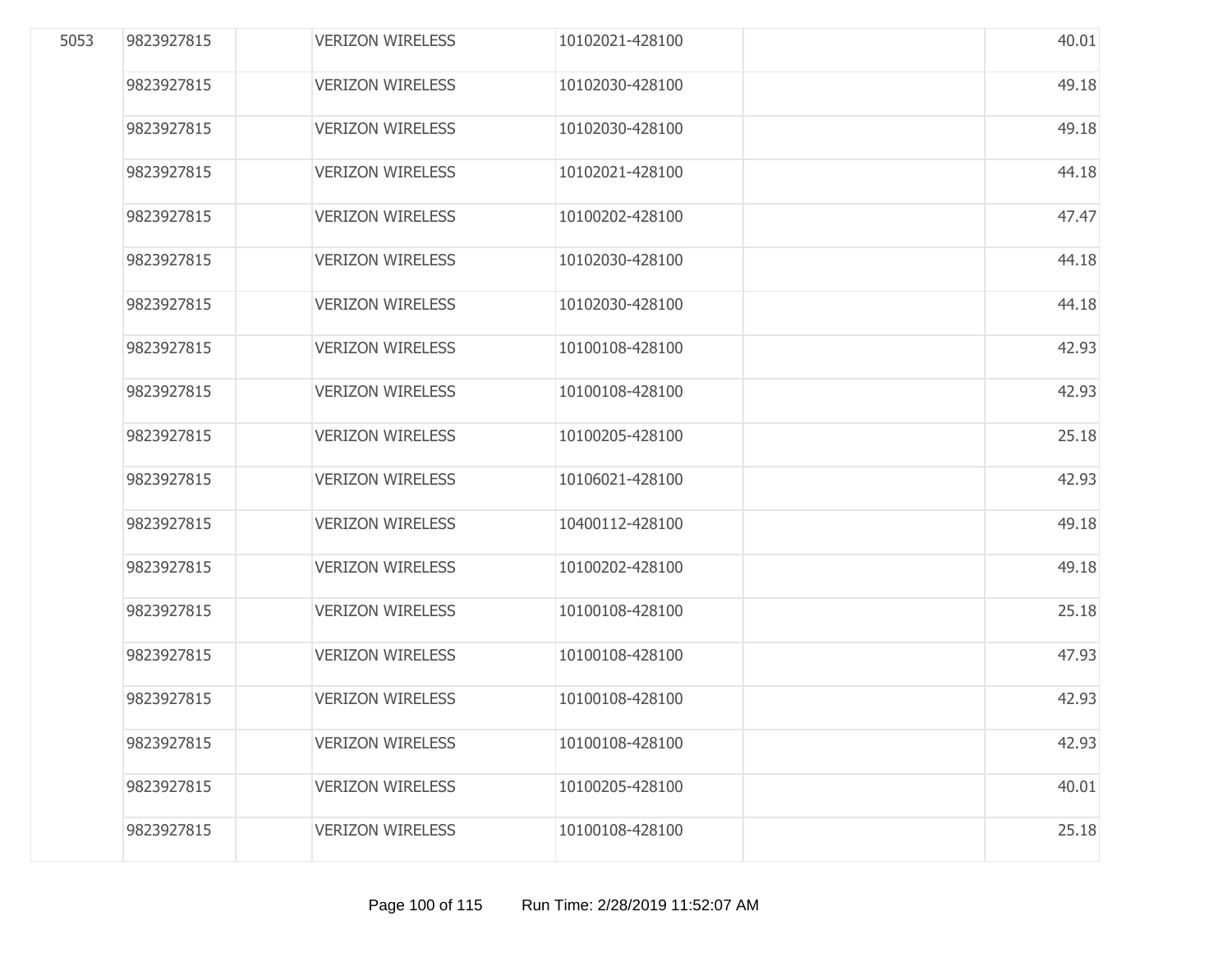| 5053 | 9823927815 | <b>VERIZON WIRELESS</b> | 10100108-428100 | 44.18 |
|------|------------|-------------------------|-----------------|-------|
|      | 9823927815 | <b>VERIZON WIRELESS</b> | 10100108-428100 | 26.43 |
|      | 9823927815 | <b>VERIZON WIRELESS</b> | 10100108-428100 | 25.18 |
|      | 9823927815 | <b>VERIZON WIRELESS</b> | 10100108-428100 | 42.93 |
|      | 9823927815 | <b>VERIZON WIRELESS</b> | 10100108-428100 | 42.93 |
|      | 9823927815 | <b>VERIZON WIRELESS</b> | 10100108-428100 | 25.18 |
|      | 9823927815 | <b>VERIZON WIRELESS</b> | 10100108-428100 | 26.43 |
|      | 9823927815 | <b>VERIZON WIRELESS</b> | 10100108-428100 | 44.18 |
|      | 9823927815 | <b>VERIZON WIRELESS</b> | 10100108-428100 | 44.18 |
|      | 9823927815 | <b>VERIZON WIRELESS</b> | 10100108-428100 | 26.43 |
|      | 9823927815 | <b>VERIZON WIRELESS</b> | 10100108-428100 | 44.18 |
|      | 9823927815 | <b>VERIZON WIRELESS</b> | 27000270-428100 | 44.18 |
|      | 9823927815 | <b>VERIZON WIRELESS</b> | 10100108-428100 | 26.43 |
|      | 9823927815 | <b>VERIZON WIRELESS</b> | 10100108-428100 | 49.18 |
|      | 9823927815 | <b>VERIZON WIRELESS</b> | 10100108-428100 | 26.43 |
|      | 9823927815 | <b>VERIZON WIRELESS</b> | 10100108-428100 | 44.18 |
|      | 9823927815 | <b>VERIZON WIRELESS</b> | 10100108-428100 | 44.18 |
|      | 9823927815 | <b>VERIZON WIRELESS</b> | 10100108-428100 | 44.18 |
|      | 9823927815 | <b>VERIZON WIRELESS</b> | 10106024-428100 | 25.18 |
|      |            |                         |                 |       |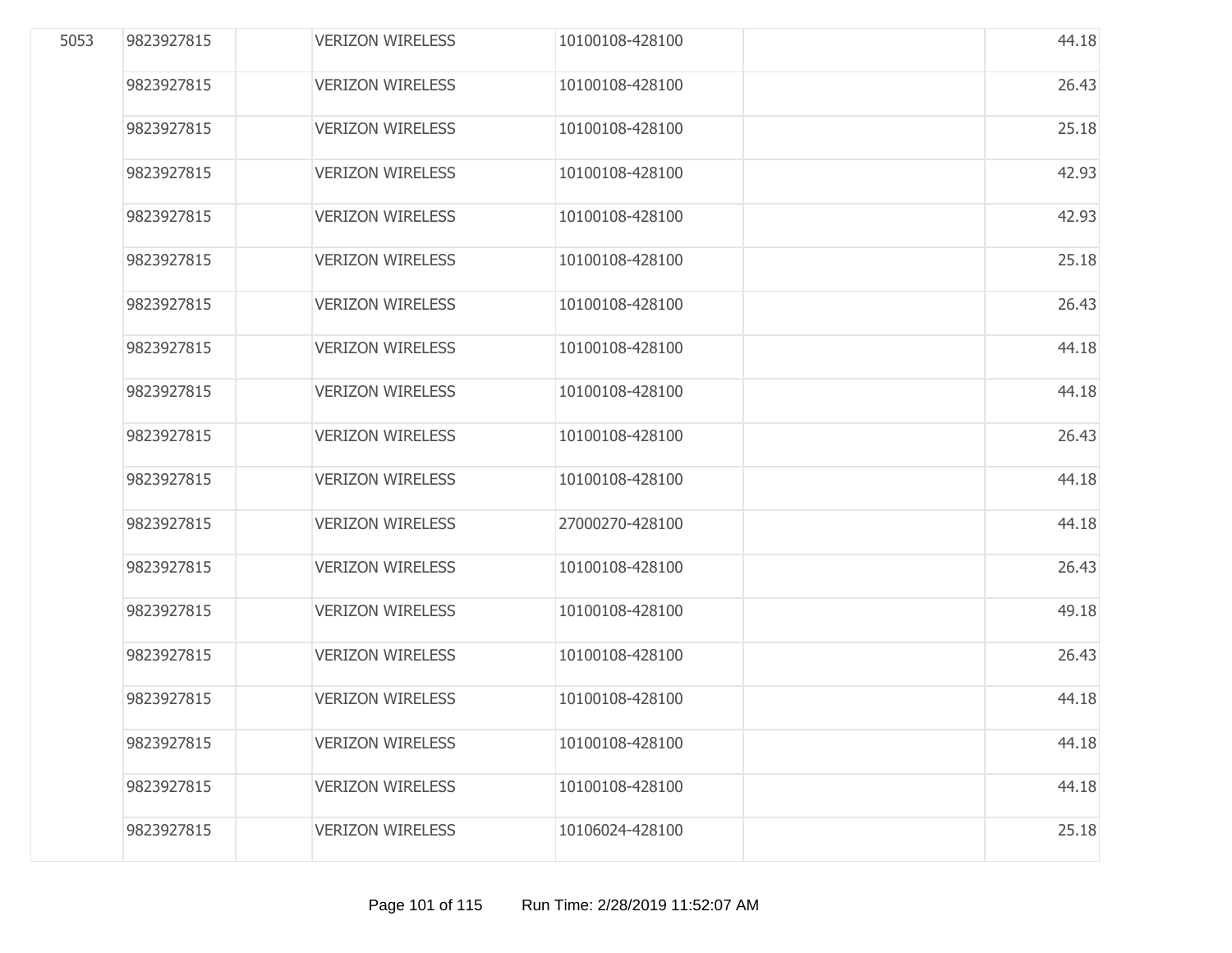| 5053 | 9823927815 | <b>VERIZON WIRELESS</b> | 10106024-428100 | 47.93 |
|------|------------|-------------------------|-----------------|-------|
|      | 9823927815 | <b>VERIZON WIRELESS</b> | 10106024-428100 | 47.93 |
|      | 9823927815 | <b>VERIZON WIRELESS</b> | 10100205-428100 | 26.43 |
|      | 9823927815 | <b>VERIZON WIRELESS</b> | 10100108-428100 | 49.18 |
|      | 9823927815 | <b>VERIZON WIRELESS</b> | 10100108-428100 | 44.18 |
|      | 9823927815 | <b>VERIZON WIRELESS</b> | 10106024-428100 | 42.93 |
|      | 9823927815 | <b>VERIZON WIRELESS</b> | 10106024-428100 | 42.93 |
|      | 9823927815 | <b>VERIZON WIRELESS</b> | 10106024-428100 | 40.01 |
|      | 9823927815 | <b>VERIZON WIRELESS</b> | 10106024-428100 | 25.18 |
|      | 9823927815 | <b>VERIZON WIRELESS</b> | 10106024-428100 | 53.17 |
|      | 9823927815 | <b>VERIZON WIRELESS</b> | 10106024-428100 | 25.18 |
|      | 9823927815 | <b>VERIZON WIRELESS</b> | 10100101-428100 | 42.93 |
|      | 9823927815 | <b>VERIZON WIRELESS</b> | 10106024-428100 | 26.43 |
|      | 9823927815 | <b>VERIZON WIRELESS</b> | 10106024-428100 | 49.18 |
|      | 9823927815 | <b>VERIZON WIRELESS</b> | 10106024-428100 | 49.18 |
|      | 9823927815 | <b>VERIZON WIRELESS</b> | 10106024-428100 | 49.18 |
|      | 9823927815 | <b>VERIZON WIRELESS</b> | 10106024-428100 | 50.19 |
|      | 9823927815 | <b>VERIZON WIRELESS</b> | 10100713-428100 | 22.09 |
|      | 9823927815 | <b>VERIZON WIRELESS</b> | 10100711-428100 | 44.18 |
|      |            |                         |                 |       |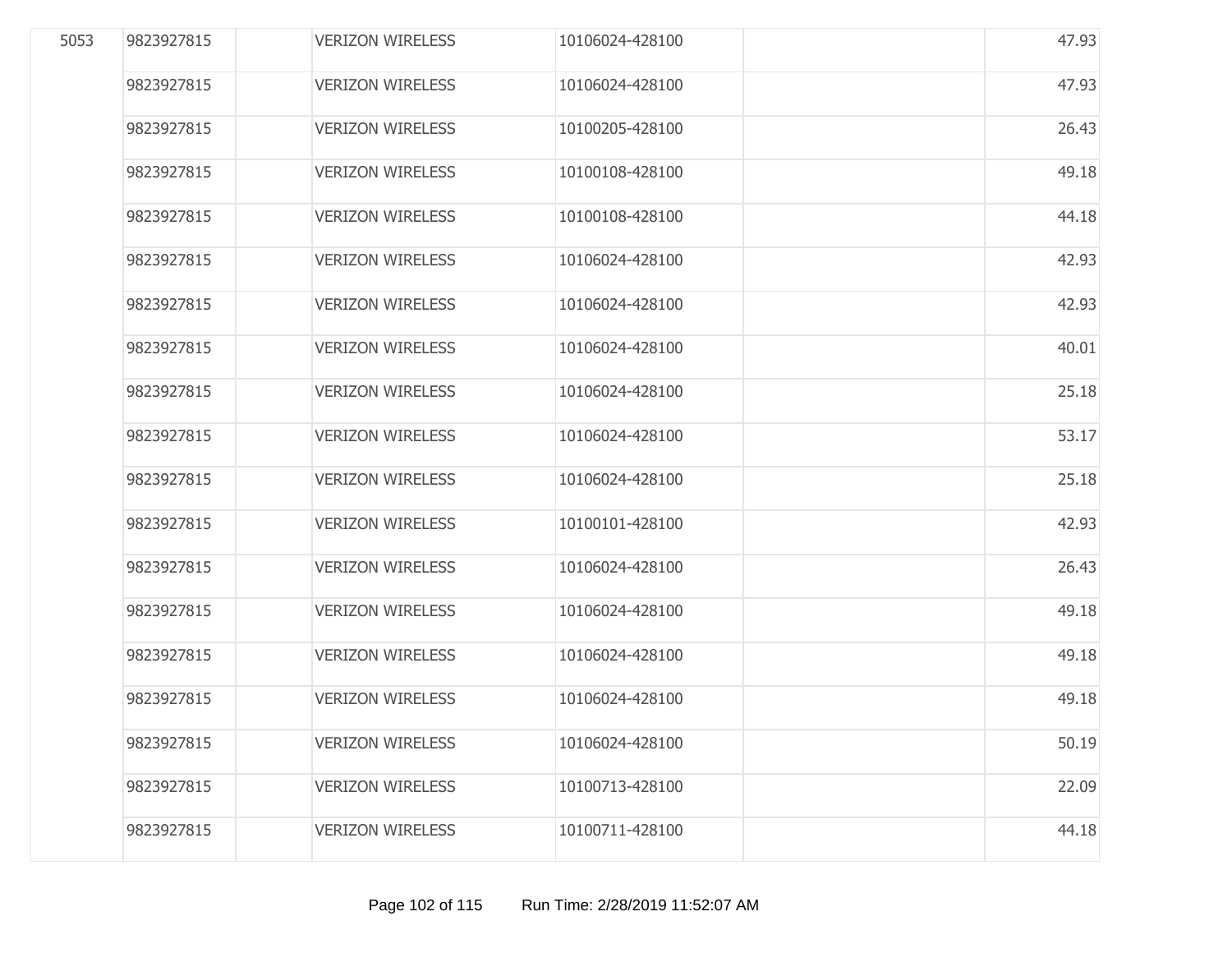| 5053 | 9823927815 | <b>VERIZON WIRELESS</b> | 10100711-428100 | 42.93 |
|------|------------|-------------------------|-----------------|-------|
|      | 9823927815 | <b>VERIZON WIRELESS</b> | 10100711-428100 | 40.01 |
|      | 9823927815 | <b>VERIZON WIRELESS</b> | 10100711-428100 | 40.01 |
|      | 9823927815 | <b>VERIZON WIRELESS</b> | 10100711-428100 | 40.01 |
|      | 9823927815 | <b>VERIZON WIRELESS</b> | 61800891-428100 | 47.93 |
|      | 9823927815 | <b>VERIZON WIRELESS</b> | 61800890-428100 | 42.93 |
|      | 9823927815 | <b>VERIZON WIRELESS</b> | 61800890-428100 | 42.93 |
|      | 9823927815 | <b>VERIZON WIRELESS</b> | 61800891-428100 | 42.93 |
|      | 9823927815 | <b>VERIZON WIRELESS</b> | 61800890-428100 | 47.93 |
|      | 9823927815 | <b>VERIZON WIRELESS</b> | 10100711-428100 | 22.09 |
|      | 9823927815 | <b>VERIZON WIRELESS</b> | 61800893-428100 | 42.93 |
|      | 9823927815 | <b>VERIZON WIRELESS</b> | 61800894-428100 | 42.93 |
|      | 9823927815 | <b>VERIZON WIRELESS</b> | 61800896-428100 | 42.93 |
|      | 9823927815 | <b>VERIZON WIRELESS</b> | 61800894-428100 | 42.93 |
|      | 9823927815 | <b>VERIZON WIRELESS</b> | 61800897-428100 | 42.93 |
|      | 9823927815 | <b>VERIZON WIRELESS</b> | 61800895-428100 | 42.93 |
|      | 9823927815 | <b>VERIZON WIRELESS</b> | 61800897-428100 | 40.01 |
|      | 9823927815 | <b>VERIZON WIRELESS</b> | 61800890-428100 | 40.01 |
|      | 9823927815 | <b>VERIZON WIRELESS</b> | 61800895-428100 | 40.01 |
|      |            |                         |                 |       |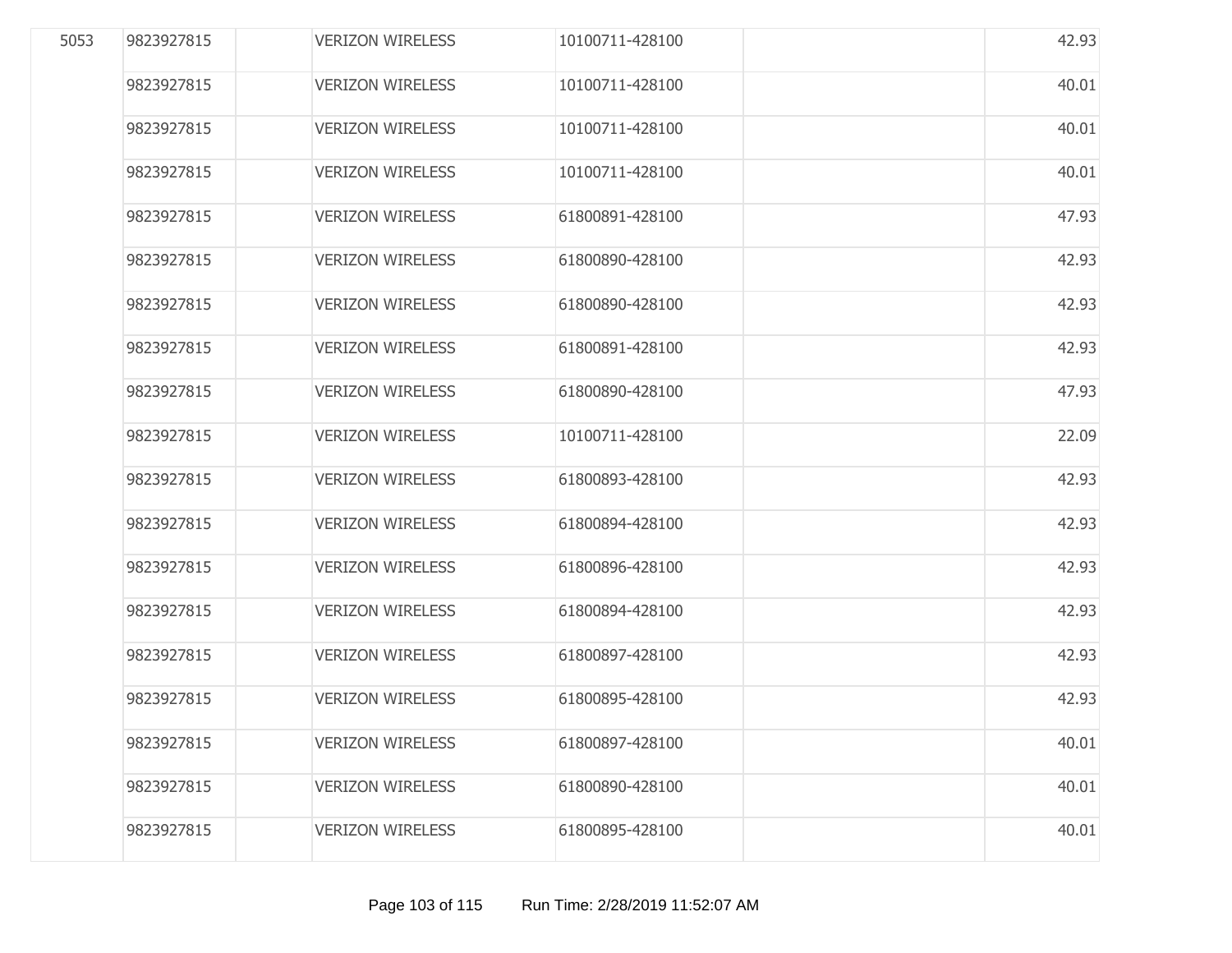| 5053 | 9823927815   | <b>VERIZON WIRELESS</b> | 61800893-428100 |                                          | 40.01  |
|------|--------------|-------------------------|-----------------|------------------------------------------|--------|
|      | 9823927815   | <b>VERIZON WIRELESS</b> | 61800890-428100 |                                          | 40.01  |
|      | 9823927815   | <b>VERIZON WIRELESS</b> | 61800891-428100 |                                          | 42.93  |
|      | 9823927815   | <b>VERIZON WIRELESS</b> | 61800896-428100 |                                          | 40.22  |
|      | 9823927815   | <b>VERIZON WIRELESS</b> | 61800894-428100 |                                          | 40.01  |
|      | 9823927815   | <b>VERIZON WIRELESS</b> | 61800894-428100 |                                          | 40.03  |
|      | 9823927815   | <b>VERIZON WIRELESS</b> | 61800891-428100 |                                          | 40.01  |
|      | 9823927815   | <b>VERIZON WIRELESS</b> | 61800891-428100 |                                          | 40.01  |
|      | 9823927815   | <b>VERIZON WIRELESS</b> | 61800896-428100 |                                          | 40.01  |
|      | 9823927815   | <b>VERIZON WIRELESS</b> | 60602073-428100 |                                          | 42.93  |
|      | 9823927815   | <b>VERIZON WIRELESS</b> | 60602073-428100 |                                          | 25.18  |
|      | 9823927815   | <b>VERIZON WIRELESS</b> | 60602074-428100 |                                          | 25.18  |
|      | 9823927815   | <b>VERIZON WIRELESS</b> | 60602074-428100 |                                          | 40.01  |
|      | 9823927815   | <b>VERIZON WIRELESS</b> | 60602079-428100 |                                          | 47.93  |
|      | 9823927815   | <b>VERIZON WIRELESS</b> | 60602073-428100 |                                          | 42.93  |
|      | 007039500001 | <b>VERIZON WIRELESS</b> | 60207012-426900 | 6053907222 PHONE AND<br><b>EOUIPMENT</b> | 337.48 |
|      | 007048133001 | <b>VERIZON WIRELESS</b> | 60207012-426900 | 6058580308 PHONE AND<br><b>EQUIPMENT</b> | 374.97 |
|      | 9823927815   | <b>VERIZON WIRELESS</b> | 60602079-428100 |                                          | 44.18  |
|      | 9823927815   | <b>VERIZON WIRELESS</b> | 60602073-428100 |                                          | 26.43  |
|      |              |                         |                 |                                          |        |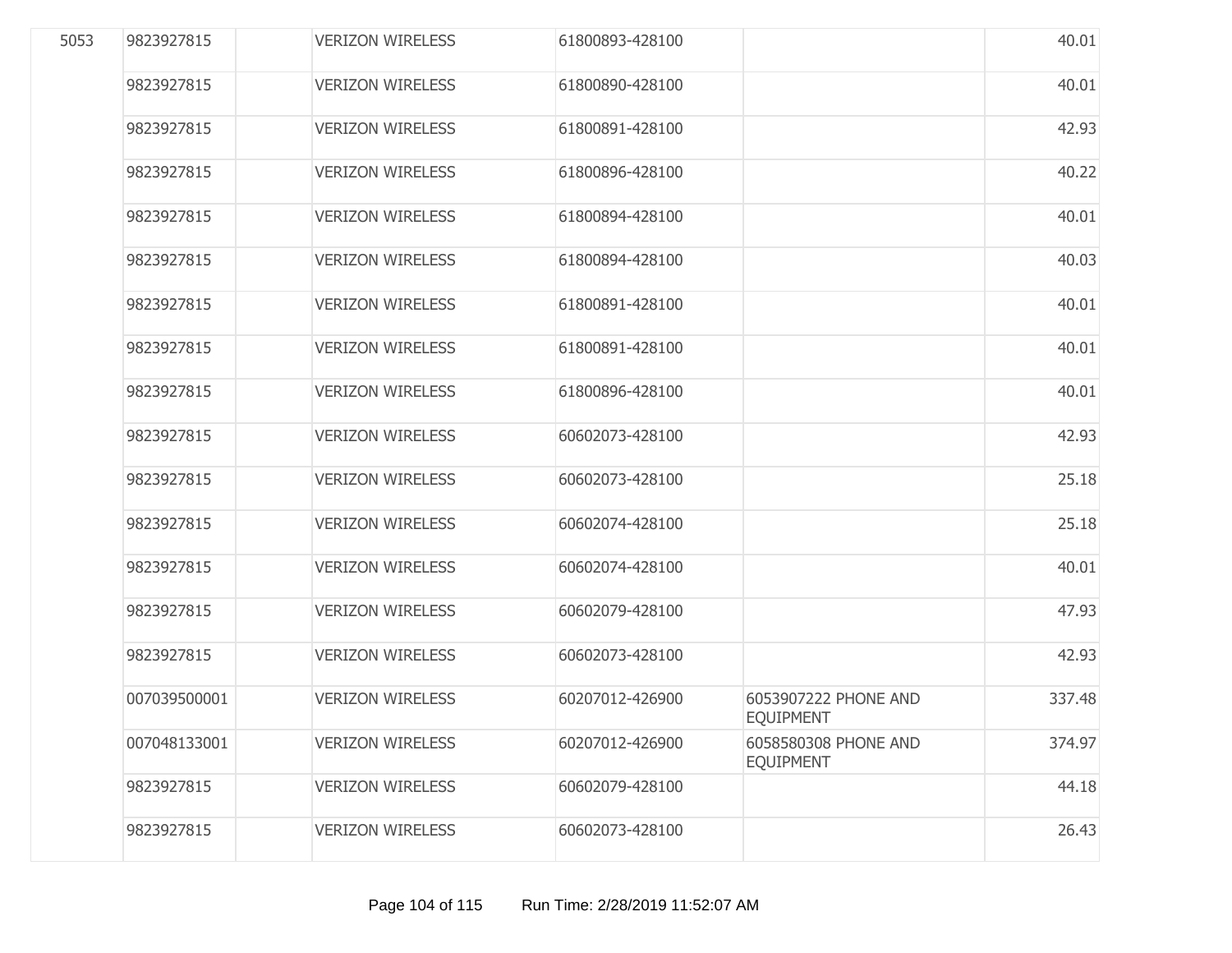| 5053  | 9823927815   |        | <b>VERIZON WIRELESS</b>                                    | 60602073-428100 |                                                   | 42.93     |
|-------|--------------|--------|------------------------------------------------------------|-----------------|---------------------------------------------------|-----------|
|       | 9823927815   |        | <b>VERIZON WIRELESS</b>                                    | 60602073-428100 |                                                   | 47.93     |
|       | 007076780001 |        | <b>VERIZON WIRELESS</b>                                    | 10100607-426900 | 6055932926 PHONE AND<br><b>EQUIPMENT</b>          | 332.48    |
|       | 007076767001 |        | <b>VERIZON WIRELESS</b>                                    | 10100607-426900 | 6058776777 PHONE AND<br><b>EQUIPMENT</b>          | 332.48    |
|       | 006211969001 |        | <b>VERIZON WIRELESS</b>                                    | 10100201-426900 | 6054847414 PHONE AND<br><b>EQUIPMENT</b>          | 29.99     |
|       | 007064564001 |        | <b>VERIZON WIRELESS</b>                                    | 10100201-426900 | 6059394272 PHONE AND<br><b>EQUIPMENT</b>          | 18.74     |
|       | 007064564001 |        | <b>VERIZON WIRELESS</b>                                    | 10100201-426900 | 6059394272 PHONE AND<br><b>EQUIPMENT</b>          | 29.99     |
|       | 007065808001 |        | <b>VERIZON WIRELESS</b>                                    | 10100618-426900 | 6058582855 WALL CHARGERS                          | 39.96     |
|       | 9823909583   |        | <b>VERIZON WIRELESS</b>                                    | 60207014-428100 |                                                   | 38.52     |
|       | 9823909583   |        | <b>VERIZON WIRELESS</b>                                    | 60207014-428100 |                                                   | 38.52     |
|       | 9823909583   |        | <b>VERIZON WIRELESS</b>                                    | 60207014-428100 |                                                   | 38.52     |
|       | 9823909583   |        | <b>VERIZON WIRELESS</b>                                    | 60407071-428100 |                                                   | 60.01     |
|       | 007081372001 |        | <b>VERIZON WIRELESS</b>                                    | 10102020-426900 | 6059395209 PHONE AND<br><b>EQUIPMENT</b>          | 499.99    |
|       | 007046419001 |        | <b>VERIZON WIRELESS</b>                                    | 61000870-426900 | 6053907612 PHONE AND<br><b>EQUIPMENT</b>          | 499.99    |
|       |              |        |                                                            |                 | <b>VERIZON WIRELESS Total:</b>                    | 21,064.60 |
| 5054  | BH027995B    | 123851 | VERMEER EQUIPMENT OF BLACK 10500115-425100<br><b>HILLS</b> |                 | REPAIR VEH DAMAGE FROM<br><b>ROCK SL</b>          | 823.00    |
|       |              |        |                                                            |                 | VERMEER EQUIPMENT OF BLACK<br><b>HILLS Total:</b> | 823.00    |
| 10261 | SH7573       | 123565 | <b>VINYL-PRO</b>                                           | 10100201-425100 | <b>NEW COVERS UNIT 152</b>                        | 355.00    |
|       |              |        |                                                            |                 | <b>VINYL-PRO Total:</b>                           | 355.00    |
| 9536  | 02/05/19     | 124202 | VISIT RAPID CITY                                           | 77500919-422500 | 25% GROSS RECEIPTS TAX                            | 29,088.99 |
|       |              |        |                                                            |                 | <b>VISIT RAPID CITY Total:</b>                    | 29,088.99 |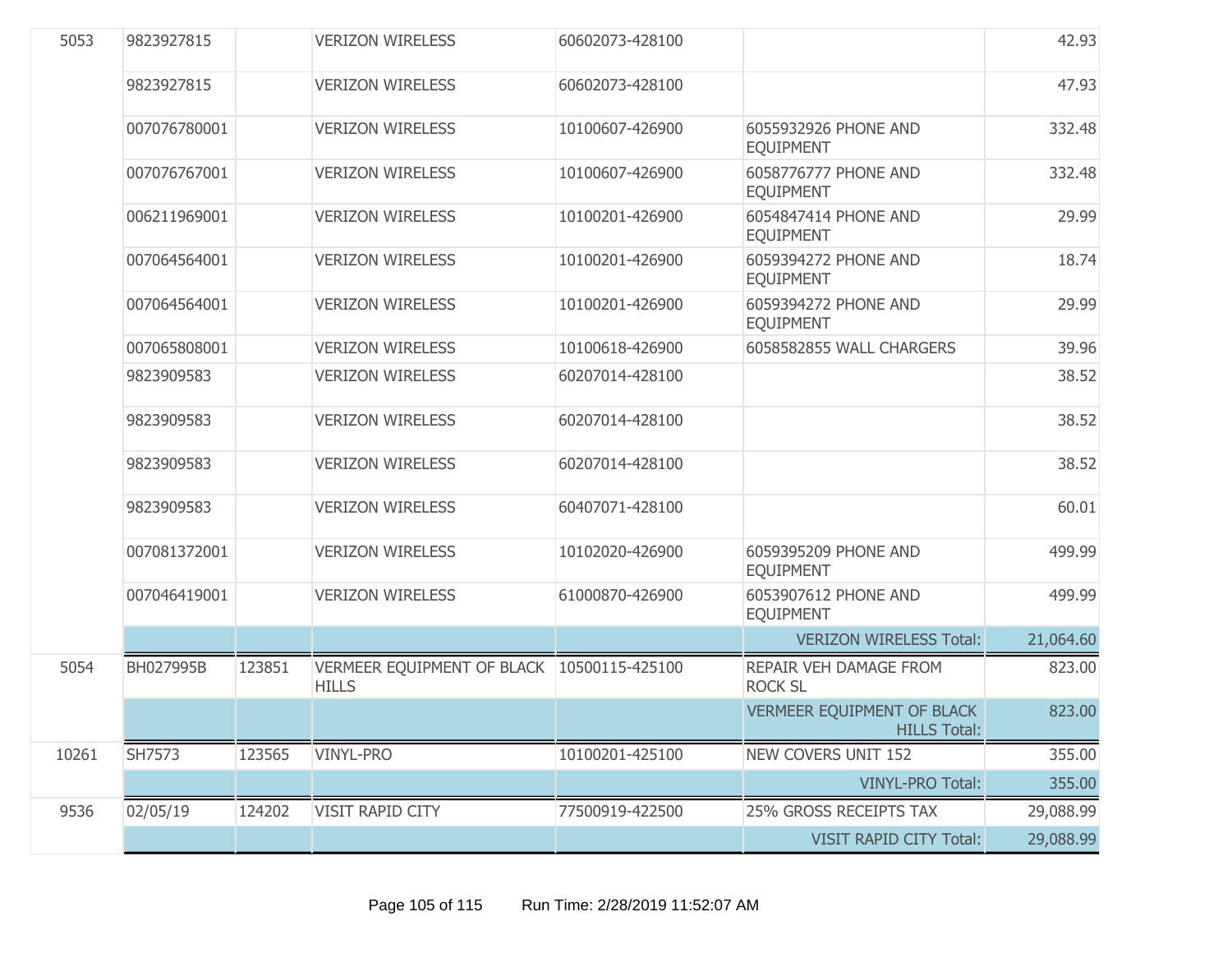| 11942 | 02/05/19    | 123743 | <b>WADE WAUGH</b>                                 | 61800890-427000 | PER DIEM: WAUGH 2.5 SIOUX<br><b>FALL</b>                 | 35.00     |
|-------|-------------|--------|---------------------------------------------------|-----------------|----------------------------------------------------------|-----------|
|       | 02/08/19    | 124297 | <b>WADE WAUGH</b>                                 | 61800890-427000 | PER DIEM: WAUGH 2.8 BILLINGS<br>M                        | 37.00     |
|       |             |        |                                                   |                 | <b>WADE WAUGH Total:</b>                                 | 72.00     |
| 5118  | 004666      | 123400 | <b>WALMART COMMUNITY</b>                          | 10100202-426100 | OFFICE SUPPLIES - DEPT & ST3                             | 9.06      |
|       | 004666      | 123400 | <b>WALMART COMMUNITY</b>                          | 10102023-426100 | OFFICE SUPPLIES - DEPT & ST3                             | 6.68      |
|       | 004666      | 123400 | <b>WALMART COMMUNITY</b>                          | 61800890-426100 | OFFICE SUPPLIES - DEPT & ST3                             | 4.46      |
|       | 004666      | 123400 | <b>WALMART COMMUNITY</b>                          | 61800893-426100 | OFFICE SUPPLIES - DEPT & ST3                             | 3.29      |
|       |             |        |                                                   |                 | <b>WALMART COMMUNITY Total:</b>                          | 23.49     |
| 5129  | 230117      | 123834 | WARNE CHEMICAL & EQUIP.                           | 10100603-426400 | <b>CAM LEVER GASKET</b>                                  | 6.60      |
|       | 230253      | 124136 | WARNE CHEMICAL & EQUIP.                           | 10100618-425900 | MISC. SUPPLIES                                           | 99.90     |
|       |             |        |                                                   |                 | WARNE CHEMICAL & EQUIP.<br>Total:                        | 106.50    |
| 5142  | SER890938-1 | 123924 | <b>WATERTREE INC</b>                              | 10100620-424600 | WATER DISPENSER RENTAL                                   | 8.00      |
|       | SER891005-1 | 123924 | <b>WATERTREE INC</b>                              | 10100607-424600 | WATER DISPENSER RENTAL                                   | 20.00     |
|       |             |        |                                                   |                 | <b>WATERTREE INC Total:</b>                              | 28.00     |
| 5184  | 5005833711  | 123721 | <b>WELLS FARGO EQUIPMENT</b><br><b>FINANCE</b>    | 61800890-441000 | AMB, CARDIAC EQUIP ADDL LOAN<br>PY                       | 13,411.69 |
|       | 5005833711  | 123721 | <b>WELLS FARGO EQUIPMENT</b><br><b>FINANCE</b>    | 61800890-442000 | AMB, CARDIAC EQUIP ADDL LOAN<br><b>PY</b>                | 290.78    |
|       |             |        |                                                   |                 | <b>WELLS FARGO EQUIPMENT</b><br><b>FINANCE Total:</b>    | 13,702.47 |
| 11988 | 239256      |        | <b>WEST RIVER TRAILER SALES</b>                   | 60207014-453000 |                                                          | 23.65     |
|       |             |        |                                                   |                 | <b>WEST RIVER TRAILER SALES</b><br>Total:                | 23.65     |
| 5202  | 700638      | 124213 | <b>WEST RIVER WELDING &amp;</b><br><b>MACHINE</b> | 61207101-425100 | <b>FUEL TANK REPAIR</b>                                  | 240.00    |
|       | 700639      | 124212 | <b>WEST RIVER WELDING &amp;</b><br><b>MACHINE</b> | 61207101-425100 | <b>ARM REPAIR</b>                                        | 2,160.00  |
|       |             |        |                                                   |                 | <b>WEST RIVER WELDING &amp;</b><br><b>MACHINE Total:</b> | 2,400.00  |
| 5207  | 266-00047   | 124334 | <b>WESTERN BUFFALO CO</b>                         | 10100607-462100 | DEER PROCESSING - 2019 DEER<br><b>RE</b>                 | 11,000.00 |
|       |             |        |                                                   |                 | <b>WESTERN BUFFALO CO Total:</b>                         | 11,000.00 |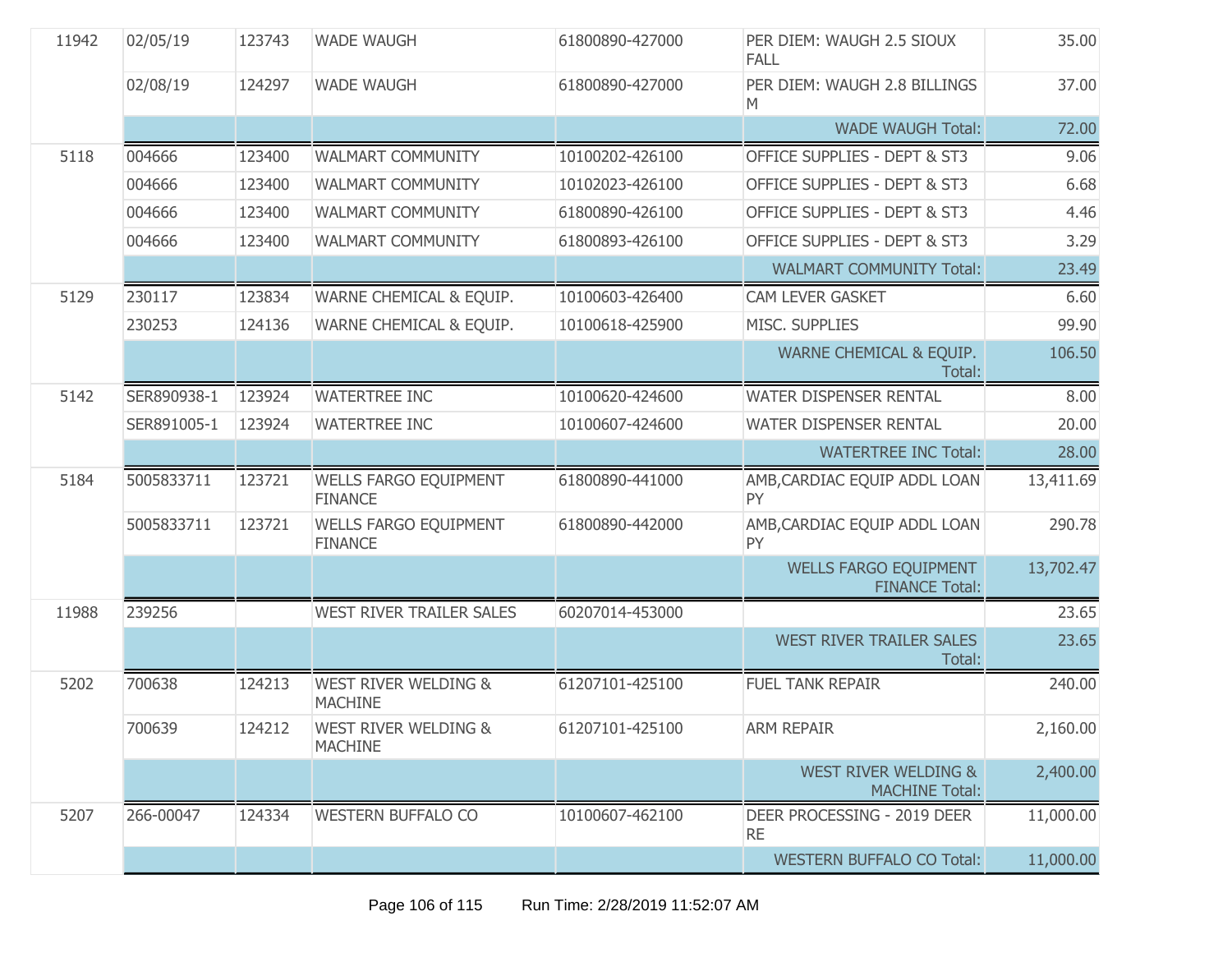| 5208 | 19-731625 | 124565 | <b>WESTERN COMMUNICATIONS</b><br><b>INC</b> | 60207014-422500 | MOVED RADIO TO NEW VEHICLE<br>W16                  | 285.00   |
|------|-----------|--------|---------------------------------------------|-----------------|----------------------------------------------------|----------|
|      |           |        |                                             |                 | <b>WESTERN COMMUNICATIONS</b><br><b>INC Total:</b> | 285.00   |
| 5211 | 65621     | 124572 | <b>WESTERN MAILERS</b>                      | 60207014-426100 | <b>BILLING POSTAGE 5,491 021219</b>                | 2,449.90 |
|      | 65581     | 123701 | <b>WESTERN MAILERS</b>                      | 60207014-426100 | <b>BILLING POSTAGE 6,060 020519</b>                | 2,707.67 |
|      |           |        |                                             |                 | <b>WESTERN MAILERS Total:</b>                      | 5,157.57 |
| 5220 | 729460-0  | 123363 | <b>WESTERN STATIONERS</b>                   | 10106022-426100 | <b>OFFICE SUPPLIES</b>                             | 165.92   |
|      | 729460-0  | 123363 | <b>WESTERN STATIONERS</b>                   | 10106023-426100 | <b>OFFICE SUPPLIES</b>                             | 165.92   |
|      | 729071-0  | 123650 | <b>WESTERN STATIONERS</b>                   | 10100108-426100 | HP 902XL INK/LEGAL PADS                            | 90.81    |
|      | 729071-1  | 123651 | <b>WESTERN STATIONERS</b>                   | 10100108-426100 | HP 902XL INK                                       | 78.52    |
|      | 729072-0  | 123353 | <b>WESTERN STATIONERS</b>                   | 10100101-426100 | <b>OFFICE SUPPLIES</b>                             | 15.36    |
|      | 729338-0  | 123768 | <b>WESTERN STATIONERS</b>                   | 10100202-426100 | OFFICE SUPPLIES: MEMO PADS,<br><b>MA</b>           | 31.05    |
|      | 729338-0  | 123768 | <b>WESTERN STATIONERS</b>                   | 61800890-426100 | OFFICE SUPPLIES: MEMO PADS,<br>MA                  | 15.29    |
|      | 729338-1  | 124296 | <b>WESTERN STATIONERS</b>                   | 61808900-426100 | OFFICE SUPPLIES: PACKING<br><b>TAPE</b>            | 31.45    |
|      | 729743-0  | 124335 | <b>WESTERN STATIONERS</b>                   | 10100620-426100 | <b>OFFICE SUPPLIES</b>                             | 27.99    |
|      | 728259-1  | 122978 | <b>WESTERN STATIONERS</b>                   | 10100108-426100 | <b>FILE FOLDERS</b>                                | 52.30    |
|      | 729463-0  | 124031 | <b>WESTERN STATIONERS</b>                   | 10100108-426100 | <b>FILE FOLDER</b>                                 | 12.54    |
|      | 729358-0  | 124207 | <b>WESTERN STATIONERS</b>                   | 10100612-426100 | <b>TAPE</b>                                        | 39.00    |
|      | 729358-1  | 124206 | <b>WESTERN STATIONERS</b>                   | 10100612-426100 | <b>DESKTOP MESH ORGANIZER</b>                      | 45.90    |
|      | 729463-1  | 124032 | <b>WESTERN STATIONERS</b>                   | 10100108-426100 | HP 83X TONER                                       | 147.96   |
|      | 729461-0  | 124282 | <b>WESTERN STATIONERS</b>                   | 10100106-426100 | padded envelopes                                   | 24.77    |
|      | 729462-0  | 123283 | <b>WESTERN STATIONERS</b>                   | 10100706-426100 | MISC OFFICE SUPPLIES                               | 299.99   |
|      | 729359-0  | 123887 | <b>WESTERN STATIONERS</b>                   | 10100301-426100 | <b>OFFICE SUPPLIES</b>                             | 52.76    |
|      | 728259-0  | 122979 | <b>WESTERN STATIONERS</b>                   | 10100108-426100 | A-Z SORTING FILE                                   | 22.70    |
|      | 728259-2  | 122977 | <b>WESTERN STATIONERS</b>                   | 10100108-429500 | <b>WSTRN/COMPUTER SPEAKERS</b>                     | 17.10    |
|      | 728709-0  | 122966 | <b>WESTERN STATIONERS</b>                   | 10100108-426100 | <b>DRY ERASE MARKERS</b>                           | 58.70    |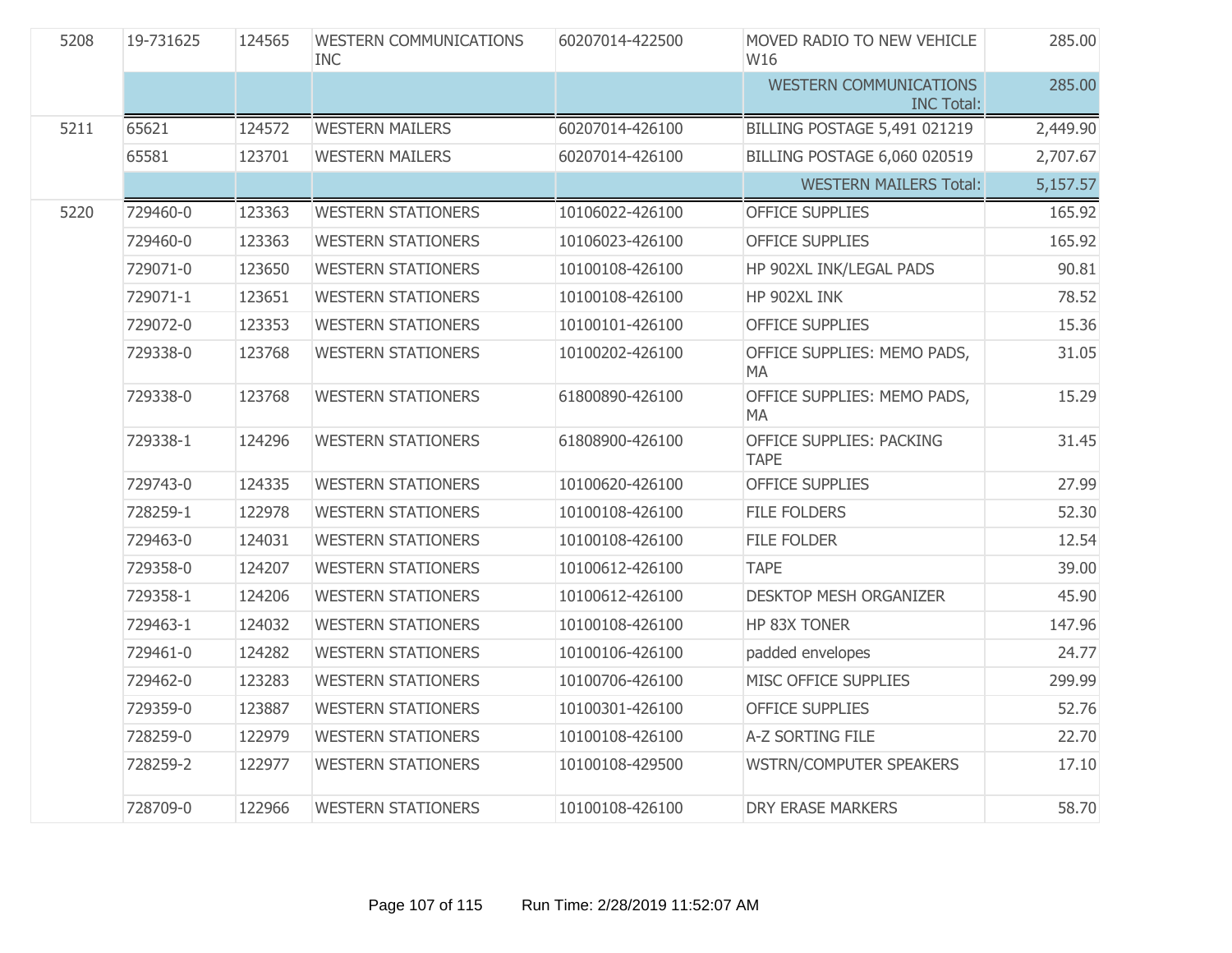| 5220 | 728954-1 | 123568 | <b>WESTERN STATIONERS</b> | 10120115-426100 | <b>OFFICE SUPPLIES</b>           | 39.39    |
|------|----------|--------|---------------------------|-----------------|----------------------------------|----------|
|      |          |        |                           |                 | <b>WESTERN STATIONERS Total:</b> | 1,435.42 |
| 5227 | 57624258 |        | <b>WEX BANK</b>           | 60907401-426200 |                                  | 70.79    |
|      | 57624258 |        | <b>WEX BANK</b>           | 60407072-426200 |                                  | 146.40   |
|      | 57624258 |        | <b>WEX BANK</b>           | 60907401-426200 |                                  | 463.47   |
|      | 57624258 |        | <b>WEX BANK</b>           | 60907401-426200 |                                  | 161.80   |
|      | 57624258 |        | <b>WEX BANK</b>           | 60907401-426200 |                                  | 643.09   |
|      | 57624258 |        | <b>WEX BANK</b>           | 60907401-426200 |                                  | 612.12   |
|      | 57624258 |        | <b>WEX BANK</b>           | 60907401-426200 |                                  | 89.43    |
|      | 57624258 |        | <b>WEX BANK</b>           | 60407071-426200 |                                  | 211.01   |
|      | 57624258 |        | <b>WEX BANK</b>           | 60407071-426200 |                                  | 428.02   |
|      | 57624258 |        | <b>WEX BANK</b>           | 60407071-426200 |                                  | 332.79   |
|      | 57624258 |        | <b>WEX BANK</b>           | 60407071-426200 |                                  | 402.14   |
|      | 57624258 |        | <b>WEX BANK</b>           | 60407071-426200 |                                  | 854.07   |
|      | 57624258 |        | <b>WEX BANK</b>           | 60407072-426200 |                                  | 36.90    |
|      | 57624258 |        | <b>WEX BANK</b>           | 60207013-426200 |                                  | 43.71    |
|      | 57624258 |        | <b>WEX BANK</b>           | 60207014-425100 |                                  | 23.33    |
|      | 57624258 |        | <b>WEX BANK</b>           | 60207014-426200 |                                  | 871.98   |
|      | 57624258 |        | <b>WEX BANK</b>           | 60207014-426200 |                                  | 73.34    |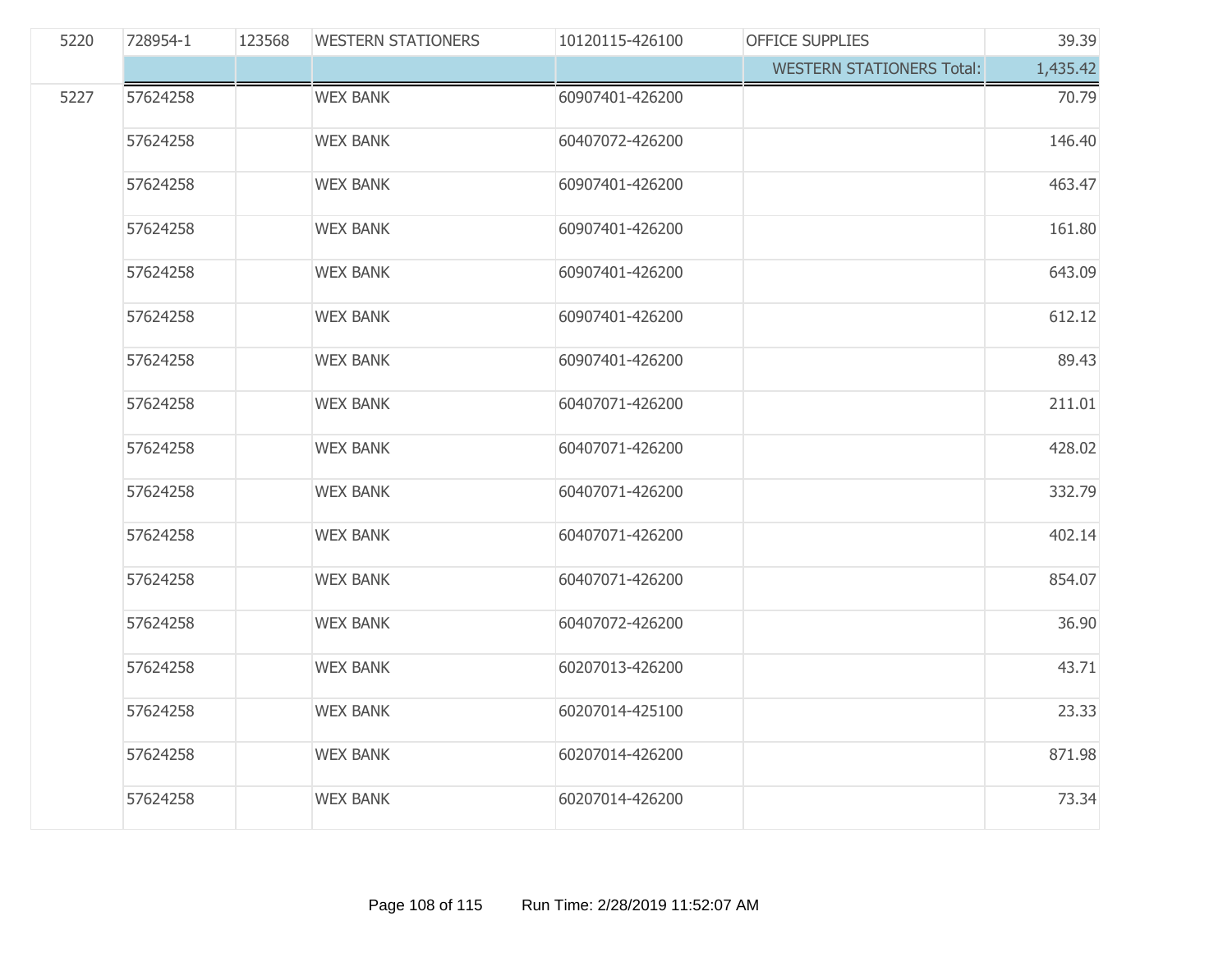| 5227 | 57624258 | <b>WEX BANK</b> | 60207014-426200 | 797.66   |
|------|----------|-----------------|-----------------|----------|
|      | 57624258 | <b>WEX BANK</b> | 60407071-426200 | 11.57    |
|      | 57624258 | <b>WEX BANK</b> | 60207011-426200 | 6.14     |
|      | 57624258 | <b>WEX BANK</b> | 60207012-426200 | 210.07   |
|      | 57624258 | <b>WEX BANK</b> | 60207012-426200 | 1,045.64 |
|      | 57624258 | <b>WEX BANK</b> | 60207012-426200 | 232.79   |
|      | 57624258 | <b>WEX BANK</b> | 60207012-426200 | 1,043.77 |
|      | 57624258 | <b>WEX BANK</b> | 60207012-426200 | 142.46   |
|      | 57624258 | <b>WEX BANK</b> | 10100302-426200 | 311.41   |
|      | 57624258 | <b>WEX BANK</b> | 10100302-426200 | 76.34    |
|      | 57624258 | <b>WEX BANK</b> | 60207011-425100 | 7.41     |
|      | 57624258 | <b>WEX BANK</b> | 60207011-426200 | 21.27    |
|      | 57624258 | <b>WEX BANK</b> | 60207011-426200 | 306.04   |
|      | 57624258 | <b>WEX BANK</b> | 60207011-426200 | 704.72   |
|      | 57624258 | <b>WEX BANK</b> | 10100301-426200 | 1,027.65 |
|      | 57624258 | <b>WEX BANK</b> | 10100301-426200 | 1,091.77 |
|      | 57624258 | <b>WEX BANK</b> | 10100305-426200 | 59.28    |
|      | 57624258 | <b>WEX BANK</b> | 10100302-426200 | 446.69   |
|      | 57624258 | <b>WEX BANK</b> | 10100302-426200 | 9,951.53 |
|      |          |                 |                 |          |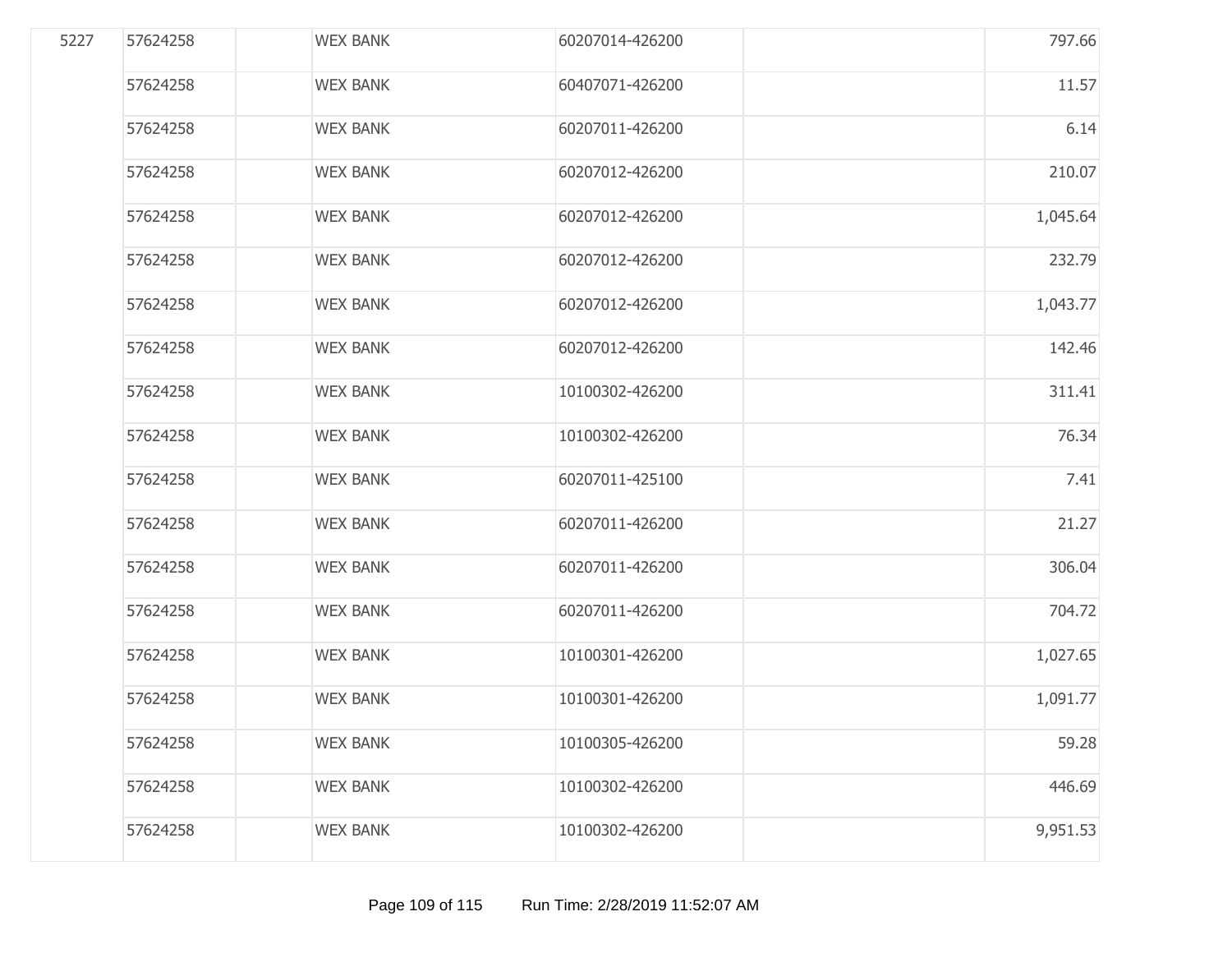| 5227 | 57624258 | <b>WEX BANK</b> | 10100302-426200 | 788.78   |
|------|----------|-----------------|-----------------|----------|
|      | 57624258 | <b>WEX BANK</b> | 10100401-426200 | 473.27   |
|      | 57624258 | <b>WEX BANK</b> | 10100401-426200 | 53.42    |
|      | 57624258 | <b>WEX BANK</b> | 10100301-426200 | 1,173.06 |
|      | 57624258 | <b>WEX BANK</b> | 10100301-426200 | 7,551.47 |
|      | 57624258 | <b>WEX BANK</b> | 10100301-426200 | 460.65   |
|      | 57624258 | <b>WEX BANK</b> | 10100301-426200 | 902.25   |
|      | 57624258 | <b>WEX BANK</b> | 61207101-426200 | 228.94   |
|      | 57624258 | <b>WEX BANK</b> | 61207101-426200 | 46.42    |
|      | 57624258 | <b>WEX BANK</b> | 61507103-426200 | 113.12   |
|      | 57624258 | <b>WEX BANK</b> | 61507103-426200 | 164.99   |
|      | 57624258 | <b>WEX BANK</b> | 10100401-426200 | 1,447.25 |
|      | 57624258 | <b>WEX BANK</b> | 10100401-426200 | 2,251.40 |
|      | 57624258 | <b>WEX BANK</b> | 10100618-426200 | 807.39   |
|      | 57624258 | <b>WEX BANK</b> | 10100618-426200 | 3,915.88 |
|      | 57624258 | <b>WEX BANK</b> | 10100618-426200 | 141.47   |
|      | 57624258 | <b>WEX BANK</b> | 61207101-426200 | 8,340.28 |
|      | 57624258 | <b>WEX BANK</b> | 61207101-426200 | 8,336.25 |
|      | 57624258 | <b>WEX BANK</b> | 61207101-426200 | 91.49    |
|      |          |                 |                 |          |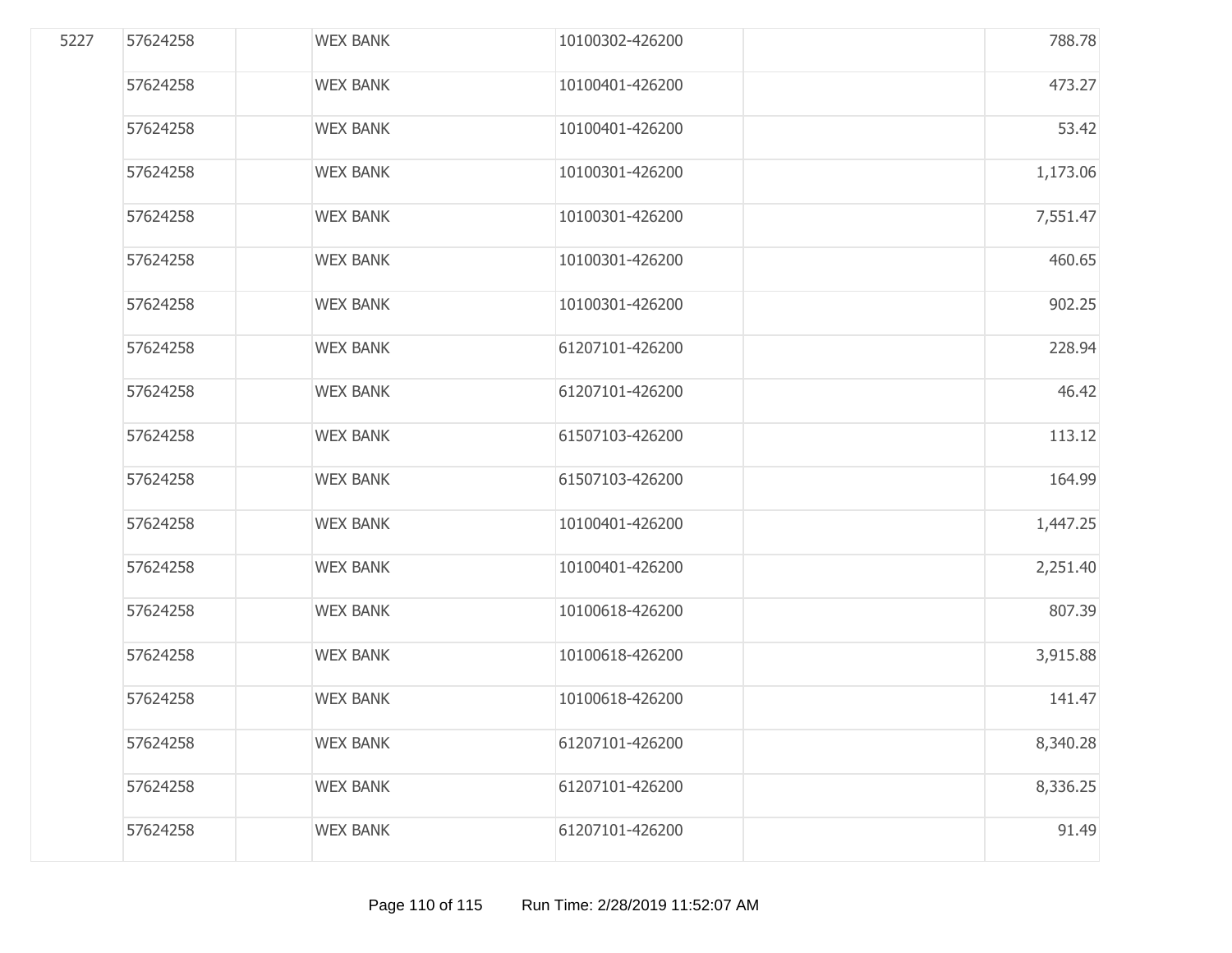| 5227 | 57624258 | <b>WEX BANK</b> | 10100601-426200 | 52.70     |
|------|----------|-----------------|-----------------|-----------|
|      | 57624258 | <b>WEX BANK</b> | 10100601-426200 | 99.36     |
|      | 57624258 | <b>WEX BANK</b> | 10100601-426200 | 122.13    |
|      | 57624258 | <b>WEX BANK</b> | 10100603-426200 | 44.56     |
|      | 57624258 | <b>WEX BANK</b> | 10100618-426200 | 3,064.26  |
|      | 57624258 | <b>WEX BANK</b> | 10100618-426200 | 11,598.64 |
|      | 57624258 | <b>WEX BANK</b> | 10100201-426200 | 3,557.97  |
|      | 57624258 | <b>WEX BANK</b> | 10100607-426200 | 32.80     |
|      | 57624258 | <b>WEX BANK</b> | 10100607-426200 | 270.24    |
|      | 57624258 | <b>WEX BANK</b> | 10100607-426200 | 1,282.59  |
|      | 57624258 | <b>WEX BANK</b> | 10100607-426200 | 1,131.73  |
|      | 57624258 | <b>WEX BANK</b> | 10100607-426200 | 682.99    |
|      | 57624258 | <b>WEX BANK</b> | 10100201-426200 | 13.73     |
|      | 57624258 | <b>WEX BANK</b> | 10100201-426200 | 16.91     |
|      | 57624258 | <b>WEX BANK</b> | 10100201-426200 | 4,186.83  |
|      | 57624258 | <b>WEX BANK</b> | 10100201-426200 | 76.53     |
|      | 57624258 | <b>WEX BANK</b> | 10100201-426200 | 28.82     |
|      | 57624258 | <b>WEX BANK</b> | 10100201-426200 | 9,710.38  |
|      | 57624258 | <b>WEX BANK</b> | 10100101-426200 | 34.48     |
|      |          |                 |                 |           |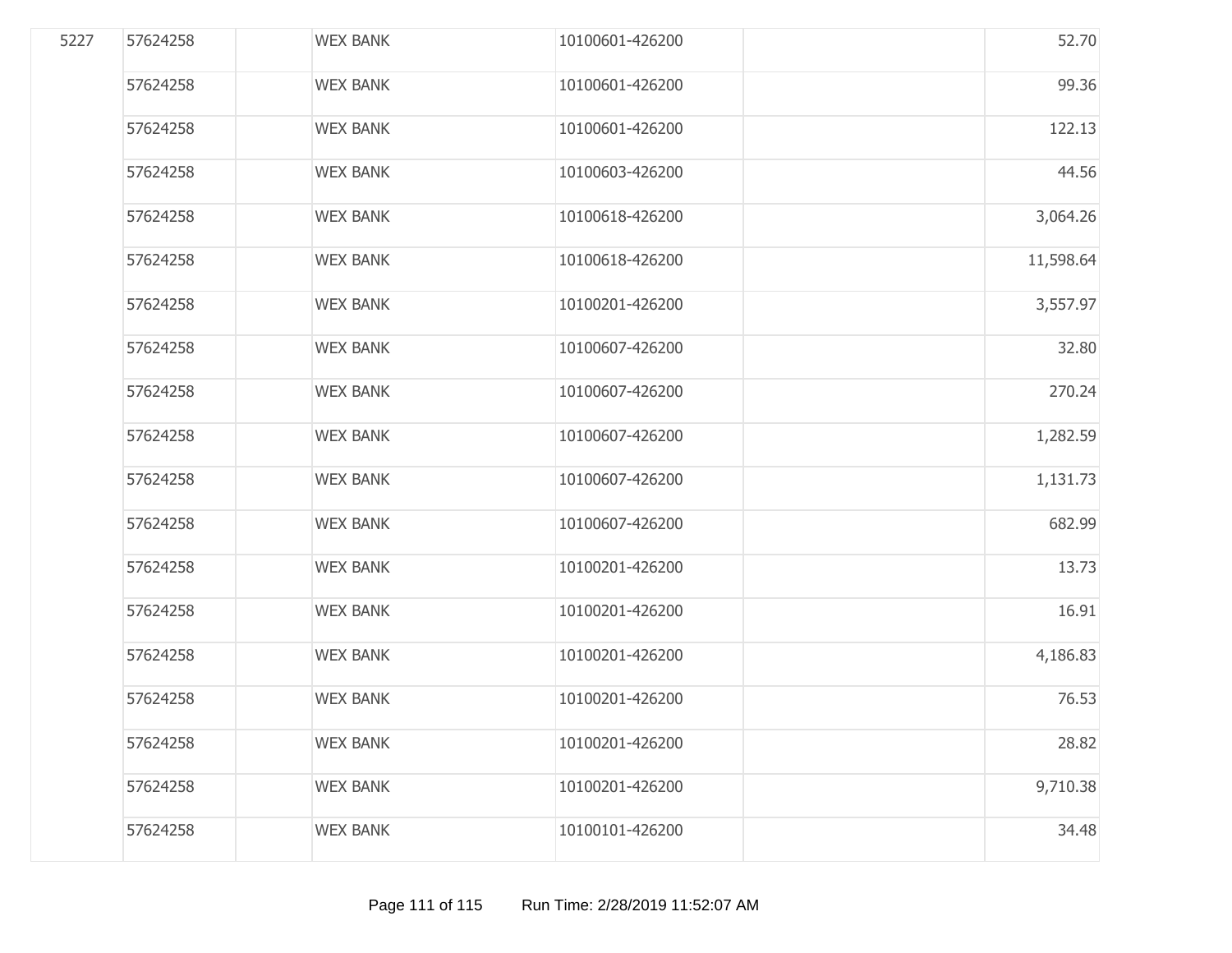| 5227 | 57624258 | <b>WEX BANK</b> | 10100201-425100 | 69.96    |
|------|----------|-----------------|-----------------|----------|
|      | 57624258 | <b>WEX BANK</b> | 10100201-425100 | 305.62   |
|      | 57624258 | <b>WEX BANK</b> | 10100201-425100 | 22.00    |
|      | 57624258 | <b>WEX BANK</b> | 10100201-426200 | 68.54    |
|      | 57624258 | <b>WEX BANK</b> | 10100201-426200 | 1.74     |
|      | 57624258 | <b>WEX BANK</b> | 10100202-426200 | 1,091.33 |
|      | 57624258 | <b>WEX BANK</b> | 10100202-426200 | 229.00   |
|      | 57624258 | <b>WEX BANK</b> | 10100204-426200 | 265.10   |
|      | 57624258 | <b>WEX BANK</b> | 10100204-426200 | 465.16   |
|      | 57624258 | <b>WEX BANK</b> | 10100609-426200 | 120.49   |
|      | 57624258 | <b>WEX BANK</b> | 10100101-426200 | 131.71   |
|      | 57624258 | <b>WEX BANK</b> | 10100205-426200 | 108.00   |
|      | 57624258 | <b>WEX BANK</b> | 77700914-426200 | 31.46    |
|      | 57624258 | <b>WEX BANK</b> | 10106021-426200 | 28.42    |
|      | 57624258 | <b>WEX BANK</b> | 10100202-426200 | 1,260.13 |
|      | 57624258 | <b>WEX BANK</b> | 10100202-426200 | 2,195.28 |
|      | 57624258 | <b>WEX BANK</b> | 10100202-426200 | 239.54   |
|      | 57624258 | <b>WEX BANK</b> | 10100108-426200 | 462.61   |
|      | 57624258 | <b>WEX BANK</b> | 10100108-426200 | 22.98    |
|      |          |                 |                 |          |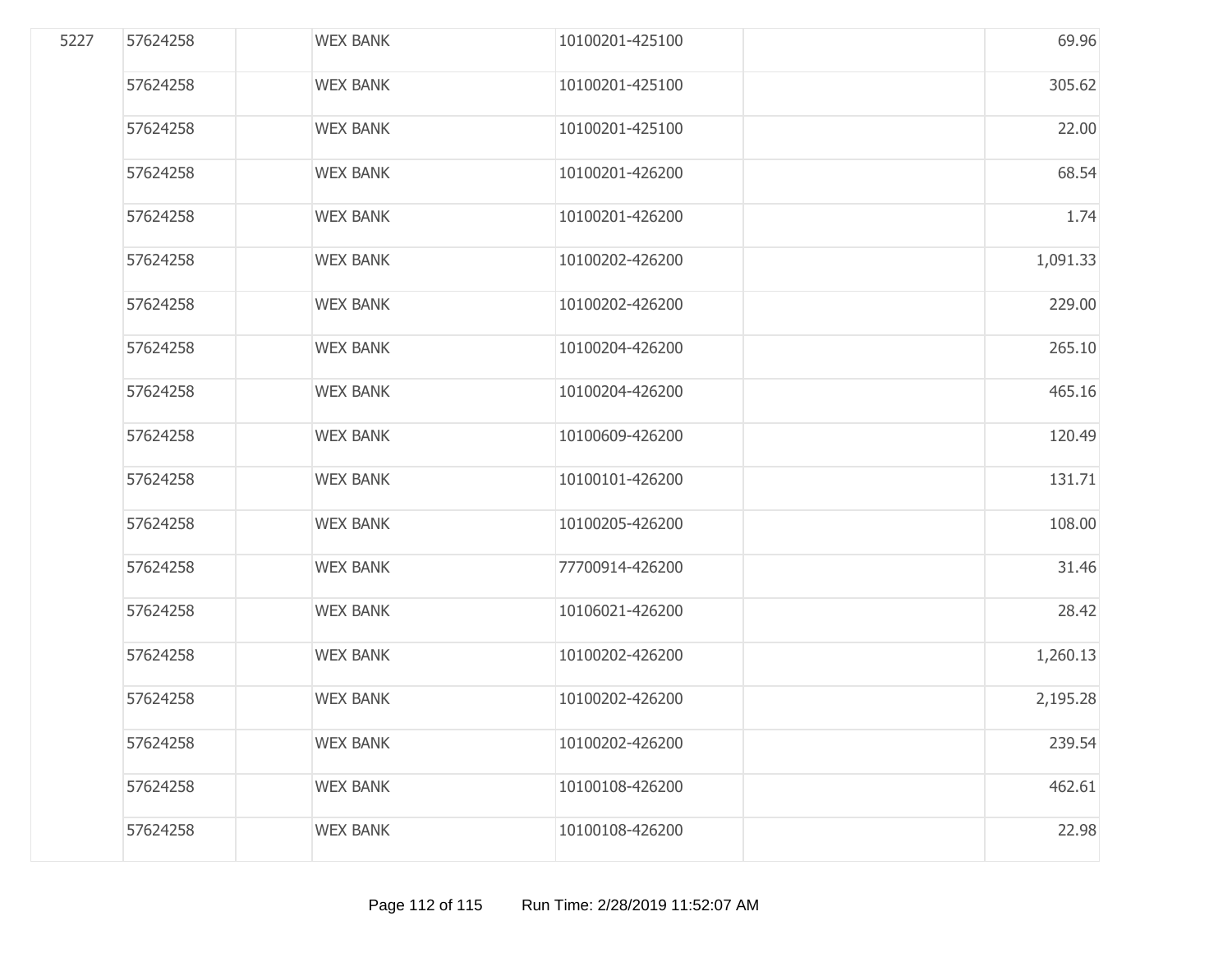| 5227 | 57624258 |        | <b>WEX BANK</b>         | 10100108-426200 |                                          | 752.17     |
|------|----------|--------|-------------------------|-----------------|------------------------------------------|------------|
|      | 57624258 |        | <b>WEX BANK</b>         | 10100205-426200 |                                          | 676.49     |
|      | 57624258 |        | <b>WEX BANK</b>         | 10100205-426200 |                                          | 125.92     |
|      | 57624258 |        | <b>WEX BANK</b>         | 10100205-426200 |                                          | 72.24      |
|      | 57624258 |        | <b>WEX BANK</b>         | 61800890-426200 |                                          | 1,188.06   |
|      | 57624258 |        | <b>WEX BANK</b>         | 61800890-426200 |                                          | 2,381.51   |
|      | 57624258 |        | <b>WEX BANK</b>         | 61800890-426200 |                                          | 181.21     |
|      | 57624258 |        | <b>WEX BANK</b>         | 61800890-426200 |                                          | 444.90     |
|      | 57624258 |        | <b>WEX BANK</b>         | 61800890-426200 |                                          | 178.33     |
|      | 57624258 |        | <b>WEX BANK</b>         | 10100108-425100 |                                          | 61.44      |
|      | 57624258 |        | <b>WEX BANK</b>         | 10100711-426200 |                                          | 43.82      |
|      | 57624258 |        | <b>WEX BANK</b>         | 10100711-426200 |                                          | 152.77     |
|      | 57624258 |        | <b>WEX BANK</b>         | 10106024-426200 |                                          | 34.24      |
|      |          |        |                         |                 | <b>WEX BANK Total:</b>                   | 109,666.20 |
| 5234 | 241056   | 123810 | WHISLER BEARING COMPANY | 10100301-425300 | UNIT S030                                | 290.64     |
|      | 241086   | 123931 | WHISLER BEARING COMPANY | 61300664-425300 | <b>BEARING/OIL SEALS/</b>                | 43.06      |
|      | 241156   | 124408 | WHISLER BEARING COMPANY | 61507102-425200 | <b>SPROCKET</b>                          | 91.95      |
|      | 241105   | 124350 | WHISLER BEARING COMPANY | 60407072-425300 | RBC BLOWERS: V-BELT                      | 365.34     |
|      | 241208   | 124611 | WHISLER BEARING COMPANY | 10100301-425300 | <b>UNITS</b>                             | 19.80      |
|      | 241207   | 124611 | WHISLER BEARING COMPANY | 10100302-425300 | <b>UNITS</b>                             | 100.30     |
|      |          |        |                         |                 | <b>WHISLER BEARING COMPANY</b><br>Total: | 911.09     |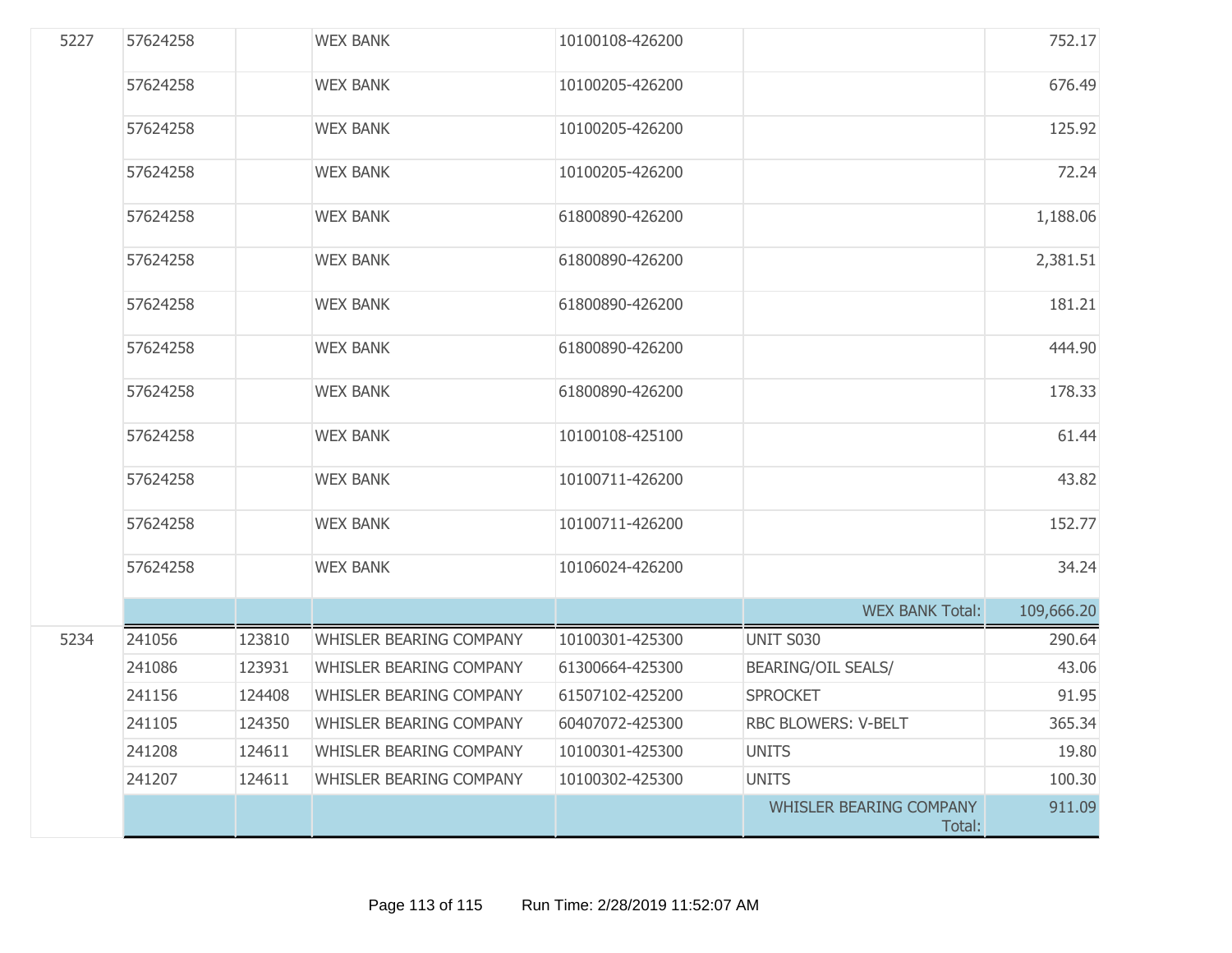| 11960 | 239226               |        | WHITCHER, GREGORY       | 60207014-453000 |                                                     | 42.39    |
|-------|----------------------|--------|-------------------------|-----------------|-----------------------------------------------------|----------|
|       |                      |        |                         |                 | <b>WHITCHER, GREGORY Total:</b>                     | 42.39    |
| 11965 | 239232               |        | WHITE, JUDITH           | 60207014-453000 |                                                     | 13.57    |
|       |                      |        |                         |                 | WHITE, JUDITH Total:                                | 13.57    |
| 11961 | 239228               |        | WILFONG, JODEE          | 60207014-453000 |                                                     | 65.96    |
|       |                      |        |                         |                 | WILFONG, JODEE Total:                               | 65.96    |
| 2039  | 01/30-02/1/19 123705 |        | <b>WILLIAM HAAS</b>     | 10100108-427000 | <b>REIMB W HAAS</b>                                 | 104.00   |
|       | $02/11 - 13/19$      | 124437 | <b>WILLIAM HAAS</b>     | 10100108-427000 | REIMB W HAAS SD DOT TESTING                         | 104.00   |
|       |                      |        |                         |                 | <b>WILLIAM HAAS Total:</b>                          | 208.00   |
| 11818 | 237448 50            |        | WINSUPPLY OF RAPID CITY | 10102021-425200 | <b>CREDIT RETURNED WATER</b><br><b>HEATER PARTS</b> | (410.96) |
|       | 237448 50            |        | WINSUPPLY OF RAPID CITY | 61800890-425200 | <b>CREDIT RETURNED WATER</b><br><b>HEATER PARTS</b> | (202.41) |
|       | 237448 00            | 123764 | WINSUPPLY OF RAPID CITY | 10102021-425200 | <b>WATER HEATER - ST1</b>                           | 1,801.05 |
|       | 237448 00            | 123764 | WINSUPPLY OF RAPID CITY | 61800891-425200 | <b>WATER HEATER - ST1</b>                           | 887.08   |
|       |                      |        |                         |                 | WINSUPPLY OF RAPID CITY<br>Total:                   | 2,074.76 |
| 11991 | 239350               |        | <b>WORKOP SD LLC</b>    | 60207014-453000 |                                                     | 2,079.44 |
|       | 239350               |        | <b>WORKOP SD LLC</b>    | 60207014-453000 |                                                     | 50.04    |
|       | 239350               |        | <b>WORKOP SD LLC</b>    | 60207014-453000 |                                                     | 1,807.00 |
|       | 239350               |        | <b>WORKOP SD LLC</b>    | 60207014-453000 |                                                     | 239.08   |
|       |                      |        |                         |                 | <b>WORKOP SD LLC Total:</b>                         | 4,175.56 |
| 11964 | 239231               |        | WRIGHT, KYLA            | 60207014-453000 |                                                     | 18.83    |
|       |                      |        |                         |                 | WRIGHT, KYLA Total:                                 | 18.83    |
| 1956  | 9080204408           | 124059 | <b>WW GRAINGER INC</b>  | 60407073-426400 | GAS CYLINDER REGULATOR, CO2<br><b>CA</b>            | 103.13   |
|       | 9080204408           | 124059 | WW GRAINGER INC         | 60407073-426900 | GAS CYLINDER REGULATOR, CO2<br><b>CA</b>            | 78.68    |
|       | 9077606821           | 124629 | WW GRAINGER INC         | 61800890-429700 | <b>EMS DISPOSABLES - HAZMAT</b>                     | 182.04   |
|       |                      |        |                         |                 | <b>WW GRAINGER INC Total:</b>                       | 363.85   |